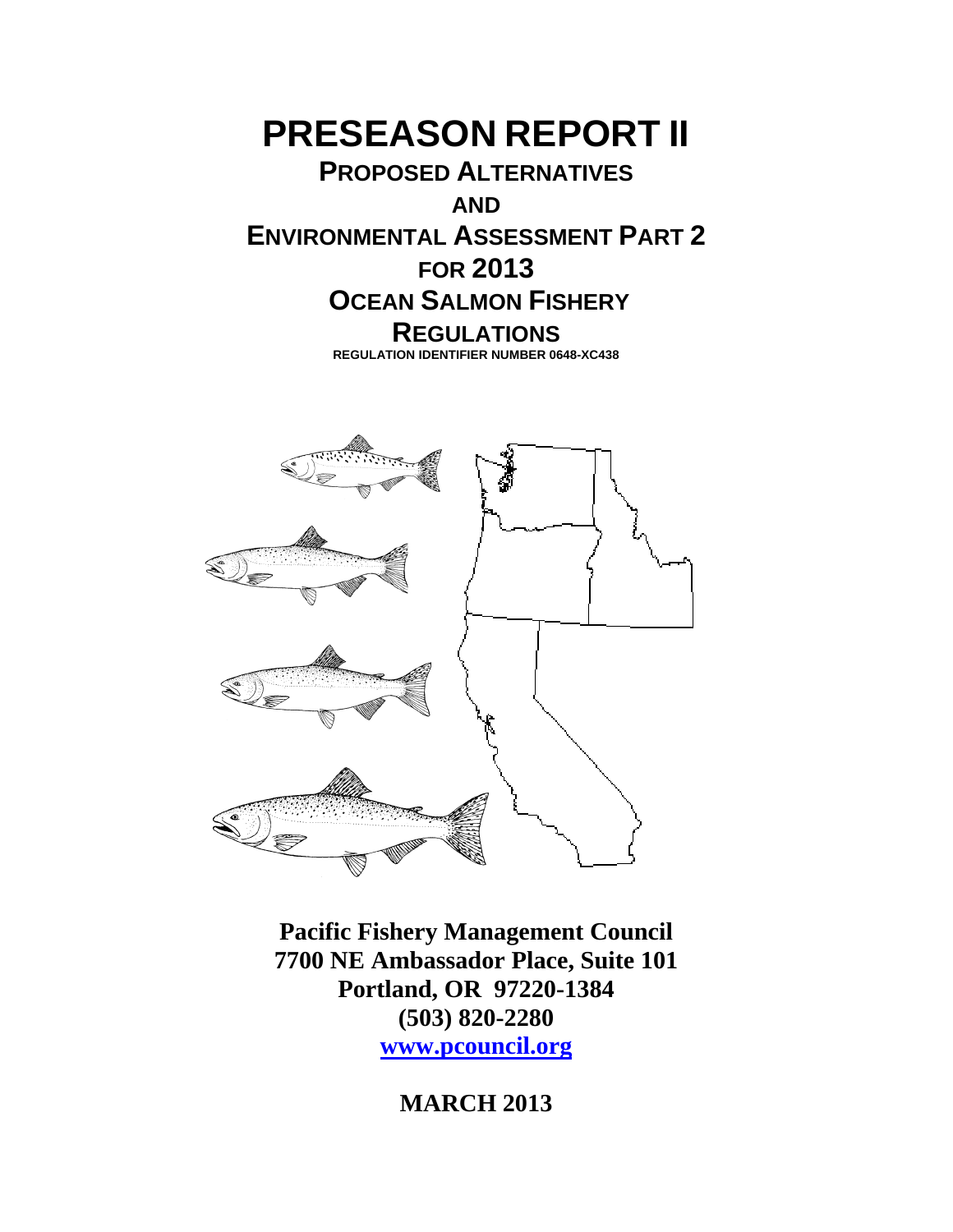# **PUBLIC HEARINGS ON SALMON ALTERNATIVES**

*All Hearings Begin at 7 p.m.* 

 *Monday, March 25* Chateau Westport Beach Room 710 W Hancock Westport, WA 98595 (360) 268-9101

*Monday, March 25*

Red Lion Hotel South Umpqua Room 1313 N Bayshore Drive Coos Bay, OR 97420 (541) 267-4141

*Tuesday, March 26* Red Lion Hotel Eureka Humboldt Bay Room 1929 Fourth Street Eureka, CA 95501 (707) 445-0844

*Public comment on the Alternatives will also be accepted during the April Council meeting on Saturday, April 6, during the public comment period for Agenda Item E.1 at the Sheraton Portland Airport Hotel, 8235 NE Airport Way, Portland, OR 97220 Phone: 503-281-2500. Written comments received at the Council office by midnight, on Monday, March 31, 2013 will be distributed to all Council members.*

This document may be cited in the following manner:

Pacific Fishery Management Council. 2013. *Preseason Report II: Proposed Alternatives and Environmental Assessment - Part 2 for 2013 Ocean Salmon Fishery Regulations.* (Document prepared for the Council and its advisory entities.) Pacific Fishery Management Council, 7700 NE Ambassador Place, Suite 101, Portland, Oregon 97220-1384.



A report of the Pacific Fishery Management Council pursuant to National Oceanic and Atmospheric Administration Award Number FNA10NMF4410014.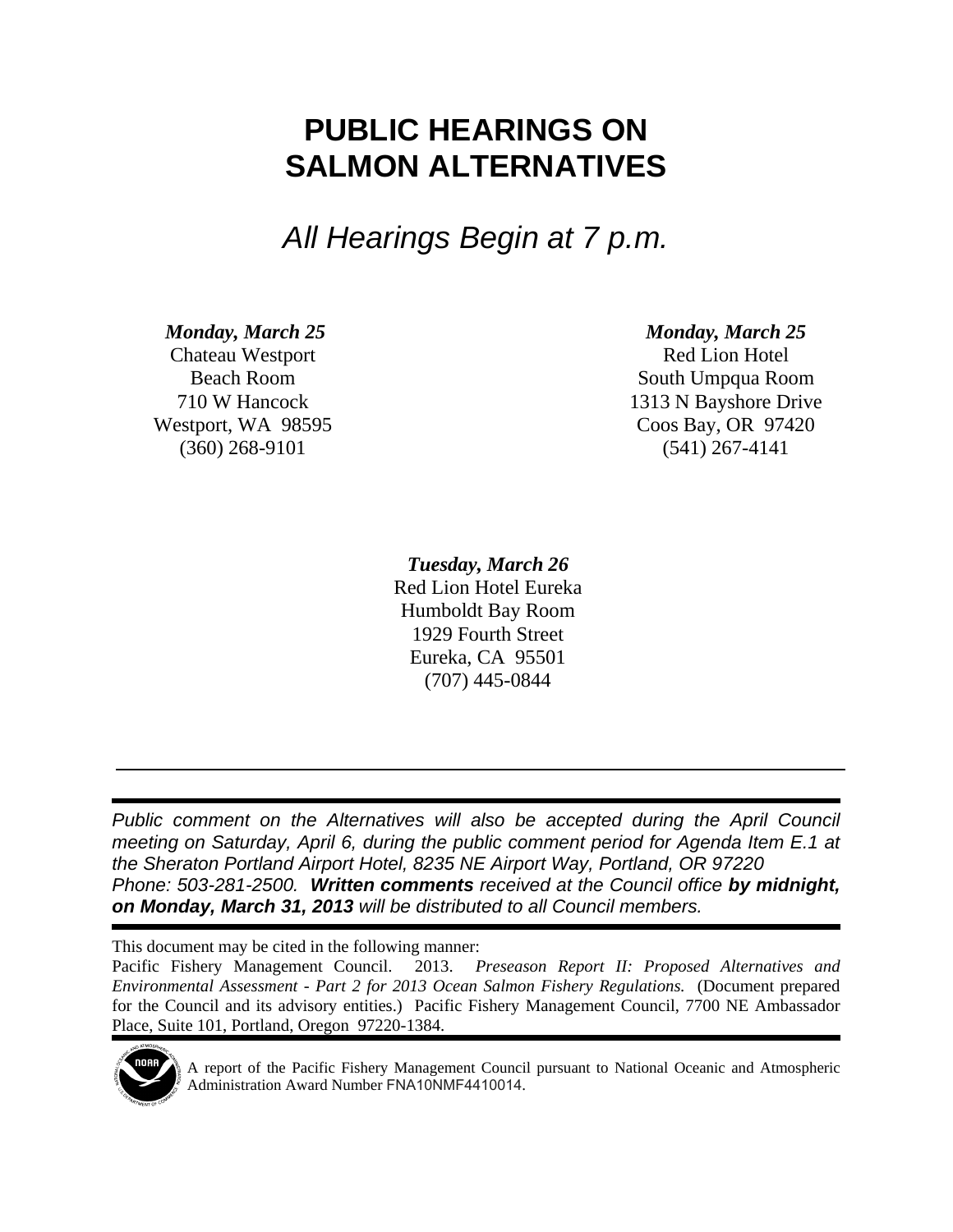|         | Page |
|---------|------|
|         |      |
|         |      |
|         |      |
|         |      |
| 1.1     |      |
|         |      |
|         |      |
| 3.1     |      |
| 3.2     |      |
|         |      |
|         |      |
|         |      |
| 6.1     |      |
| 6.2     |      |
|         |      |
| 7.1     |      |
| 7.2     |      |
| 7.3     |      |
|         |      |
| 8.1     |      |
| 8.1.1   |      |
| 8.1.1.1 |      |
|         |      |
|         |      |
|         |      |
| 8.1.4   |      |
| 8.1.4.1 |      |
| 8.1.4.2 |      |
| 8.2     |      |
| 8.2.1   |      |
| 8.2.2   |      |
| 8.2.3   |      |
| 8.2.4   |      |
| 8.3     |      |
| 8.4     |      |
| 8.5     |      |
| 8.6     |      |
| 8.7     |      |
| 8.8     |      |

# **TABLE OF CONTENTS**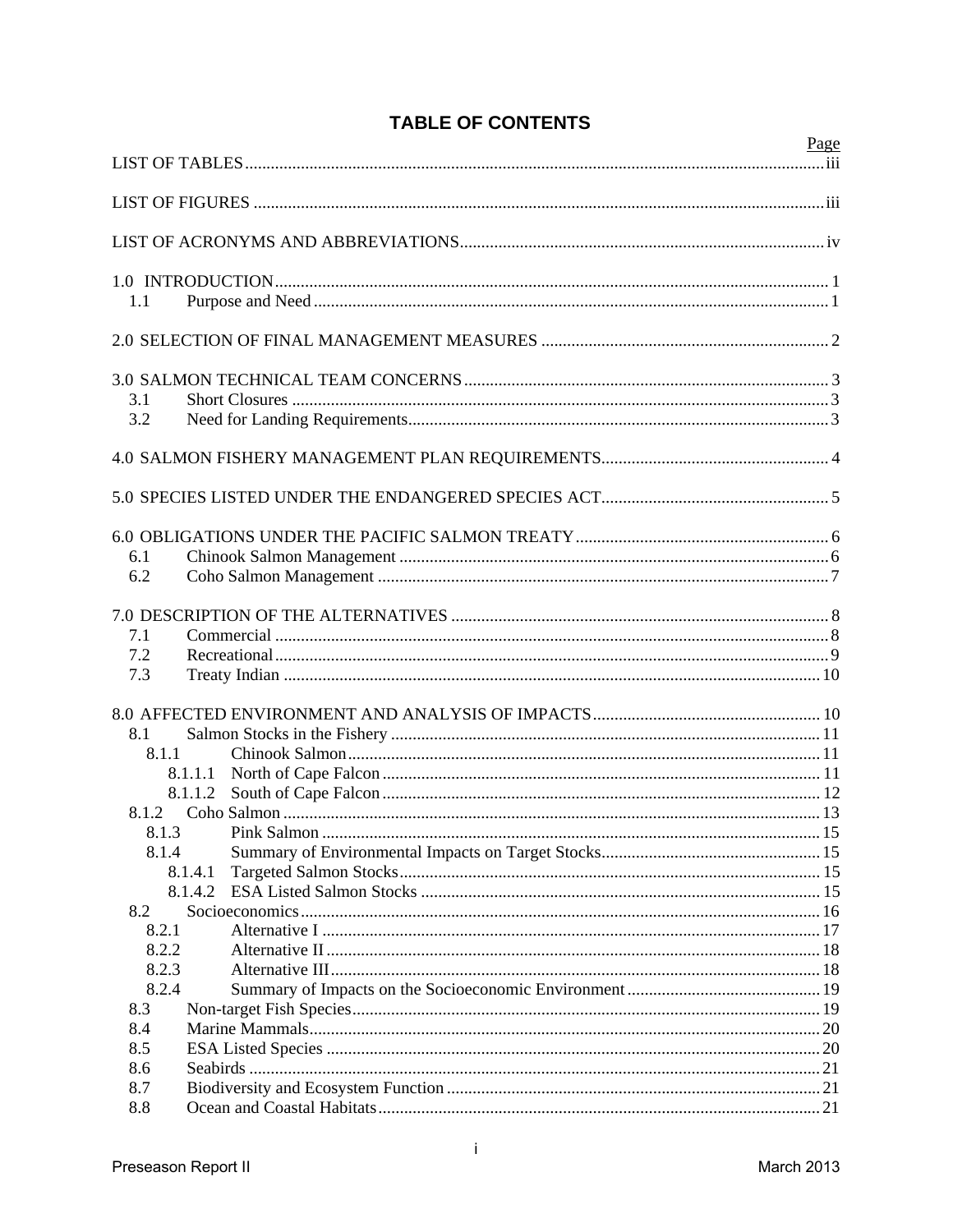# **TABLE OF CONTENTS (continued)**

| 8.9  |                                                                     | Page |
|------|---------------------------------------------------------------------|------|
| 8.10 |                                                                     |      |
|      |                                                                     |      |
|      |                                                                     |      |
| 11.0 |                                                                     |      |
|      | APPENDIX A: PROJECTED IMPACT RATES AND HARVEST FOR AGE-3 SACRAMENTO |      |
|      | APPENDIX B: NEPA AND ESA ANALYSES INCORPORATED BY REFERENCE  61     |      |
|      | APPENDIX C: KLAMATH OCEAN HARVEST MODEL CONTACT RATE PER UNIT       |      |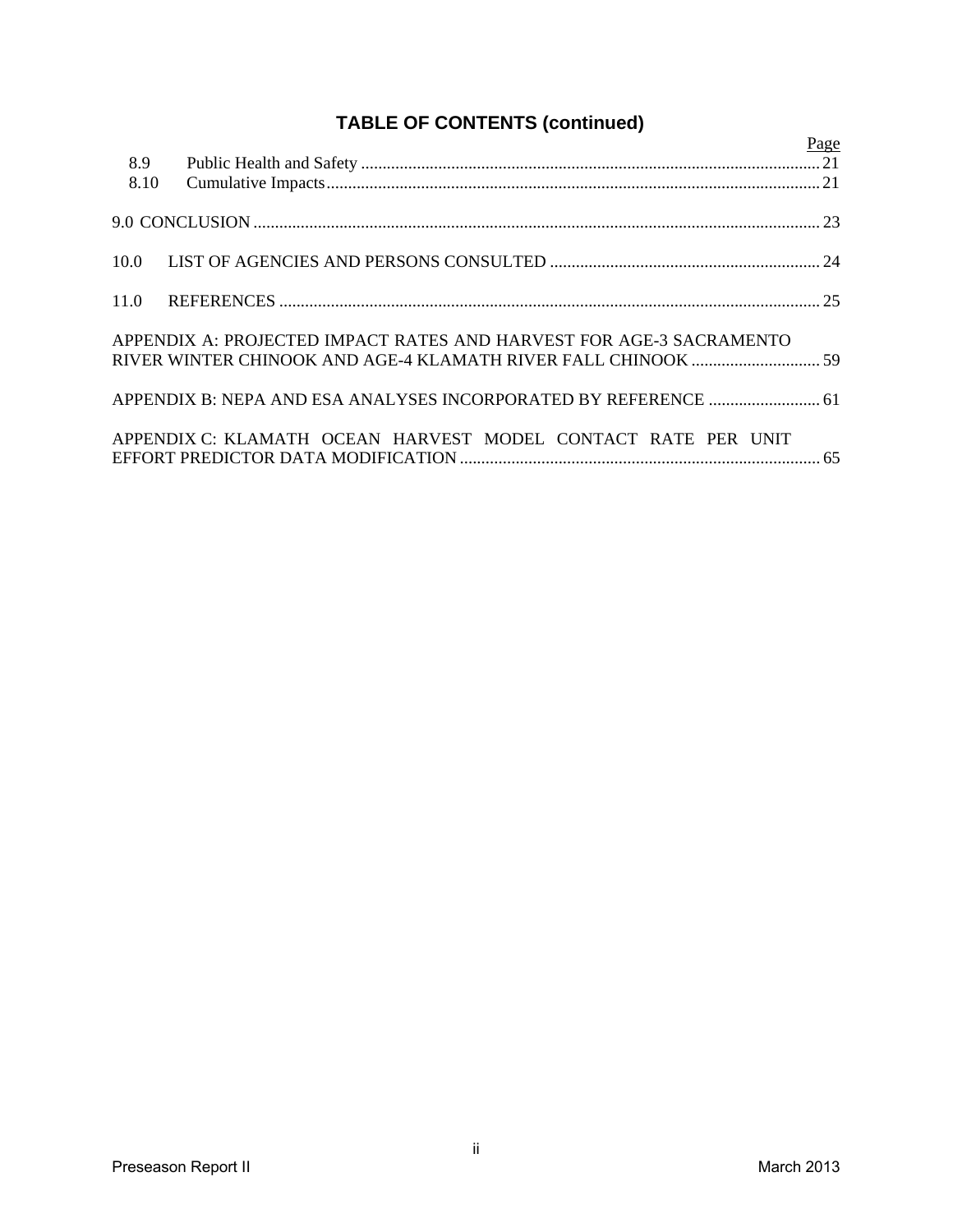### **LIST OF TABLES**

|  |                                                                                                                                                                                                                                       | Page |
|--|---------------------------------------------------------------------------------------------------------------------------------------------------------------------------------------------------------------------------------------|------|
|  | TABLE 1. Commercial troll management Alternatives adopted by the Council for non-Indian                                                                                                                                               |      |
|  | TABLE 2. Recreational management Alternatives adopted by the Council for non-Indian                                                                                                                                                   |      |
|  | TABLE 3. Treaty Indian troll management Alternatives adopted by the Council for ocean                                                                                                                                                 |      |
|  | TABLE 4. Chinook and coho harvest quotas and guidelines (*) for 2013 ocean salmon fishery                                                                                                                                             |      |
|  | TABLE 5. Projected key stock escapements (thousands of fish) or management criteria for                                                                                                                                               |      |
|  | TABLE 6. Preliminary projections of Chinook and coho harvest impacts for 2013 ocean                                                                                                                                                   |      |
|  | TABLE 7. Expected coastwide lower Columbia Natural (LCN), Oregon coastal natural<br>(OCN), and Rogue/Klamath (RK) coho, and Lower Columbia River (LCR)<br>natural tule Chinook exploitation rates by fishery for 2013 ocean fisheries |      |
|  | TABLE 8. Projected coho mark rates for 2013 fisheries under base period fishing patterns                                                                                                                                              | 54   |
|  | TABLE 9. Preliminary projected exvessel value under Council-adopted 2013 non-Indian                                                                                                                                                   |      |
|  | TABLE 10. Preliminary projected angler trips and coastal community income impacts<br>generated under Council-adopted 2013 recreational ocean salmon fishery                                                                           |      |
|  |                                                                                                                                                                                                                                       |      |

#### **LIST OF FIGURES**

|                                                                                       | Page |  |
|---------------------------------------------------------------------------------------|------|--|
| FIGURE 1. Projected community income impacts associated with the Council adopted 2013 |      |  |
|                                                                                       |      |  |
| FIGURE 2. Projected community income impacts associated with the Council adopted 2013 |      |  |
|                                                                                       |      |  |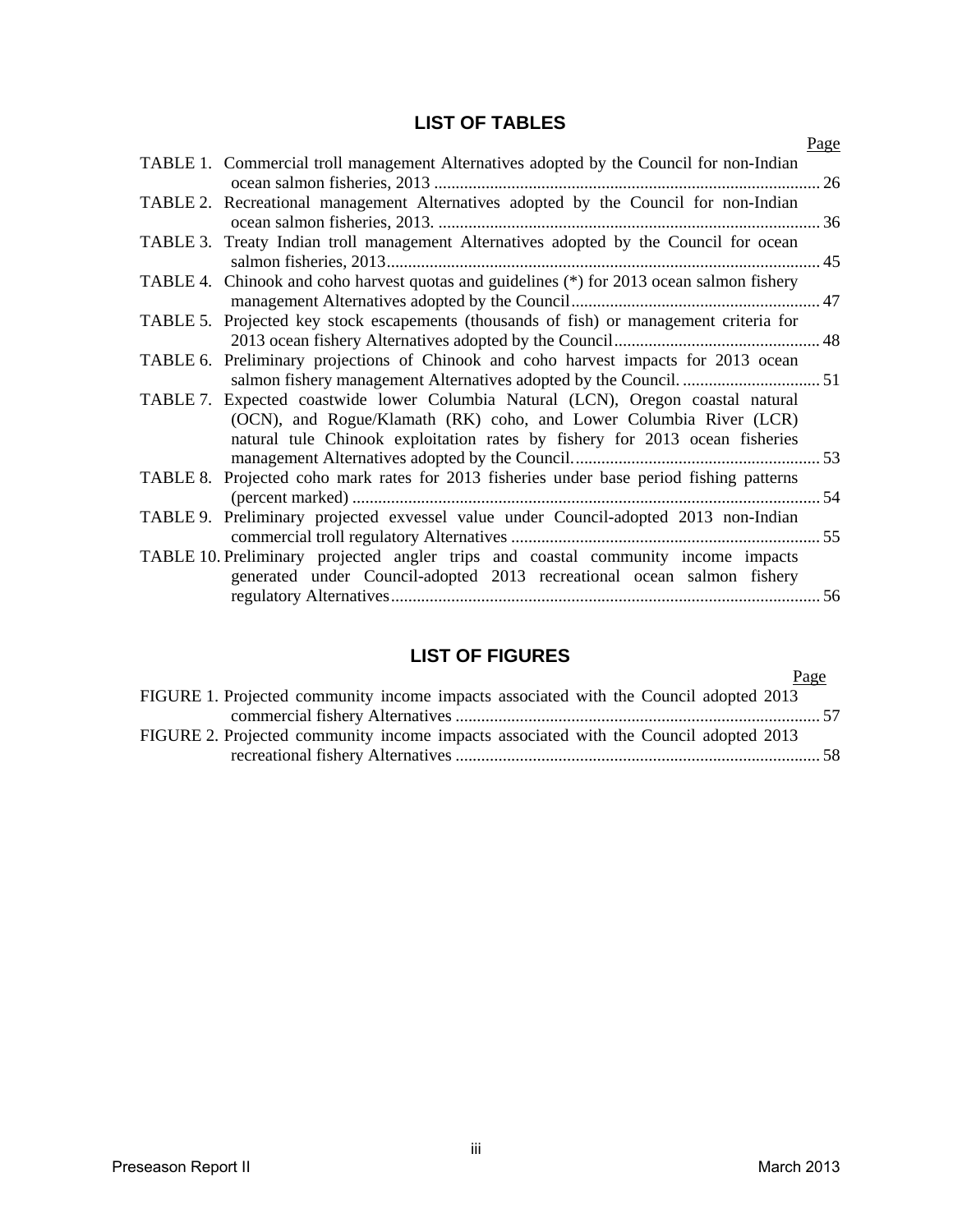#### **LIST OF ACRONYMS AND ABBREVIATIONS**

| AABM               | Aggregate Abundance Based Management                                                                                |
|--------------------|---------------------------------------------------------------------------------------------------------------------|
| <b>ABC</b>         | acceptable biological catch                                                                                         |
| ACL                | annual catch limit                                                                                                  |
| <b>AEQ</b>         | adult equivalent                                                                                                    |
| ВO                 | biological opinion                                                                                                  |
| <b>CDFW</b>        | California Department of Fish and Wildlife                                                                          |
| <b>CFGC</b>        | California Fish and Game Commission                                                                                 |
| CO                 | central Oregon (Florence south jetty to Humbug Mt.)                                                                 |
| Council            | Pacific Fishery Management Council                                                                                  |
| <b>CPUE</b>        | catch per unit effort                                                                                               |
| <b>CWT</b>         | coded-wire tag                                                                                                      |
| <b>DPS</b>         | <b>Distinct Population Segment</b>                                                                                  |
| EA                 | <b>Environmental Assessment</b>                                                                                     |
| <b>EFH</b>         | <b>Essential Fish Habitat</b>                                                                                       |
| <b>EIS</b>         | <b>Environmental Impact Statement</b>                                                                               |
| <b>ESA</b>         | <b>Endangered Species Act</b>                                                                                       |
| <b>ESU</b>         | <b>Evolutionarily Significant Unit</b>                                                                              |
| FB                 | Fort Bragg (Horse Mt. to Point Arena)                                                                               |
| <b>FRAM</b>        | <b>Fishery Regulation Assessment Model</b>                                                                          |
| <b>FMP</b>         | fishery management plan                                                                                             |
| <b>FONSI</b>       | finding of no significant impact                                                                                    |
| <b>GSI</b>         | genetic stock identification                                                                                        |
| <b>IPHC</b>        | <b>International Pacific Halibut Commission</b>                                                                     |
| <b>ISBM</b>        | <b>Individual Stock Based Management</b>                                                                            |
| KMZ                | Klamath Management Zone (the ocean zone between Humbug Mountain and Horse                                           |
|                    | Mountain where management emphasis is on Klamath River fall Chinook)                                                |
| <b>KRFC</b>        | Klamath River fall Chinook                                                                                          |
| <b>LCN</b>         | lower Columbia River natural (coho)                                                                                 |
| <b>LCR</b>         | lower Columbia River (natural tule Chinook)                                                                         |
| LRH                | lower river hatchery (tule fall Chinook returning to hatcheries below Bonneville Dam)                               |
| <b>LRW</b>         | Lower Columbia River wild fall Chinook, (bright fall Chinook returning primarily to the<br>North Fork Lewis River). |
| MO                 | Monterey (Pigeon Point south)                                                                                       |
| <b>NEPA</b>        | National Environmental Policy Act                                                                                   |
| <b>MSA</b>         | <b>Magnuson-Stevens Act</b>                                                                                         |
| MSY                | maximum sustainable yield                                                                                           |
| <b>NMFS</b>        | <b>National Marine Fisheries Service</b>                                                                            |
| <b>NOAA</b>        | National Oceanic and Atmospheric Administration                                                                     |
| <b>ODFW</b>        | Oregon Department of Fish and Wildlife                                                                              |
| <b>OCN</b>         | Oregon coastal natural (coho)                                                                                       |
| OFL                | overfishing limit                                                                                                   |
| OPI                | Oregon Production Index                                                                                             |
| OY                 | optimum yield                                                                                                       |
| <b>PSC</b>         | Pacific Salmon Commission                                                                                           |
| <b>PST</b>         | Pacific Salmon Treaty                                                                                               |
| <b>RER</b>         | rebuilding exploitation rate                                                                                        |
| <b>RMP</b>         | <b>Resource Management Plan</b>                                                                                     |
| RK                 | Rogue/Klamath (hatchery coho)                                                                                       |
| $S_{\mathrm{ACL}}$ | annual catch limit spawner abundance                                                                                |
| <b>SCH</b>         | Spring Creek Hatchery (tule fall Chinook returning to Spring Creek Hatchery)                                        |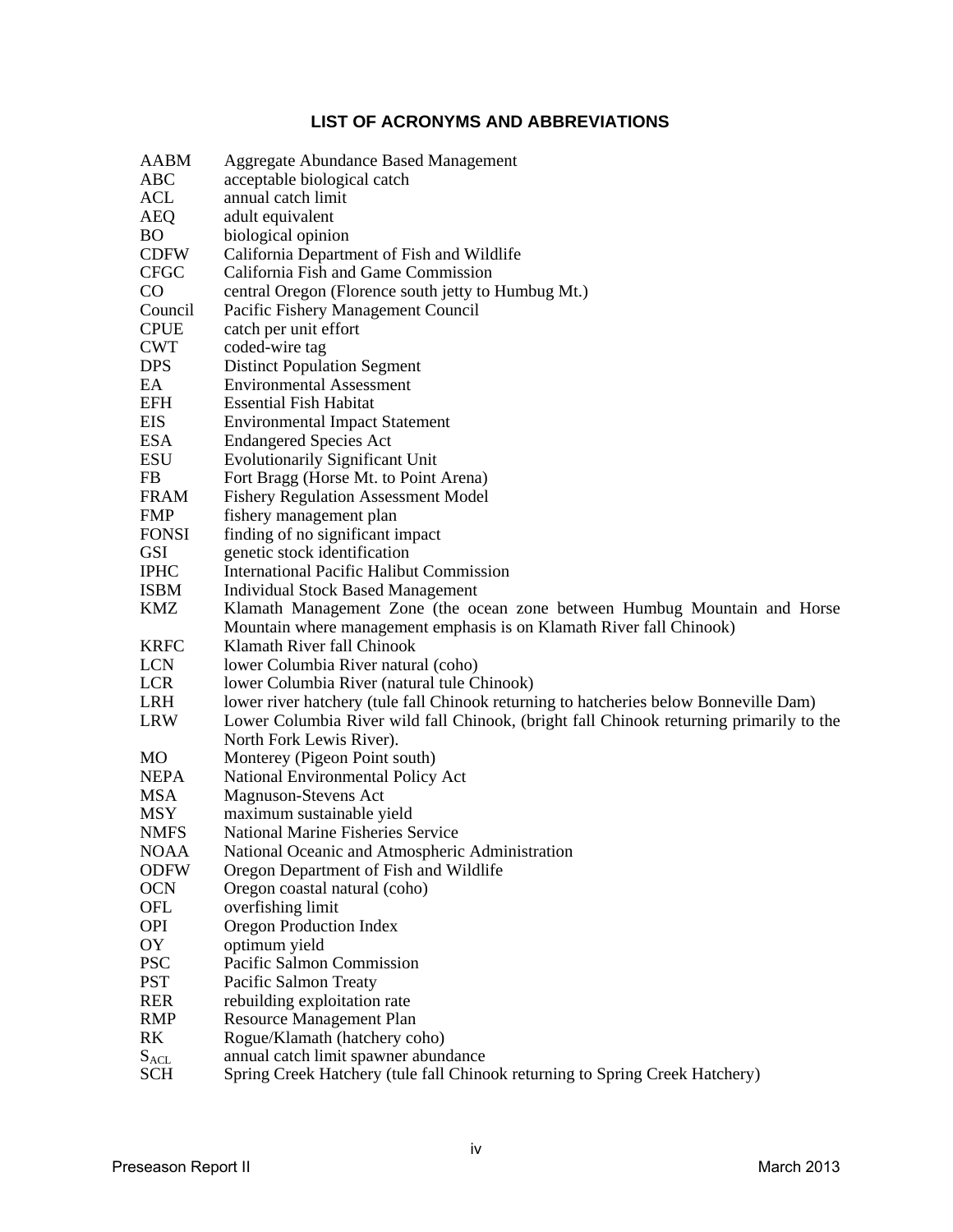# **LIST OF ACRONYMS AND ABBREVIATIONS (continued)**

| <b>SEAK</b>  | Southeast Alaska                                     |
|--------------|------------------------------------------------------|
| $S_{MSY}$    | MSY spawning escapement                              |
| <b>SET</b>   | spawning escapement target                           |
| <b>SF</b>    | San Francisco (Point Arena to Pigeon Point)          |
| SI           | Sacramento index                                     |
| <b>SONCC</b> | Southern Oregon/Northern California Coast (coho ESU) |
| <b>SRFC</b>  | Sacramento River fall Chinook                        |
| <b>SRFI</b>  | Snake River fall (Chinook) index                     |
| <b>SRW</b>   | Snake River wild fall Chinook                        |
| <b>SRWC</b>  | Sacramento River winter Chinook                      |
| <b>STT</b>   | Salmon Technical Team                                |
| <b>WCVI</b>  | West Coast Vancouver Island                          |
| <b>WDFW</b>  | Washington Department of Fish and Wildlife           |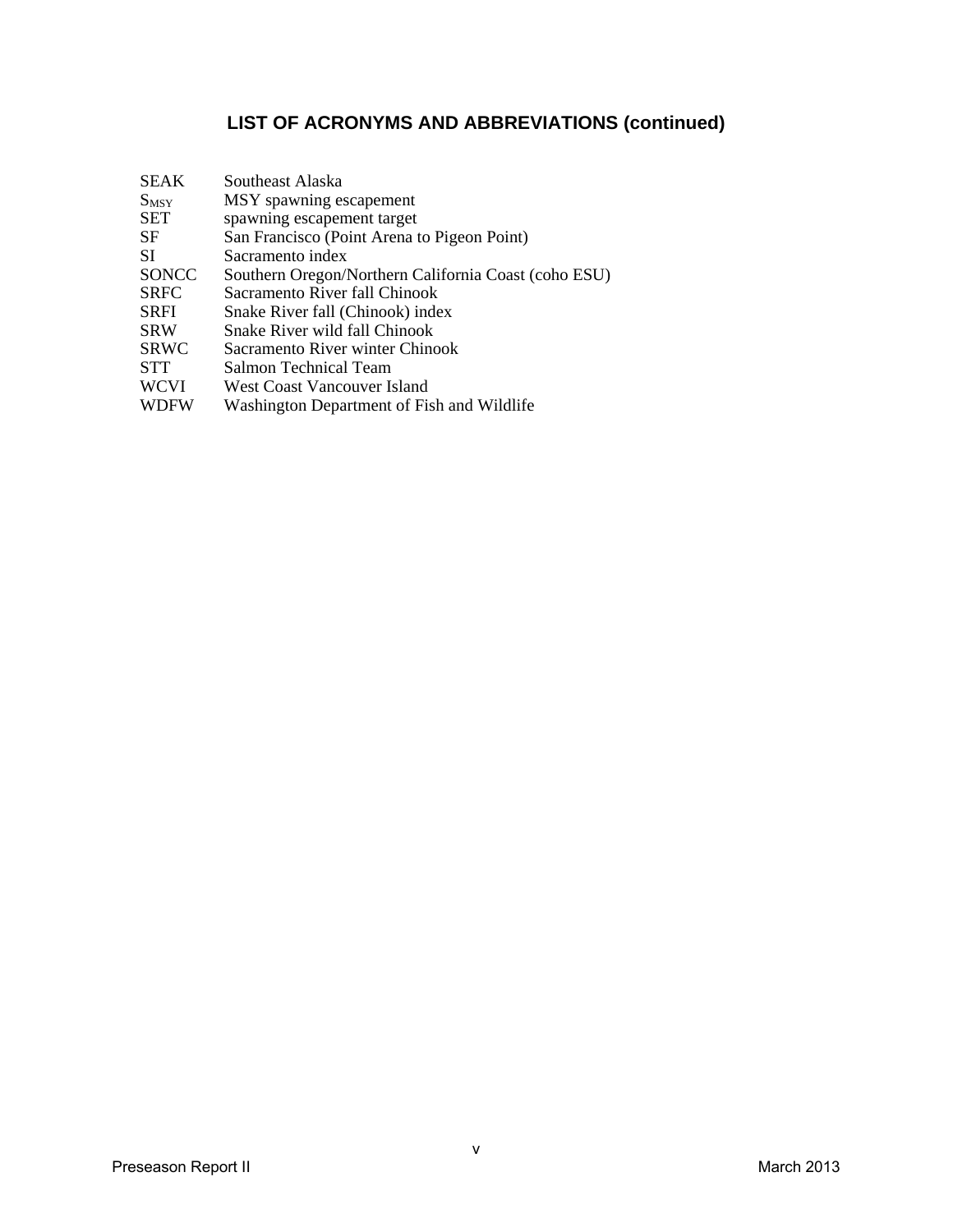Page Intentionally Left Blank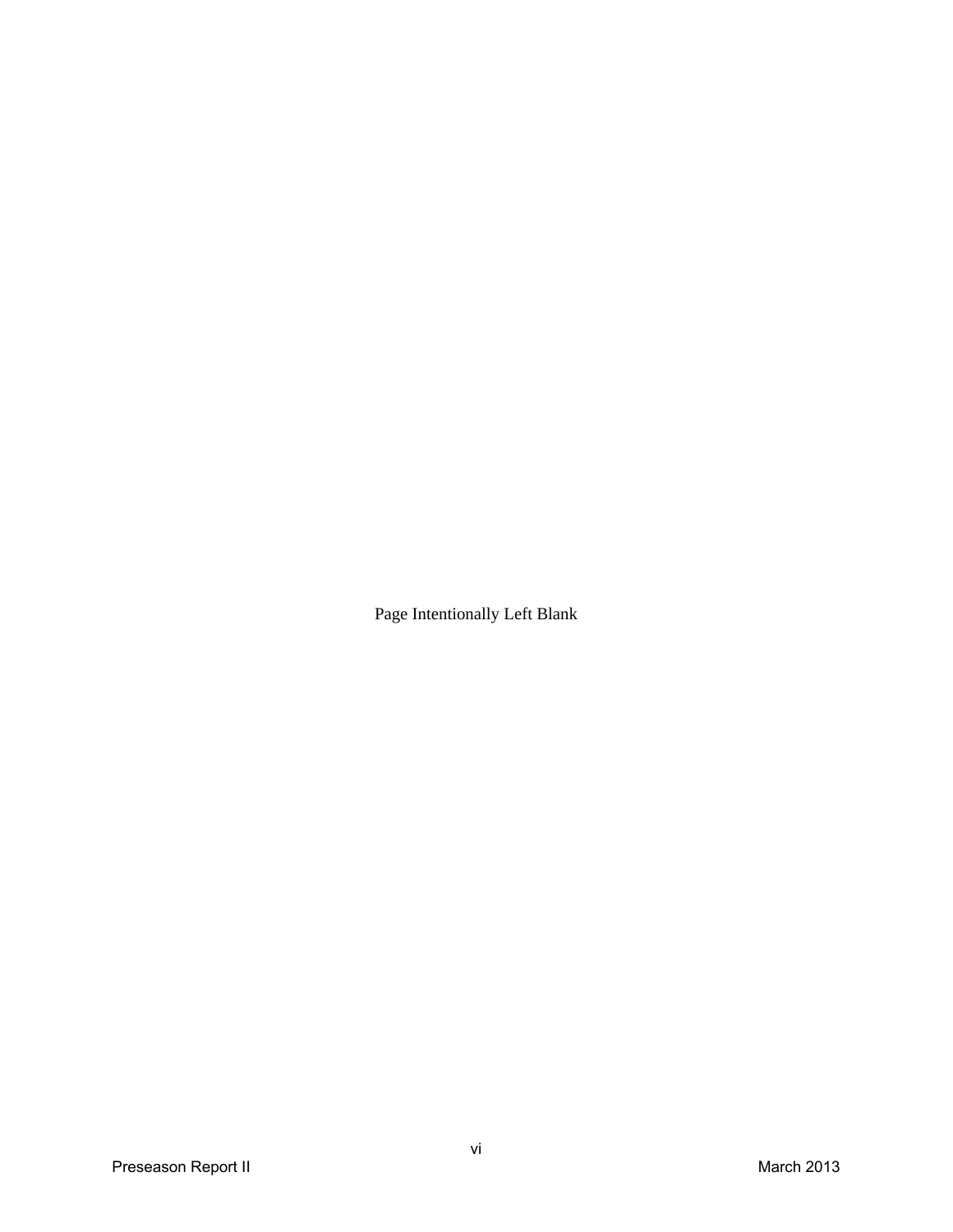#### **1.0 INTRODUCTION**

This document has been prepared by the staff of the Pacific Fishery Management Council (Council) and the Salmon Technical Team (STT) to describe the Council's proposed ocean salmon management Alternatives for 2013 and characterize their expected impacts on ocean salmon fisheries and the stocks which support them. The Council solicits public comments on the proposed management Alternatives in preparation for adopting final management recommendations at its April meeting. Oral and written comments may be presented at public hearings at the times and locations displayed on the inside front cover of this report. Additional comment will be accepted during the April Council meeting at the Sheraton Portland Airport Hotel, 8235 NE Airport Way, Portland, Oregon. Written comments received at the Council office by March 31, 2013 will be copied and distributed to all Council members (Council staff cannot assure distribution of comments received after March 31).

This report also constitutes the second part of an Environmental Assessment (EA) to comply with National Environmental Policy Act (NEPA) requirements for the 2013 ocean salmon regulations. An EA is used to determine whether an action being considered by a Federal agency has significant environmental impacts. This part of the EA includes a statement of the purpose and need, a description of the affected environment, a description of 2013 ocean salmon regulation Alternatives being considered, and an analysis of the effects of those Alternatives on the affected environment. The first part of the EA (Preseason Report I; PFMC 2013b) included a description of the No-Action Alternative and an analysis of the effects of the No-Action Alternative on salmon stocks managed under the Pacific Coast Salmon Fishery Management Plan (FMP), which is one component of the affected environment. Along with the description and analysis of the Proposed Action in Preseason Report III (developed after the Council makes a final recommendation in April 2013), these three parts of the EA will provide the necessary components to determine if a finding of no significant impact (FONSI) or Environmental Impact Statement (EIS) is warranted.

#### *1.1 Purpose and Need*

The purpose of this action, implementation of the 2013 ocean salmon fishery management measures, is to allow fisheries to harvest surplus production of healthy natural and hatchery salmon stocks within the constraints specified under the Salmon FMP, the Pacific Salmon Treaty (PST), and consultation standards established for salmon stocks listed under the Endangered Species Act (ESA). In achieving this purpose, management measures must take into account the allocation of harvest among different user groups and port areas. Without this action, 2012 management measures would be in effect, which do not consider changes in abundance of stocks in the mixed stock ocean salmon fisheries. Therefore, this action is needed to ensure constraining stocks are not overharvested and that harvest of abundant stocks can be optimized and achieve the most overall benefit to the nation.

The Salmon FMP establishes nine more general harvest-related objectives:

1. Establish ocean exploitation rates for commercial and recreational salmon fisheries that are consistent with requirements for stock conservation objectives and annual catch limits, specified ESA consultation or recovery standards, or Council adopted rebuilding plans.

2. Fulfill obligations to provide for Indian harvest opportunity as provided in treaties with the United States, as mandated by applicable decisions of the Federal courts, and as specified in the October 4, 1993, opinion of the Solicitor, Department of Interior, with regard to Federally-recognized Indian fishing rights of Klamath River Tribes.

3. Maintain ocean salmon fishing seasons that support established recreational and commercial fisheries, while meeting salmon harvest allocation objectives among ocean and inside recreational and commercial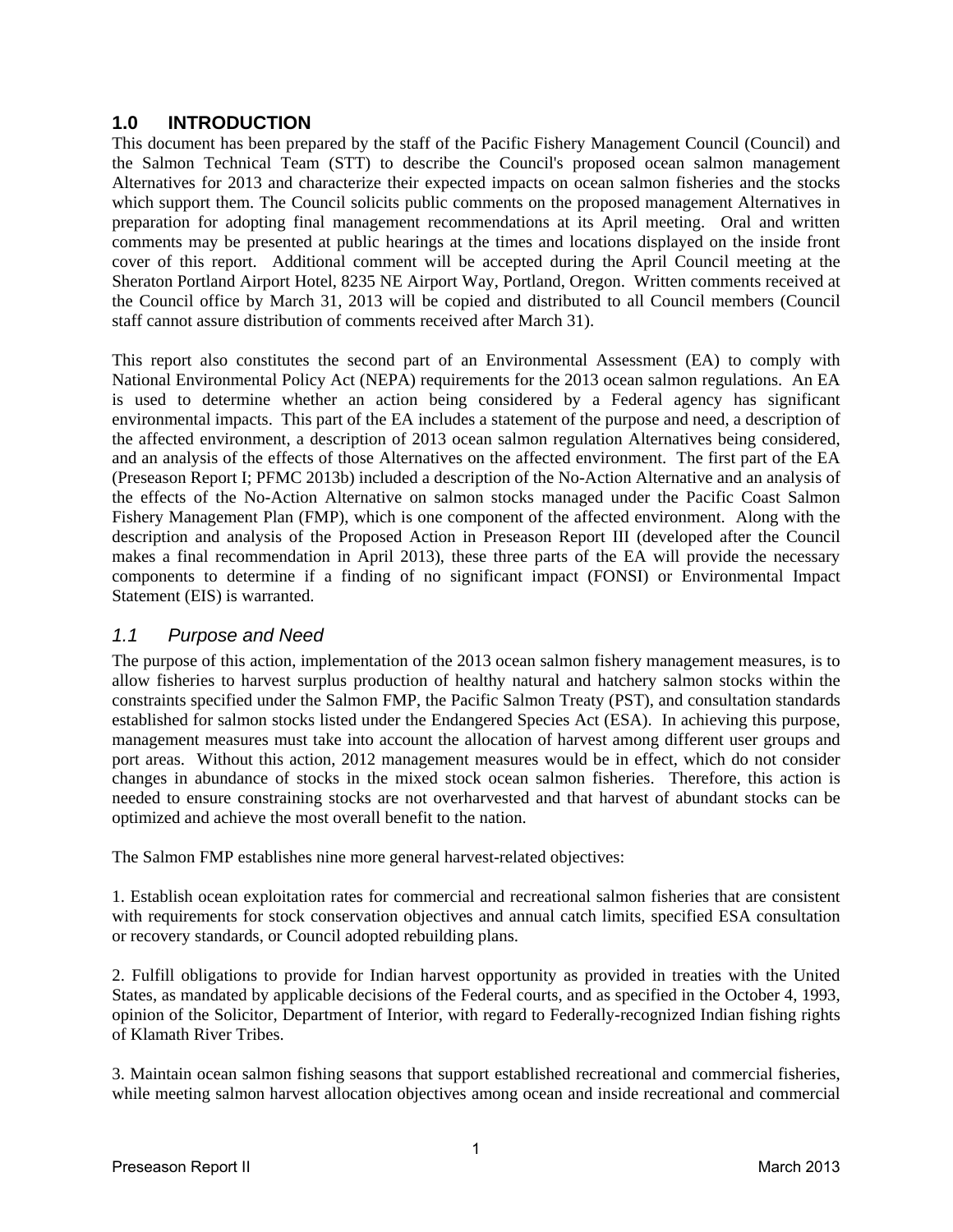fisheries that are fair and equitable, and in which fishing interests shall equitably share the obligations of fulfilling any treaty or other legal requirements for harvest opportunities.

4. Minimize fishery mortalities for those fish not landed from all ocean salmon fisheries as consistent with achieving optimum yield (OY) and bycatch management specifications.

5. Manage and regulate fisheries, so the OY encompasses the quantity and value of food produced, the recreational value, and the social and economic values of the fisheries.

6. Develop fair and creative approaches to managing fishing effort and evaluate and apply effort management systems as appropriate to achieve these management objectives.

7. Support the enhancement of salmon stock abundance in conjunction with fishing effort management programs to facilitate economically viable and socially acceptable commercial, recreational, and tribal seasons.

8. Achieve long-term coordination with the member states of the Council, Indian tribes with Federally recognized fishing rights, Canada, the North Pacific Fishery Management Council, Alaska, and other management entities which are responsible for salmon habitat or production. Manage consistent with the Pacific Salmon Treaty and other international treaty obligations.

9. In recommending seasons, to the extent practicable, promote the safety of human life at sea.

These objectives, along with the consultation standards established under the ESA, provide "sideboards" for setting management measures necessary to implement the Salmon FMP, which conforms to the terms and requirements of the Magnuson-Stevens Fishery Conservation and Management Act (MSA) and the National Standards Guidelines.

#### **2.0 SELECTION OF FINAL MANAGEMENT MEASURES**

The Council's final ocean salmon season recommendations will be based on the range of Alternatives presented in this report and guidance received from deliberations at management fora such as the north of Cape Falcon planning process (sponsored by the States of Washington and Oregon and the treaty Indian tribes in that area), Pacific Salmon Commission (PSC), and from public hearings sponsored by the Council and the States of Washington, Oregon, and California. Final recommendations concerning season dates, catch quotas, and exploitation rates may vary from the range of Alternatives presented in this report depending upon determination of allocations, allowable harvest levels, public comment, or the final impact analyses completed by the STT. Elements of the Alternatives may be recombined to alter season patterns and quotas, or measures such as bag limits, days of fishing per week, special landing restrictions, and other specific regulatory details may also change. In addition, inseason modification of management measures may be used to ensure achievement of the Council's management objectives.

Specific details pertaining to season structure and special management measures for the treaty Indian troll fishery north of Cape Falcon are established in tribal regulations. Chinook and coho quota levels for the treaty Indian troll fishery may be adjusted if significant changes in incidental fishing mortality result from tribal regulations, preseason or inseason.

The impact analyses presented in this document reflect uncertainties and limitations of information available at the time of the March 2013 Council meeting. At this point in the planning cycle, the STT's impact assessments reflect four key assumptions relative to stocks impacted by Canadian and Alaskan fisheries: (1) abundance levels for Canadian Chinook and coho stocks identical to 2012 forecasts; (2)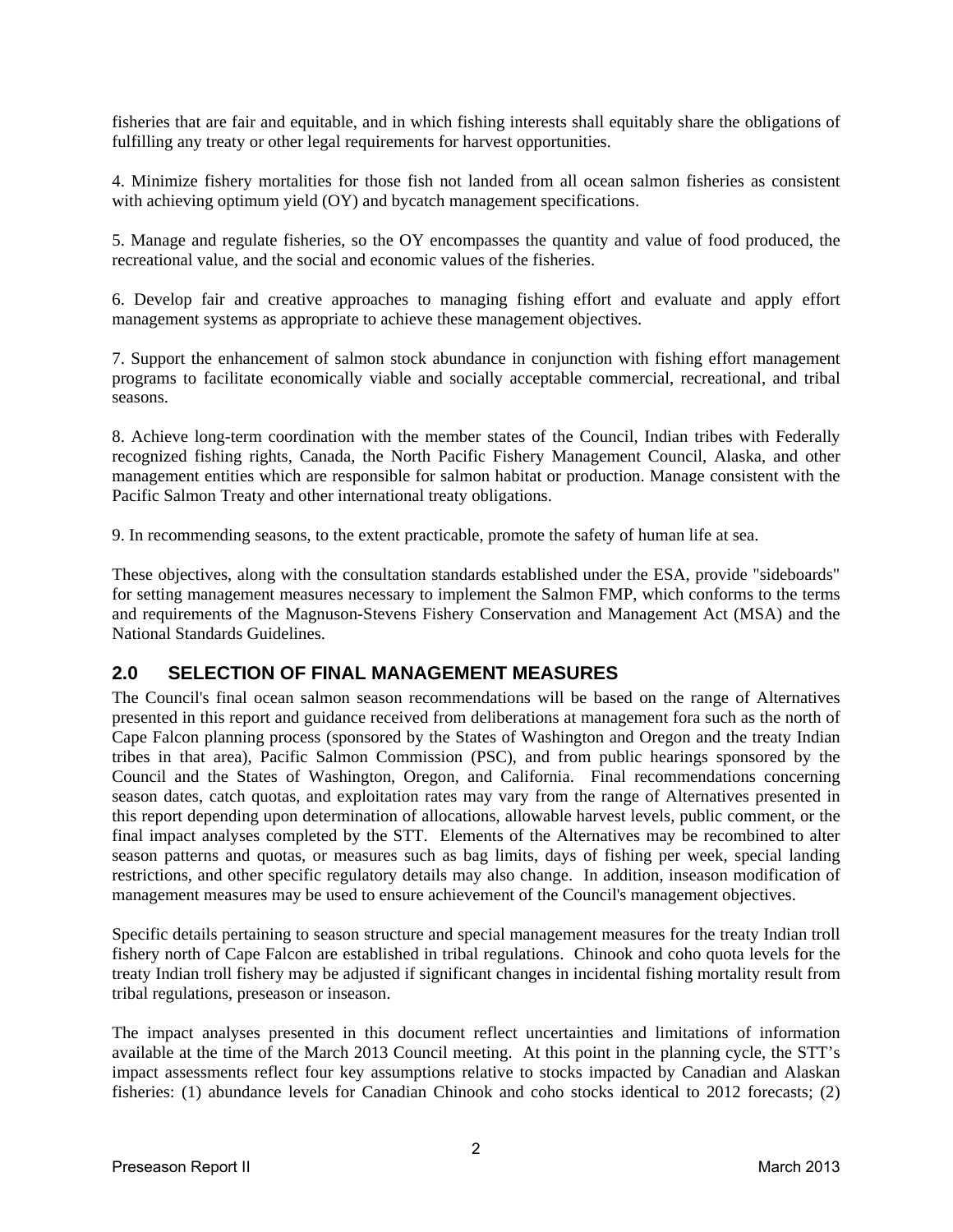fishing effort for southeast Alaskan (SEAK), north-central British Columbia, and West Coast Vancouver Island (WCVI) fisheries equal to the levels under the 2012 catch ceilings established under the aggregate abundance based management (AABM) provisions of the 2009 PST Agreement, with minimum size limits identical to those in place for 2012; (3) 2012 observed catch levels and size limits for Canadian fisheries operating under individual stock based management (ISBM) regimes pursuant to the 2009 PST Agreement; and (4) base packages for management of Southern U.S. inside fisheries. In mid-March, U.S. and Canadian fishery managers will exchange information regarding preseason expectations for fisheries and the status of Chinook and coho stocks. Following this exchange, the PSC's Chinook Model will be calibrated by the PSC Chinook Technical Committee to determine the allowable catch ceilings under the 2009 PST Agreement. Abundances and fishery expectations will be adjusted in the Council's fishery planning models prior to the April Council meeting, and inside fisheries will be shaped by state and tribal co-managers both prior to and during the April Council meeting.

The adjustments of stock abundances and fishery expectations, and the shaping of inside fisheries as described above, may result in estimated stock impacts in the final regulations adopted by the Council that differ from those presented in this report. The final regulations adopted by the Council in April are intended to be consistent with Council's Salmon FMP objectives (including rebuilding plans), guidance provided by the National Marine Fisheries Service (NMFS), obligations under the PST, and other applicable law. This part of the EA analyzes the range of effects within which the final management measures are expected to fall; however, the final recommendations will be analyzed in Preseason Report III (the final part of this EA), whether or not they fall outside the range of Alternatives analyzed in this Report.

Any Alternative considered for adoption that deviates from Salmon FMP objectives or other applicable laws will require implementation by emergency rule. If an emergency rule appears to be necessary, the Council must clearly identify and justify the need for such an action consistent with emergency criteria established by the Council and NMFS.

### **3.0 SALMON TECHNICAL TEAM CONCERNS**

#### *3.1 Short Closures*

Alternative I for the recreational fishery south of Point Arena, California contains closures for very short periods on a weekly basis (i.e., Monday and Tuesday closed). In quota managed fisheries, such season structures are used primarily to allow for better monitoring of the catch. However, in days-open fisheries, such seasons could contribute to forecasting errors.

Harvest models forecast effort in non-quota fisheries based on the number of open days per month, area, and fishery. These effort forecasts do not specifically account for different patterns of open and closed days within the month. The STT is concerned that very short closures, on the order of 1-3 days per week, will have negligible effects on actual fishing effort. Such season structures could lead to substantial effort forecast errors and under predicted catch and exploitation rates.

#### *3.2 Need for Landing Requirements*

The STT recommends that landing restrictions be employed to require landings within the area where the fish are caught. Unless such restrictions are adopted, fleet mobility increases the difficulty of inseason management by compromising catch accountability and interpretation of biological data such as genetic stock identification (GSI) samples or coded-wire-tag (CWT) recoveries.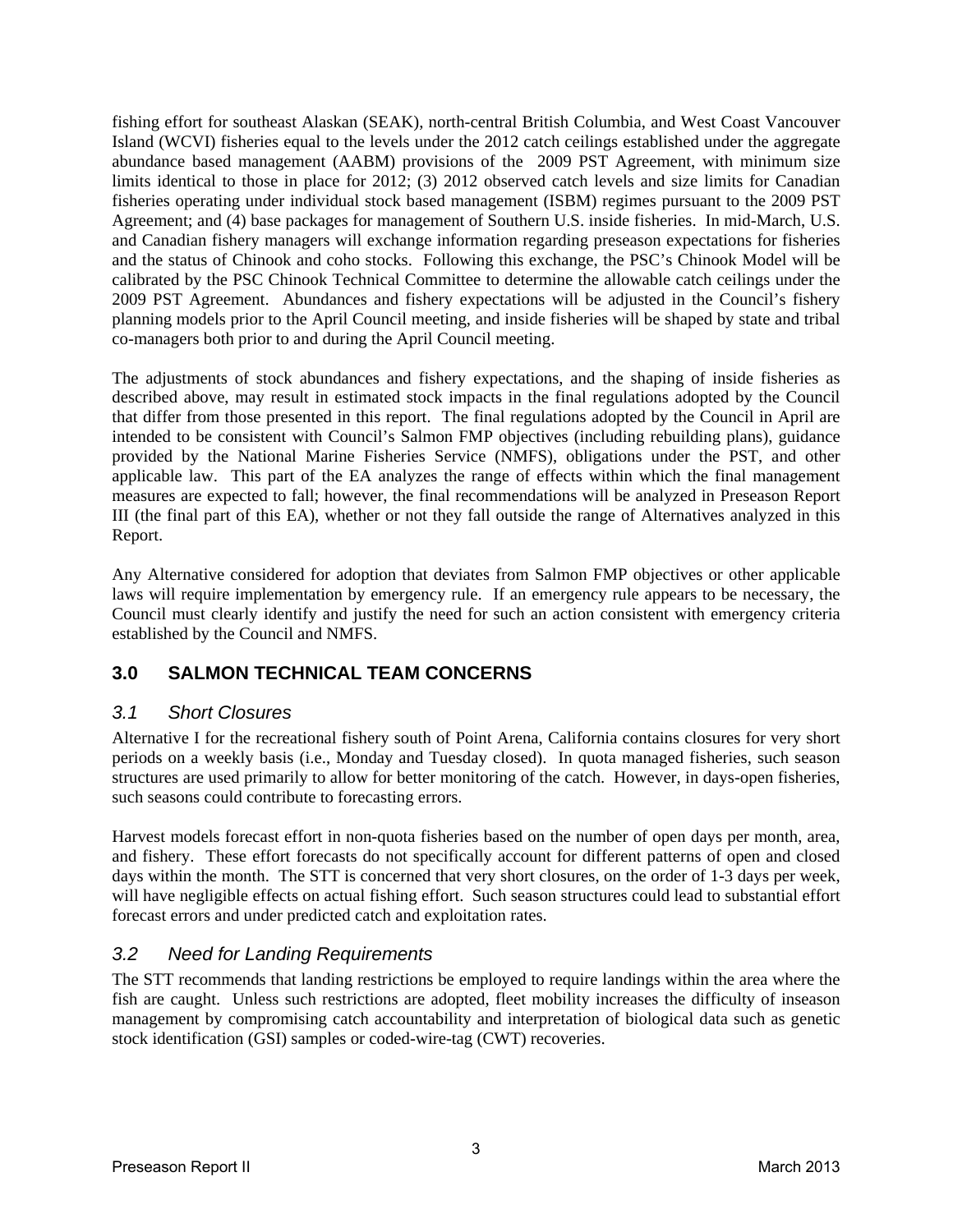#### **4.0 SALMON FISHERY MANAGEMENT PLAN REQUIREMENTS**

The Council's Salmon FMP includes objectives for setting annual management measures to regulate ocean salmon fisheries between the U.S./Canada border and the U.S./Mexico border. The objectives include biological, administrative, and allocation requirements. In recommending final management measures, the Council attempts to meet all objectives in a fair and balanced manner, while maintaining established priorities.

Biological objectives for stocks originating in the Council area and impacted by Council area ocean fisheries are listed in Table 3-1 of the Salmon FMP. The objectives generally consist of meeting spawning escapement numbers associated with maximum sustainable yield  $(S_{MSY})$ , overfishing limits (OFL), acceptable biological catch (ABC), and annual catch limits (ACL), or exploitation rate limits designed to support recovery of depressed stocks or to rebuild overfished stocks, while encompassing a long term average harvest approximating MSY.

Administrative objectives are requirements for meeting other applicable law outside of the Salmon FMP. These requirements include ESA consultation standards, international treaties, and tribal trust responsibilities. The Salmon FMP defers to NMFS consultation standards for salmon stocks listed under the ESA in regards to biological conservation objectives. Section 5.0 of this document provides greater detail on ESA listed stocks, while impacts of the Council adopted salmon management measures on ESA listed stocks are included in Table 5.

The Salmon FMP requires compliance with relevant terms of the PST. Section 6.0 of this document provides greater detail on PST provisions and stocks, while impacts of the Council adopted salmon management measures on those stocks are included in Table 5.

Treaty trust responsibilities of the Salmon FMP require the Council to abide by Court orders in the *U.S. v. Washington* (Puget Sound), *Hoh v. Baldrige* (Washington coast), and *U.S. v. Oregon* (Columbia River) cases, and the Solicitor General opinion (Klamath River) governing allocation and management of shared salmon resources. Much of the North of Falcon forum is dedicated to annual negotiations establishing allocation among the tribes, non-Indian fishing sectors, and ocean and inside interests. The results of these negotiations allow the Council to complete final management measure recommendations while meeting its biological, administrative, and allocation objectives.

The Columbia River treaty tribes establish periodic management agreements with the state co-managers and Federal agencies. These agreements are approved pursuant to provisions of *U.S. v. Oregon* procedures. Recent agreements have included an entitlement for the treaty tribes of 50 percent of the coho return destined for areas upstream from Bonneville Dam. Council area fisheries are shaped in order to meet this requirement in some years.

The Yurok and Hoopa Valley tribes are entitled to 50 percent of the total Klamath River fall Chinook (KRFC) harvest, which is calculated as a harvest of KRFC equal to that taken in all non-Indian fisheries. The Council must account for all harvest impacts when assessing the achievement of KRFC conservation objectives.

In addition to the allocation objectives associated with sharing between treaty Indian and non-Indian sectors, the Salmon FMP includes formulas for sharing Chinook and coho quotas north of Cape Falcon between commercial and recreational sectors, and among recreational port subareas, and for coho south of Cape Falcon between commercial and recreational sectors. Alternatives for the 2013 salmon management measures adopted by the Council meet the allocation requirements for fisheries north of Cape Falcon in the Salmon FMP. There are insufficient coho available for directed commercial harvest south of Cape Falcon; therefore, the FMP allocation schedule guidance is to determine allocation during the preseason process.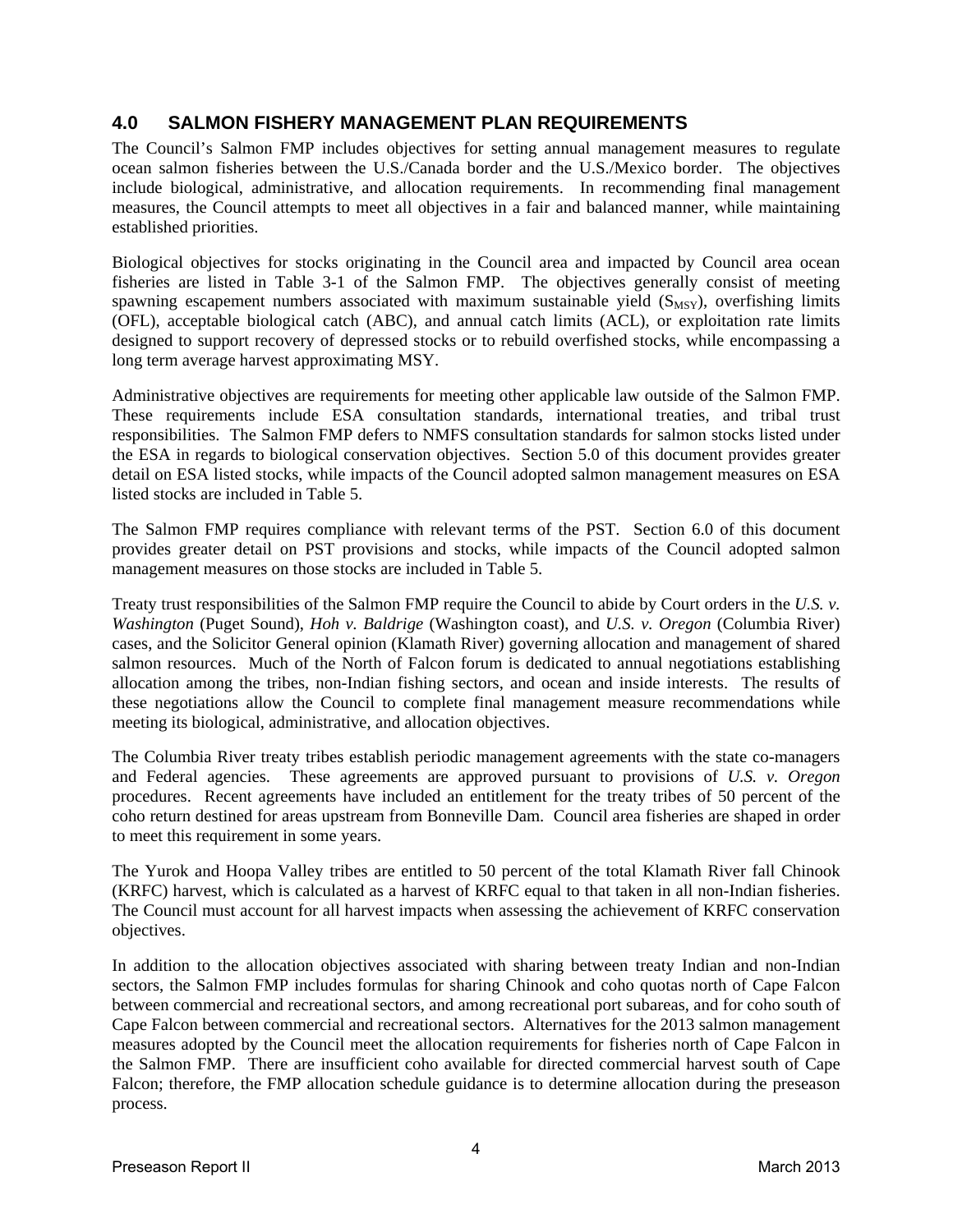### **5.0 SPECIES LISTED UNDER THE ENDANGERED SPECIES ACT**

Since 1989, NMFS listed the following 17 Evolutionarily Significant Units (ESUs) of salmon under the ESA:

|                                  |               | <b>Federal Register Notice</b> |           |                  |            |
|----------------------------------|---------------|--------------------------------|-----------|------------------|------------|
| <b>ESU</b>                       | <b>Status</b> | <b>Most Recent</b>             |           | Original Listing |            |
| <b>Chinook</b>                   |               |                                |           |                  |            |
| Sacramento River Winter          | Endangered    | 76 FR 50447                    | 8/15/2011 | 54 FR 32085      | 8/1/1989   |
| Snake River Fall                 | Threatened    | 76 FR 50448                    | 8/15/2011 | 57 FR 14653      | 4/22/1992  |
| Snake River Spring/Summer        | Threatened    | 76 FR 50448                    | 8/15/2011 | 57 FR 14653      | 4/22/1992  |
| <b>Puget Sound</b>               | Threatened    | 76 FR 50448                    | 8/15/2011 | 64 FR 14308      | 3/24/1999  |
| Low er Columbia River            | Threatened    | 76 FR 50448                    | 8/15/2011 | 64 FR 14308      | 3/24/1999  |
| Upper Willamette River           | Threatened    | 76 FR 50448                    | 8/15/2011 | 64 FR 14308      | 3/24/1999  |
| Upper Columbia River Spring      | Endangered    | 76 FR 50448                    | 8/15/2011 | 64 FR 14308      | 3/24/1999  |
| Central Valley Spring            | Threatened    | 76 FR 50447                    | 8/15/2011 | 64 FR 50394      | 9/16/1999  |
| California Coastal               | Threatened    | 76 FR 50447                    | 8/15/2011 | 64 FR 50394      | 9/16/1999  |
| Chum                             |               |                                |           |                  |            |
| Hood Canal Summer-Run            | Threatened    | 76 FR 50448                    | 8/15/2011 | 64 FR 14508      | 3/25/1999  |
| Columbia River                   | Threatened    | 76 FR 50448                    | 8/15/2011 | 64 FR 14508      | 3/25/1999  |
| Coho                             |               |                                |           |                  |            |
| Central California Coastal       | Endangered    | 76 FR 50447                    | 8/15/2011 | 61 FR 56138      | 10/31/1996 |
| S. Oregon/ N. California Coastal | Threatened    | 76 FR 50447                    | 8/15/2011 | 62 FR 24588      | 5/6/1997   |
| Oregon Coastal                   | Threatened    | 76 FR 50448                    | 8/15/2011 | 63 FR 42587      | 8/10/1998  |
| Low er Columbia River            | Threatened    | 76 FR 50448                    | 8/15/2011 |                  |            |
| Sockeye                          |               |                                |           |                  |            |
| Snake River                      | Endangered    | 76 FR 50448                    | 8/15/2011 | 56 FR 58619      | 11/20/1991 |
| Ozette Lake                      | Threatened    | 76 FR 50448                    | 8/15/2011 | 64 FR 14528      | 3/25/1999  |

As the listings have occurred, NMFS has initiated formal consultations and issued biological opinions (BOs) that consider the impacts resulting from implementation of the Salmon FMP, or from annual management measures, to listed salmonid species. NMFS has also reinitiated consultation on certain ESUs when new information has become available on the status of the stocks or on the impacts of the Salmon FMP on the stocks. The consultation standards referred to in this document include (1) reasonable and prudent alternatives, (2) conservation objectives for which NMFS conducted Section 7 consultations and arrived at a no-jeopardy conclusion, and (3) NMFS requirements under Section 4(d) determinations.

A list of current BOs in effect, the species they apply to, and their duration follows:

| Date      | Evolutionarily Significant Unit covered and effective period                                                                                    |
|-----------|-------------------------------------------------------------------------------------------------------------------------------------------------|
| 8-Mar-96  | Snake River spring/summer and fall Chinook and sockeye (until reinitiated)                                                                      |
| 28-Apr-99 | Oregon Coastal natural coho, Southern Oregon/Northern California coastal coho, Central California coastal coho (until<br>reinitiated)           |
| 28-Apr-00 | Central Valley spring Chinook (until reinitiated)                                                                                               |
| 27-Apr-01 | Hood Canal summer chum 4(d) limit (until reinitiated)                                                                                           |
| 30-Apr-01 | Upper Willamette Chinook, Upper Columbia spring Chinook, Lake Ozette sockeye, Columbia River chum, and 10 steelhead<br>ESUs (until reinitiated) |
| 30-Apr-10 | Sacramento River w inter Chinook (until reinitiated)                                                                                            |
| 30-Apr-04 | Puget Sound Chinook (until reinitiated)                                                                                                         |
| 13-Jun-05 | California coastal Chinook (until reinitiated)                                                                                                  |
| 28-Apr-08 | Low er Columbia River natural coho (until reinitiated)                                                                                          |
| 30-Apr-10 | Low er Columbia River Chinook (until reinitiated)                                                                                               |

Amendment 12 to the Salmon FMP added the generic category "species listed under the ESA" to the list of stocks in the salmon management unit and modified respective escapement goals to include "manage consistent with NMFS jeopardy standards or recovery plans to meet immediate conservation needs and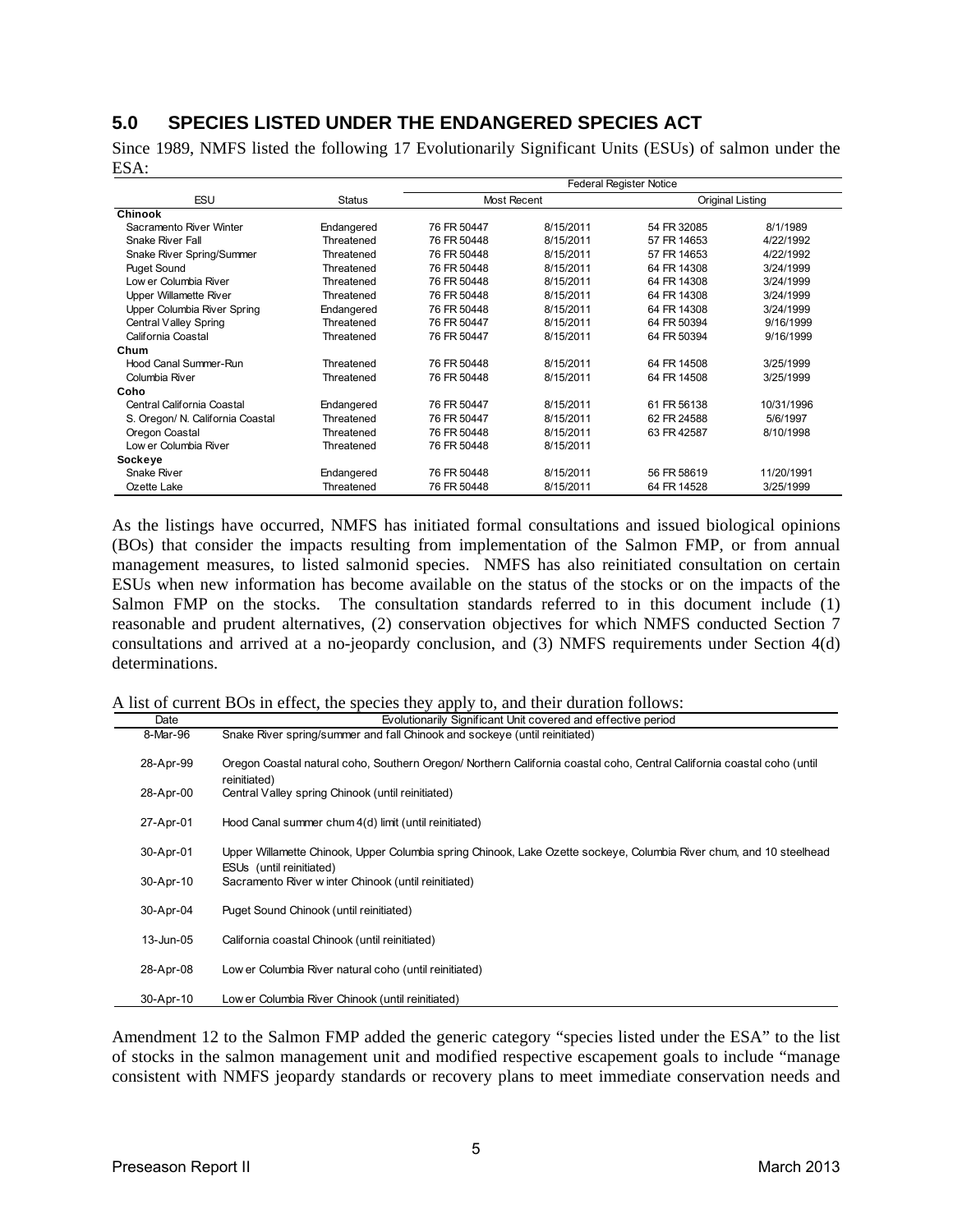long-term recovery of the species." Amendment 14 specified those listed ESUs and clarified which stocks in the FMP management unit were representative of the ESUs.

In a letter received by the Council on February 28, 2013, NMFS provided guidance on protective measures for species listed under the ESA during the 2013 fishing season. The letter summarized the requirements of NMFS' BOs on the effects of potential actions under the salmon FMP on listed salmon and provided the anticipated consultation standards of the BOs in preparation for the 2013 management season, as well as further guidance and recommendations for the 2013 management season.

The ESA consultation standards, exploitation rates, and other criteria in place for the 2013 management season are presented in Table 5. Some listed stocks are either rarely caught in Council fisheries (e.g., spring Chinook from the upper Columbia River) or already receive sufficient protection from other salmon FMP and ESA standards (e.g., Central Valley spring Chinook). NMFS has determined that management actions designed to limit catch from these ESUs, beyond what will be provided by harvest constraints for other stocks, are not necessary.

Of the listed Chinook and coho, Council-managed fisheries have a substantive impacts on Sacramento River winter Chinook (SRWC), Central Valley spring Chinook, California coastal Chinook, Snake River wild (SRW) fall Chinook, lower Columbia River (LCR) fall Chinook, and all of the coho stocks. Additional listed salmonid ESUs found within the Council area, but not substantively impacted by Council managed fisheries, include:

| <b>Chinook</b>                              |                                          |  |  |
|---------------------------------------------|------------------------------------------|--|--|
| Snake River spring/summer (threatened)      | Puget Sound (threatened)                 |  |  |
| Upper Willamette (threatened)               | Upper Columbia River spring (endangered) |  |  |
|                                             |                                          |  |  |
| Sockeye                                     |                                          |  |  |
| Snake River (endangered)                    | Ozette Lake Sockeye (threatened)         |  |  |
|                                             |                                          |  |  |
| Chum                                        |                                          |  |  |
| Columbia River (threatened)                 | Hood Canal summer (threatened)           |  |  |
|                                             |                                          |  |  |
| Steelhead                                   |                                          |  |  |
| Southern California (endangered)            | Central Valley, California (threatened)  |  |  |
| South-central California coast (threatened) | Central California coast (threatened)    |  |  |
| Upper Columbia River (endangered)           | Upper Willamette River (threatened)      |  |  |
| Middle Columbia River (threatened)          | Lower Columbia River (threatened)        |  |  |
| Snake River Basin (threatened)              | Northern California (threatened)         |  |  |
| Puget Sound (threatened)                    |                                          |  |  |

# **6.0 OBLIGATIONS UNDER THE PACIFIC SALMON TREATY**

In 1985 the PST was signed, setting long-term goals for the benefit of the shared salmon resources of the United States and Canada. The PSC is the body formed by the governments of Canada and the United States to implement the Pacific Salmon Treaty.

#### *6.1 Chinook Salmon Management*

A new agreement under the PST was negotiated in 2008 and formally accepted by both the U.S. and Canada in December of 2008. This new agreement took effect on January 1, 2009, and includes a 30 percent reduction in the catch ceilings for AABM fisheries off the West Coast Vancouver Island and a 15 percent reduction in the catch ceilings for AABM fisheries in Southeast Alaska Chinook relative to the catch ceilings in effect for these fisheries since 1999. Under the terms of the 2009 PST Agreement, Council fisheries for Chinook salmon continue to be subject to the ISBM provisions of Annex 4, Chapter 3, adopted in 1999. These provisions require the combined adult equivalent (AEQ) exploitation rate by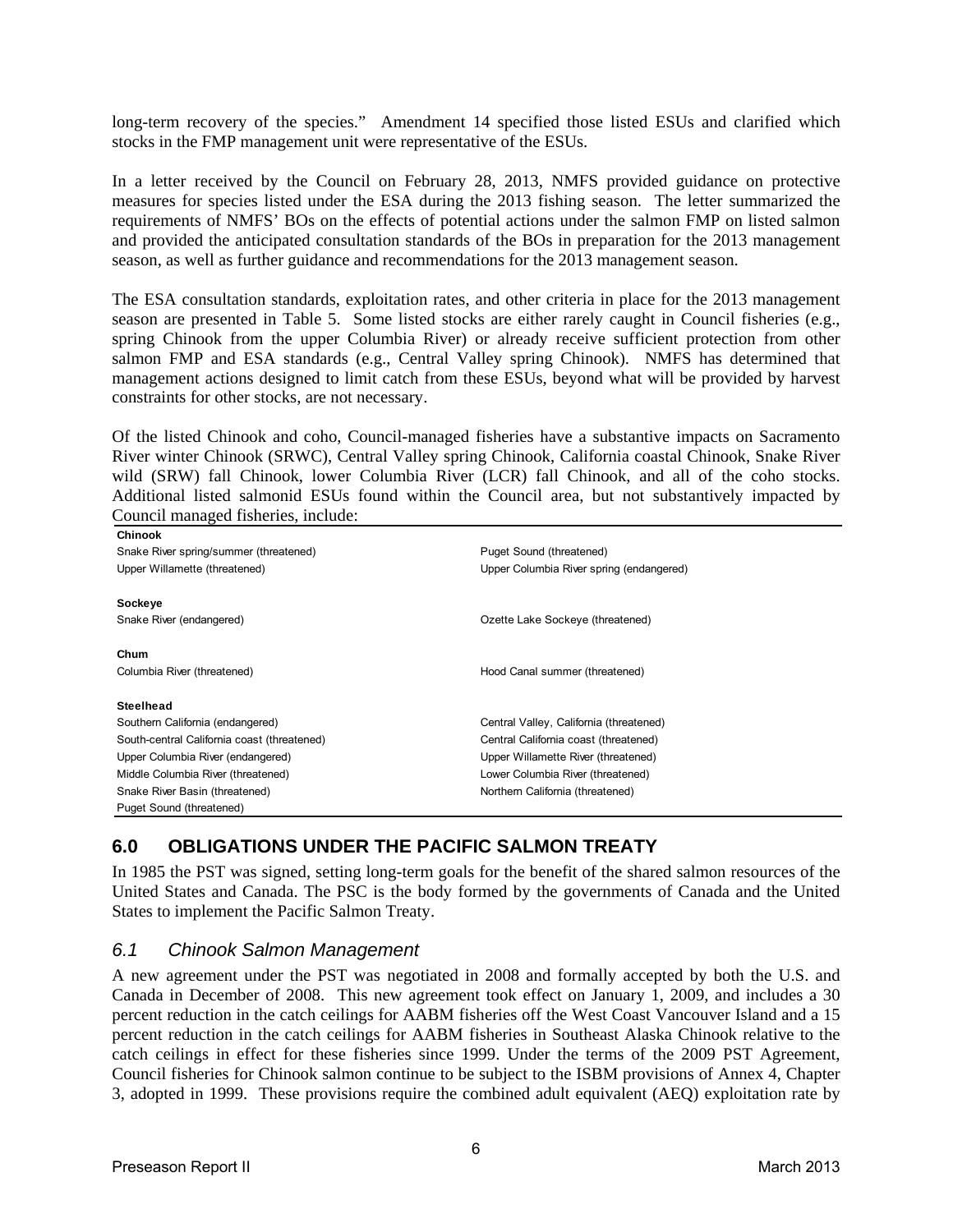all U.S. fisheries south of the U.S./Canada border be reduced by 40 percent from the 1979-1982 base period for a specified set of Chinook indicator stocks, substantively impacted in U.S. ISBM fisheries, if they are not expected to achieve their management objectives.

Many Chinook stocks of concern to the Council are affected by fisheries off Canada and Alaska. Maximum allowable catches by AABM fishery complexes off the WCVI, Northern British Columbia, and Southeast Alaska are determined through the annual calibration of the PSC Chinook Model. Canadian fisheries that are not included in AABM complexes are managed under ISBM constraints, which require a 36.5 percent reduction in AEQ exploitation rates relative to the 1979-1982 base period on specified Chinook indicator stocks that are not expected to achieve their management objectives. Expectations for Canadian and Alaskan fisheries harvest and stock abundance forecasts are incorporated into the Chinook Fishery Regulation Assessment Model (FRAM) to estimate total exploitation rate impacts from all marine fisheries (Table 5).

Key considerations for Canadian domestic fishery management for Chinook in 2013 include, (1) meeting domestic conservation obligations for WCVI, Strait of Georgia, and Fraser River spring stocks; (2) Chinook harvests by native fisheries; and (3) incidental impacts during commercial and native fisheries directed at sockeye, and chum salmon. It is anticipated that the details of the fishery regulatory package off WCVI will be driven by levels of allowable impact on WCVI and Lower Strait of Georgia Chinook and Interior Fraser (Thompson River) coho.

#### *6.2 Coho Salmon Management*

In 2002, the PSC adopted a management plan for coho salmon originating in Washington and Southern British Columbia river systems. The plan is directed at the conservation of key management units, four from Southern British Columbia (Interior Fraser, Lower Fraser, Strait of Georgia Mainland, and Strait of Georgia Vancouver Island) and nine from Washington (Skagit, Stillaguamish, Snohomish, Hood Canal, Strait of Juan de Fuca, Quillayute, Hoh, Queets, and Grays Harbor). Exploitation rate limits for intercepting fisheries are established for individual management units through formulas specified in the 2002 PST Southern Coho Management Plan, and are based on total allowable fishery exploitation rates.

The categorical status of U.S. coho management units is reported to comply with obligations pursuant to the 2002 PST Southern Coho Management Plan. Categorical status is employed by the PSC under the 2002 PST Southern Coho Management Plan to indicate general ranges of allowable total exploitation rates for U.S. and Canadian coho management units. Three categories are employed: low (total exploitation rate less than 20 percent), moderate (total exploitation rate 20 percent to 40 percent), and abundant (total exploitation rate greater than 40 percent). For the Puget Sound management units, the 2002 PST Southern Coho Management Plan uses the thresholds and stepped harvest rate goals from the Comprehensive Coho Agreement, developed by Washington and the Puget Sound tribes, and adopted by the Council as FMP conservation objectives in November 2009. Actual exploitation rate constraints for Canadian fisheries on U.S. coho management units are determined by formulas that specify sharing of allowable exploitation rates and a "composite rule." The composite rule adjusts constraints for Canadian fishery exploitation rates based on the number of U.S. management units which fall in a given category. For example, if only one Washington coastal coho management unit is in low status, Canadian fisheries are constrained to a total exploitation rate on that unit of 12 percent; if two or more Washington coastal management units are in low status, the constraint becomes 10 percent. The most restrictive exploitation rate limit for Canadian fishery impacts on U.S. coho management units is 10 percent.

For Washington coastal coho management units, a range is reported for the allowable exploitation rates based on the relationship between the pre-season abundance forecast and the upper and lower values of the spawning escapement ranges corresponding to MSY production. Maximum exploitation rates are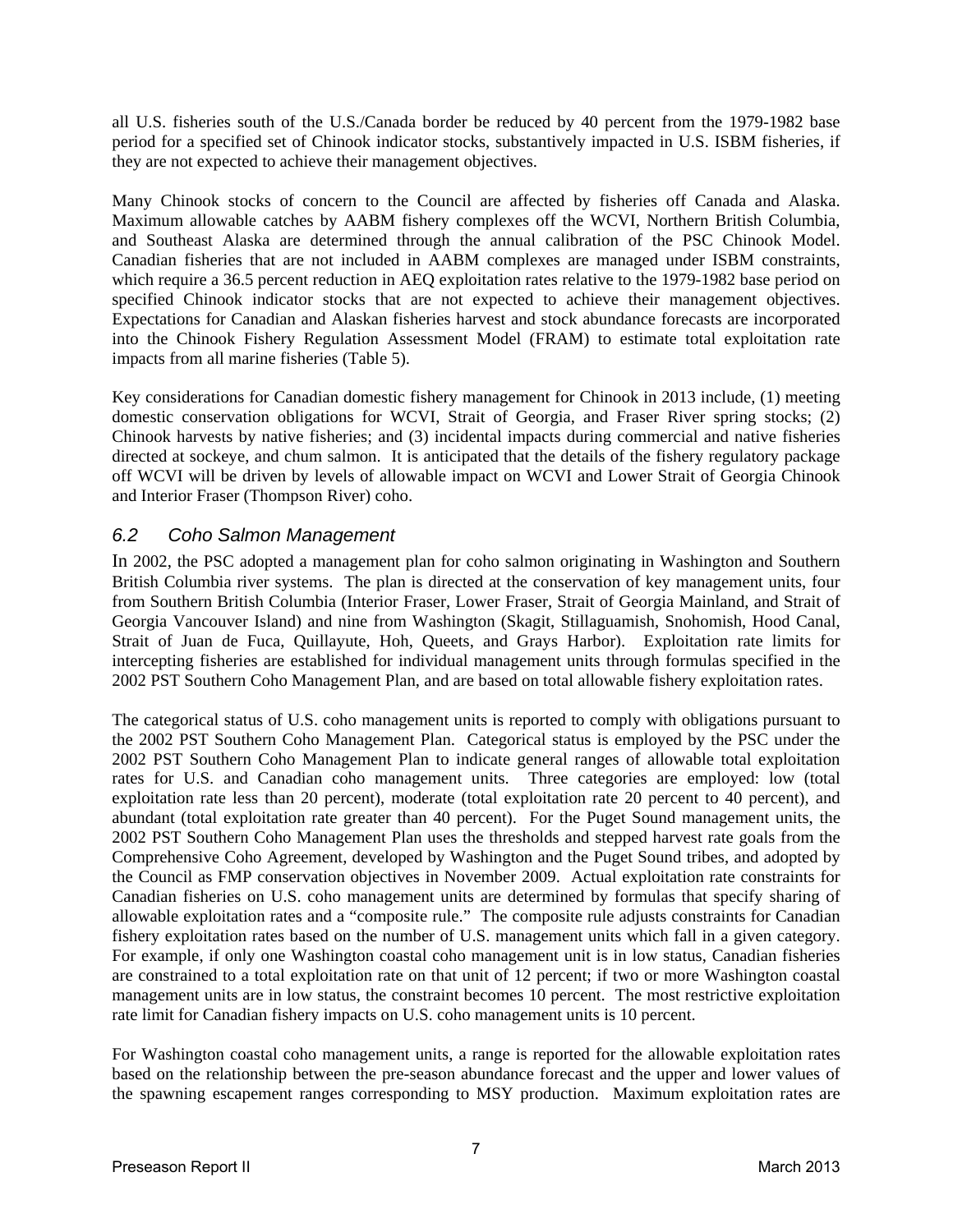computed using the lower end of the escapement range and minimum exploitation rates are computed using the upper end of the escapement range. For purposes of reporting the categorical status, an allowable exploitation rate is computed using the mid-point of the MSY escapement range. However, the maximum allowable exploitation rate allowed under the PST is 65 percent.

| U.S. Management Unit   | Total Exploitation Rate Constraint <sup>a/</sup> | Categorical Status <sup>b/</sup> |  |
|------------------------|--------------------------------------------------|----------------------------------|--|
| Skagit                 | 60%                                              | Abundant                         |  |
| Stillaguamish          | 50%                                              | Abundant                         |  |
| Snohomish              | 60%                                              | Abundant                         |  |
| Hood Canal             | 45%                                              | Moderate                         |  |
| Strait of Juan de Fuca | 40%                                              | Moderate                         |  |
| Quillayute Fall        | 40%                                              | Moderate                         |  |
| <b>Hoh</b>             | 65%                                              | Abundant                         |  |
| Queets                 | 65%                                              | Abundant                         |  |
| Grays Harbor           | 65%                                              | Abundant                         |  |
|                        |                                                  |                                  |  |

| For 2013, Puget Sound and Washington coast coho constraints are as follows: |  |  |
|-----------------------------------------------------------------------------|--|--|
| <b>PST Southern Coho Management Plan</b>                                    |  |  |

a/ Preliminary. For Puget Sound and Washington Coast management units, the exploitation rate constraints reflect application of the 2002 PST Southern Coho Management Plan.

b/ Categories (abundant, moderate, low ) correspond to the general exploitation rate ranges depicted in paragraph 3(a) of the 2002 PST Southern Coho Management Plan. For Washington Coast stocks, categorical status is determined by taking the midpoint of the range of exploitation rates associated w ith achieving the escapement goal ranges. The exploitation rate ranges are based on preseason abundance forecasts and the upper and low er ends of the escapement goal ranges. Maximum exploitation rates are computed using the low er end of the escapement range; minimum exploitation rates are computed using the upper end of the escapement range.

Key considerations for Canadian fishery management for coho in 2013 are expected to include, (1) meeting domestic conservation obligations for Interior Fraser (including Thompson River) coho; (2) coho harvests by First Nations fisheries; (3) incidental impacts during commercial and First Nations fisheries directed at pink, Chinook, sockeye, and chum salmon; and (4) the desire to provide increased opportunity for sport fisheries through mark-selective retention regulations. The Canadian fishery regimes affecting coho will be driven by Canadian domestic allowable impacts on the Thompson River component of the Interior Fraser management unit (in previous years, Canadian fisheries were managed so as not to exceed a three percent maximum exploitation rate).

The projected status of Canadian coho management units in 2013 indicates continuing concerns for the condition of Interior Fraser coho. The Interior Fraser coho management unit is anticipated to remain in low status, resulting in a requirement to constrain the total mortality fishery exploitation rate for 2013 Southern U.S. fisheries to a maximum of 10.0 percent.

### **7.0 DESCRIPTION OF THE ALTERNATIVES**

Detailed information on the proposed ocean salmon regulation Alternatives are presented in Tables 1 (non-Indian commercial), 2 (recreational), and 3 (treaty Indian). Significant changes from recent seasons are highlighted below.

#### *7.1 Commercial*

Alternatives for the area north of Cape Falcon reflect a lower relative abundance of Chinook and a slightly higher relative abundance of coho compared to 2012, with low abundance of Lower Columbia River hatchery coho. In 2013, allowable catch of Chinook will likely be decreased due to a lower relative abundance of LCR natural tule Chinook with an exploitation rate limit identical to 2012. Coho catch quotas will be similar to 2012.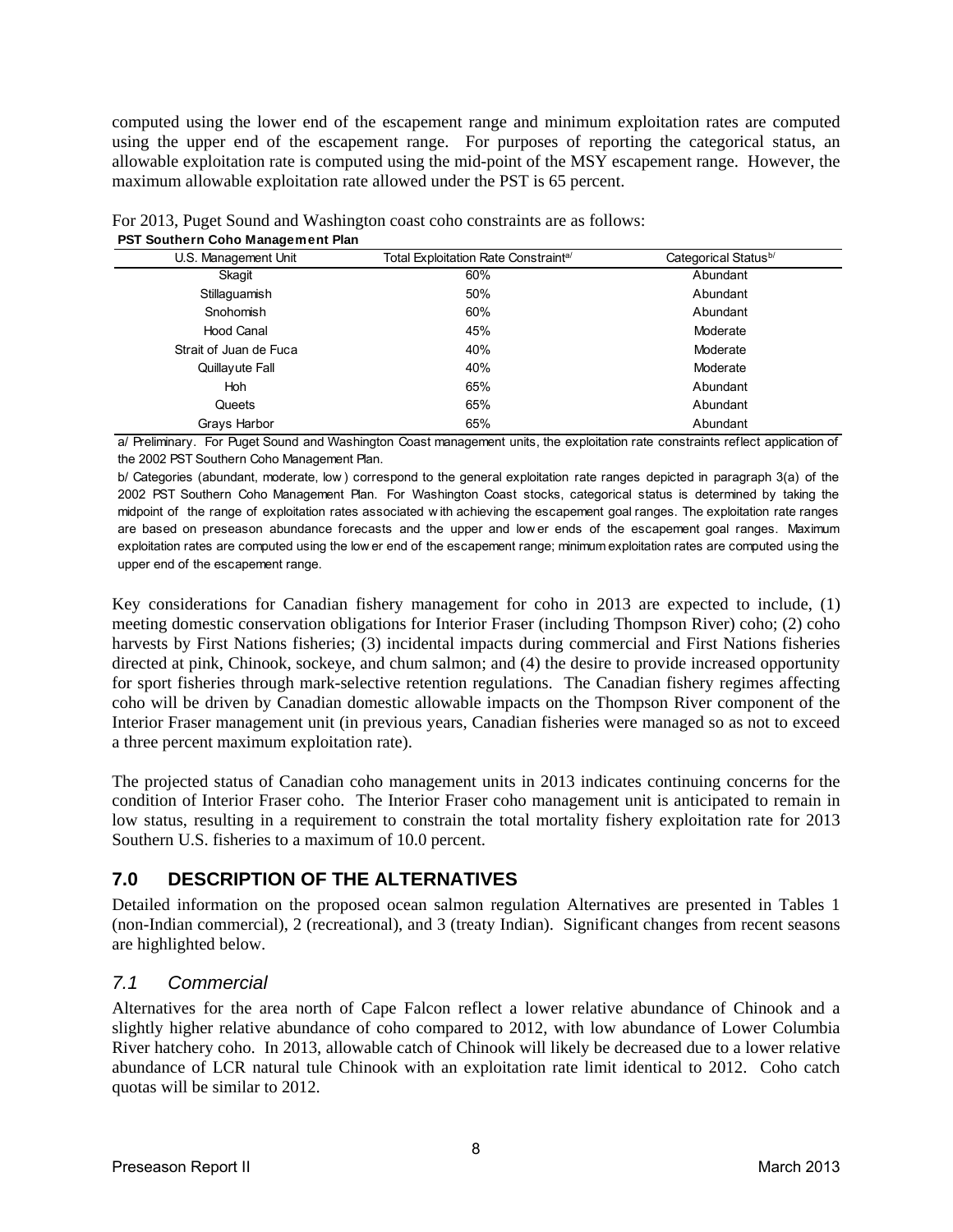All Alternatives north of Cape Falcon assign two-thirds of the troll Chinook quota to the May-June Chinook directed fishery. In all Alternatives, the May-June fishery opens initially seven days per week with no landing and possession limit. The summer all-salmon fisheries for all Alternatives include Chinook and coho landing and possession limits. Coho retention regulations are similar to recent years, except that Alternative I includes a possible non-mark-selective period after September 1 if sufficient quota remains.

Large Sacramento River fall Chinook (SRFC) and KRFC abundance forecasts will allow for substantial commercial fishing opportunity south of Cape Falcon in 2013. Constraints on commercial fishing opportunity in this region include the California coastal Chinook consultation standard that limits the KRFC age-4 ocean harvest rate to a maximum of 16 percent and the exploitation rate limit on ESA listed LCR tule Chinook. Commercial fisheries south of Point Arena will also be constrained by the maximum allowable age-3 impact rate of 12.9 percent on ESA listed SRWC.

For the North and Central Oregon coast south of Cape Falcon, all Alternatives for Chinook fisheries open on April 1 and generally run through October. All Alternatives have weekly landing and possession limits for the months of September and October.

For the Oregon Klamath Management Zone (KMZ), all Alternatives have April and May open, and then have monthly quota fisheries with daily landing and possession limits for June, July, and August. All Alternatives also allow transfer of unused or exceeded quota to subsequent quota periods through August on an impact neutral basis. Alternatives II and III have quota fisheries in September with daily landing and possession limits.

For the California KMZ, Alternatives I and III are limited to September quota fisheries. Alternative II features monthly quotas with daily landing and possession limits for May through September. Inseason transfer of unused or exceeded quota to subsequent quota periods through August on an impact neutral basis may occur. The May and June quotas in Alternative II would represent the first commercial fisheries during these months in the California KMZ since the late 1980s.

All Alternatives in the Fort Bragg area include open fisheries for portions of May through September with differences in the allocation of fishing opportunity for the months of May, June, and July. May and June fisheries in Fort Bragg have occurred very infrequently since the late 1980s.

In the San Francisco and Monterey areas, the fishery will open in May and run through September, with closures in June and July that vary in timing and duration among the Alternatives. The October fall area target zone fishery from Point Reyes to Point San Pedro is included in all Alternatives.

#### *7.2 Recreational*

In the area between the U.S. Canada Border and the Queets River, Alternatives I and II include Chinook directed recreational fisheries in May and June; Alternatives I and II include Chinook directed recreational fisheries in June only in the area between the Queets River and Cape Falcon. Both Alternatives have an area-wide mark-selective Chinook quota.

Alternatives I and II for subareas north of the Queets River are open seven days per week, Alternative III is open five days per week. For the Westport subarea, all Alternatives are open five days per week; the Grays Harbor Control Zone is open all season in Alternatives I and II due to the high forecast of Grays Harbor coho. For the Columbia River subarea, all Alternatives are open seven days per week. In Alternative III in all subareas, beginning September 1, any remaining subarea coho quota converts to nonmark-selective coho retention.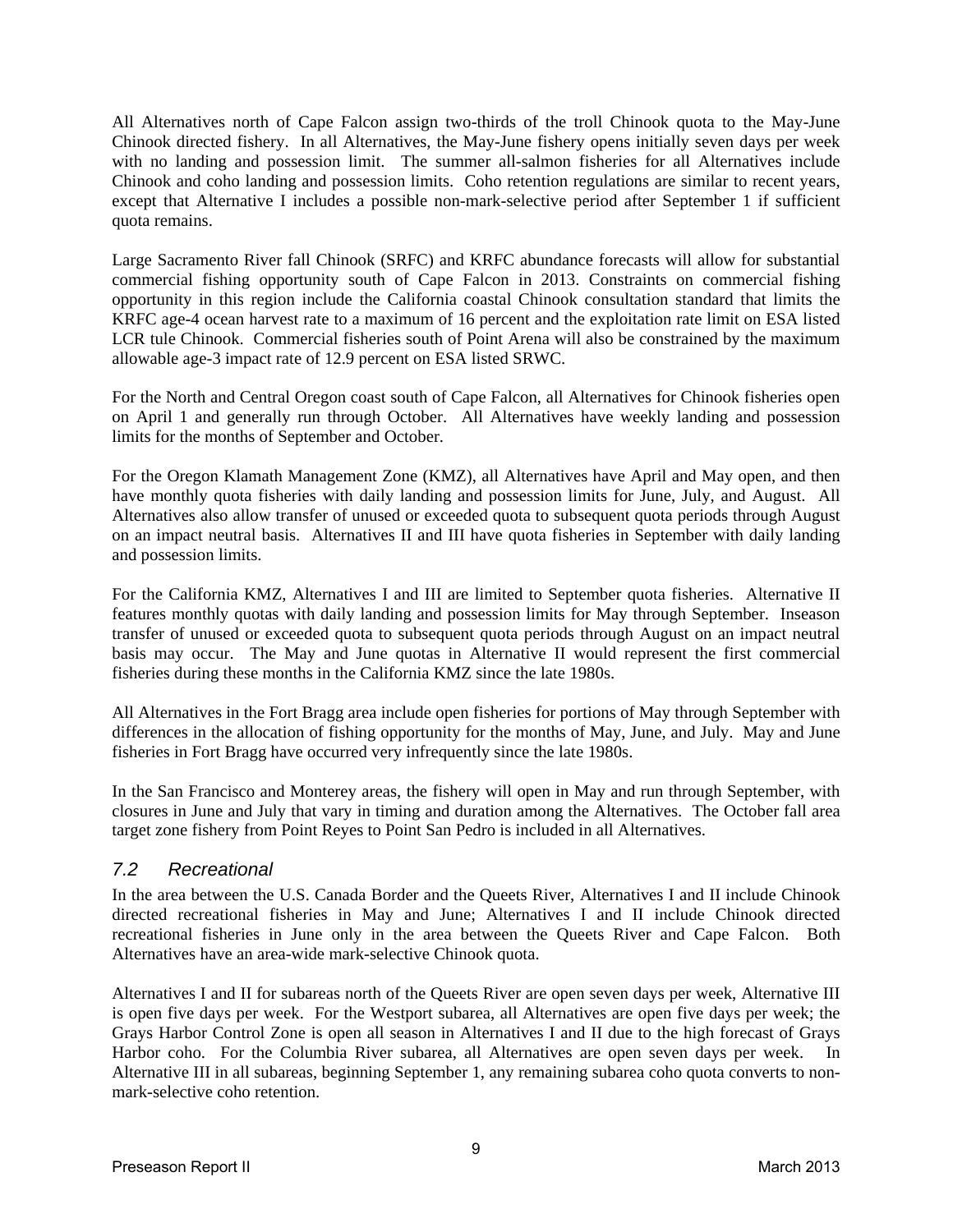For the North and Central Oregon coast south of Cape Falcon, all Alternatives for Chinook fisheries open March 15 and run through October. All Alternatives have a mark-selective coho quota fishery in July including the Oregon KMZ area and a non-mark-selective coho fishery in September for the Cape Falcon to Humbug Mt. area. Non-mark-selective coho quotas are being considered because of the relatively high Oregon Coast natural (OCN) coho and moderate Oregon Production Index (OPI) hatchery coho forecasts, which tend to reduce expected mark rates and increase the number of release mortalities on natural stocks. A modeling run was performed for Alternative I to assess fishery impacts from a potential rollover of coho from the Cape Falcon to Oregon/California Border hatchery mark-selective recreational fishery in July to the Cape Falcon to Humbug Mountain non-mark-selective recreational fishery in September. Alternative I was modeled with the entire 12,000 marked coho quota in July rolled into the 16,000 nonmark-selective coho quota in September. The resulting 28,000 non-mark-selective coho quota in September in this simulation did not result in an increase to the projected impacts for LCN coho, but impacts for OCN coho increased by 2.5 percent for a total of 24.0 percent. The primary purpose of this preseason modeling exercise was to quantify the impact of a potential future inseason rollover action to ensure that Alternative I would remain impact neutral on the most limiting stock (LCN coho), would remain under the preseason expected exploitation rate for OCN coho (24 percent), and meets the OCN coho ESA consultation standard of less than 30 percent should any or all of the July quota be rolled into the September fishery.

Chinook fishing in both the Oregon and California KMZ will run at least from Memorial Day weekend through Labor Day (Alternative III). Alternatives I and II allow for longer seasons, beginning earlier in May and lasting later into September. Minimum size limits range from 22 to 24 inches in the Oregon KMZ and 20 to 24 inches in the California KMZ.

South of the KMZ, the season will begin on April 6. In the Fort Bragg area, the seasons extend into October or November, depending on the Alternative, with a 20 inch minimum size limit. For both the San Francisco and Monterey areas, Alternative I specifies a 24 inch size limit for the entire season, which would run through either November 10 (San Francisco) or October 6 (Monterey). Fishing would be limited to Wednesday through Sunday between the dates of June 1 and July 9, and seven days per week outside of this June/July period. For Alternative II, the San Francisco area season duration is the same as Alternative I, but fishing would be allowed for seven days per week and the minimum size limit would be reduced from 24 to 20 inches on August 1. In the Monterey area, Alternative II would also feature seven days per week fishing, but the size limits would be 24 inches in April and May, 26 inches in June and July, and 20 inches from August through October. For Alternative III, the San Francisco and Monterey areas would have the same season start and end dates as the other Alternatives, with the exception of a five day closure for San Francisco in June and a 17 day closure for Monterey in July. The size limits under this Alternative would be 24 inches through July and 20 inches thereafter.

#### *7.3 Treaty Indian*

Alternatives are generally similar in structure and quotas to recent years. All Alternatives have the provision that if the Chinook quota for the May-June fishery is exceeded, the excess will be deducted from the later all-salmon season.

### **8.0 AFFECTED ENVIRONMENT AND ANALYSIS OF IMPACTS**

Based on National Oceanic and Atmospheric Administration (NOAA) Administrative Order (NAO) 216- 6 Section 6.02, the affected environment may consist of the following components:

- Target (FMP) species
- Social or economic environments
- Non-target species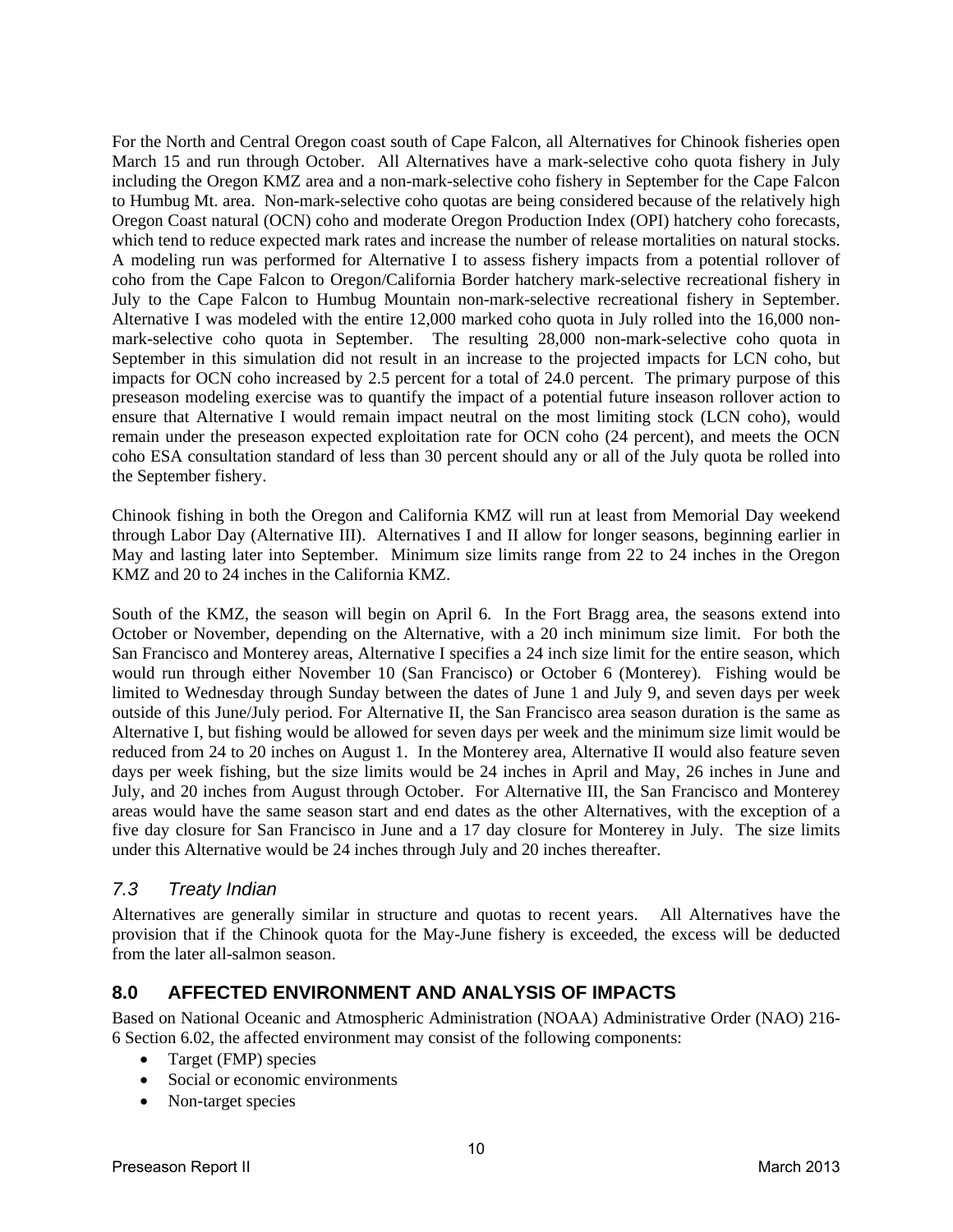- Essential Fish Habitat
- Public health or safety
- ESA listed (non-salmon) species or critical habitat
- Marine mammals
- Biodiversity or ecosystem function

#### *8.1 Salmon Stocks in the Fishery*

Target stocks include Chinook, coho, and pink salmon stocks identified in Appendix A, Table A-1 of Preseason Report I (Part 1 of this EA; PFMC 2013b), which includes several ESA listed Chinook and coho stocks. These ESA listed stocks are not targeted in Council area salmon fisheries, but will be included in the analysis of effects on target species because they are impacted coincidentally with targeted salmon stocks and frequently constrain access to targeted stocks. Environmental impacts to other ESA listed species (e.g., marine mammals) from the Alternatives will be analyzed in a later section of this EA.

A description of the historical baseline for this component of the affected environment is presented in the Review of 2012 Ocean Salmon Fisheries (PFMC 2013a). A more general description of salmon life history and population characteristics is presented in PFMC 2006. The current status (2013 ocean abundance forecasts) of the environmental components expected to be affected by the 2013 ocean salmon fisheries regulation Alternatives (FMP salmon stocks) are described in PFMC 2013b. The criteria used to evaluate whether there are significant effects from the Alternatives on target stocks are achievement of conservation objectives, rebuilding criteria, and ESA consultation standards for salmon FMP stocks. The Salmon FMP conservation objectives are based on the best available science and are intended to prevent overfishing while achieving optimum yield from West Coast salmon fisheries as required by the MSA. The ESA consultation standards are likewise based on the best available science and are intended to ensure that fishery impacts do not appreciably reduce the likelihood of survival and recovery of listed species in the wild. FMP conservation objectives also include criteria for rebuilding overfished stocks. Therefore conservation objectives and consultation standards are appropriate indicators for determining the significance of fishery management actions referred to in NAO 216-6, Section 6.02.

#### **8.1.1 Chinook Salmon**

#### *8.1.1.1 North of Cape Falcon*

Abundance projections important to Chinook harvest management north of Cape Falcon in 2013 are:

 *Columbia River hatchery tules*. Combined production of Lower River Hatchery (LRH) and Spring Creek Hatchery (SCH) stocks returning to the Columbia River is predicted to be 126,000, which is lower than the 2012 preseason expectation of 190,800. The 2013 LRH forecast abundance is 88,000, lower than the forecast of 127,000 in 2011. The 2013 SCH forecast abundance is 38,000, which is lower than last year's forecast of 63,800.

The primary Chinook salmon management objectives shaping the Alternatives north of Cape Falcon are:

 NMFS consultation standards and annual guidance for ESA listed stocks as provided in Section 5.0 above. Relevant stocks for the area north of Cape Falcon include LCR natural tule Chinook, Columbia Lower River Wild (LRW) fall Chinook, and SRW fall Chinook.

Fishery quotas under the Alternatives are presented in Table 4. Stock-specific management criteria and their forecast values under the Alternatives are provided in Table 5. Projected fishery landings, bycatch, and bycatch mortality under the Alternatives are summarized in Table 6. Table 7 provides a breakdown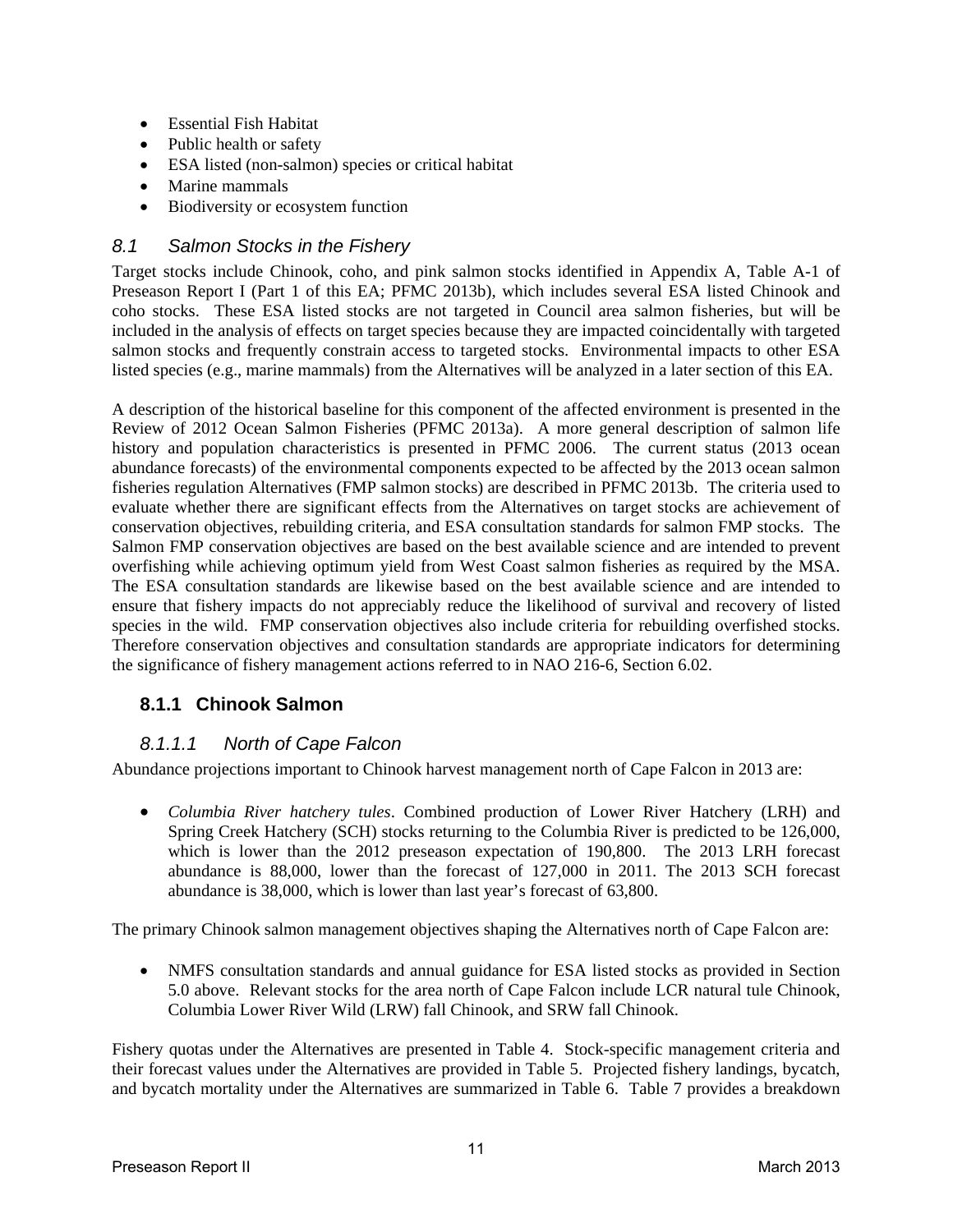of impacts by fishery and area for LCR natural tule Chinook. Descriptions pertaining to the achievement of key objectives for Chinook salmon management north of Cape Falcon are found below.

- *LCR natural tule fall Chinook*. The Alternative 1 exploitation rate of 43.3 percent exceeds the 41.0 percent NMFS consultation standard maximum for all fisheries. The exploitation rates in Alternatives II and III are less than the maximum, assuming river fisheries are structured similarly to last year. Additional shaping of PSC fisheries prior to the April Council meeting may result in Alternative I reaching compliance with the ESA consultation standard. LCR tules are the constraining Chinook stock for fisheries north of Cape Falcon in 2013.
- *LRW fall Chinook:* Alternatives have projected spawning escapements of at least 14,000 adults in the North Fork Lewis River, which exceeds the ESA consultation standard of an adult spawning escapement of at least 5,700 in the North Fork Lewis River. LRW Chinook will not constrain ocean fisheries north of Cape Falcon in 2013.
- *SRW fall Chinook*. Alternatives have ocean exploitation rates of 53.3 percent or less of the base period exploitation rates, which is less than the ESA consultation standard of no more than 70 percent of the 1988-1993 base period exploitation rate for all ocean fisheries. SRW Chinook will not constrain ocean fisheries north of Cape Falcon in 2013.

All of the Alternatives for Chinook fisheries north of Cape Falcon satisfy NMFS ESA consultation standards and guidance, FMP conservation objectives, and all other objectives for relevant Chinook stocks other than those listed above (Table 5).

#### *8.1.1.2 South of Cape Falcon*

Status of Chinook stocks important to 2013 Chinook harvest management south of Cape Falcon are:

- *SRFC*. The Sacramento Index (SI) forecast is 834,200, which is slightly higher than the average postseason-estimated SI for years 1983-2012.
- *KRFC*. The age-3 forecast is 390,700 KRFC, which is above average. The age-4 forecast is 331,200 fish, which is well above average; since 1985 the postseason estimate of age-4 abundance has only exceeded this level once. The age-5 forecast is 5,700. Last year's preseason forecast was 1,567,600 age-3, 79,600 age-4, and 4,600 age-5 fish.
- *SRWC*. No abundance forecast is made for this stock. The geometric mean of the most recent three years of escapement is 1,521 fish. The geometric mean of the previous three years of escapement has been in decline since 2007.

Key Chinook salmon management objectives shaping the Alternatives south of Cape Falcon are:

- NMFS consultation standards and annual guidance for ESA listed stocks as provided in Section 5.0 above. Relevant stocks for the area south of Cape Falcon include SRWC, California coastal Chinook, SRW fall Chinook, and LCR natural tule Chinook.
- SRFC hatchery and natural-area spawner escapement goal of 122,000 to 180,000 adults (FMP conservation objective). Fisheries must also be designed to achieve, in expectation, an escapement greater than or equal to the  $S_{\text{ACL}}$ . For 2013, the preseason  $S_{\text{ACL}}$  is 250,262 hatchery and natural area adult spawners.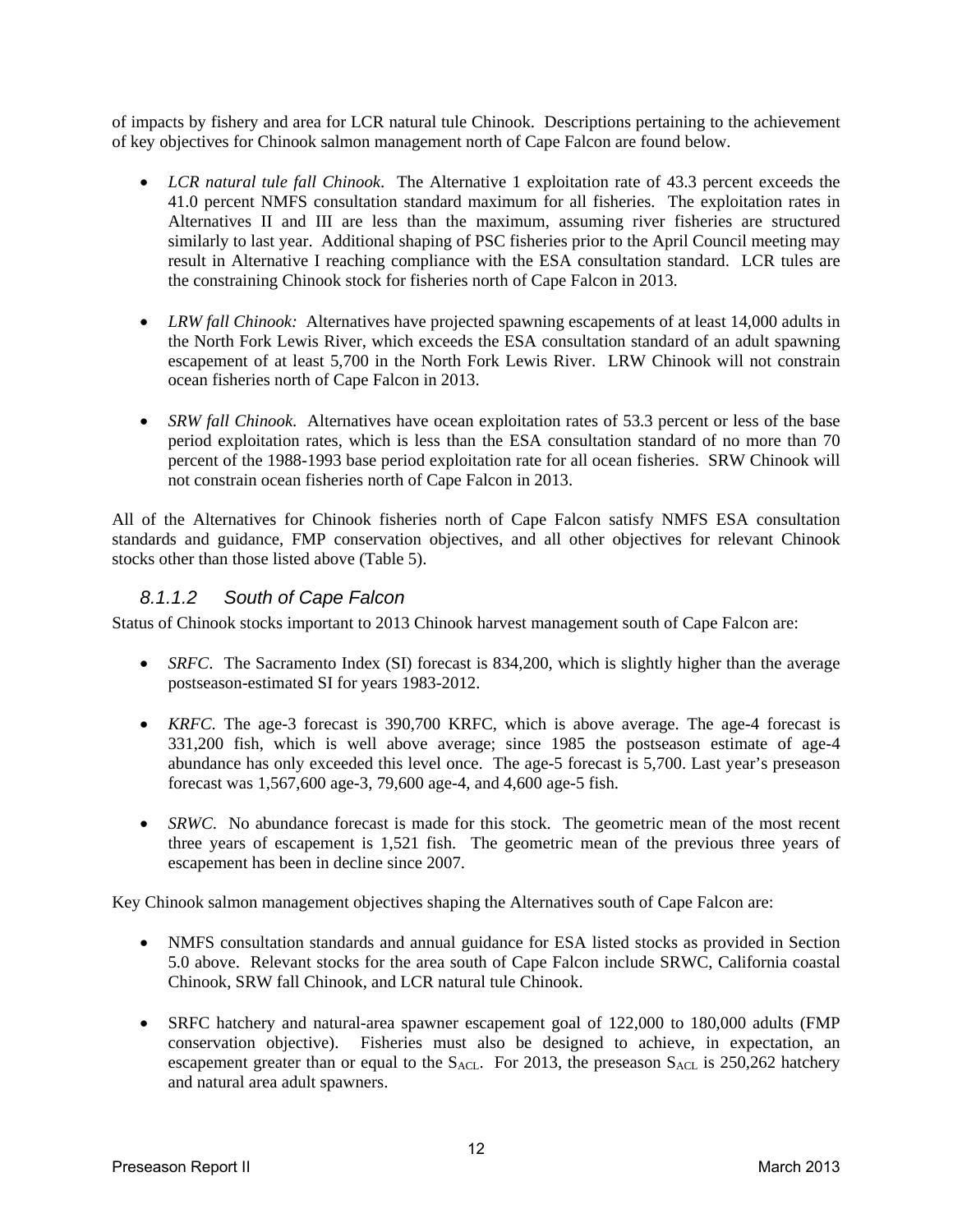KRFC natural area spawning escapement of at least 40,700 adults, a spawner reduction rate not to exceed 68 percent (FMP conservation objective), and 50:50 tribal-non-tribal sharing of adult harvest (Department of Interior Solicitor Opinion). Fisheries must be designed to achieve, in expectation, an escapement greater than or equal to the  $S_{ACL}$ . For 2013, the preseason  $S_{ACL}$  is 73,751 natural area adult spawners.

Fishery quotas under the Alternatives are presented in Table 4. Stock-specific management criteria and their forecast values under the Alternatives are provided in Table 5. Projected fishery landings, bycatch, and bycatch mortality under the Alternatives are summarized in Table 6. Table 7 provides a breakdown of impacts by fishery and area for LCR tule Chinook. Appendix A presents tables of SRWC impacts and age-4 KRFC harvest, by fishery/time/area under the three Alternatives. Descriptions pertaining to the achievement of key objectives for Chinook salmon management south of Cape Falcon are found below.

- *California coastal Chinook*. The ESA consultation standard that limits the forecast KRFC age-4 ocean harvest rate to a maximum of 16.0 percent is met by each of the Alternatives.
- *SRWC*. The ESA consultation standard that (1) limits the forecast age-3 impact rate in 2013 fisheries south of Point Arena to a maximum of 12.9 percent and (2) specifies time/area closures and minimum size limit constraints south of Point Arena, is met by each of the Alternatives.
- *KRFC*. The preseason  $S_{\text{ACL}}$  of 73,751 natural area adult spawners, as well as the conservation objective, is met by each of the Alternatives.
- *SRFC*. The preseason S<sub>ACL</sub> of 250,262 hatchery and natural area adult spawners, as well as the conservation objective, is met by each of the Alternatives.
- *LCR natural tule fall Chinook*. The Alternative 1 exploitation rate of 43.3 percent exceeds the 41.0 percent NMFS consultation standard maximum for all fisheries. The exploitation rates in Alternatives II and III are less than the maximum, assuming river fisheries are structured similarly to last year. Additional shaping of PSC fisheries prior to the April Council meeting may result in Alternative I reaching compliance with the ESA consultation standard.
- *SRW fall Chinook*. SRW Chinook will not constrain ocean fisheries south of Cape Falcon in 2013.

All of the Alternatives for Chinook fisheries south of Cape Falcon satisfy NMFS ESA consultation standards and guidance, FMP conservation objectives, and all other objectives for relevant Chinook stocks other than those listed above (Table 5).

#### *8.1.2 Coho Salmon*

Abundance projections important to coho harvest management in Council area fisheries are:

- *OPI Hatchery coho.* The 2013 forecast for hatchery coho from the Columbia River and the coast south of Cape Falcon of 525,400 is higher than the 2012 forecast of 341,700. The Columbia River early coho forecast is 331,600 compared to the 2012 forecast of 229,800 and the Columbia River late coho forecast is 169,500, compared to the 2012 forecast of 87,400.
- *OCN coho.* The 2013 OCN forecast is 191,000 compared to the 2012 forecast of 291,000.
- *LCN coho.* The 2013 LCN forecast is 46,500 compared to the 2012 forecast of 30,100.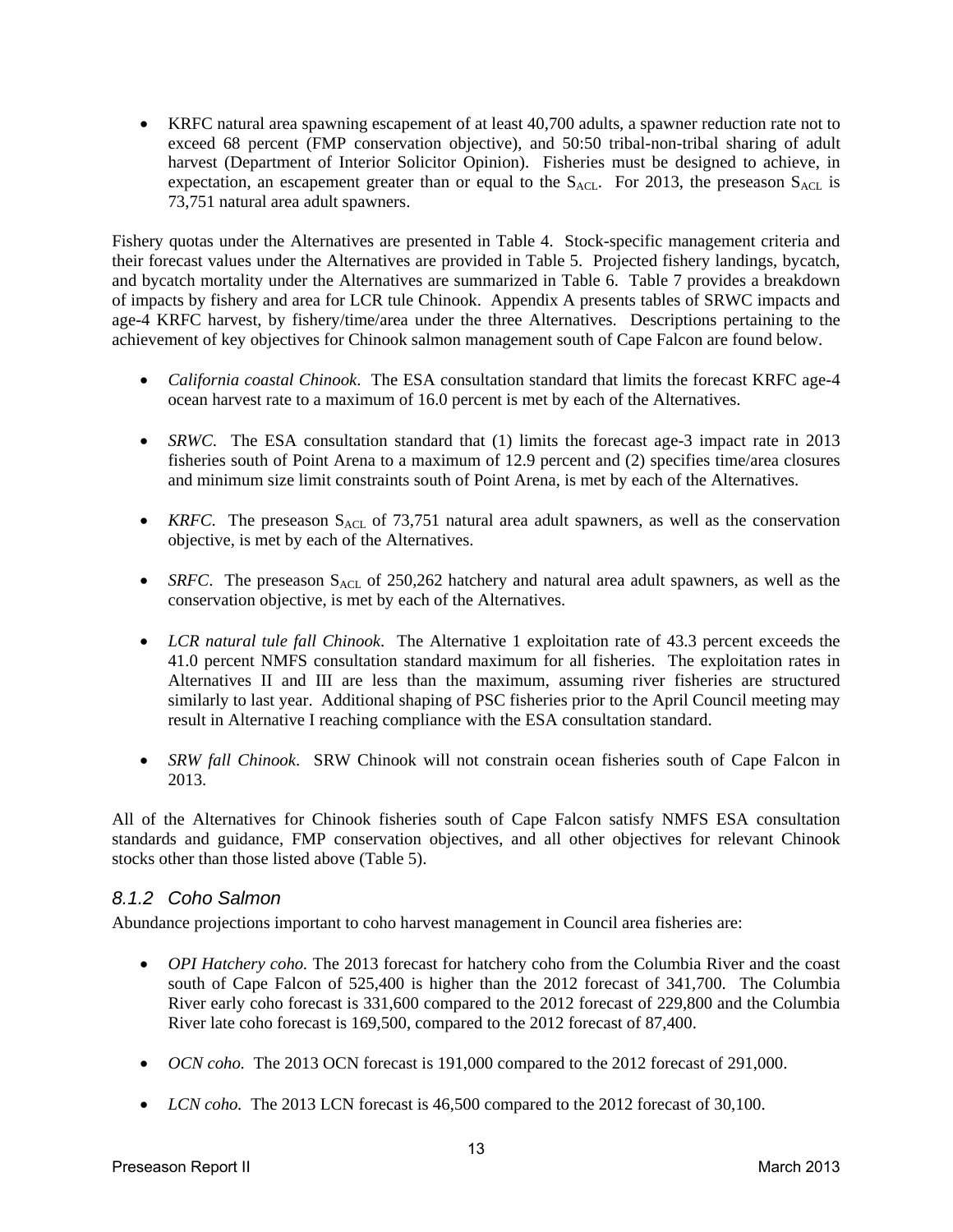- *Puget Sound coho.* Among Puget Sound natural stocks, Skagit, Snohomish, and Stillaguamish are in the normal category in 2013, and Hood Canal and Strait of Juan de Fuca are in the low category*.*
- *Interior Fraser (Thompson River) coho.* This Canadian stock continues to be depressed, and will continue to constrain 2013 ocean coho fisheries north of Cape Falcon.

Key coho salmon management objectives shaping the Alternatives are:

- NMFS consultation standards and annual guidance for ESA listed stocks as provided in Section 5.0 above. Relevant stocks include Central California Coast coho (south of the Oregon/California border), Southern Oregon/Northern California Coastal (SONCC) coho, OCN coho, and LCN coho. Based on this guidance, the maximum allowable exploitation rates for 2013 are: a combined marine/freshwater exploitation rate not to exceed 30.0 percent for OCN coho, a combined exploitation rate in marine-area and mainstem Columbia River fisheries not to exceed 15.0 percent for LCN coho, and a marine exploitation rate not to exceed 13.0 percent for Rogue/Klamath hatchery coho, used as a surrogate for the SONCC coho ESU. Furthermore, coho retention is prohibited in all California ocean fisheries.
- Salmon FMP conservation objectives and obligations under the 2002 PST Southern Coho Management Plan for stocks originating along the Washington coast, Puget Sound, and British Columbia as provided in Section 6.2 above. Because of the generally favorable forecasts for coho stocks in 2013, Interior Fraser and Hood Canal coho are the only key management stocks for ocean fisheries north of Cape Falcon. The majority of the exploitation on these stocks occur in Puget Sound and will be addressed in development of fishing seasons for inside waters during the North of Falcon co-management process by the State and Tribes prior to the April Council meeting. Because of their abundance status, Interior Fraser coho are subject to an exploitation rate ceiling of 10.0 percent in southern U.S. fisheries under the 2002 PST Southern Coho Management Plan. The allowable harvest rate on Hood Canal coho is 45% in 2013.

Fishery quotas under the Alternatives are presented in Table 4. Stock-specific management criteria and their forecast values under the Alternatives are provided in Table 5. Projected fishery landings, bycatch, and bycatch mortality under the Alternatives are summarized in Table 6. Table 7 provides a breakdown of impacts by fishery and area for LCN, OCN, and RK coho. Table 8 provides expected coho mark rates for west coast fisheries by month.

- *LCN coho.* Alternatives II and III satisfy the maximum 15.0 percent exploitation rate when 2013 projected marine impacts are combined with the 2012 preseason modeled impacts for mainstem Columbia River fisheries. Marine exploitation rates projected for 2013 Alternatives range from 11.7 percent in Alternative I to 9.5 percent in Alternative III. However, exploitation rates in ocean fisheries and the mainstem Columbia River fisheries combined are limited to 15.0 percent and further shaping will occur before final management measures are adopted.
- *Hood Canal coho.* Southern U.S. exploitation rates in all Alternatives exceed the 45.0 percent maximum required by the PST Southern Coho Management Plan. Shaping of the State and Tribal inside fisheries will occur during the North of Falcon process, and ocean fisheries may require further shaping before final management measures are adopted in order to comply with the PST limit.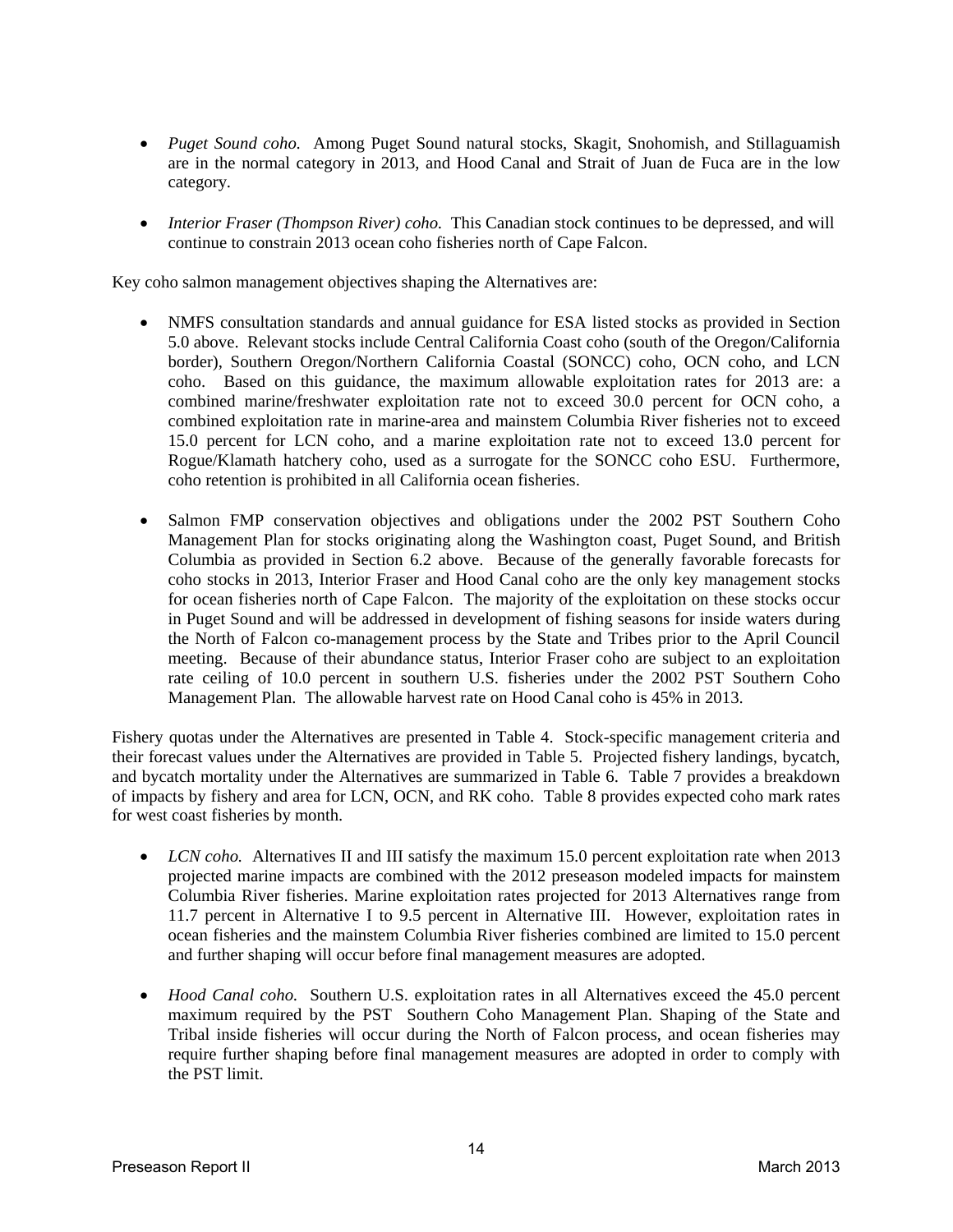*Interior Fraser coho*. Southern U.S. exploitation rates in all Alternatives exceed the 10.0 percent maximum required by the PST Southern Coho Management Plan. Shaping of the State and Tribal inside fisheries will occur during the North of Falcon process, and ocean fisheries may require further shaping before final management measures are adopted in order to comply with the PST limit.

All of the Alternatives for coho fisheries satisfy NMFS ESA consultation standards and guidance, FMP conservation objectives, and all other objectives for relevant coho stocks other than those listed above (Table 5).

#### **8.1.3 Pink Salmon**

Pink salmon are sufficiently abundant to merit management consideration in 2013. Impacts on Chinook and coho in pink-directed fisheries may be part of negotiations to reach a final agreement in North of Cape Falcon ocean and Puget Sound fisheries.

#### **8.1.4 Summary of Environmental Impacts on Target Stocks**

Stock forecasts for some Canadian stocks and the actual PST limits on AABM fisheries are not known at this time, and preliminary values have been used in the analyses presented in this report. These forecasts and limits will be available prior to the April Council meeting. Negotiations in the North of Falcon process will not be completed until the April Council meeting. These negotiations affect allocation of stock impacts primarily among inside fisheries (State, Tribal, recreational, various commercial sectors, etc.) but also between inside and ocean fisheries.

Environmental impacts on salmon stocks are assessed based on compliance with conservation objectives, ACLs, rebuilding plans, and ESA consultation standards. As noted in the description of the Alternatives (Tables 1, 2, and 3), if analyses using the updated values and the results of these negotiations do not result in compliance with FMP conservation objectives or ESA consultation standards, some Alternatives will not be viable and impacts in Council-area fisheries will need to be reduced to comply with all applicable objectives and standards. If updated values and negotiations result in compliance with applicable objectives and standards, Council area fishery impacts would not increase; therefore, the analysis of effects would include the upper bound of a reasonable range of effects under the Alternatives considered for 2013 Council area salmon fisheries.

#### *8.1.4.1 Targeted Salmon Stocks*

Based on current assumptions regarding Canadian, Alaskan, and inside fishery impacts, all target salmon stocks (non-ESA listed) meet their FMP conservation objectives under Alternatives I, II, and III except Interior Fraser (Thompson River) coho (Table 5). Impacts in Council area fisheries alone are well below maximum allowed exploitation rates for Interior Fraser coho, and further shaping of inside fisheries will be required to comply with the PST Southern Coho Management Plan.

### *8.1.4.2 ESA Listed Salmon Stocks*

Based on current assumptions regarding Canadian, Alaskan, and inside fishery impacts, all ESA listed salmon stocks meet their ESA consultation standards under Alternative I except LCR natural tule Chinook and the ocean exploitation rate for LCN coho under Alternative I, which, when combined with 2012 preseason freshwater harvest rates, will exceed the total allowable exploitation rate of 15.0 percent (Table 5). Impacts in ocean fisheries alone are less than the maximum allowed exploitation rates for both stocks; however, under current assumptions for northern and inside fisheries, total exploitation rates exceed the allowed rates. Further shaping of Canadian, Alaskan, and inside fisheries may result in compliance with the ESA consultation standard; however, additional restrictions to Council area fisheries may be necessary to meet both consultation standards and inside fishery needs.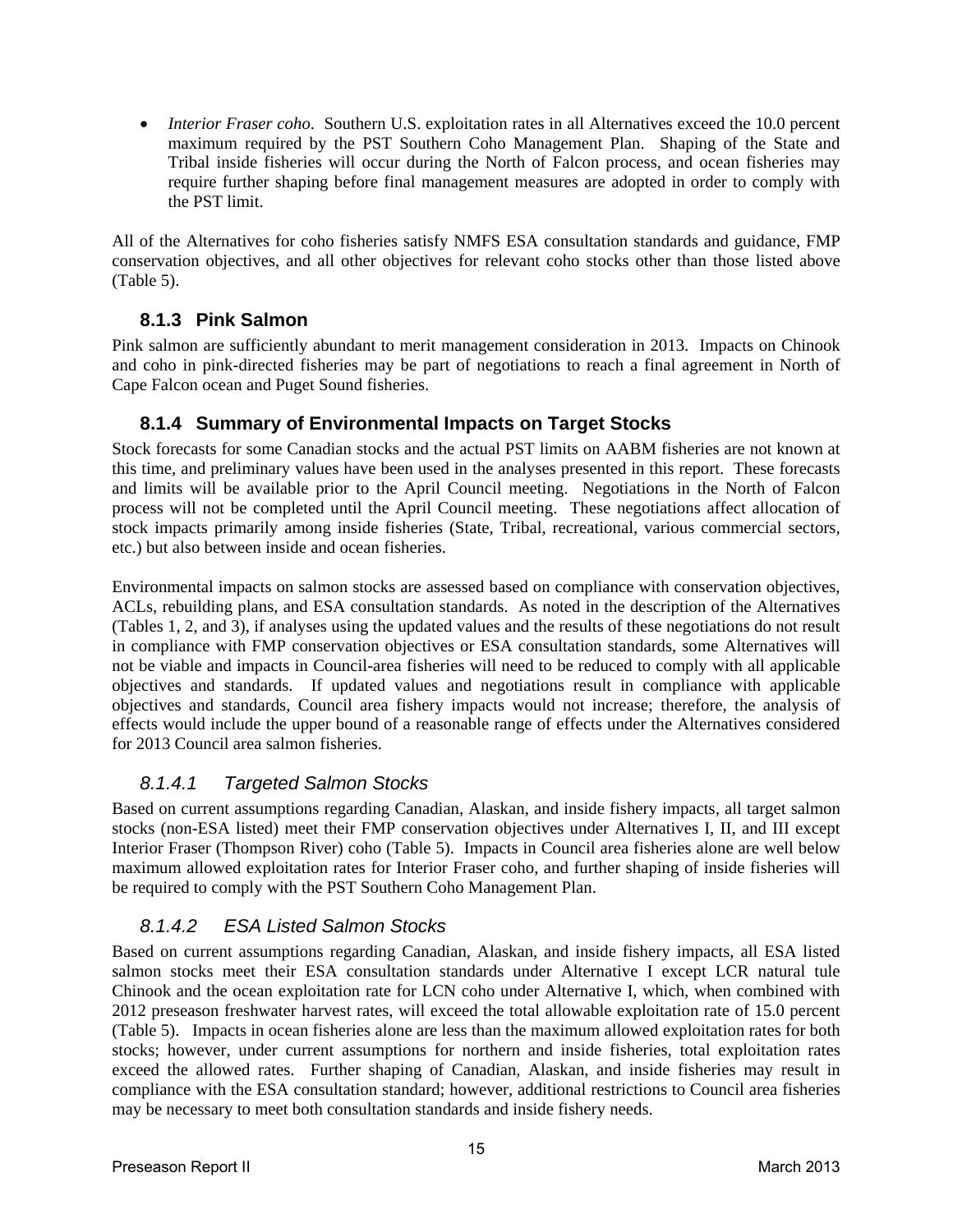ESA consultation standards are met for all stocks under Alternative II; however, additional restrictions to Council area fisheries may be necessary to meet both ESA consultation standards for LCN coho and inside fishery needs (Table 5). Impacts on LCN coho necessary to prosecute Columbia River mainstem fisheries have not yet been estimated, although currently available impacts under Alternative II are greater than the impacts allocated in 2012.

ESA consultation standards are met for all stocks under Alternative III and impacts on LCN coho available to shape Columbia River mainstem fisheries are greater than the impacts allocated in 2012 (Table 5).

Council-area fisheries have a minor impact on ESA-listed Puget Sound Chinook and on most Chinook stocks subject to the 2009 PST Agreement. At this point there appears to be sufficient flexibility within Council and inside area fisheries as a whole to achieve protection for the Puget Sound Chinook ESU.

#### *8.2 Socioeconomics*

In general the Council manages the salmon fishery to meet escapement objectives for rebuilding stocks and stocks that are expected to achieve optimum yields. While analysis of biological impacts is organized around salmon stocks that spawn in particular rivers, socioeconomic impacts under the regulatory Alternatives are analyzed by ocean fishery management areas as described in the Salmon FMP. These areas correlate to some extent with the ocean distribution of salmon stocks, although the various stocks are mixed in offshore waters. From north to south, the fishery management areas are (1) from the U.S./Canada border to Cape Falcon (45°46' N. lat.), which is on the Oregon coast south of the Columbia River mouth; (2) between Cape Falcon and Humbug Mountain (42°40' 30" N. lat.) on Oregon's southern coast; (3) the Klamath Management Zone, which covers ocean waters from Humbug Mountain in southern Oregon to Horse Mountain (40°05' N. lat.) in northern California; and (4) from Horse Mountain to the U.S./Mexico border. There are also numerous subdivisions within these areas that are used to further balance stock conservation and harvest allocation needs. A map of the boundaries of these areas, also showing the main salmon ports, appears on the inside back cover of this report. The following analysis of impacts on fishing communities is organized around these broad management areas.

The Review of 2012 Ocean Salmon Fisheries (PFMC 2013a) provides an historical description of the salmon fishery affected environment. In addition to stock status assessments, the document reports socioeconomic impacts of historical fisheries and analyzes the current socioeconomic status of West Coast salmon fisheries. For the purpose of characterizing the economic impact of Council-area ocean salmon fisheries, commercial exvessel value and community level personal income impacts resulting from economic activity generated by commercial salmon landings and recreational angler fishing trips are used.

The short-term economic effects of the proposed Alternatives for non-Indian fisheries are shown in Tables 9 and 10. Table 9 shows projected commercial troll impacts expressed in terms of estimated potential exvessel value. Table 10 shows projected recreational fisheries impacts in terms of the number of projected angler-trips and community personal income impacts generated by those activities. Note that exvessel values shown under the Alternatives for the commercial troll fishery in Table 9 and income impact values shown for the recreational fishery in Table 10 are not directly comparable. More directly comparable measures of short-term economic impacts from commercial and recreational salmon fisheries appear in Figures 1 and 2, which show estimated community income impacts under the commercial troll and recreational fishery Alternatives, respectively, compared to historic impacts in inflation-adjusted dollars. These income impacts are estimates of the total amount of personal income generated by the economic linkages associated with fisheries activities. Although reductions in income impacts may not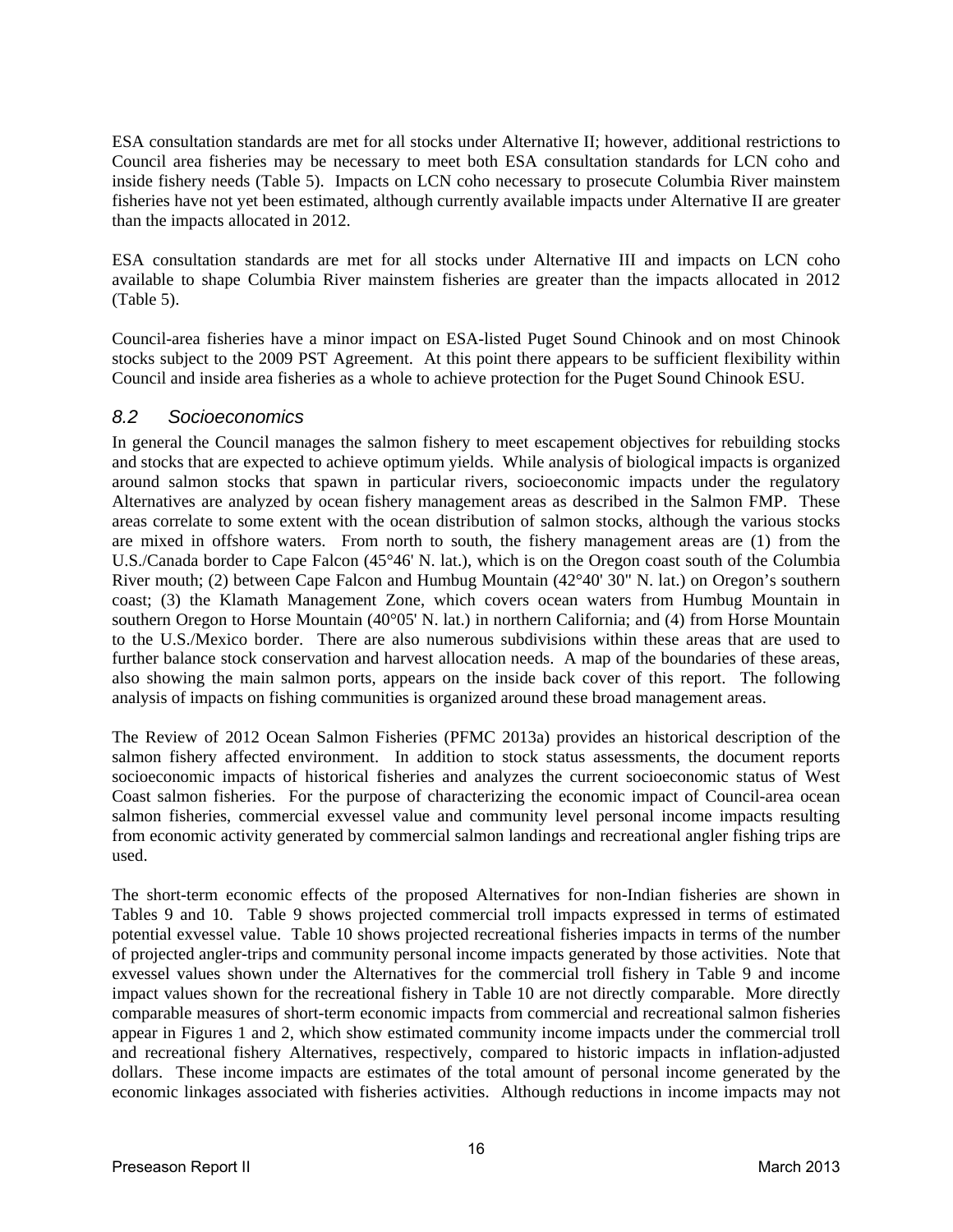necessarily measure net losses in a community, they do likely indicate losses to businesses and individuals engaged in fisheries activities for livelihood.

Total economic effects under the Alternatives may vary more or less than is indicated by the short-term impacts on ocean fisheries reported below. Salmon that are not harvested in the ocean do not necessarily represent an economic loss, as they may become available to augment inside harvest or provide additional spawning escapement. Alternatives that restrict ocean harvests may increase opportunities for inside harvesters (e.g., higher commercial revenue or more angler trips) or contribute to higher inside catch per unit effort (CPUE) (i.e., lower costs for commercial harvesters and/or higher success rates for recreational fishers). Harvest forgone by both ocean fisheries and inside fisheries may impact future production, although the magnitude of that effect is uncertain depending on the resulting escapement level compared to MSY escapement and the nature of the spawner-recruit relationship.

Fishing effort estimates for the recreational fishery south of Cape Falcon are based on measures developed by the STT for modeling biological impacts. STT estimates for south of Cape Falcon use multi-year averages to predict effort for the coming year. Consequently, if the multi-year average for a particular time period and area happens to be higher than for the previous year, then the model may forecast an increase in effort for the coming year even though the fishery management measures may actually be relatively more constraining, or *vice-versa*. Recreational fishery effort north of Cape Falcon was estimated using historical CPUE estimates applied to the salmon quotas under the Alternatives. For the summer mark-selective coho fishery, average 2010-2012 summer coho CPUE by area was applied to the coho quota under each Alternative. For the June Chinook fisheries under Alternatives I and II, the average 2010-2012 Washington June Chinook CPUE was used.

The expected harvests used to model commercial fishery impacts are taken from Table 6. The prior year's exvessel prices were assumed to be the best indicator of prices expected in the coming season. The 2012 average West Coast ocean harvest Chinook price of \$5.31 per pound was the fifth highest in nominal terms reported since 1979, but trending lower over the past four years. Relaxation of supply constraints in 2011 and 2012 contributed to increased commercial harvests and lower average exvessel prices. Total commercial Chinook harvests are projected to be somewhat higher under the Alternatives than in 2012, although the distribution of catch will vary regionally. If average exvessel prices this year exceed last year's level then income impacts reported below may be underestimates, and *vice versa*.

#### **8.2.1 Alternative I**

Under Alternative I, coastwide community personal income impacts from commercial salmon fisheries are projected to exceed last year's (2012) level by 21 percent and the recent (2008-2012) inflationadjusted average by more than three times (+206 percent). Coastwide recreational income impacts are projected to exceed last year's level by 12 percent and the inflation-adjusted 2008-2012 average by 71 percent.

Commercial fisheries income impacts are projected to exceed the inflation-adjusted 2008-2012 average in all management areas, and to exceed last year's level in all areas except south of Point Arena. Recreational fisheries income impacts are projected to exceed the inflation-adjusted 2008-2012 average in all management areas, and to exceed last year's level in all areas except KMZ and south of Point Arena.

Commercial fisheries income impacts north of Cape Falcon are projected to be 9 percent higher than in 2012 and 41 percent above the 2008-2012 inflation-adjusted average. Similarly, projected income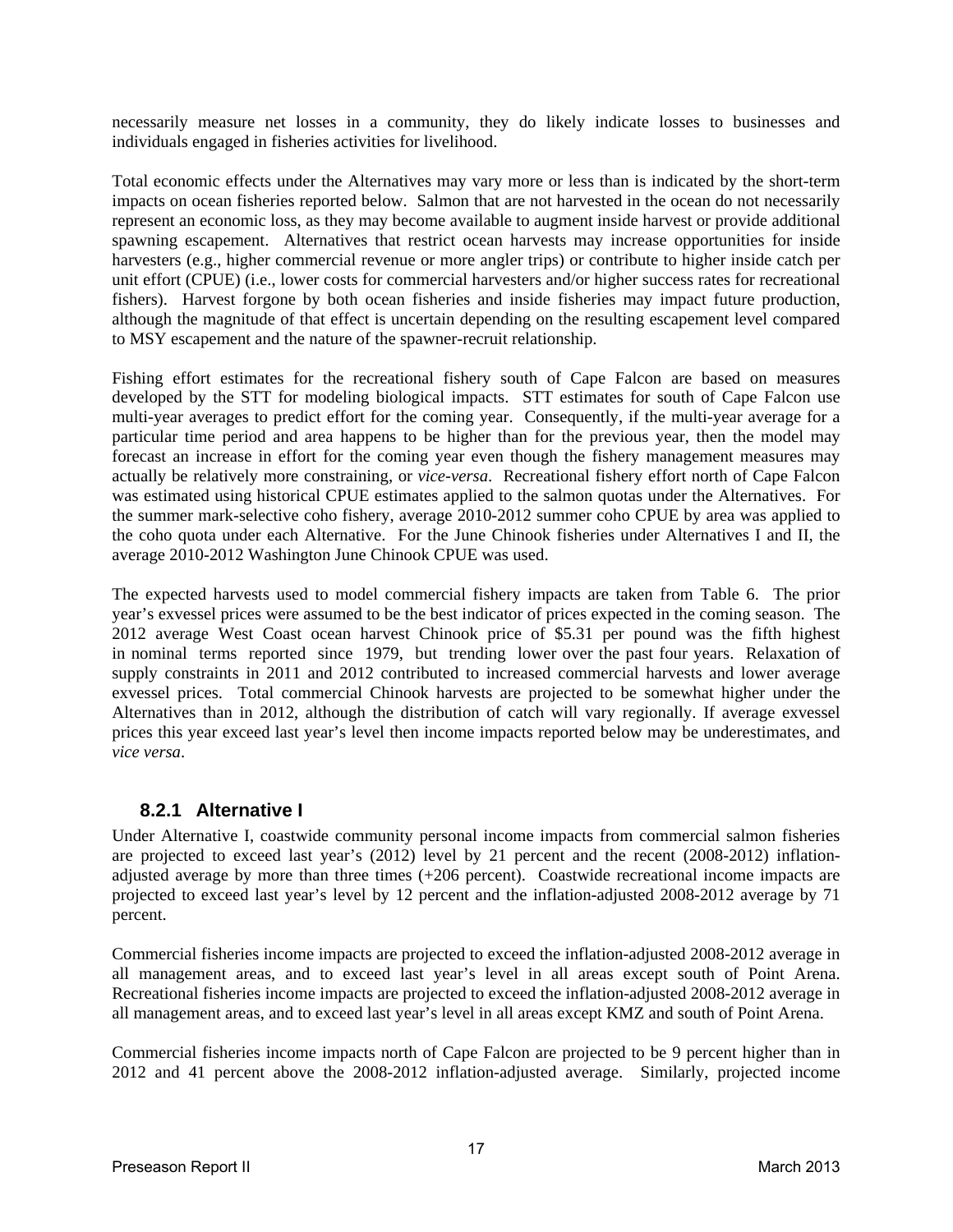impacts from recreational fisheries north of Cape Falcon are 29 percent higher than in 2012 and 32 percent above the 2008-2012 inflation-adjusted average.

The area south of Cape Falcon would see commercial fisheries income impacts that are 270 percent above the 2008-2012 inflation-adjusted average and 23 percent above last year. However the area south of Point Arena would see a 28 percent reduction compared with last year. Income impacts from recreational salmon fisheries south of Cape Falcon are three percent above last year, and more than double, the 2008- 2012 inflation-adjusted average (+112 percent). However compared with last year recreational income impacts south of Cape Falcon are projected to be lower in KMZ (-13 percent) and south of Point Arena (- 1 percent).

Income impacts under Alternative I are not projected to be significant. Compared with recent years aggregate commercial and recreational income impacts in all management areas are either positive or are within the observed historical range of impact levels.

#### **8.2.2 Alternative II**

Under Alternative II, coastwide community personal income impacts from commercial salmon fisheries are projected to exceed last year's level by 16 percent and the recent 2008-2012 inflation-adjusted average by nearly three times (+195 percent). Coastwide recreational income impacts are projected to exceed last year's level by 13 percent and the inflation-adjusted 2008-2012 average by 72 percent.

Commercial fisheries income impacts are projected to exceed the inflation-adjusted 2008-2012 average in all management areas, and to exceed last year's level in all areas except north of Cape Falcon and south of Point Arena. Recreational fisheries income impacts are projected to exceed the inflation-adjusted 2008- 2012 average in all management areas, and to exceed last year's level in all areas except KMZ.

Commercial fisheries income impacts north of Cape Falcon are projected to be 13 percent lower than in 2012 but 13 percent higher than the 2008-2012 inflation-adjusted average. Projected income impacts from recreational fisheries north of Cape Falcon are 22 percent higher than in 2012 and 25 percent above their 2008-2012 inflation-adjusted average.

While the area south of Cape Falcon would see total commercial fisheries income impacts that are 265 percent above the 2008-2012 inflation-adjusted average, the area south of Point Arena would see a 29 percent reduction compared with last year. Recreational income impacts south of Cape Falcon are 121 percent higher than the 2008-2012 inflation-adjusted average, and seven percent above last year, although 15 percent lower than last year in KMZ.

Income impacts under Alternative II are not projected to be significant. Compared with recent years aggregate commercial and recreational income impacts in all management areas are either positive or are within the observed historical range of impact levels.

#### **8.2.3 Alternative III**

Under Alternative III, coastwide community personal income impacts from commercial salmon fisheries are projected to exceed last year's level by 15 percent and the recent 2008-2012 inflation-adjusted average by nearly three times (+192 percent). Coastwide recreational income impacts are projected to be one percent below last year's level but to exceed the inflation-adjusted 2008-2012 average by 52 percent.

Commercial fisheries income impacts are projected to exceed the inflation-adjusted 2008-2012 average in all management areas except north of Cape Falcon, and to exceed last year's level in all areas except north of Cape Falcon and south of Point Arena. Recreational fisheries income impacts are projected to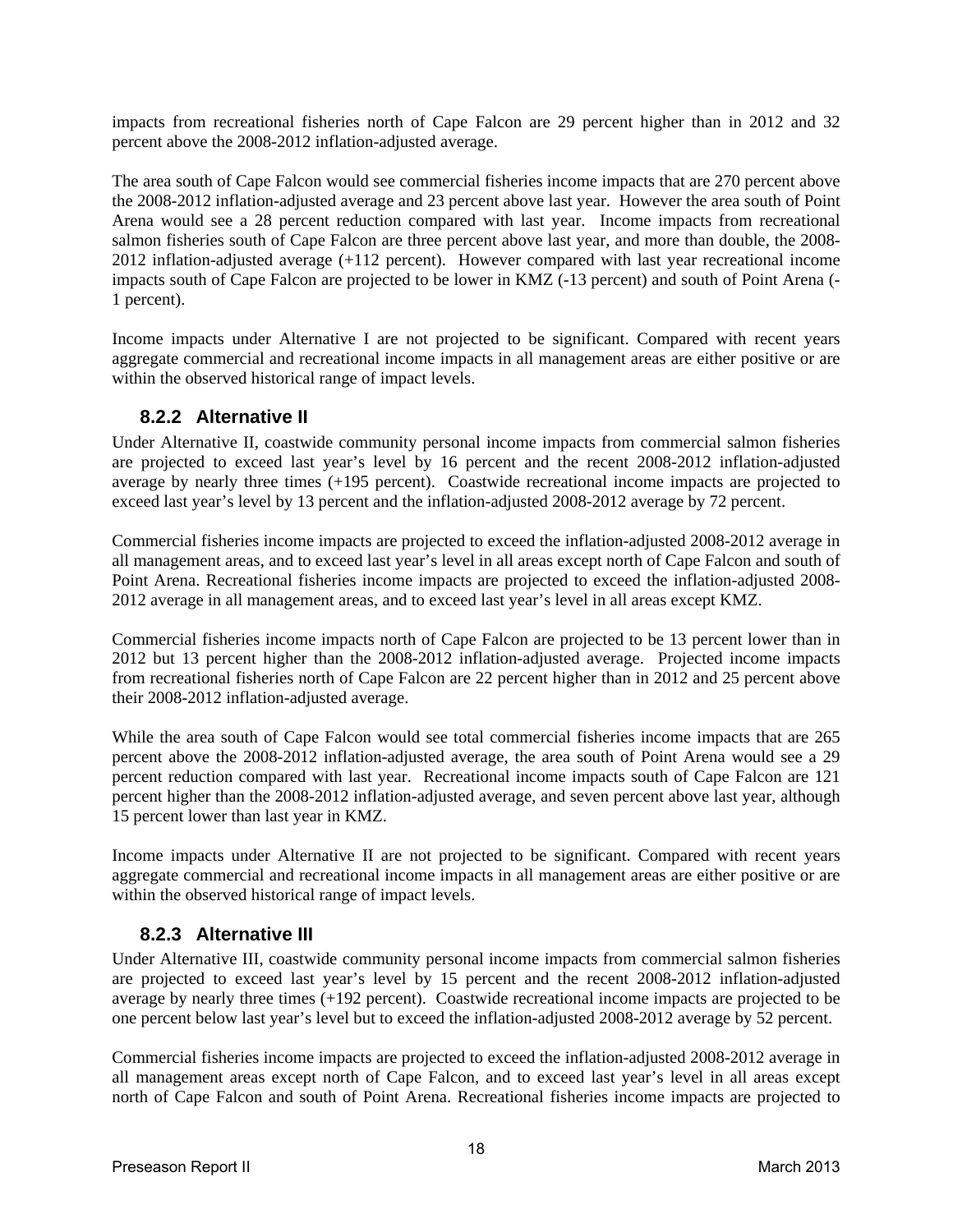exceed the inflation-adjusted 2008-2012 average in all management areas except north of Cape Falcon, and to exceed last year's level in all areas except north of Cape Falcon and KMZ.

Commercial fisheries income impacts north of Cape Falcon are projected to be 30 percent lower than in 2012 and 9 percent below the 2008-2012 inflation-adjusted average. Projected income impacts from recreational fisheries north of Cape Falcon are six percent lower than in 2012 and four percent below their 2008-2012 inflation-adjusted average.

While the area south of Cape Falcon would see total commercial fisheries income impacts that are 270 percent above the 2008-2012 inflation-adjusted average, and 22 percent higher than last year, the area south of Point Arena is projected to see a reduction of 23 percent compared with last year. Projected recreational income impacts south of Cape Falcon are two percent higher than last year and more than double (+111 percent) the 2008-2012 inflation-adjusted average. However income impacts from recreational fisheries in KMZ are projected to be 24 percent lower than last year.

Income impacts under Alternative III are not projected to be significant. Compared with recent years aggregate commercial and recreational income impacts in all management areas are either positive or are within the observed historical range of impact levels.

#### **8.2.4 Summary of Impacts on the Socioeconomic Environment**

The commercial fishery Alternatives are projected to generate higher coastwide aggregate income impacts than in 2012 and compared with the 2008-2012 inflation-adjusted average. However this result masks regional differences along the coast. Income impacts from commercial fisheries south of Cape Falcon are projected to be substantially higher than the 2008-2012 inflation-adjusted averages in all areas under all three Alternatives, and above last year's levels in all areas except south of Point Arena, which is projected to be lower under all three Alternatives. North of Cape Falcon income impacts from commercial fisheries are projected to increase compared with last year under Alternative I but decrease under Alternatives II and III. Compared with the north of Cape Falcon 2008-2012 inflation-adjusted average, increases are projected under Alternatives I and II, but a decrease is projected under Alternative III.

Aggregate coastwide income impacts from recreational fisheries are projected to be higher than the 2008- 2012 inflation-adjusted average under all three Alternatives, but higher than last year's level only under Alternatives I and II (decreasing slightly under Alternative III). Income impacts from recreational fisheries north of Cape Falcon are projected to decrease under Alternative III compared with both last year and the 2008-2012 inflation-adjusted average. South of Cape Falcon, the area south of Point Arena is projected to see a small reduction from last year under Alternative I. The KMZ is projected to see reduced income impacts from recreational fisheries compared with last year under all three Alternatives, although the levels are substantially above the 2008-2012 inflation-adjusted average.

#### *8.3 Non-target Fish Species*

Prior NEPA analyses have considered the effects of the ocean salmon fisheries on non-target fish species. Since then, ocean salmon fisheries have not changed substantially in terms of season length, areas, depth, bag limits, etc. Nor is there any new information to suggest that the incidental nature of encounters of non-target species in ocean salmon fisheries has changed. Therefore, conclusions from previous environmental analyses indicating that effects on non-target fish species are low and not significant are still applicable, as discussed below. The differences between the Alternatives for the 2013 salmon fishery are not discernible with respect to their effect on non-target fish species.

Impacts to groundfish stocks from salmon troll fisheries continue to be managed as part of the open access groundfish fishery sector, and are at similar levels compared to recent years. Previous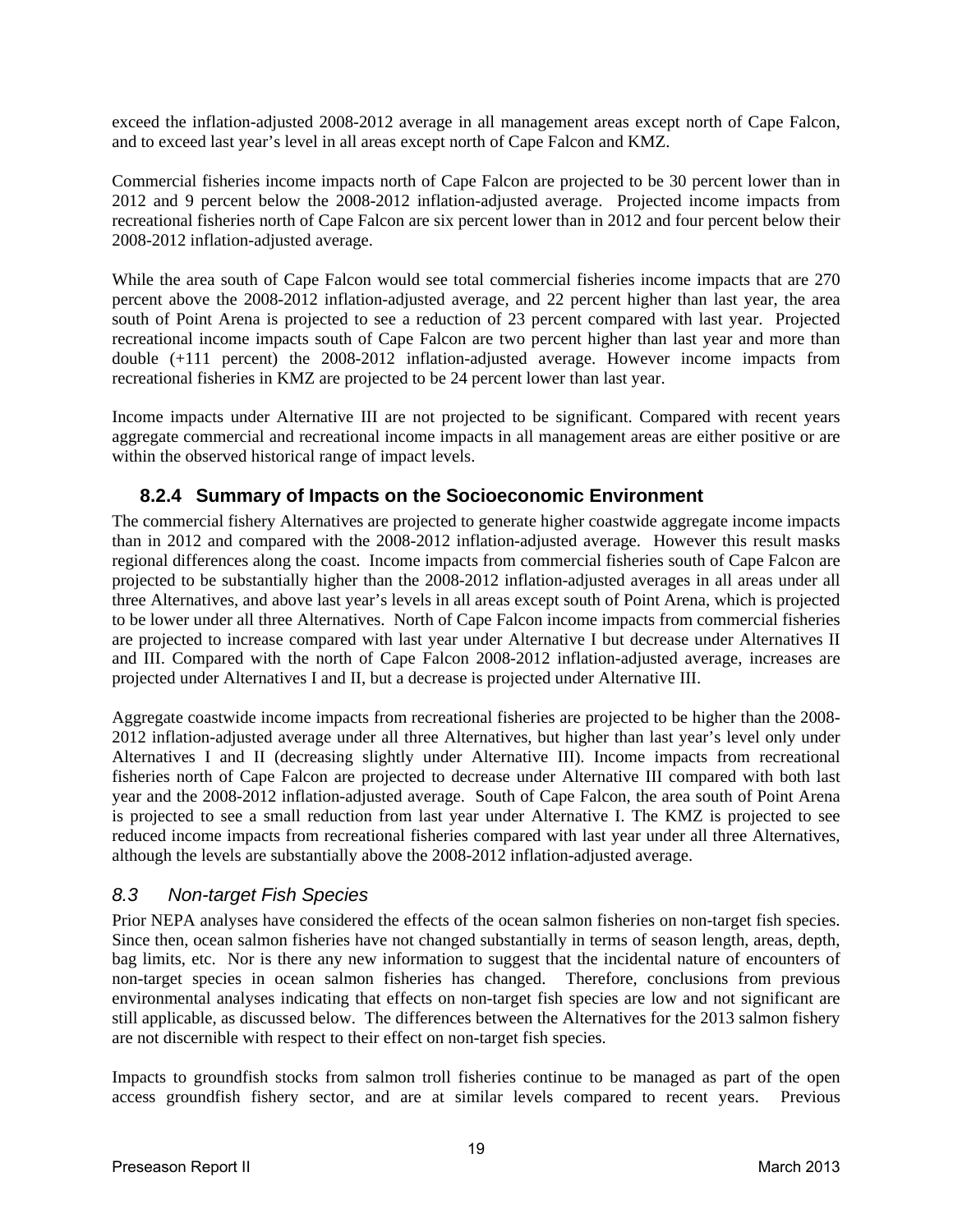environmental analysis concluded that the amount of groundfish taken incidentally in the salmon fishery is very low and is not substantially altered by changes in the salmon fishery. (NMFS 2003; Appendix B). The 2013 ocean salmon regulation Alternatives are not expected to differ substantially from fisheries analyzed previously with respect to groundfish impacts; therefore, effects from the Alternatives to groundfish stocks are not significant.

Impacts to Pacific halibut from salmon troll fisheries continue to be managed under limits established through the International Pacific Halibut Commission (IPHC) process and under the Area 2A (Council area) catch sharing plan. Previous environmental analysis stated that data on the commercial segment of salmon fisheries show the co-occurrence rates for salmon and halibut, coastal pelagic species, highly migratory species, and non-Council managed fish species are low (NMFS 2003; Appendix B). The 2013 ocean salmon regulation Alternatives include Pacific halibut landing restrictions within the range enacted in the past, and are not expected to differ substantially from earlier analyses with respect to Pacific halibut impacts; therefore, effects from the Alternatives to Pacific Halibut are not significant. Likewise, there are no changes to the salmon fishery for 2013 that would change impacts to other non-salmon fish species compared to previous analyses, therefore, effects from the Alternatives to these species are not expected to be significant.

#### *8.4 Marine Mammals*

The commercial salmon troll fisheries off the coasts of Washington, Oregon, and California are classified as Category III fisheries, indicating a remote or no likelihood causing of incidental mortality or serious injury to marine mammals (75 FR 68468). Recreational salmon fisheries use similar gear and techniques as the commercial fisheries and are assumed to have similar encounter rates and impacts. The non-ESA listed marine mammal species that are known to interact with ocean salmon fisheries are California sea lion and harbor seals. Populations of both these species are at stable and historically high levels. There is no new information to suggest that the nature of interactions between California sea lions or harbor seals in ocean salmon fisheries has changed since the Category III determination. Therefore, the impacts from the 2013 salmon regulation Alternatives to non-ESA listed marine mammals are not expected to be significant, and there is no discernible difference between the effects of the Alternatives on these resources.

#### *8.5 ESA Listed Species*

Steller sea lion interaction with the Pacific Coast salmon fisheries is rare and NMFS has determined mortality and serious injury incidental to commercial salmon troll fishing operations have a negligible effect on this species (NMFS 2003; Appendix B). Available information indicates that Pacific Coast salmon fisheries are not likely to jeopardize the existence of the Guadalupe fur seal (NMFS 2003; Appendix B). No sea turtles have been reported taken by the ocean salmon fisheries off Washington, Oregon, or California, and NMFS has determined that commercial fishing by Pacific Coast salmon fisheries would pose a negligible threat to Pacific turtle species (NMFS 2003; Appendix B). There is no discernible difference between the effects of the Alternatives on these resources

The NMFS BO on Southern Resident killer whale distinct population segment (NMFS 2008; Appendix B) concluded that ocean salmon fisheries were not likely to jeopardize the continued existence of the Southern Resident killer whales or adversely modify their critical habitat. NMFS has initiated a five year review of the Southern Resident killer whale ESA listing. There is new information that indicates Chinook salmon abundance may correlate with killer whale population growth rate, and while this information is under review, it is possible that future consultation standards for Puget Sound and possibly Council area fisheries will change as a result of this new information. However, the 2013 ocean salmon regulations are covered by the NMFS 2008 BO, and on that basis it is expected that the 2013 regulations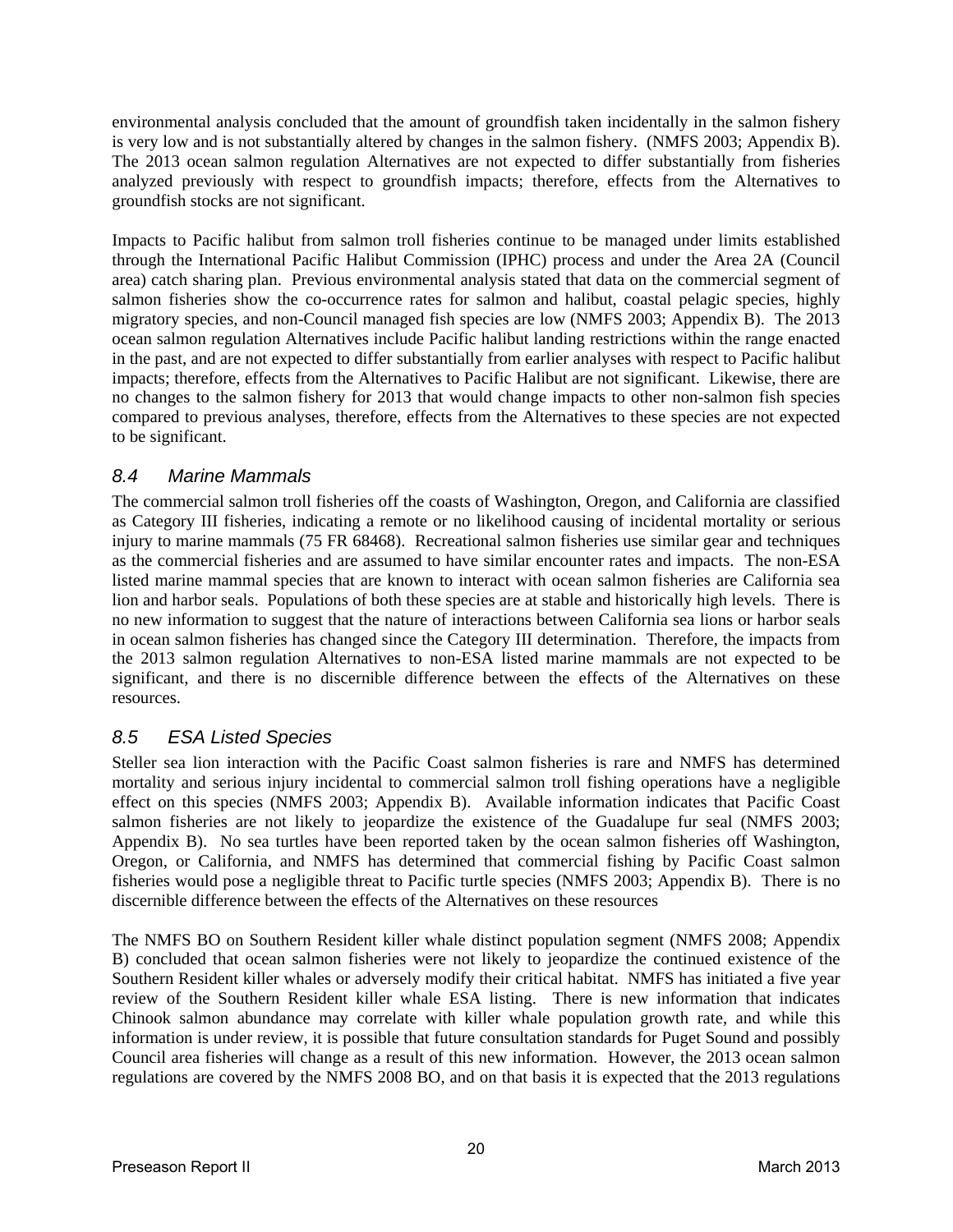would not have significant impacts to Southern Resident killer whales. There is no discernible difference between the effects of the Alternatives on killer whales.

Other ESA listed salmonid species present in Council area waters include sockeye and chum salmon, and steelhead trout. These species are rarely encountered in ocean salmon fisheries, and Alternatives for 2013 Council area ocean salmon fisheries are in compliance with applicable BOs for listed ESUs of these species as listed in Chapter 5 of this document. Because anticipated impacts are negligible, there are no significant impacts expected on listed sockeye or chum salmon or steelhead trout from the Alternatives analyzed in this EA, and there is no discernible difference between the effects of the Alternatives on these resources.

#### *8.6 Seabirds*

The types of vessels used in ocean salmon fisheries and the conduct of the vessels are not conducive to collisions or the introduction of rats other non-indigenous species to seabird breeding colonies. Other types of accidental bird encounters are a rare event for commercial and recreational ocean salmon fisheries (NMFS 2003; Appendix B). Therefore, there are no significant impacts expected on seabirds from the Alternatives analyzed in this EA, and there is no discernible difference between the effects of the Alternatives on seabirds.

#### *8.7 Biodiversity and Ecosystem Function*

The removal of adult salmon by the ocean fisheries is not considered to significantly affect the lower trophic levels or the overall marine ecosystem because salmon are not the only or primary predator in the marine environment (NMFS 2003; Appendix B). Therefore, no significant impacts are expected on biodiversity or ecosystem function from the Alternatives analyzed in this EA, and there is no discernible difference between the effects of the Alternatives on these resources.

#### *8.8 Ocean and Coastal Habitats*

Council Area salmon fisheries do not employ bottom contact gear, and there is no evidence of direct gear effects on fish habitat from Council-managed salmon fisheries on EFH for salmon or other managed species (PFMC 2006; Appendix B). Critical habitat for ESA listed salmon does not include Council area ocean water. Because Council area salmon fisheries are conducted at sea and without bottom contact gear, there is no interaction with unique geographic characteristics or other cultural, scientific, or historical resources such as those that might be listed on the National Register of Historical Places.

#### *8.9 Public Health and Safety*

Fisheries management can affect safety if, for example, season openings make it more likely that fishermen will have to go out in bad weather because fishing opportunities are limited. The Salmon FMP, however, has provisions to adjust management measures if unsafe weather affected fishery access. The Alternatives for 2013 ocean salmon regulations have season structures similar to those employed in previous salmon seasons and are not expected to result in any significant increase in the risk to human health or safety at sea (PFMC 2006; Appendix B). There are also no discernible differences between the effects of the Alternatives on the risk to human health or safety at sea.

#### *8.10 Cumulative Impacts*

Cumulative effects are caused by the aggregate of past, present, and reasonably foreseeable actions, including impacts outside the scope of the proposed action (in this case annual management measures). Two broad categories of cumulative impacts can be identified for salmon species affected by Council managed ocean commercial and recreational fisheries. The first category includes other ocean fisheries, some of which are managed by the Council, and inside fisheries prosecuted in internal waters (like Puget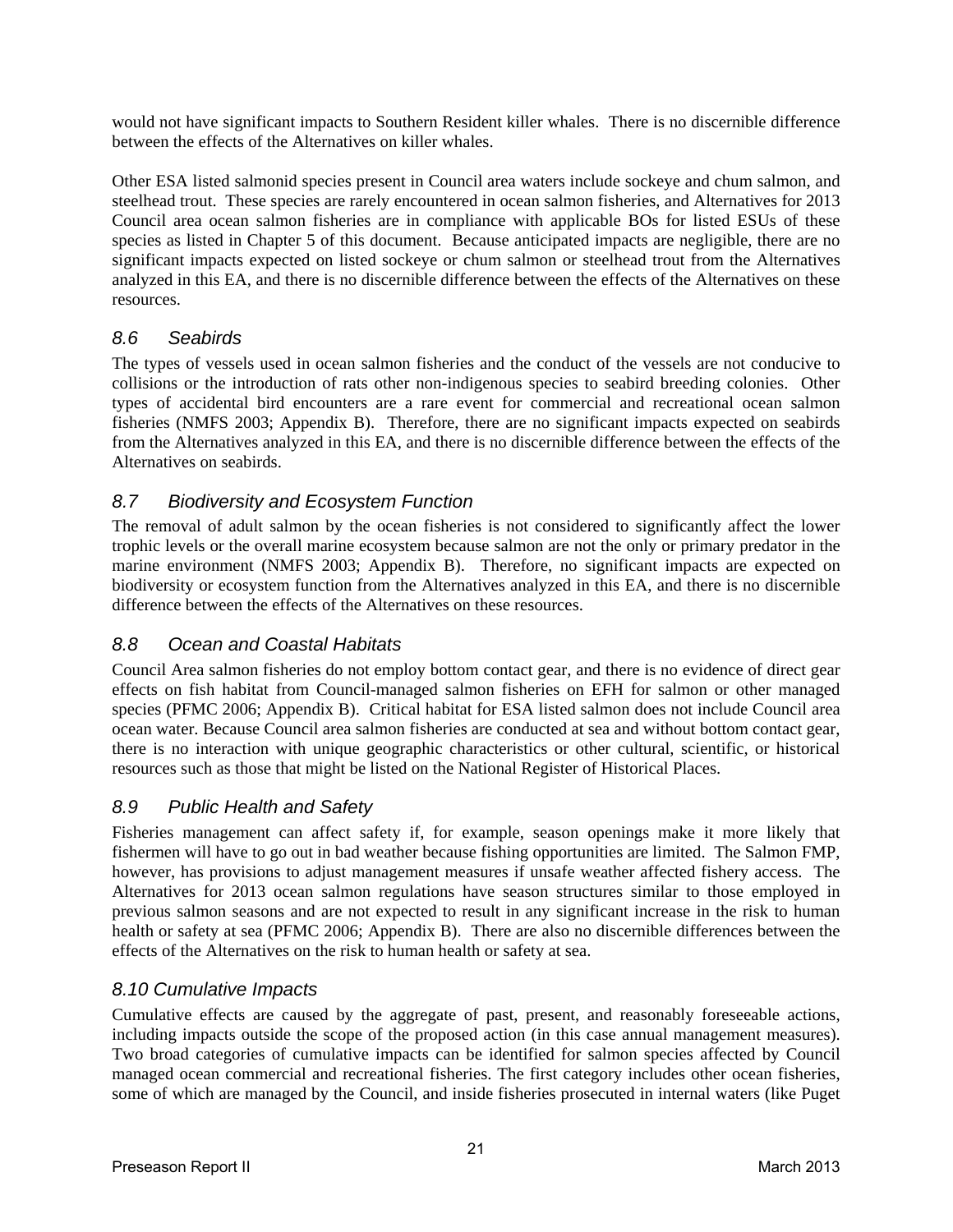Sound) and in rivers as salmon migrate towards their spawning grounds. Fishing mortality also has some broader ecological effects, since it removes salmon that might otherwise be consumed by other ecosystem components. The second category comprises human activities that affect the sustainability of salmon populations. Because salmon spend part of their life cycle in fresh water, they are more vulnerable to a broad range of human activities (since humans spend most of their time on land) that affect the quantity and quality of these freshwater environments. These effects are generally well known and diverse. They include physical barriers to migration (dams), changes in water flow and temperature (often a secondary effect of dams or water diversion projects), and degradation of spawning environments (such as increased silt in the water from adjacent land use). A very large proportion of the long-term, and often permanent, declines in salmon stocks is attributable to this class of impacts. (For a detailed summary of non-fishing impacts to salmon habitat see Section 3.2.5 of the EFH Appendix A to Amendment 14.)

Consideration of cumulative effects is intrinsic to fishery management. When developing management measures, fishery managers try to account for all sources of mortality in a given population and the productivity of that population. This accounting does not have to be explicit, in that total mortality is exactly partitioned among each cause, except that natural and fishing mortality are distinguished. The aggregation accounts for a wide variety of effects, including past fishing mortality. Fishing mortality beyond the upcoming season is not accounted for in population models, but it can be broadly anticipated based on limits set by the management regime. Other actions (e.g., habitat degradation) are accounted for in estimates of natural mortality and population productivity. In the case of salmon, fishing mortality is reasonably accounted for because historical harvest is used to forecast expected harvest impacts based on proposed management Alternatives and quotas or allocations to other fisheries are known or foreseeable. Natural mortality is estimated and accounts for non-fishing impacts to a given population. By the same token, productivity estimates include reproductive success and recruitment to the adult, fishable population. This accounts for short- and long-term changes to spawning habitat, among other things. Although salmon's anadromous life cycle exposes key life stages to human-induced impacts, it makes the task of stock assessment much easier because spawning escapement can be estimated with a fair degree of certainty. Marine survival is harder to measure. But taken together, as part of the stock assessment, these measures effectively account for cumulative effects to salmon targeted by the proposed action. However, the effect of fishing on the ecosystem, due to the shift in balance between fishing and natural mortality, is much harder to predict. Fish removed by fishermen are unavailable to other trophic levels, to be eaten by predators or recycled by decomposers for example. These effects cannot be readily assessed, but there is no indication fishing mortality substantially contributes to ecosystem-wide effects.

Despite the effectiveness of these management models in accounting for cumulative impacts, uncertainty by itself can be considered an additional source of cumulative impacts. Although easier for salmon than other marine species, it is inherently difficult to precisely measure many population parameters. These multiple uncertainties have a compound effect, and in this sense, uncertainty produces cumulative effects that must be accounted for in decision making. For example, drop-off mortality cannot be measured directly and must be estimated. Similarly, estimating mortality from recreational fishing may be less precise then from commercial fishing because it is logistically more difficult to monitor fisheries with many thousands of participants fishing in the ocean, rivers, and streams. The cumulative effect of error in parameter estimates ultimately determines managers' success in setting management targets that ensure sustained exploitation across all users. The discussion of abundance predictors and comparison of preseason predictions with postseason estimates, found in the Preseason Report I, shows predictions are generally accurate. In comparison to other fisheries, these cumulative errors have not detracted from management performance.

The Alternatives do not differ greatly in the context of cumulative impacts, since all other impacts besides those resulting from the proposed action, discussed here, apply equally to each of the Alternatives. For this reason, the direct impacts of the Alternatives, in this case the level of fishing mortality that would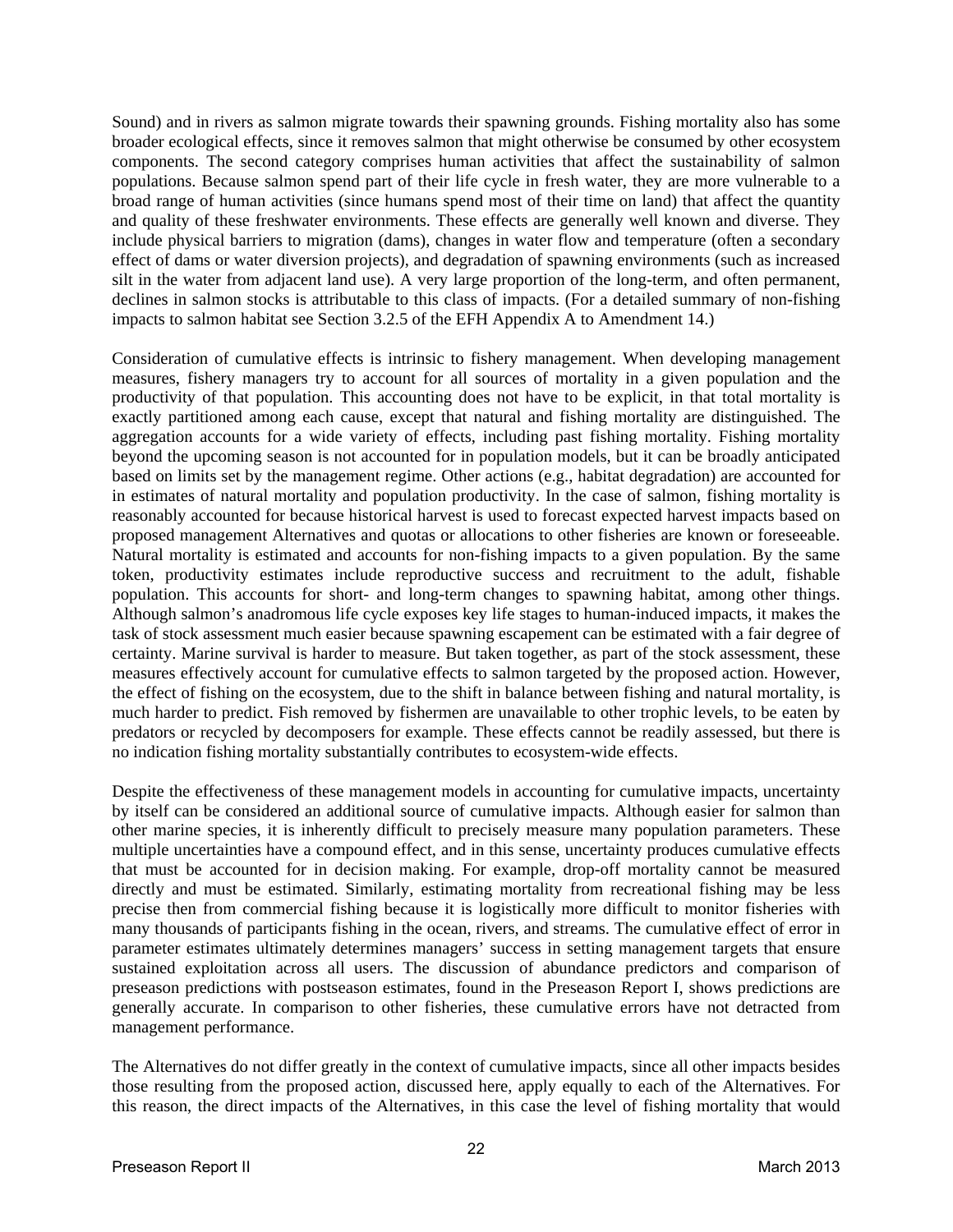result, correlates directly with cumulative impacts. As a result, Alternatives that allow greater harvest produce a greater cumulative impact.

Cumulative impacts on salmon stocks and their habitat could be significant if conservation objectives are not met, which could result in adversely affecting the productivity of those stocks and associated economic benefits of fisheries, and could diminish the quality of habitat used by juvenile salmon and other terrestrial organisms. The final action, which will be analyzed in Preseason Report III, is expected to meet conservation objectives for all Salmon stocks in the FMP.

#### **9.0 CONCLUSION**

This analysis has identified no significant environmental impacts that would result from the 2013 ocean salmon regulation Alternatives, from final regulations selected from within the range presented in these Alternatives.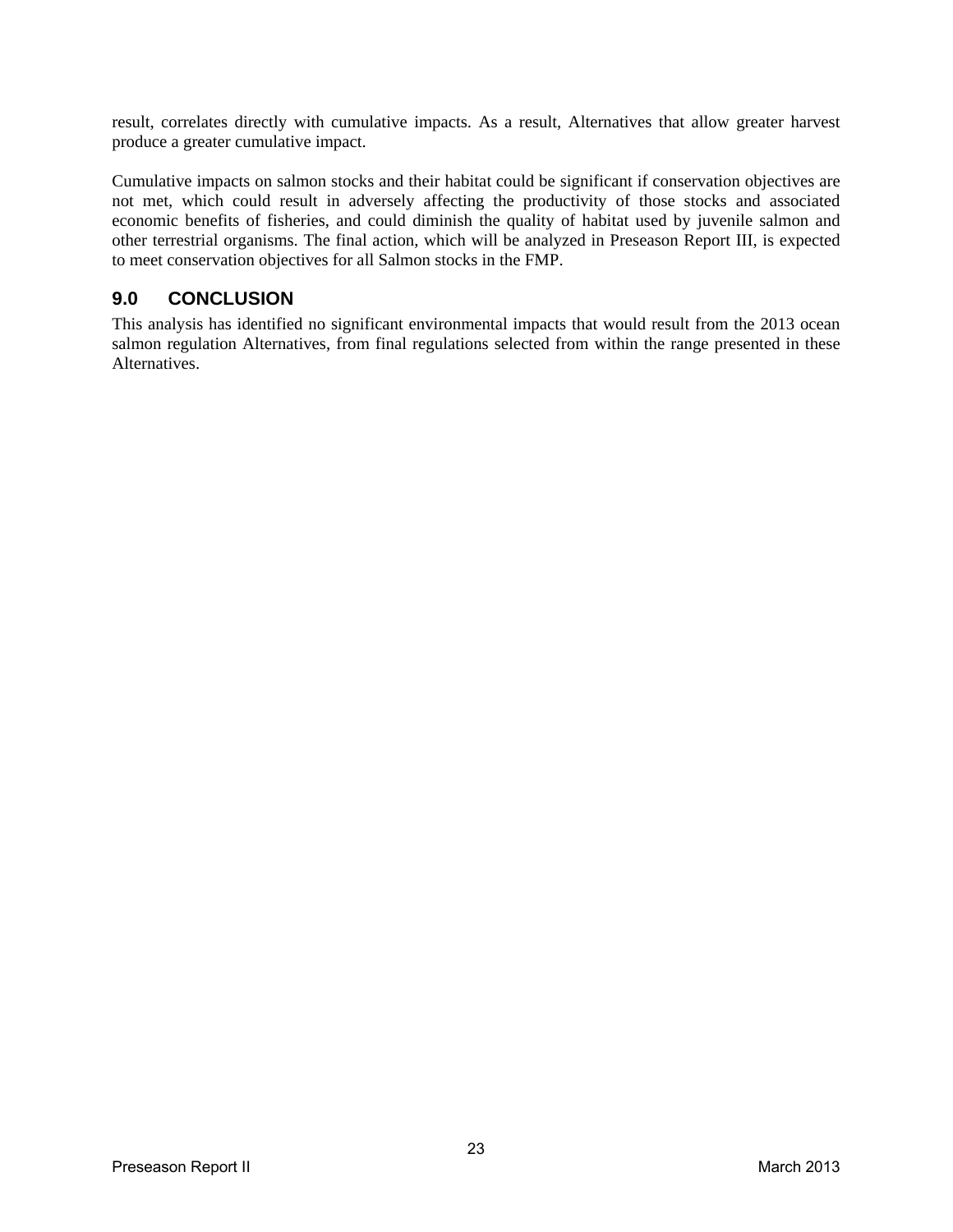# **10.0 LIST OF AGENCIES AND PERSONS CONSULTED**

The following public meetings were held as part of the salmon management process (Council-sponsored meetings in bold):

| October 10-11, 2012: | Salmon Technical Team/Scientific and Statistical Committee Salmon<br>Subcommittee joint meeting, Portland, Oregon. |  |  |  |
|----------------------|--------------------------------------------------------------------------------------------------------------------|--|--|--|
| January 11-12:       | Washington Fish and Wildlife Commission meeting, Olympia, Washington.                                              |  |  |  |
| January 22-25, 2013: | Salmon Technical Team (Review preparation), Portland, Oregon.                                                      |  |  |  |
| February 6:          | California Fish and Game Commission meeting, Sacramento, California.                                               |  |  |  |
| February 19-22:      | Salmon Technical Team (Preseason Report I preparation), Portland, Oregon.                                          |  |  |  |
| February 28:         | California Department of Fish and Wildlife public meeting, Santa Rosa,<br>California.                              |  |  |  |
|                      | Oregon Salmon Industry Group meeting, Newport, Oregon.                                                             |  |  |  |
| March 1:             | Washington Department of Fish and Wildlife public meeting, Olympia,<br>Washington.                                 |  |  |  |
|                      | Washington Fish and Wildlife Commission meeting, Moses Lake, Washington.                                           |  |  |  |
| March 6:             | California Fish and Game Commission meeting, Mount Shasta, California.                                             |  |  |  |
| March 6-11:          | Pacific Fishery Management Council meeting, Tacoma, Washington.                                                    |  |  |  |
| March 8:             | Oregon Fish and Wildlife Commission meeting, Salem, Oregon.                                                        |  |  |  |
| March 12:            | North of Falcon and U.S. v. Oregon Forums, Vancouver, Washington.                                                  |  |  |  |
| March 13-14:         | North of Falcon, Ocean fisheries, Puget Sound, and U.S. v. Oregon Forums,<br>Olympia, Washington.                  |  |  |  |
| March 25-26:         | <b>Public hearings on management options</b> in Westport, Washington; Coos Bay,<br>Oregon; and Eureka, California. |  |  |  |
| March 26-28:         | North of Falcon, Ocean fisheries, Puget Sound, and U.S. v. Oregon Forums,<br>Lynnwood, Washington.                 |  |  |  |
| April 1:             | North of Falcon, Ocean fisheries, and U.S. v. Oregon Forums, Olympia,<br>Washington.                               |  |  |  |
| April 5-11:          | Pacific Fishery Management Council meeting, Portland, Oregon.                                                      |  |  |  |
| April 12-13:         | Washington Fish and Wildlife Commission meeting, Olympia, WA.                                                      |  |  |  |
| April 17-18:         | California Fish and Game Commission meeting, Santa Rosa, California.                                               |  |  |  |
| May 10:              | Oregon Fish and Wildlife Commission meeting, Salem, Oregon.                                                        |  |  |  |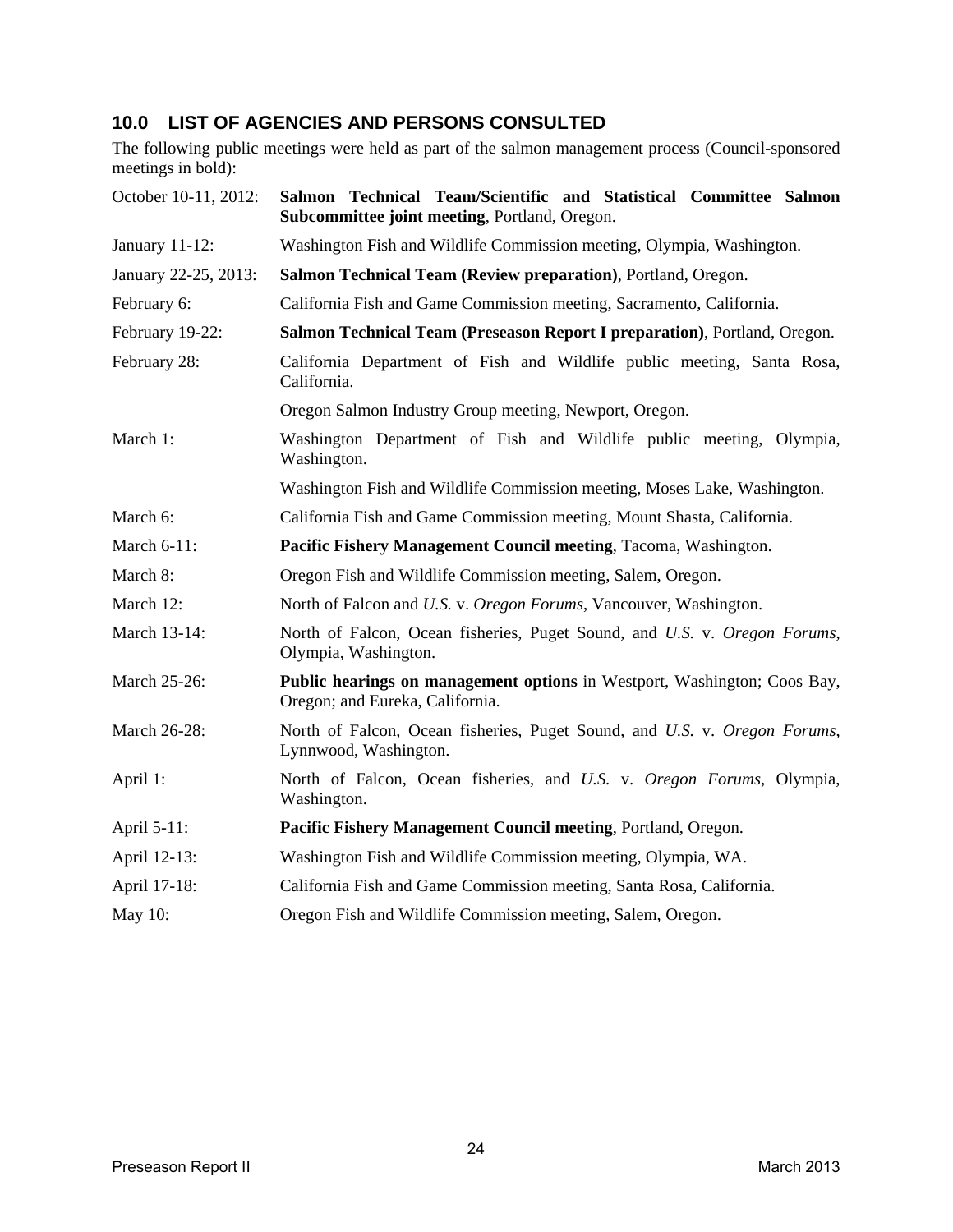The following organizations were consulted and/or participated in preparation of supporting documents:

California Department of Fish and Wildlife Oregon Department of Fish and Wildlife Washington Department of Fish and Wildlife

National Marine Fisheries Service, Sustainable Fisheries Division, Northwest Region National Marine Fisheries Service, Sustainable Fisheries Division, Southwest Region National Marine Fisheries Service, Northwest Fisheries Science Center National Marine Fisheries Service, Southwest Fisheries Science Center U.S. Fish and Wildlife Service, Columbia River Fisheries Program Office

Northwest Indian Fish Commission Columbia River Intertribal Fish Commission West Coast Indian Tribes

#### **11.0 REFERENCES**

- National Marine Fisheries Service (NMFS). 2003. Final Programmatic environmental impact statement for Pacific salmon fisheries management off the coasts of Southeast Alaska, Washington, Oregon, and California, and in the Columbia River basin. National Marine Fisheries Service Northwest Region, Seattle.
- NMFS. 2008. Endangered Species Act-section 7 formal consultation biological opinion: Effects of the 2008 Pacific Coast salmon plan fisheries on the southern resident killer whale distinct population segment (*Orcinus orca*) and their critical habitat. National Marine Fisheries Service Northwest Region, Seattle.
- Pacific Fishery Management Council (PFMC). 2006. Environmental assessment for the proposed 2006 management measures for the ocean salmon fishery managed under the Pacific Coast salmon plan. Pacific Fishery Management Council, Portland, Oregon.
- PFMC. 2013a. Review of 2012 ocean salmon fisheries. Pacific Fishery Management Council, Portland, Oregon.
- PFMC. 2013b. Preseason Report I: Stock abundance analysis and environmental assessment part 1 for 2013 ocean salmon fishery management measures. Pacific Fishery Management Council, Portland, Oregon.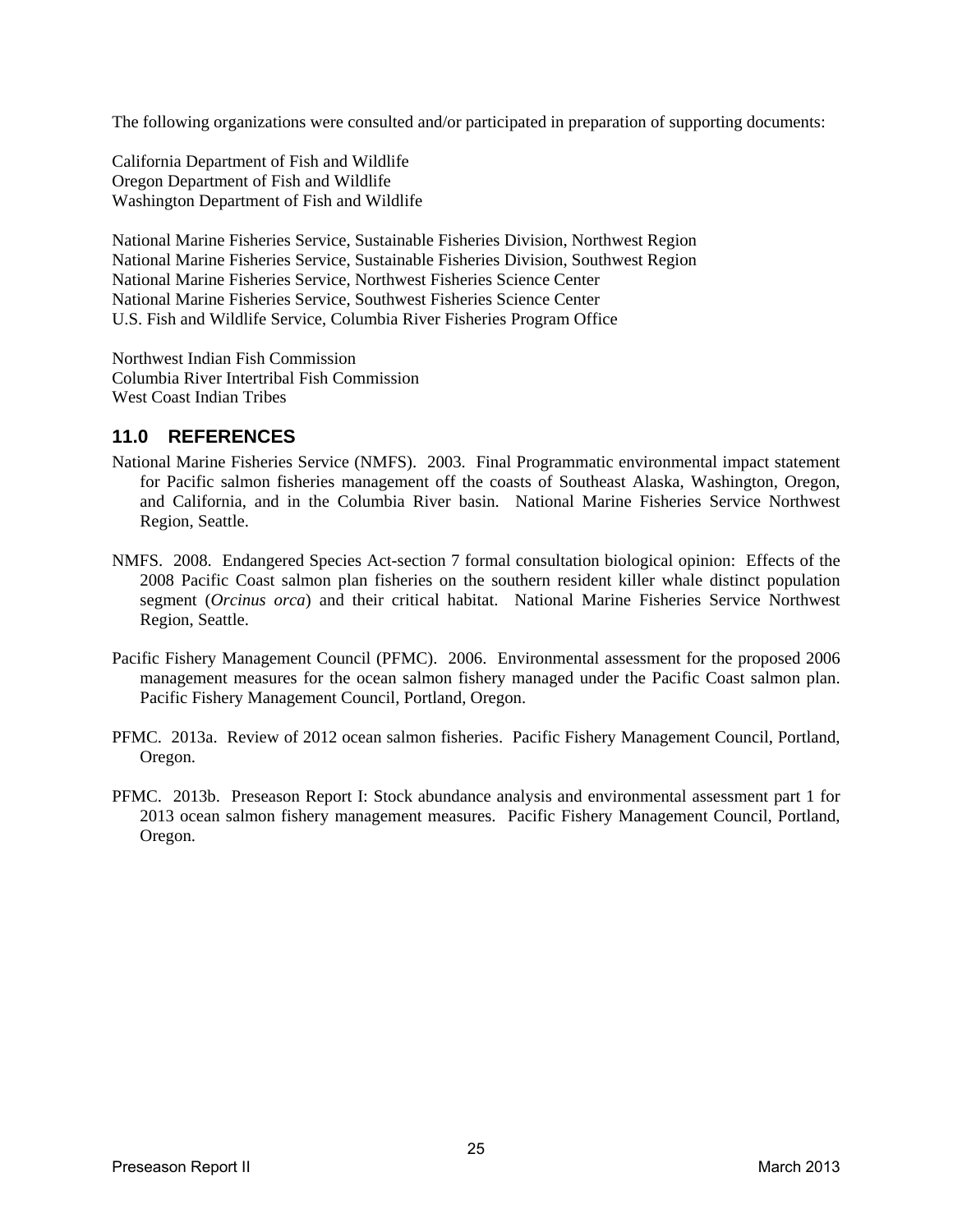| TABLE 1. Commercial troll management Alternatives adopted by the Council for non-Indian ocean salmon fisheries, 2013 (Page 1 of 10)                                                                                                                                                                                                                                                                                                                                                                                                                                                                                                                                                                                                                                                                                                                                                                                                                                                                                                                                                                                                                                                                                                                                                                                                                                                                               |                                                                                                                                                                                                                                                                                                                                                                                                                                                                                                                                                                                                                         |                                                                                                                                                                                                                                                                                                                                                                                                                                                                                                                                                                                                              |  |  |
|-------------------------------------------------------------------------------------------------------------------------------------------------------------------------------------------------------------------------------------------------------------------------------------------------------------------------------------------------------------------------------------------------------------------------------------------------------------------------------------------------------------------------------------------------------------------------------------------------------------------------------------------------------------------------------------------------------------------------------------------------------------------------------------------------------------------------------------------------------------------------------------------------------------------------------------------------------------------------------------------------------------------------------------------------------------------------------------------------------------------------------------------------------------------------------------------------------------------------------------------------------------------------------------------------------------------------------------------------------------------------------------------------------------------|-------------------------------------------------------------------------------------------------------------------------------------------------------------------------------------------------------------------------------------------------------------------------------------------------------------------------------------------------------------------------------------------------------------------------------------------------------------------------------------------------------------------------------------------------------------------------------------------------------------------------|--------------------------------------------------------------------------------------------------------------------------------------------------------------------------------------------------------------------------------------------------------------------------------------------------------------------------------------------------------------------------------------------------------------------------------------------------------------------------------------------------------------------------------------------------------------------------------------------------------------|--|--|
| A. SEASON ALTERNATIVE DESCRIPTIONS                                                                                                                                                                                                                                                                                                                                                                                                                                                                                                                                                                                                                                                                                                                                                                                                                                                                                                                                                                                                                                                                                                                                                                                                                                                                                                                                                                                |                                                                                                                                                                                                                                                                                                                                                                                                                                                                                                                                                                                                                         |                                                                                                                                                                                                                                                                                                                                                                                                                                                                                                                                                                                                              |  |  |
| <b>ALTERNATIVE I</b>                                                                                                                                                                                                                                                                                                                                                                                                                                                                                                                                                                                                                                                                                                                                                                                                                                                                                                                                                                                                                                                                                                                                                                                                                                                                                                                                                                                              | <b>ALTERNATIVE II</b>                                                                                                                                                                                                                                                                                                                                                                                                                                                                                                                                                                                                   | <b>ALTERNATIVE III</b>                                                                                                                                                                                                                                                                                                                                                                                                                                                                                                                                                                                       |  |  |
| <b>North of Cape Falcon</b>                                                                                                                                                                                                                                                                                                                                                                                                                                                                                                                                                                                                                                                                                                                                                                                                                                                                                                                                                                                                                                                                                                                                                                                                                                                                                                                                                                                       | <b>North of Cape Falcon</b>                                                                                                                                                                                                                                                                                                                                                                                                                                                                                                                                                                                             | <b>North of Cape Falcon</b>                                                                                                                                                                                                                                                                                                                                                                                                                                                                                                                                                                                  |  |  |
| <b>Supplemental Management Information</b>                                                                                                                                                                                                                                                                                                                                                                                                                                                                                                                                                                                                                                                                                                                                                                                                                                                                                                                                                                                                                                                                                                                                                                                                                                                                                                                                                                        | <b>Supplemental Management Information</b>                                                                                                                                                                                                                                                                                                                                                                                                                                                                                                                                                                              | <b>Supplemental Management Information</b>                                                                                                                                                                                                                                                                                                                                                                                                                                                                                                                                                                   |  |  |
| 1. Overall non-Indian TAC: 99,000 (non-mark-selective<br>equivalent of 95,000) Chinook and 90,000 coho marked<br>with a healed adipose fin clip (marked).<br>2. Non-Indian commercial troll TAC: 47,500 Chinook and<br>14,400 marked coho.<br>3. Trade: May be considered at the April Council meeting.<br>4. Overall Chinook and/or coho TACs may need to be<br>reduced or fisheries adjusted to meet NMFS ESA<br>guidance, FMP requirements, upon conclusion of<br>negotiations in the North of Falcon forum, or upon<br>receipt of preseason catch and abundance expectations<br>for Canadian and Alaskan fisheries.                                                                                                                                                                                                                                                                                                                                                                                                                                                                                                                                                                                                                                                                                                                                                                                           | 1. Overall non-Indian TAC: 79,000 (non-mark-selective<br>equivalent of 75,000) Chinook and 85,000 coho marked<br>with a healed adipose fin clip (marked).<br>2. Non-Indian commercial troll TAC: 37,500 Chinook and<br>13,600 marked coho.<br>3. Trade: May be considered at the April Council meeting.<br>4. Overall Chinook and/or coho TACs may need to be<br>reduced or fisheries adjusted to meet NMFS ESA<br>guidance, FMP requirements, upon conclusion of<br>negotiations in the North of Falcon forum, or upon<br>receipt of preseason catch and abundance expectations<br>for Canadian and Alaskan fisheries. | 1. Overall non-Indian TAC: 60,000 Chinook and 75,000<br>coho marked with a healed adipose fin clip (marked).<br>2. Non-Indian commercial troll TAC: 30,000 Chinook and<br>12.000 marked coho.<br>3. Trade: May be considered at the April Council meeting.<br>4. Overall Chinook and/or coho TACs may need to be<br>reduced or fisheries adjusted to meet NMFS ESA<br>quidance, FMP requirements, upon conclusion of<br>negotiations in the North of Falcon forum, or upon<br>receipt of preseason catch and abundance expectations<br>for Canadian and Alaskan fisheries.                                   |  |  |
| <b>U.S./Canada Border to Cape Falcon</b><br>• May 1 through earlier of June 30 or 31,700 Chinook<br>quota.                                                                                                                                                                                                                                                                                                                                                                                                                                                                                                                                                                                                                                                                                                                                                                                                                                                                                                                                                                                                                                                                                                                                                                                                                                                                                                        | U.S./Canada Border to Cape Falcon<br>• May 1 through earlier of June 30 or 25,000 Chinook<br>quota.                                                                                                                                                                                                                                                                                                                                                                                                                                                                                                                     | U.S./Canada Border to Cape Falcon<br>• May 1 through earlier of June 30 or 20,000 Chinook<br>quota.                                                                                                                                                                                                                                                                                                                                                                                                                                                                                                          |  |  |
| Seven days per week (C.1). All salmon except coho (C.4,<br>C.7). Chinook minimum size limit of 28 inches total (B),<br>Cape Flattery, Mandatory Yelloweye Rockfish<br>$C.1$ ).<br>Conservation Area, and Columbia Control Zones closed<br>(C.4, C.5, C.6). See compliance requirements (C.1) and<br>gear restrictions and definitions (C.2, C.3). An inseason<br>conference call will occur when it is projected that 23,775<br>Chinook have been landed to consider modifying the open<br>period to five days per week and adding landing and<br>possession limits to ensure the guideline is not exceeded.                                                                                                                                                                                                                                                                                                                                                                                                                                                                                                                                                                                                                                                                                                                                                                                                      | Seven days per week (C.1). All salmon except coho (C.4,<br>C.7). Chinook minimum size limit of 28 inches total (B),<br>Cape Flattery, Mandatory Yelloweye Rockfish<br>$C.1$ ).<br>Conservation Area, and Columbia Control Zones closed<br>(C.4, C.5, C.6). See compliance requirements (C.1) and<br>gear restrictions and definitions (C.2, C.3). An inseason<br>conference call will occur when it is projected that 18,750<br>Chinook have been landed to consider modifying the open<br>period to five days per week and adding landing and<br>possession limits to ensure the guideline is not exceeded.            | Seven days per week (C.1). All salmon except coho (C.4,<br>C.7). Chinook minimum size limit of 28 inches total (B),<br>Cape Flattery, Mandatory Yelloweye Rockfish<br>$C.1$ ).<br>Conservation Area, and Columbia Control Zones closed<br>(C.4, C.5, C.6). See compliance requirements (C.1) and<br>gear restrictions and definitions (C.2, C.3). An inseason<br>conference call will occur when it is projected that 15,000<br>Chinook have been landed to consider modifying the open<br>period to five days per week and adding landing and<br>possession limits to ensure the quideline is not exceeded. |  |  |
| Cape Flattery, Mandatory Yelloweye Rockfish Conservation Area, and Columbia Control Zones closed (C.5). Vessels must land and deliver their fish within 24 hours of any closure of<br>this fishery. Under state law, vessels must report their catch on a state fish receiving ticket. Vessels fishing or in possession of salmon while fishing north of Leadbetter Point must<br>land and deliver their fish within the area and north of Leadbetter Point. Vessels fishing or in possession of salmon while fishing south of Leadbetter Point must land and deliver their<br>fish within the area and south of Leadbetter Point, except that Oregon permitted vessels may also land their fish in Garibaldi, Oregon. Oregon State regulations require all fishers<br>landing salmon into Oregon from any fishery between Leadbetter Point, Washington and Cape Falcon, Oregon must notify ODFW within one hour of delivery or prior to transport away<br>from the port of landing by either calling 541-867-0300 Ext. 271 or sending notification via e-mail to nfalcon.trollreport@state.or.us. Notification shall include vessel name and number,<br>number of salmon by species, port of landing and location of delivery, and estimated time of delivery. Inseason actions may modify harvest guidelines in later fisheries to achieve or<br>prevent exceeding the overall allowable troll harvest impacts. |                                                                                                                                                                                                                                                                                                                                                                                                                                                                                                                                                                                                                         |                                                                                                                                                                                                                                                                                                                                                                                                                                                                                                                                                                                                              |  |  |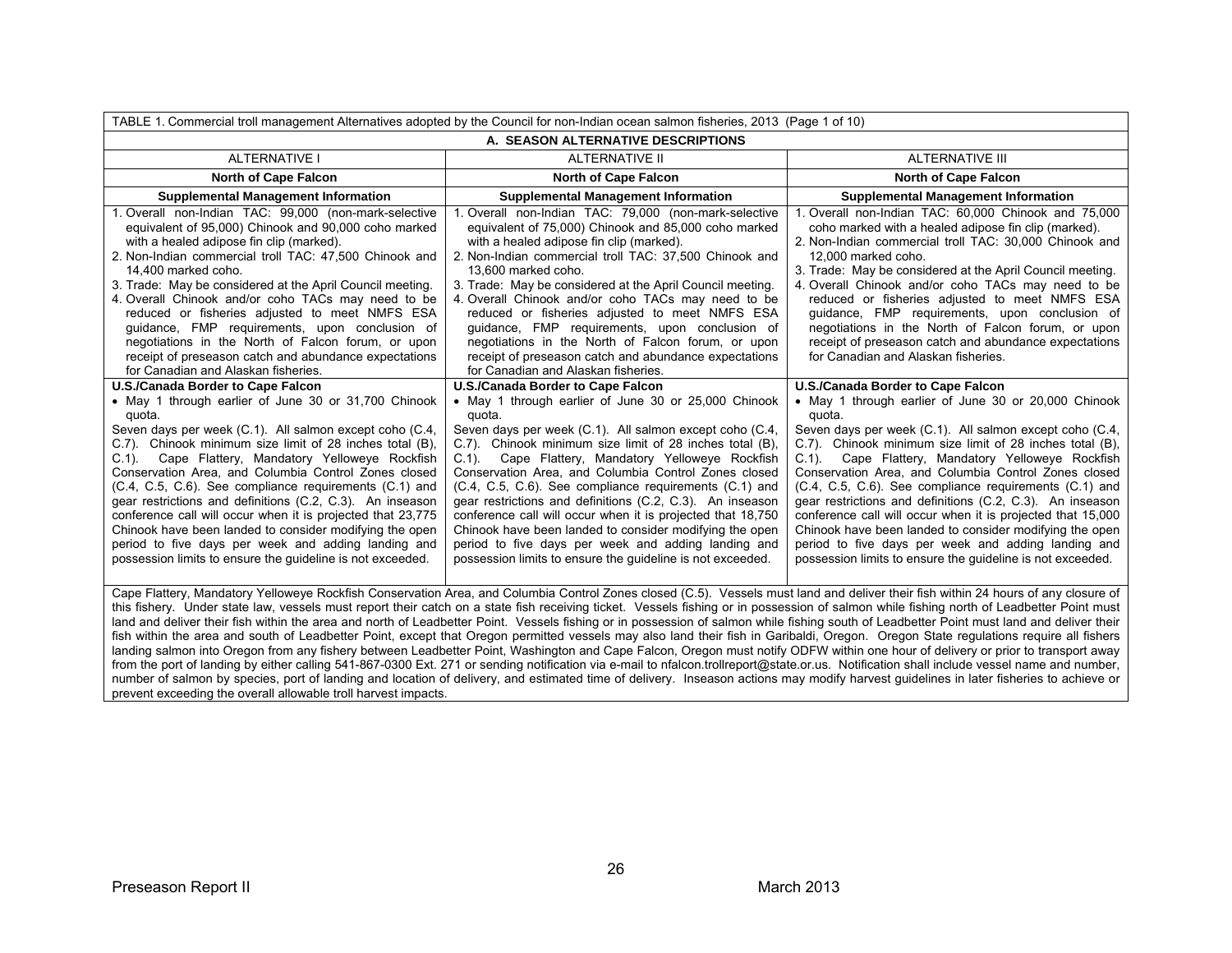| TABLE 1. Commercial troll management Alternatives adopted by the Council for non-Indian ocean salmon fisheries, 2013. (Page 2 of 10)                                                     |                                                                                                                  |                                                                                                                     |  |  |
|------------------------------------------------------------------------------------------------------------------------------------------------------------------------------------------|------------------------------------------------------------------------------------------------------------------|---------------------------------------------------------------------------------------------------------------------|--|--|
| A. SEASON ALTERNATIVE DESCRIPTIONS                                                                                                                                                       |                                                                                                                  |                                                                                                                     |  |  |
| <b>ALTERNATIVE I</b>                                                                                                                                                                     | <b>ALTERNATIVE II</b>                                                                                            | <b>ALTERNATIVE III</b>                                                                                              |  |  |
| U.S./Canada Border to Cape Falcon                                                                                                                                                        | U.S./Canada Border to Cape Falcon                                                                                | U.S./Canada Border to Cape Falcon                                                                                   |  |  |
| • July 1 through earlier of September 17 or 15,800                                                                                                                                       | • July 5 through earlier of September 30 or 12,500                                                               | • July 6 through earlier of September 18 or 10,000                                                                  |  |  |
| preseason Chinook guideline (C.8) or a 14,400 marked                                                                                                                                     | preseason Chinook guideline (C.8) or a 13,600 marked                                                             | preseason Chinook guideline (C.8) or a 12,000 marked                                                                |  |  |
| coho quota (C.8.d)                                                                                                                                                                       | coho quota (C.8.d)                                                                                               | coho quota (C.8.d)                                                                                                  |  |  |
| July 1-9 then Friday through Tuesday July 12-August 27                                                                                                                                   | Friday through Tuesday through August 27 with a landing                                                          | Saturday through Wednesday through August 28 with a                                                                 |  |  |
| with a landing and possession limit of 60 Chinook and                                                                                                                                    | and possession limit of 40 Chinook and 40 coho per                                                               | landing and possession limit of 35 Chinook and 40                                                                   |  |  |
| 40 coho per vessel per open period; Friday through                                                                                                                                       | vessel per open period; Friday through Tuesday August                                                            | coho per vessel per open period; Saturday through                                                                   |  |  |
| Tuesday August 30-September 17 with a landing and                                                                                                                                        | 30-September 30, with a landing and possession limit                                                             | Wednesday August 31-September 18, with a landing and                                                                |  |  |
| possession limit of 20 Chinook and 50 coho per vessel                                                                                                                                    | of 20 Chinook and 50 coho per vessel per open period                                                             | possession limit of 10 Chinook and 30 coho per vessel                                                               |  |  |
| per open period (C.1). No earlier than September 1, if at                                                                                                                                | (C.1). All Salmon except no chum retention north of Cape                                                         | per open period (C.1). All Salmon except no chum                                                                    |  |  |
| least 5,000 marked coho remain on the quota, inseason<br>action may be considered to allow non-selective coho                                                                            | Alava, Washington in August and September (C.7).<br>Chinook minimum size limit of 28 inches total (B), C.1). All | retention north of Cape Alava, Washington in August and<br>September (C.7). Chinook minimum size limit of 28 inches |  |  |
| retention (C.8). All Salmon except no chum retention north                                                                                                                               | coho must be marked (C.8.d). See compliance                                                                      | total (B), C.1). All coho must be marked (C.8.d). See                                                               |  |  |
| of Cape Alava, Washington in August and September                                                                                                                                        | requirements (C.1) and gear restrictions and definitions                                                         | compliance requirements (C.1) and gear restrictions and                                                             |  |  |
| (C.7). Chinook minimum size limit of 28 inches total (B),                                                                                                                                | $(C.2, C.3)$ .                                                                                                   | definitions (C.2, C.3).                                                                                             |  |  |
| C.1). All coho must be marked except as noted above                                                                                                                                      |                                                                                                                  |                                                                                                                     |  |  |
| (C.8.d). See compliance requirements (C.1) and gear                                                                                                                                      |                                                                                                                  |                                                                                                                     |  |  |
| restrictions and definitions (C.2, C.3).                                                                                                                                                 |                                                                                                                  |                                                                                                                     |  |  |
| Mandatory Yelloweye Rockfish Conservation Area, Cape Flattery and Columbia Control Zones, and beginning August 1, Grays Harbor Control Zone Closed (C.5). Vessels must                   |                                                                                                                  |                                                                                                                     |  |  |
| land and deliver their fish within 24 hours of any closure of this fishery. Vessels fishing or in possession of salmon while fishing north of Leadbetter Point must land and             |                                                                                                                  |                                                                                                                     |  |  |
| deliver their fish within the area and north of Leadbetter Point. Vessels fishing or in possession of salmon while fishing south of Leadbetter Point must land and deliver               |                                                                                                                  |                                                                                                                     |  |  |
| their fish within the area and south of Leadbetter Point, except that Oregon permitted vessels may also land their fish in Garibaldi, Oregon. Under state law, vessels must report       |                                                                                                                  |                                                                                                                     |  |  |
| their catch on a state fish receiving ticket. Oregon State regulations require all fishers landing salmon into Oregon from any fishery between Leadbetter Point, Washington and Cape     |                                                                                                                  |                                                                                                                     |  |  |
| Falcon, Oregon must notify ODFW within one hour of delivery or prior to transport away from the port of landing by either calling 541-867-0300 Ext. 271 or sending notification via e-   |                                                                                                                  |                                                                                                                     |  |  |
| mail to nfalcon.trollreport@state.or.us. Notification shall include vessel name and number, number of salmon by species, port of landing and location of delivery, and estimated time of |                                                                                                                  |                                                                                                                     |  |  |
| delivery. Inseason actions may modify harvest guidelines in later fisheries to achieve or prevent exceeding the overall allowable troll harvest impacts.                                 |                                                                                                                  |                                                                                                                     |  |  |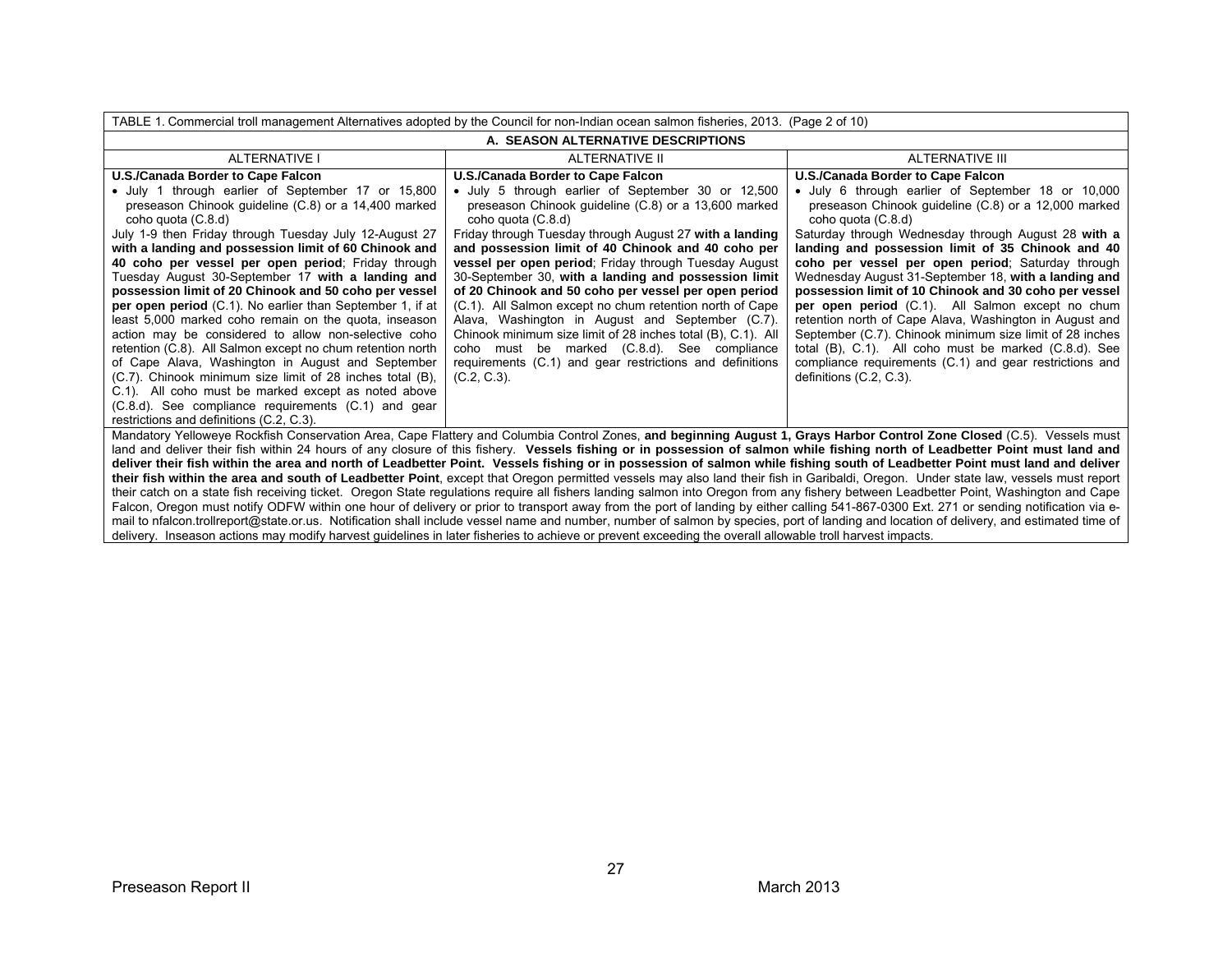| TABLE 1. Commercial troll management Alternatives adopted by the Council for non-Indian ocean salmon fisheries, 2013. (Page 3 of 10)                                                                                                                                                                                                                                                                                                                                                                                                                                                                                                                                                                                                                                                                                            |                                                                                                                                                                                                                                                                                                                                                                                                                                                                                                                                                                                                                             |                                                                                                                                                                                                                                                                                                                                                                                                                                                                                                                                                                                                                                  |  |  |
|---------------------------------------------------------------------------------------------------------------------------------------------------------------------------------------------------------------------------------------------------------------------------------------------------------------------------------------------------------------------------------------------------------------------------------------------------------------------------------------------------------------------------------------------------------------------------------------------------------------------------------------------------------------------------------------------------------------------------------------------------------------------------------------------------------------------------------|-----------------------------------------------------------------------------------------------------------------------------------------------------------------------------------------------------------------------------------------------------------------------------------------------------------------------------------------------------------------------------------------------------------------------------------------------------------------------------------------------------------------------------------------------------------------------------------------------------------------------------|----------------------------------------------------------------------------------------------------------------------------------------------------------------------------------------------------------------------------------------------------------------------------------------------------------------------------------------------------------------------------------------------------------------------------------------------------------------------------------------------------------------------------------------------------------------------------------------------------------------------------------|--|--|
| A. SEASON ALTERNATIVE DESCRIPTIONS                                                                                                                                                                                                                                                                                                                                                                                                                                                                                                                                                                                                                                                                                                                                                                                              |                                                                                                                                                                                                                                                                                                                                                                                                                                                                                                                                                                                                                             |                                                                                                                                                                                                                                                                                                                                                                                                                                                                                                                                                                                                                                  |  |  |
| <b>ALTERNATIVE I</b>                                                                                                                                                                                                                                                                                                                                                                                                                                                                                                                                                                                                                                                                                                                                                                                                            | <b>ALTERNATIVE II</b>                                                                                                                                                                                                                                                                                                                                                                                                                                                                                                                                                                                                       | <b>ALTERNATIVE III</b>                                                                                                                                                                                                                                                                                                                                                                                                                                                                                                                                                                                                           |  |  |
| South of Cape Falcon                                                                                                                                                                                                                                                                                                                                                                                                                                                                                                                                                                                                                                                                                                                                                                                                            | South of Cape Falcon                                                                                                                                                                                                                                                                                                                                                                                                                                                                                                                                                                                                        | South of Cape Falcon                                                                                                                                                                                                                                                                                                                                                                                                                                                                                                                                                                                                             |  |  |
| <b>Supplemental Management Information</b>                                                                                                                                                                                                                                                                                                                                                                                                                                                                                                                                                                                                                                                                                                                                                                                      | <b>Supplemental Management Information</b>                                                                                                                                                                                                                                                                                                                                                                                                                                                                                                                                                                                  | <b>Supplemental Management Information</b>                                                                                                                                                                                                                                                                                                                                                                                                                                                                                                                                                                                       |  |  |
| 1. Sacramento River Basin recreational fishery catch<br>assumption: 74,988 adult Sacramento River fall<br>Chinook.<br>2. Sacramento River fall Chinook spawning escapement of<br>460.643 adults.<br>3. Klamath River recreational fishery allocation: 39,617<br>adult Klamath River fall Chinook.<br>4. Klamath tribal allocation: 114,913 adult Klamath River<br>fall Chinook.<br>5. Fisheries may need to be adjusted to meet NMFS ESA<br>consultation standards, FMP requirements, other<br>management objectives, or upon receipt of new<br>allocation recommendations from the California Fish<br>and Game Commission.                                                                                                                                                                                                     | 1. Sacramento River Basin recreational fishery catch<br>assumption: 74,526 adult Sacramento River fall<br>Chinook.<br>2. Sacramento River fall Chinook spawning escapement of<br>457,800 adults.<br>3. Klamath River recreational fishery allocation: 39,945<br>adult Klamath River fall Chinook.<br>4. Klamath tribal allocation: 114,831 adult Klamath River<br>fall Chinook.<br>5. Fisheries may need to be adjusted to meet NMFS ESA<br>consultation standards, FMP requirements, other<br>management objectives, or upon receipt of new<br>allocation recommendations from the California Fish<br>and Game Commission. | 1. Sacramento River Basin recreational fishery catch<br>assumption: 73,968 adult Sacramento River fall<br>Chinook.<br>2. Sacramento River fall Chinook spawning escapement of<br>454.377 adults.<br>3. Klamath River recreational fishery allocation: 39,553<br>adult Klamath River fall Chinook.<br>4. Klamath tribal allocation: 114,957 adult Klamath River<br>fall Chinook<br>5. Fisheries may need to be adjusted to meet NMFS ESA<br>consultation standards, FMP requirements, other<br>management objectives, or upon receipt of new<br>allocation recommendations from the California Fish<br>and Game Commission.       |  |  |
| <b>Cape Falcon to Humbug Mountain</b><br>• April 1-August 29:<br>• September 1-October 31 (C.9).<br>Seven days per week. All salmon except coho (C.4, C.7).<br>Chinook minimum size limit of 28 inches total (B, C.1). All<br>vessels fishing in the area must land their fish in the State<br>of Oregon. See gear restrictions and definitions (C.2, C.3)<br>and Oregon State regulations for a description of special<br>regulations at the mouth of Tillamook Bay.<br>Beginning September 1, no more than 150 Chinook per<br>vessel per calendar week.<br>In 2014, the season will open March 15 for all salmon<br>except coho. Chinook minimum size limit of 28 inches total<br>length (B, C.1) Gear restrictions same as in 2013. This<br>opening could be modified following Council review at its<br>March 2014 meeting. | <b>Cape Falcon to Humbug Mountain</b><br>• April 1-August 29;<br>• September 1-October 31 (C.9).<br>Seven day per week. All salmon except coho (C.4, C.7).<br>Chinook minimum size limit of 28 inches total length (B,<br>C.1). All vessels fishing in the area must land their fish in<br>the State of Oregon. See gear restrictions and definitions<br>(C.2, C.3) and Oregon State regulations for a description<br>of special regulations at the mouth of Tillamook Bay.<br>Beginning September 1, no more than 100 Chinook per<br>vessel per calendar week.<br>In 2014, same as Alternative I                           | <b>Cape Falcon to Humbug Mountain</b><br>• April 1-August 29;<br>• September 4-October 31 (C.9).<br>Seven days per week. All salmon except coho (C.4, C.7).<br>Chinook minimum size limit of 28 inches total length (B,<br>C.1). All vessels fishing in the area must land their fish in<br>the State of Oregon. See gear restrictions and definitions<br>(C.2, C.3) and Oregon State regulations for a description<br>of special regulations at the mouth of Tillamook Bay.<br>Beginning September 1, landing and possession limit of 75<br>Chinook per vessel per landing week (Wed.-Tues.).<br>In 2014, same as Alternative I |  |  |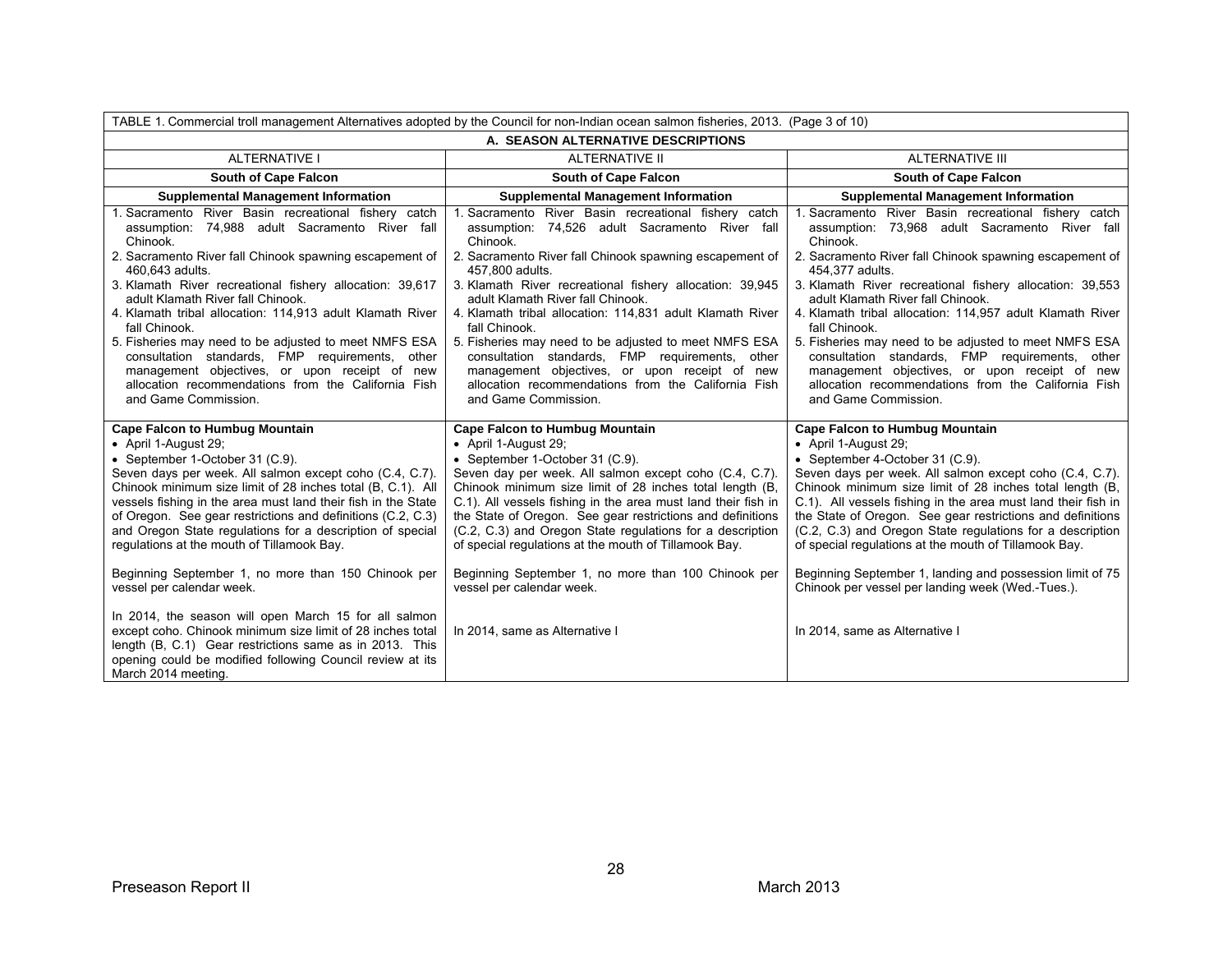| TABLE 1. Commercial troll management Alternatives adopted by the Council for non-Indian ocean salmon fisheries, 2013. (Page 4 of 10) |                                                                                                                  |                                                                                                                |  |  |
|--------------------------------------------------------------------------------------------------------------------------------------|------------------------------------------------------------------------------------------------------------------|----------------------------------------------------------------------------------------------------------------|--|--|
| A. SEASON ALTERNATIVE DESCRIPTIONS                                                                                                   |                                                                                                                  |                                                                                                                |  |  |
| <b>ALTERNATIVE I</b><br><b>ALTERNATIVE II</b><br><b>ALTERNATIVE III</b>                                                              |                                                                                                                  |                                                                                                                |  |  |
| Humbug Mountain to OR/CA Border (Oregon KMZ)                                                                                         | Humbug Mountain to OR/CA Border (Oregon KMZ)                                                                     | Humbug Mountain to OR/CA Border (Oregon KMZ)                                                                   |  |  |
| • April 1- May 31;                                                                                                                   | • April 1 - May 31;                                                                                              | • April 1 - May 31;                                                                                            |  |  |
| • June 1 through earlier of June 30, or a 4,000 Chinook<br>quota;                                                                    | • June 1 through earlier of June 30, or a 3,000 Chinook<br>quota;                                                | • June 1 through earlier of June 30, or a 2,000 Chinook<br>quota;                                              |  |  |
| • July 1 through earlier of July 31, or a 3,000 Chinook<br>quota:                                                                    | • July 1 through earlier of July 31, or a 2,000 Chinook<br>quota;                                                | • July 1 through earlier of July 31, or a 1,500 Chinook<br>quota;                                              |  |  |
| • August 1 through earlier of August 29, or a 2,000<br>Chinook quota (C.9).                                                          | • August 1 through earlier of August 29, or a 1,500<br>Chinook quota;                                            | • August 1 through earlier of August 29, or a 1,000<br>Chinook quota;                                          |  |  |
| Seven days per week. All salmon except coho (C.4, C.7).<br>Chinook 28 inch total length minimum size limit (B, C.1).                 | • September 1 through earlier of September 30 or a 1,000<br>Chinook quota (C.9).                                 | • September 16 through earlier of September 30 or a<br>1,000 Chinook quota (C.9).                              |  |  |
| Prior to June 1, all fish caught in this area must be                                                                                | Seven days per week. All salmon except coho (C.4, C.7).                                                          | Seven days per week. All salmon except coho (C.4, C.7).                                                        |  |  |
| landed and delivered in the State of Oregon. June 1                                                                                  | Chinook 28 inch total length minimum size limit (B, C.1).                                                        | Chinook 28 inch total length minimum size limit (B, C.1).                                                      |  |  |
| through August 29 landing and possession limit of 30                                                                                 | Prior to June 1, all fish caught in this area must be                                                            | Prior to June 1, all fish caught in this area must be                                                          |  |  |
| Chinook per vessel per day. Any remaining portion of the                                                                             | landed and delivered in the State of Oregon. June 1                                                              | landed and delivered in the State of Oregon. June 1 -                                                          |  |  |
| June and/or July Chinook quotas may be transferred                                                                                   | through August 29, landing and possession limit of 30                                                            | August 29 landing and possession limit of 30 Chinook per                                                       |  |  |
| inseason on an impact neutral basis to the next open<br>quota period (C.8). All vessels fishing in this area must                    | Chinook per vessel per day. September 1-30 landing and<br>possession limit of 25 Chinook per vessel per day. Any | vessel per day. September 16-30 landing and possession<br>limit of 20 Chinook per vessel per day Any remaining |  |  |
| land and deliver all fish within this area or Port Orford,                                                                           | remaining portion of the June and/or July Chinook quotas                                                         | portion of the June and/or July Chinook quotas may be                                                          |  |  |
| within 24 hours of any closure in this fishery, and prior to                                                                         | may be transferred inseason on an impact neutral basis to                                                        | transferred inseason on an impact neutral basis to the next                                                    |  |  |
| fishing outside of this area (C.1, C.6). Oregon State                                                                                | the next open quota period $(C.8)$ . All vessels fishing in this                                                 | open quota period (C.8). All vessels fishing in this area                                                      |  |  |
| regulations require all fishers landing salmon from any                                                                              | area must land and deliver all fish within this area or Port                                                     | must land and deliver all fish within this area or Port                                                        |  |  |
| quota managed season within this area to notify Oregon                                                                               | Orford, within 24 hours of any closure in this fishery, and                                                      | Orford, within 24 hours of any closure in this fishery, and                                                    |  |  |
| Dept. of Fish and Wildlife (ODFW) within 1 hour of delivery                                                                          | prior to fishing outside of this area. Oregon State                                                              | prior to fishing outside of this area. State regulations                                                       |  |  |
| or prior to transport away from the port of landing by either                                                                        | regulations require all fishers landing salmon from any                                                          | require fishers intending to transport and deliver their                                                       |  |  |
| calling (541) 867-0300 ext. 252 or sending notification via                                                                          | quota managed season within this area to notify Oregon                                                           | catch to other locations after first landing in one of these                                                   |  |  |
| e-mail to KMZOR.trollreport@state.or.us. Notification shall                                                                          | Dept. of Fish and Wildlife (ODFW) within 1 hour of delivery                                                      | ports notify ODFW prior to transport away from the port of                                                     |  |  |
| include vessel name and number, number of salmon by                                                                                  | or prior to transport away from the port of landing by                                                           | landing by calling (541) 867-0300 Ext. 252, with vessel                                                        |  |  |
| species, port of landing and location of delivery, and                                                                               | calling (541) 867-0300 ext. 252. Notification shall include                                                      | name and number, number of salmon by species, location                                                         |  |  |
| estimated time of delivery. See compliance requirements                                                                              | vessel name and number, number of salmon by species,                                                             | of delivery, and estimated time of delivery. See compliance                                                    |  |  |
| (C.1) and gear restrictions and definitions (C.2, C.3).                                                                              | port of landing and location of delivery, and estimated time                                                     | requirements (C.1) and gear restrictions and definitions                                                       |  |  |
|                                                                                                                                      | of delivery. See compliance requirements (C.1) and gear                                                          | $(C.2, C.3)$ .                                                                                                 |  |  |
| In 2014, the season will open March 15 for all salmon                                                                                | restrictions and definitions (C.2, C.3).                                                                         |                                                                                                                |  |  |
| except coho, with a 28 inch Chinook minimum size limit.                                                                              |                                                                                                                  |                                                                                                                |  |  |
| This opening could be modified following Council review at<br>its March 2014 meeting.                                                | In 2014, same as Alternative I                                                                                   | In 2014, same as Alternative I                                                                                 |  |  |
|                                                                                                                                      |                                                                                                                  |                                                                                                                |  |  |
|                                                                                                                                      |                                                                                                                  |                                                                                                                |  |  |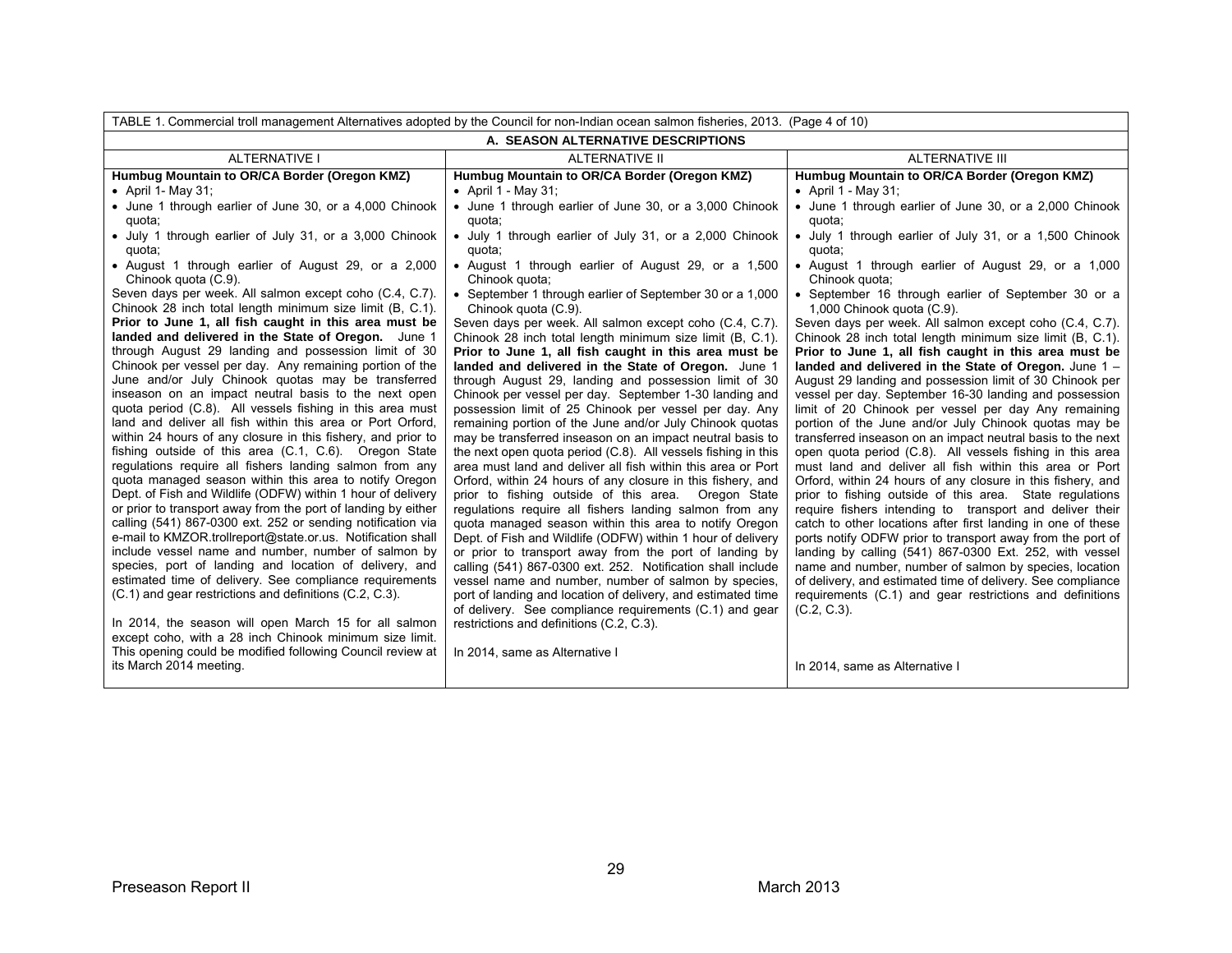| TABLE 1. Commercial troll management Alternatives adopted by the Council for non-Indian ocean salmon fisheries, 2013. (Page 5 of 10)                                                                                                                                                                                                                                                                                                                                                                                                                                                                                                                                                                                                                                                                                                                                                                                                                                                                                                                                                                                                                                                                    |                                                                                                                                                                                                                                                                                                                                                                                                                                                                                                                                                                                                                                                                                                                                                                                                                                                                                                                                                                                                                                                                                                                                                                                                                                                                                                                                                                                                                                                                                                                                                                                                                                                                        |                                                                                                                                                                                                                                                                                                                                                                                                                                                                                                                                                                                                                                                                                                                                                                                                                                                                                                                                                                                                                                                                                                                                                                                                          |  |  |
|---------------------------------------------------------------------------------------------------------------------------------------------------------------------------------------------------------------------------------------------------------------------------------------------------------------------------------------------------------------------------------------------------------------------------------------------------------------------------------------------------------------------------------------------------------------------------------------------------------------------------------------------------------------------------------------------------------------------------------------------------------------------------------------------------------------------------------------------------------------------------------------------------------------------------------------------------------------------------------------------------------------------------------------------------------------------------------------------------------------------------------------------------------------------------------------------------------|------------------------------------------------------------------------------------------------------------------------------------------------------------------------------------------------------------------------------------------------------------------------------------------------------------------------------------------------------------------------------------------------------------------------------------------------------------------------------------------------------------------------------------------------------------------------------------------------------------------------------------------------------------------------------------------------------------------------------------------------------------------------------------------------------------------------------------------------------------------------------------------------------------------------------------------------------------------------------------------------------------------------------------------------------------------------------------------------------------------------------------------------------------------------------------------------------------------------------------------------------------------------------------------------------------------------------------------------------------------------------------------------------------------------------------------------------------------------------------------------------------------------------------------------------------------------------------------------------------------------------------------------------------------------|----------------------------------------------------------------------------------------------------------------------------------------------------------------------------------------------------------------------------------------------------------------------------------------------------------------------------------------------------------------------------------------------------------------------------------------------------------------------------------------------------------------------------------------------------------------------------------------------------------------------------------------------------------------------------------------------------------------------------------------------------------------------------------------------------------------------------------------------------------------------------------------------------------------------------------------------------------------------------------------------------------------------------------------------------------------------------------------------------------------------------------------------------------------------------------------------------------|--|--|
|                                                                                                                                                                                                                                                                                                                                                                                                                                                                                                                                                                                                                                                                                                                                                                                                                                                                                                                                                                                                                                                                                                                                                                                                         | A. SEASON ALTERNATIVE DESCRIPTIONS                                                                                                                                                                                                                                                                                                                                                                                                                                                                                                                                                                                                                                                                                                                                                                                                                                                                                                                                                                                                                                                                                                                                                                                                                                                                                                                                                                                                                                                                                                                                                                                                                                     |                                                                                                                                                                                                                                                                                                                                                                                                                                                                                                                                                                                                                                                                                                                                                                                                                                                                                                                                                                                                                                                                                                                                                                                                          |  |  |
| <b>ALTERNATIVE I</b>                                                                                                                                                                                                                                                                                                                                                                                                                                                                                                                                                                                                                                                                                                                                                                                                                                                                                                                                                                                                                                                                                                                                                                                    | <b>ALTERNATIVE II</b>                                                                                                                                                                                                                                                                                                                                                                                                                                                                                                                                                                                                                                                                                                                                                                                                                                                                                                                                                                                                                                                                                                                                                                                                                                                                                                                                                                                                                                                                                                                                                                                                                                                  | <b>ALTERNATIVE III</b>                                                                                                                                                                                                                                                                                                                                                                                                                                                                                                                                                                                                                                                                                                                                                                                                                                                                                                                                                                                                                                                                                                                                                                                   |  |  |
| OR/CA Border to Humboldt South Jetty (California<br>KMZ)                                                                                                                                                                                                                                                                                                                                                                                                                                                                                                                                                                                                                                                                                                                                                                                                                                                                                                                                                                                                                                                                                                                                                | OR/CA Border to Humboldt South Jetty (California<br>KMZ)                                                                                                                                                                                                                                                                                                                                                                                                                                                                                                                                                                                                                                                                                                                                                                                                                                                                                                                                                                                                                                                                                                                                                                                                                                                                                                                                                                                                                                                                                                                                                                                                               | OR/CA Border to Humboldt South Jetty (California<br>KMZ)                                                                                                                                                                                                                                                                                                                                                                                                                                                                                                                                                                                                                                                                                                                                                                                                                                                                                                                                                                                                                                                                                                                                                 |  |  |
| • September 1 through earlier of September 30, or 10,000<br>Chinook quota (C.9).<br>Seven days per week. All salmon except coho (C.4, C.7).<br>Chinook minimum size limit of 27 inches total length (B,<br>C.1). Landing and possession limit of 30 Chinook per<br>vessel per day (C.8.g). All fish caught in this area must be<br>landed within the area and within 24 hours of any closure<br>of the fishery and prior to fishing outside the area (C.10)<br>See compliance requirements (C.1) and gear restrictions<br>and definitions (C.2, C.3). Klamath Control Zone closed<br>(C.5.e). See California State regulations for additional<br>closures adjacent to the Smith and Klamath rivers. When<br>the fishery is closed between the OR/CA border and<br>Humbug Mountain and open to the south, vessels with fish<br>on board caught in the open area off California may seek<br>temporary mooring in Brookings, Oregon prior to landing in<br>California only if such vessels first notify the Chetco River<br>Coast Guard Station via VHF channel 22A between the<br>hours of 0500 and 2200 and provide the vessel name,<br>number of fish on board, and estimated time of arrival<br>(C.6.) | • May 1 through earlier of May 31, or a 3,000 Chinook<br>quota:<br>• June 1 through earlier of June 30, or a 3,000 Chinook<br>quota:<br>• July 1 through earlier of July 31, or a 2,000 Chinook<br>quota;<br>• August 1 through earlier of August 29, or a 1,500<br>Chinook quota;<br>• September 1 through earlier of September 30, or 6,000<br>Chinook quota (C.9).<br>Seven days per week. All salmon except coho (C.4, C.7).<br>Chinook minimum size limit of 27 inches total length (B,<br>C.1). Landing and possession limit of 20 Chinook per<br>vessel per day (C.8.g). Any remaining portion of the May,<br>June and/or July Chinook quotas may be transferred<br>inseason on an impact neutral basis to the next open<br>quota period (C.8.c). All fish caught in this area must be<br>landed within the area and within 24 hours of any closure<br>of the fishery and prior to fishing outside the area (C.10).<br>See compliance requirements (C.1) and gear restrictions<br>and definitions (C.2, C.3). Klamath Control Zone closed<br>(C.5.e). See California State regulations for additional<br>closures adjacent to the Smith and Klamath rivers. When<br>the fishery is closed between the OR/CA border and<br>Humbug Mountain and open to the south, vessels with fish<br>on board caught in the open area off California may seek<br>temporary mooring in Brookings, Oregon prior to landing in<br>California only if such vessels first notify the Chetco River<br>Coast Guard Station via VHF channel 22A between the<br>hours of 0500 and 2200 and provide the vessel name,<br>number of fish on board, and estimated time of arrival<br>(C.6.) | • September 16 through earlier of September 30, or 3,000<br>Chinook quota (C.9).<br>Seven days per week. All salmon except coho (C.4, C.7).<br>Chinook minimum size limit of 27 inches total length (B,<br>C.1). Landing and possession limit of 15 Chinook per<br>vessel per day (C.8.g). All fish caught in this area must be<br>landed within the area and within 24 hours of any closure<br>of the fishery and prior to fishing outside the area (C.10).<br>See compliance requirements (C.1) and gear restrictions<br>and definitions (C.2, C.3). Klamath Control Zone closed<br>(C.5.e). See California State regulations for additional<br>closures adjacent to the Smith and Klamath rivers. When<br>the fishery is closed between the OR/CA border and<br>Humbug Mountain and open to the south, vessels with fish<br>on board caught in the open area off California may seek<br>temporary mooring in Brookings, Oregon prior to landing in<br>California only if such vessels first notify the Chetco River<br>Coast Guard Station via VHF channel 22A between the<br>hours of 0500 and 2200 and provide the vessel name,<br>number of fish on board, and estimated time of arrival<br>(C.6.) |  |  |
| Humboldt South Jetty to Horse Mountain<br>Closed.                                                                                                                                                                                                                                                                                                                                                                                                                                                                                                                                                                                                                                                                                                                                                                                                                                                                                                                                                                                                                                                                                                                                                       | <b>Humboldt South Jetty to Horse Mountain</b><br>Closed.                                                                                                                                                                                                                                                                                                                                                                                                                                                                                                                                                                                                                                                                                                                                                                                                                                                                                                                                                                                                                                                                                                                                                                                                                                                                                                                                                                                                                                                                                                                                                                                                               | Humboldt South Jetty to Horse Mountain<br>Closed.                                                                                                                                                                                                                                                                                                                                                                                                                                                                                                                                                                                                                                                                                                                                                                                                                                                                                                                                                                                                                                                                                                                                                        |  |  |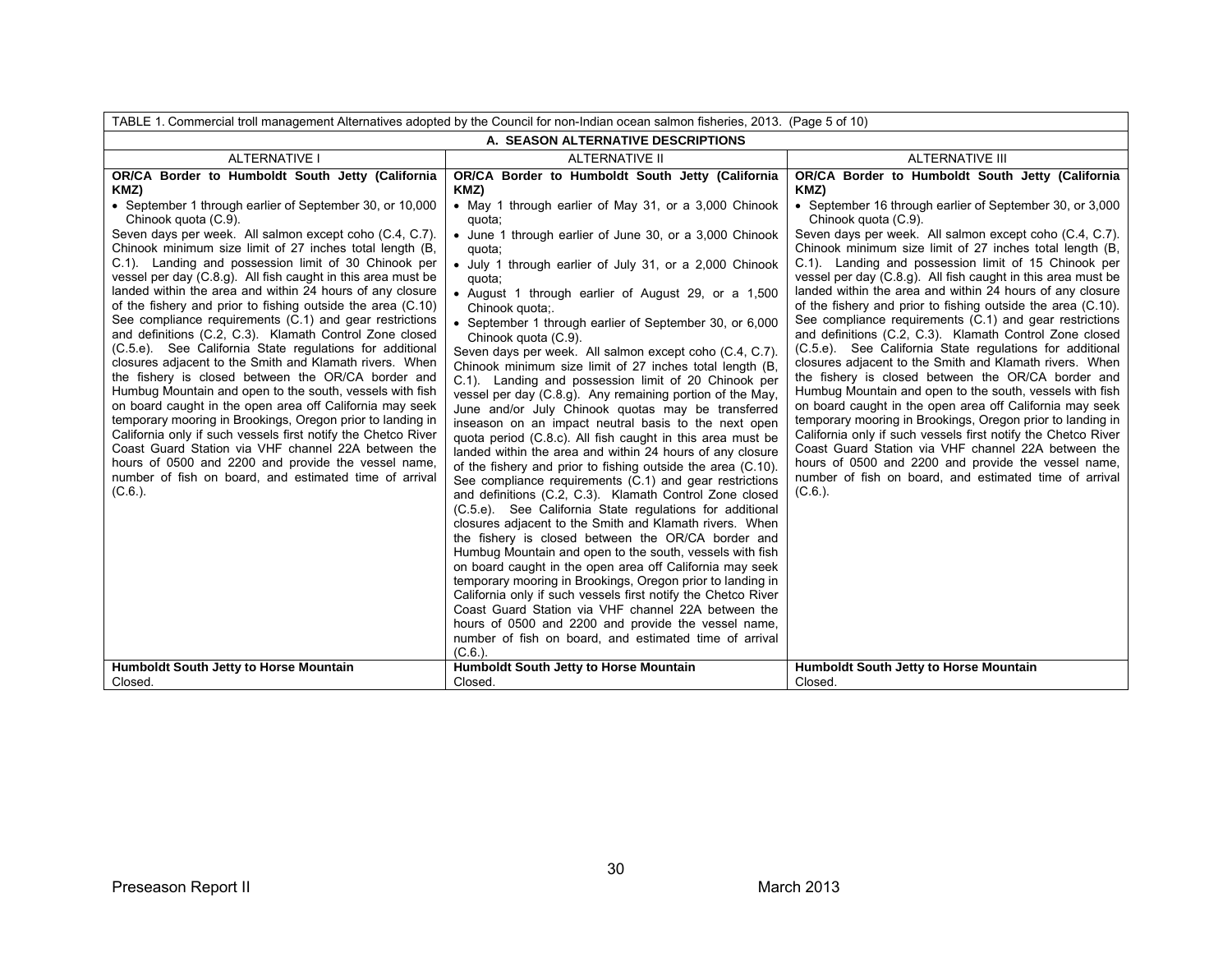|                                                                                                                                                                                                                                                                                                                                                                                                                                                                                                                                                                                                                                                                                                                                                                                                                                     | TABLE 1. Commercial troll management Alternatives adopted by the Council for non-Indian ocean salmon fisheries, 2013. (Page 6 of 10)                                                                                                                                                                                                                                                                                                                                                                                                                                                                                                                                                                                                                                                                                                                                                                                                                          |                                                                                                                                                                                                                                                                                                                                                                                                                                                                                                                                                                                                                                                                                                                                                                                                                                           |  |
|-------------------------------------------------------------------------------------------------------------------------------------------------------------------------------------------------------------------------------------------------------------------------------------------------------------------------------------------------------------------------------------------------------------------------------------------------------------------------------------------------------------------------------------------------------------------------------------------------------------------------------------------------------------------------------------------------------------------------------------------------------------------------------------------------------------------------------------|---------------------------------------------------------------------------------------------------------------------------------------------------------------------------------------------------------------------------------------------------------------------------------------------------------------------------------------------------------------------------------------------------------------------------------------------------------------------------------------------------------------------------------------------------------------------------------------------------------------------------------------------------------------------------------------------------------------------------------------------------------------------------------------------------------------------------------------------------------------------------------------------------------------------------------------------------------------|-------------------------------------------------------------------------------------------------------------------------------------------------------------------------------------------------------------------------------------------------------------------------------------------------------------------------------------------------------------------------------------------------------------------------------------------------------------------------------------------------------------------------------------------------------------------------------------------------------------------------------------------------------------------------------------------------------------------------------------------------------------------------------------------------------------------------------------------|--|
| A. SEASON ALTERNATIVE DESCRIPTIONS                                                                                                                                                                                                                                                                                                                                                                                                                                                                                                                                                                                                                                                                                                                                                                                                  |                                                                                                                                                                                                                                                                                                                                                                                                                                                                                                                                                                                                                                                                                                                                                                                                                                                                                                                                                               |                                                                                                                                                                                                                                                                                                                                                                                                                                                                                                                                                                                                                                                                                                                                                                                                                                           |  |
| <b>ALTERNATIVE I</b>                                                                                                                                                                                                                                                                                                                                                                                                                                                                                                                                                                                                                                                                                                                                                                                                                | <b>ALTERNATIVE II</b>                                                                                                                                                                                                                                                                                                                                                                                                                                                                                                                                                                                                                                                                                                                                                                                                                                                                                                                                         | ALTERNATIVE III                                                                                                                                                                                                                                                                                                                                                                                                                                                                                                                                                                                                                                                                                                                                                                                                                           |  |
| Horse Mountain to Point Arena (Fort Bragg)<br>• May $15-31$ ;<br>• June 1-9 and 22-30;<br>$\bullet$ July 10-31;<br>• August 1-29;<br>• September 1-30 $(C.9)$ .<br>Seven days per week. All salmon except coho (C.4, C.7).<br>Chinook minimum size limit of 27 inches total length (B,<br>C.1). All fish must be landed in California and offloaded<br>within 24 hours of the August 29 closure (C.6). When the<br>CA KMZ fishery is open, all fish caught in the area must be<br>landed south of Horse Mountain (C.6). See compliance<br>requirements (C.1) and gear restrictions and definitions<br>$(C.2, C.3)$ .                                                                                                                                                                                                                | Horse Mountain to Point Arena (Fort Bragg)<br>• May 21-31;<br>• June 1-8 and 23-30;<br>• July 13-31;<br>$\bullet$ August 1-29;<br>• September $1-30$ (C.9).<br>Seven days per week. All salmon except coho (C.4, C.7).<br>Chinook minimum size limit of 27 inches total length (B,<br>C.1). All fish must be landed in California and offloaded<br>within 24 hours of the August 29 closure (C.6). When the<br>CA KMZ fishery is open, all fish caught in the area must be<br>landed south of Horse Mountain (C.6). During September,<br>all fish must be landed north of Point Arena (C.6). See<br>compliance requirements (C.1) and gear restrictions and<br>definitions (C.2, C.3).                                                                                                                                                                                                                                                                        | Horse Mountain to Point Arena (Fort Bragg)<br>• May 24-31;<br>• June 1-5, 14-18, 24-30;<br>• July 6-31;<br>$\bullet$ August 1-29;<br>• September $1-30$ (C.9).<br>Seven days per week. All salmon except coho (C.4, C.7).<br>Chinook minimum size limit of 27 inches total length (B,<br>C.1). All fish must be landed in California and offloaded<br>within 24 hours of the August 29 closure (C.6). When the<br>CA KMZ fishery is open, all fish caught in the area must be<br>landed south of Horse Mountain (C.6). See compliance<br>requirements (C.1) and gear restrictions and definitions<br>$(C.2, C.3)$ .                                                                                                                                                                                                                       |  |
| In 2014, the season will open April 16-30 for all salmon<br>except coho, with a 27 inch Chinook minimum size limit<br>and the same gear restrictions as in 2013. All fish caught<br>in the area must be landed in the area. This opening could<br>be modified following Council review at its March 2014<br>meeting.                                                                                                                                                                                                                                                                                                                                                                                                                                                                                                                | Same as Alternative I                                                                                                                                                                                                                                                                                                                                                                                                                                                                                                                                                                                                                                                                                                                                                                                                                                                                                                                                         | Same as Alternative I                                                                                                                                                                                                                                                                                                                                                                                                                                                                                                                                                                                                                                                                                                                                                                                                                     |  |
| Point Arena to Pigeon Point (San Francisco)                                                                                                                                                                                                                                                                                                                                                                                                                                                                                                                                                                                                                                                                                                                                                                                         | Point Arena to Pigeon Point (San Francisco)<br>• May 1-31;                                                                                                                                                                                                                                                                                                                                                                                                                                                                                                                                                                                                                                                                                                                                                                                                                                                                                                    | Point Arena to Pigeon Point (San Francisco)<br>• May 1-31;                                                                                                                                                                                                                                                                                                                                                                                                                                                                                                                                                                                                                                                                                                                                                                                |  |
| • June 1-9 and 22-30;<br>$\bullet$ July 10-31;<br>$\bullet$ August 1-29;<br>• September $1-30$ (C.9).<br>Seven days per week. All salmon except coho (C.4, C.7).<br>Chinook minimum size limit of 27 inches total length (B,<br>C.1). All fish must be landed in California and offloaded<br>within 24 hours of the August 29 closure (C.6). See<br>compliance requirements (C.1) and gear restrictions and<br>definitions (C.2, C.3).<br>Point Reyes to Point San Pedro (Fall Area Target<br>Zone)<br>• October 1-4, 7-11, and 14-15.<br>All salmon except coho (C.4, C.7). Chinook minimum size<br>limit of 26 inches total length (B, C.1). All fish caught in this<br>area must be landed between Point Arena and Pigeon<br>Point (C.6). See compliance requirements (C.1) and gear<br>restrictions and definitions (C.2, C.3). | • June 1-8 and 23-30;<br>$\bullet$ July 13-31;<br>$\bullet$ August 1-29;<br>• September $1-30$ (C.9).<br>Seven days per week. All salmon except coho (C.4, C.7).<br>Chinook minimum size limit of 27 inches total length prior<br>to September 1, 26 inches thereafter (B, C.1). All fish<br>must be landed in California and offloaded within 24 hours<br>of the August 29 closure (C.6). During September, all fish<br>must be landed south of Point Arena (C.6).<br>See<br>compliance requirements (C.1) and gear restrictions and<br>definitions (C.2, C.3).<br>Point Reyes to Point San Pedro (Fall Area Target<br>Zone)<br>• October 1-4, 7-11, and 14-15.<br>All salmon except coho (C.4, C.7). Chinook minimum size<br>limit of 26 inches total length (B, C.1). All fish caught in<br>this area must be landed between Point Arena and Pigeon<br>Point (C.6). See compliance requirements (C.1) and gear<br>restrictions and definitions (C.2, C.3). | • June 1-5, 14-18, 24-30;<br>$\bullet$ July 6-31,<br>$\bullet$ August 1-29;<br>• September $1-30$ (C.9).<br>Seven days per week. All salmon except coho (C.4, C.7).<br>Chinook minimum size limit of 27 inches total length (B,<br>C.1). All fish must be landed in California and offloaded<br>within 24 hours of the August 29 closure (C.6). See<br>compliance requirements (C.1) and gear restrictions and<br>definitions $(C.2, C.3)$ .<br>Point Reyes to Point San Pedro (Fall Area Target<br>Zone)<br>• October 1-4, 7-11, and 14-15.<br>All salmon except coho (C.4, C.7). Chinook minimum size<br>limit of 26 inches total length (B, C.1). All fish caught in this<br>area must be landed between Point Arena and Pigeon<br>Point (C.6). See compliance requirements (C.1) and gear<br>restrictions and definitions (C.2, C.3). |  |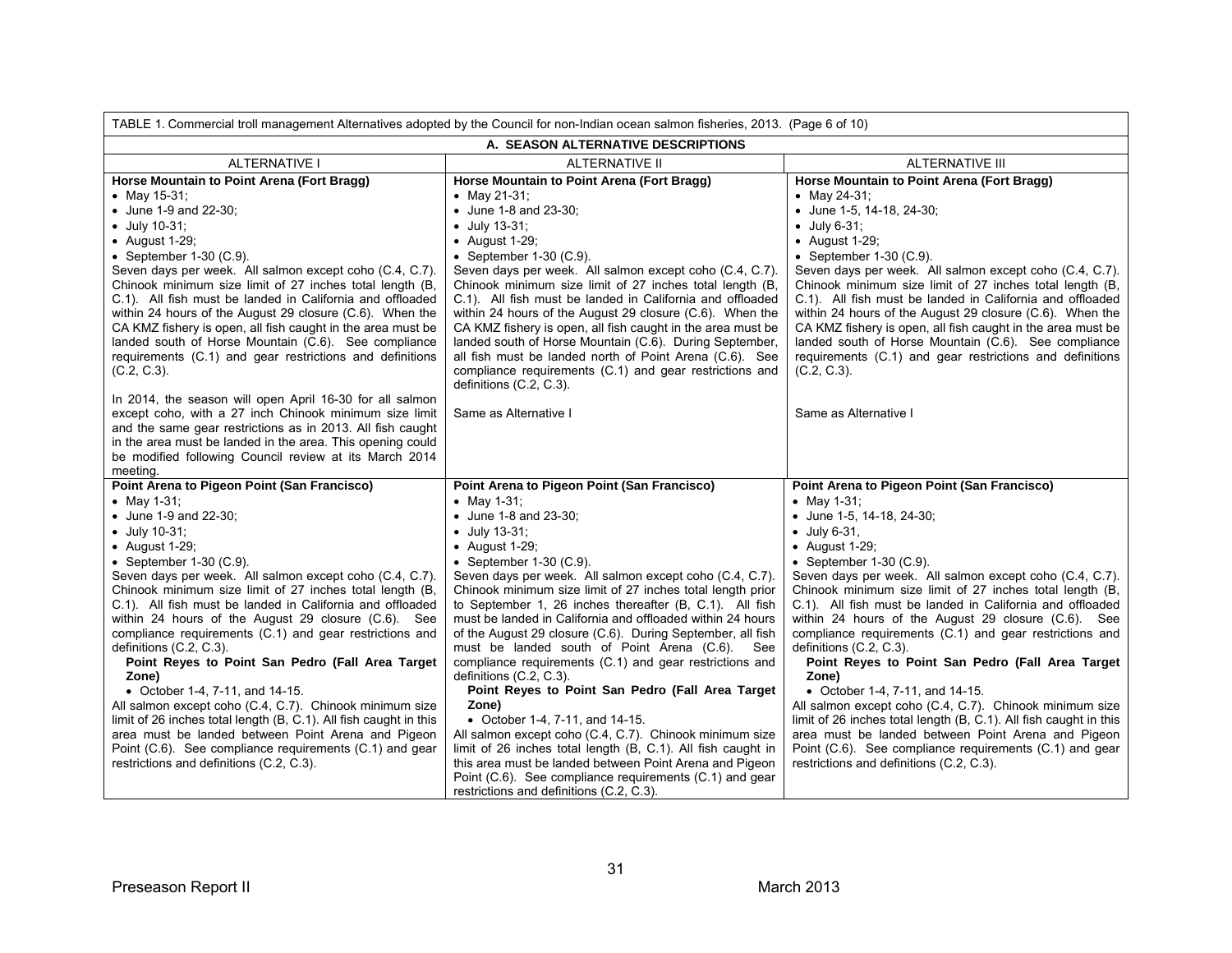| TABLE 1. Commercial troll management Alternatives adopted by the Council for non-Indian ocean salmon fisheries, 2013. (Page 7 of 10) |                                                            |                                                                                                                                                                                     |  |
|--------------------------------------------------------------------------------------------------------------------------------------|------------------------------------------------------------|-------------------------------------------------------------------------------------------------------------------------------------------------------------------------------------|--|
| A. SEASON ALTERNATIVE DESCRIPTIONS                                                                                                   |                                                            |                                                                                                                                                                                     |  |
| <b>ALTERNATIVE I</b>                                                                                                                 | ALTERNATIVE II                                             | ALTERNATIVE III                                                                                                                                                                     |  |
| Pigeon Point to U.S./Mexico Border (Monterey South)                                                                                  | Pigeon Point to U.S./Mexico Border (Monterey South)        | Pigeon Point to U.S./Mexico Border (Monterey South)                                                                                                                                 |  |
| • May 1-31;                                                                                                                          | • May 1-31;                                                | • May 1-31;                                                                                                                                                                         |  |
| • June 1-9 and 22-30;                                                                                                                | • June 1-8 and 23-30;                                      | • June 1-5, 14-18, 24-30;                                                                                                                                                           |  |
| $\bullet$ July 10-31;                                                                                                                | $\bullet$ July 13-31:                                      | $\bullet$ July 6-31,                                                                                                                                                                |  |
| • August $1-29$ ;                                                                                                                    | • August $1-29$ ;                                          | • August 1-29;                                                                                                                                                                      |  |
| • September 1-30 $(C.9)$ .                                                                                                           | • September $1-30$ (C.9).                                  | • September $1-30$ (C.9).                                                                                                                                                           |  |
| Seven days per week. All salmon except coho (C.4, C.7).                                                                              | Seven days per week. All salmon except coho (C.4, C.7).    | Seven days per week. All salmon except coho (C.4, C.7).                                                                                                                             |  |
| Chinook minimum size limit of 27 inches total length (B,                                                                             | Chinook minimum size limit of 27 inches total length prior | Chinook minimum size limit of 27 inches total length (B,                                                                                                                            |  |
| C.1). All fish must be landed in California and offloaded                                                                            | to September 1, 26 inches thereafter (B, C.1). All fish    | C.1). All fish must be landed in California and offloaded                                                                                                                           |  |
| within 24 hours of the August 29 closure (C.6). See                                                                                  | must be landed in California and offloaded within 24 hours | within 24 hours of the August 29 closure (C.6). See                                                                                                                                 |  |
| compliance requirements (C.1) and gear restrictions and                                                                              | of the August 29 closure (C.6). During September, all fish | compliance requirements (C.1) and gear restrictions and                                                                                                                             |  |
| definitions $(C.2, C.3)$ .                                                                                                           | must be landed south of Point Arena (C.6). See             | definitions $(C.2, C.3)$ .                                                                                                                                                          |  |
|                                                                                                                                      | compliance requirements (C.1) and gear restrictions and    |                                                                                                                                                                                     |  |
|                                                                                                                                      | definitions (C.2, C.3).                                    |                                                                                                                                                                                     |  |
|                                                                                                                                      |                                                            | California State regulations require all salmon be made available to a CDFW representative for sampling immediately at port of landing. Any person in possession of a salmon with a |  |
|                                                                                                                                      |                                                            | missing adipose fin, upon request by an authorized agent or employee of the CDFW, shall immediately relinguish the head of the salmon to the state. (California Fish and Game Code  |  |

|                                      |                                       | Chinook             |          | Coho                     |                          |      |
|--------------------------------------|---------------------------------------|---------------------|----------|--------------------------|--------------------------|------|
| Area (when open)                     |                                       | <b>Total Length</b> | Head-off | <b>Total Length</b>      | Head-off                 | Pink |
| North of Cape Falcon                 |                                       | 28.0                | 21.5     | 16.0                     | 12.0                     | None |
| Cape Falcon to OR/CA Border          |                                       | 28.0                | 21.5     | $\overline{\phantom{0}}$ | <b>.</b>                 | None |
| OR/CA Border to Humboldt South Jetty |                                       | 27.0                | 20.5     | $\overline{\phantom{0}}$ | $\overline{\phantom{0}}$ | None |
| Horse Mountain to Point Arena        |                                       | 27.0                | 20.5     | $\overline{\phantom{0}}$ | $\overline{\phantom{0}}$ | None |
| Point Arena to Pigeon Point          | Alt. $8$ Alt. III $\leq$ September 30 | 27.0                | 20.5     | $\overline{\phantom{0}}$ | $\overline{\phantom{0}}$ | None |
|                                      | Alt. $\mid$ & Alt. III $\geq$ Oct. 1  | 26.0                | 19.5     | $\overline{\phantom{0}}$ | $\overline{\phantom{a}}$ | None |
|                                      | Alt. II $\leq$ August 29              | 27.0                | 20.5     | $\overline{\phantom{0}}$ | $\overline{\phantom{0}}$ | None |
|                                      | Alt. $II \geq$ September 1            | 26.0                | 19.5     | $\overline{\phantom{0}}$ | $\overline{\phantom{0}}$ | None |
| Pigeon Point to U.S./Mexico Border   | Alt. I & Alt. III                     | 27.0                | 20.5     | $\overline{\phantom{0}}$ | $\overline{\phantom{a}}$ | None |
|                                      | Alt. II $\leq$ August 29              | 27.0                | 20.5     | -                        | $\overline{\phantom{0}}$ | None |
|                                      | Alt. $II \geq$ September 1            | 26.0                | 19.5     | $\overline{\phantom{0}}$ | $\overline{\phantom{0}}$ | None |

## **C. REQUIREMENTS, DEFINITIONS, RESTRICTIONS, OR EXCEPTIONS**

C.1. Compliance with Minimum Size or Other Special Restrictions: All salmon on board a vessel must meet the minimum size, landing/possession limit, or other special requirements for the area being fished and the area in which they are landed if the area is open or has been closed less than 96 hours for that species of salmon. Salmon may be landed in an area that has been closed for a species of salmon more than 96 hours only if they meet the minimum size, landing/possession limit, or other special requirements for the area in which they were caught. Salmon may be landed in an area that has been closed less than 96 hours only if they meet the minimum size, landing/possession limit, or other special requirements for the areas in which they were caught and landed.

States may require fish landing/receiving tickets be kept on board the vessel for 90 days after landing to account for all previous salmon landings.

§8226)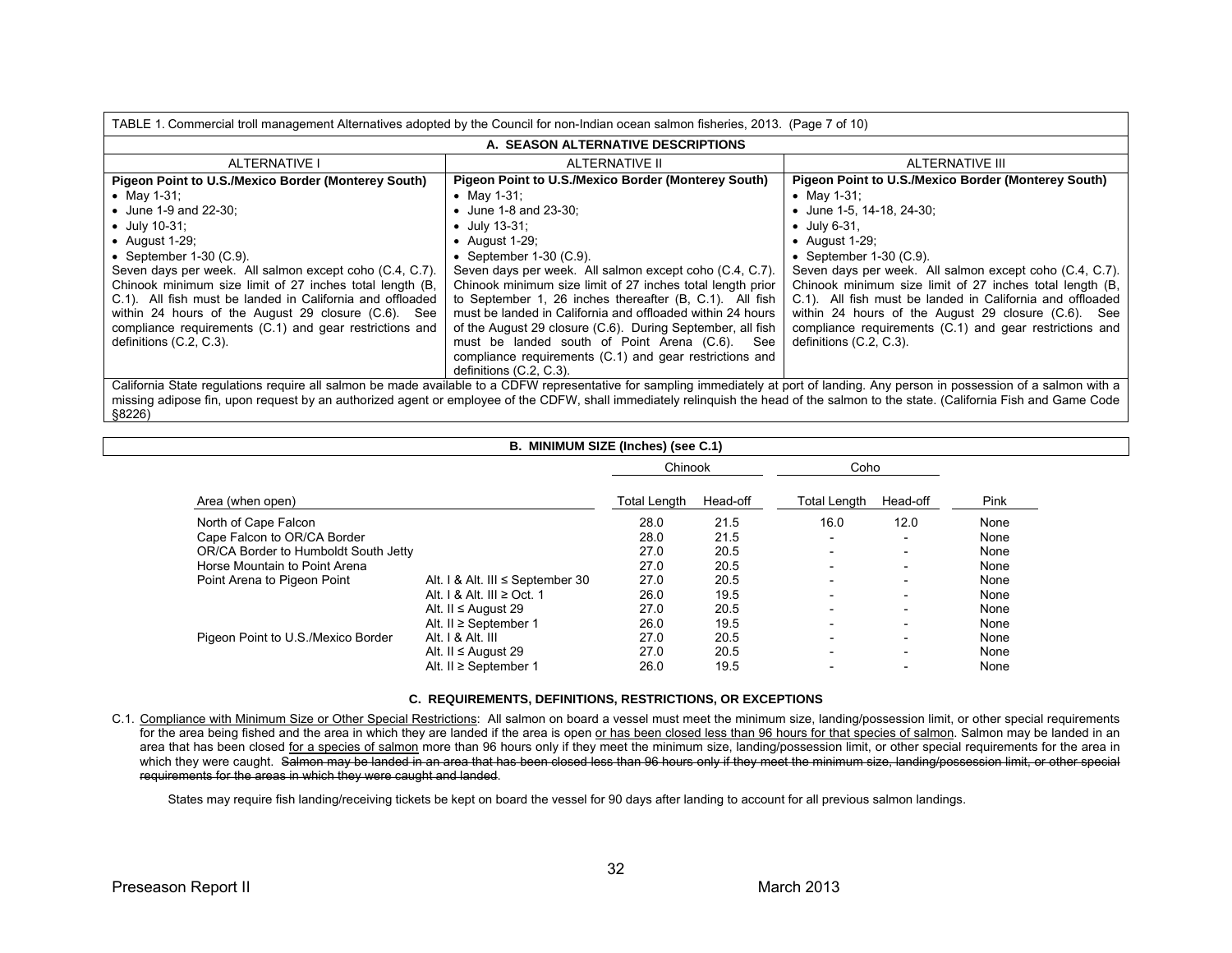TABLE 1. Commercial troll management Alternatives adopted by the Council for non-Indian ocean salmon fisheries, 2013. (Page 8 of 10)

#### **C. REQUIREMENTS, DEFINITIONS, RESTRICTIONS, OR EXCEPTIONS (continued)**

#### C.2. Gear Restrictions:

- a. Salmon may be taken only by hook and line using single point, single shank, barbless hooks.
- b. Cape Falcon, Oregon, to the OR/CA border: No more than 4 spreads are allowed per line.
- c. OR/CA border to U.S./Mexico border: No more than 6 lines are allowed per vessel, and barbless circle hooks are required when fishing with bait by any means other than trolling.

#### C.3. Gear Definitions:

*Trolling defined*: Fishing from a boat or floating device that is making way by means of a source of power, other than drifting by means of the prevailing water current or weather conditions.

*Troll fishing gear defined*: One or more lines that drag hooks behind a moving fishing vessel. In that portion of the fishery management area (FMA) off Oregon and Washington, the line or lines must be affixed to the vessel and must not be intentionally disengaged from the vessel at any time during the fishing operation.

*Spread defined*: A single leader connected to an individual lure and/or bait.

*Circle hook defined*: A hook with a generally circular shape and a point which turns inward, pointing directly to the shank at a 90º angle.

#### C.4. Vessel Operation in Closed Areas with Salmon on Board:

- a. Except as provided under C.4.b below, it is unlawful for a vessel to have troll or recreational gear in the water while in any area closed to fishing for a certain species of salmon, while possessing that species of salmon; however, fishing for species other than salmon is not prohibited if the area is open for such species, and no salmon are in possession.
- b. When Genetic Stock Identification (GSI) samples will be collected in an area closed to commercial salmon fishing, the scientific research permit holder shall notify NOAA OLE, USCG, CDFW and OSP at least 24 hours prior to sampling and provide the following information: the vessel name, date, location and time collection activities will be done. Any vessel collecting GSI samples in a closed area shall not possess any salmon other than those from which GSI samples are being collected. Salmon caught for collection of GSI samples must be immediately released in good condition after collection of samples.

#### C.5. Control Zone Definitions:

- a. *Cape Flattery Control Zone*  The area from Cape Flattery (48º23'00" N. lat.) to the northern boundary of the U.S. EEZ; and the area from Cape Flattery south to Cape Alava (48º10'00" N. lat.) and east of 125º05'00" W. long.
- b. *Mandatory Yelloweye Rockfish Conservation Area* The area in Washington Marine Catch Area 3 from 48°00.00' N. lat.; 125°14.00' W. long. to 48°02.00' N. lat.; 125°14.00' W. long. to 48°02.00' N. lat.; 125°16.50' W. long. to 48°00.00' N. lat.; 125°16.50' W. long. and connecting back to 48°00.00' N. lat.; 125°14.00' W. long.
- c. *Grays Harbor Control Zone* The area defined by a line drawn from the Westport Lighthouse (46° 53'18" N. lat., 124° 07'01" W. long.) to Buoy #2 (46° 52'42" N. lat., 124°12'42" W. long.) to Buoy #3 (46° 55'00" N. lat., 124°14'48" W. long.) to the Grays Harbor north jetty (46° 55'36" N. lat., 124°10'51" W. long.).
- d. *Columbia Control Zone* An area at the Columbia River mouth, bounded on the west by a line running northeast/southwest between the red lighted Buoy #4 (46°13'35" N. lat., 124°06'50" W. long.) and the green lighted Buoy #7 (46°15'09' N. lat., 124°06'16" W. long.); on the east, by the Buoy #10 line which bears north/south at 357° true from the south jetty at 46°14'00" N. lat.,124°03'07" W. long. to its intersection with the north jetty; on the north, by a line running northeast/southwest between the green lighted Buoy #7 to the tip of the north jetty (46°15'48" N. lat., 124°05'20" W. long.), and then along the north jetty to the point of intersection with the Buoy #10 line; and, on the south, by a line running northeast/southwest between the red lighted Buoy #4 and tip of the south jetty (46°14'03" N. lat., 124°04'05" W. long.), and then along the south jetty to the point of intersection with the Buoy #10 line.
- e. *Klamath Control Zone* The ocean area at the Klamath River mouth bounded on the north by 41°38'48" N. lat. (approximately six nautical miles north of the Klamath River mouth); on the west, by 124°23'00" W. long. (approximately 12 nautical miles off shore); and on the south, by 41°26'48" N. lat. (approximately six nautical miles south of the Klamath River mouth).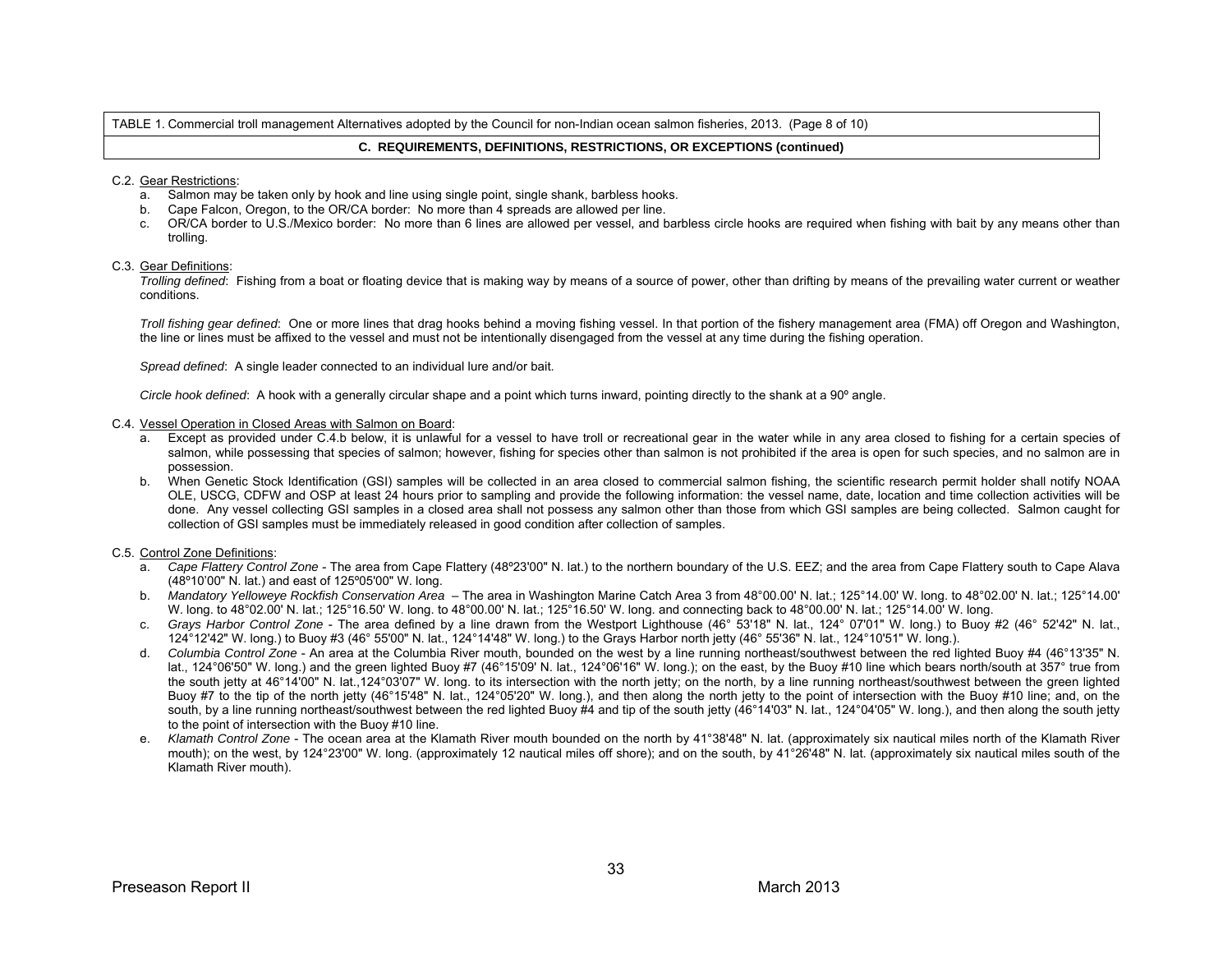TABLE 1. Commercial troll management Alternatives adopted by the Council for non-Indian ocean salmon fisheries, 2013. (Page 9 of 10) **C. REQUIREMENTS, DEFINITIONS, RESTRICTIONS, OR EXCEPTIONS (continued)** 

C.6. Notification When Unsafe Conditions Prevent Compliance with Regulations: If prevented by unsafe weather conditions or mechanical problems from meeting special management area landing restrictions, vessels must notify the U.S. Coast Guard and receive acknowledgment of such notification prior to leaving the area. This notification shall include the name of the vessel, port where delivery will be made, approximate amount of salmon (by species) on board, the estimated time of arrival, and the specific reason the vessel is not able to meet special management area landing restrictions.

In addition to contacting the U.S. Coast Guard, vessels fishing south of the Oregon/California border must notify CDFW within one hour of leaving the management area by calling 800-889-8346 and providing the same information as reported to the U.S. Coast Guard. All salmon must be offloaded within 24 hours of reaching port.

C.7. Incidental Halibut Harvest: During authorized periods, the operator of a vessel that has been issued an incidental halibut harvest license may retain Pacific halibut caught incidentally in Area 2A while trolling for salmon. Halibut retained must be no less than 32 inches in total length, measured from the tip of the lower jaw with the mouth closed to the extreme end of the middle of the tail, and must be landed with the head on. License applications for incidental harvest must be obtained from the International Pacific Halibut Commission (phone: 206-634-1838). Applicants must apply prior to April 1, 2013 for 2013 permits and mid-March 2014 (*exact date to be set by the IPHC in early 2014*) for 2014 permits of each year. Incidental harvest is authorized only during May and June of the 2013 troll seasons and April, May, and June of the 2014 troll seasons and after June 30 in 2013 or 2014 if quota remains and if announced on the NMFS hotline (phone: 800-662-9825). ODFW and Washington Department of Fish and Wildlife (WDFW) will monitor landings. If the landings are projected to exceed the 30,568 pound preseason allocation or the total Area 2A non-Indian commercial halibut allocation, NMFS will take inseason action to prohibit retention of halibut in the non-Indian salmon troll fishery.

*Alternative I* - Beginning May 1, 2013, license holders may land or possess no more than one Pacific halibut per each three Chinook, except one Pacific halibut may be possessed or landed without meeting the ratio requirement, and no more than 20 halibut may be possessed or landed per trip. Pacific halibut retained must be no less than 32 inches in total length (with head on).

*Alternative II* - Beginning May 1, 2013, license holders may land or possess no more than one Pacific halibut per each four Chinook, except one Pacific halibut may be possessed or landed without meeting the ratio requirement, and no more than 15 halibut may be possessed or landed per trip. Pacific halibut retained must be no less than 32 inches in total length (with head on).

Alternative III - Beginning May 1, 2013, license holders may land or possess no more than one Pacific halibut per each five Chinook, except one Pacific halibut may be possessed or landed without meeting the ratio requirement, and no more than 10 halibut may be possessed or landed per trip. Pacific halibut retained must be no less than 32 inches in total length (with head on).

Incidental Pacific halibut catch regulations in the commercial salmon troll fishery adopted for 2013 will be in effect when incidental Pacific halibut retention opens on April 1, 2014 unless otherwise modified by inseason action.

a. "C-shaped" yelloweye rockfish conservation area is an area to be voluntarily avoided for salmon trolling. NMFS and the Council request salmon trollers voluntarily avoid this area in order to protect yelloweye rockfish. The area is defined in the Pacific Council Halibut Catch Sharing Plan in the North Coast subarea (Washington marine area 3), with the following coordinates in the order listed:

34

48°18' N. lat.; 125°18' W. long.; 48°18' N. lat.; 124°59' W. long.; 48°11' N. lat.; 124°59' W. long.; 48°11' N. lat.; 125°11' W. long.; 48°04' N. lat.; 125°11' W. long.; 48°04' N. lat.; 124°59' W. long.; 48°00' N. lat.; 124°59' W. long.; 48°00' N. lat.; 125°18' W. long.; and connecting back to 48°18' N. lat.; 125°18' W. long.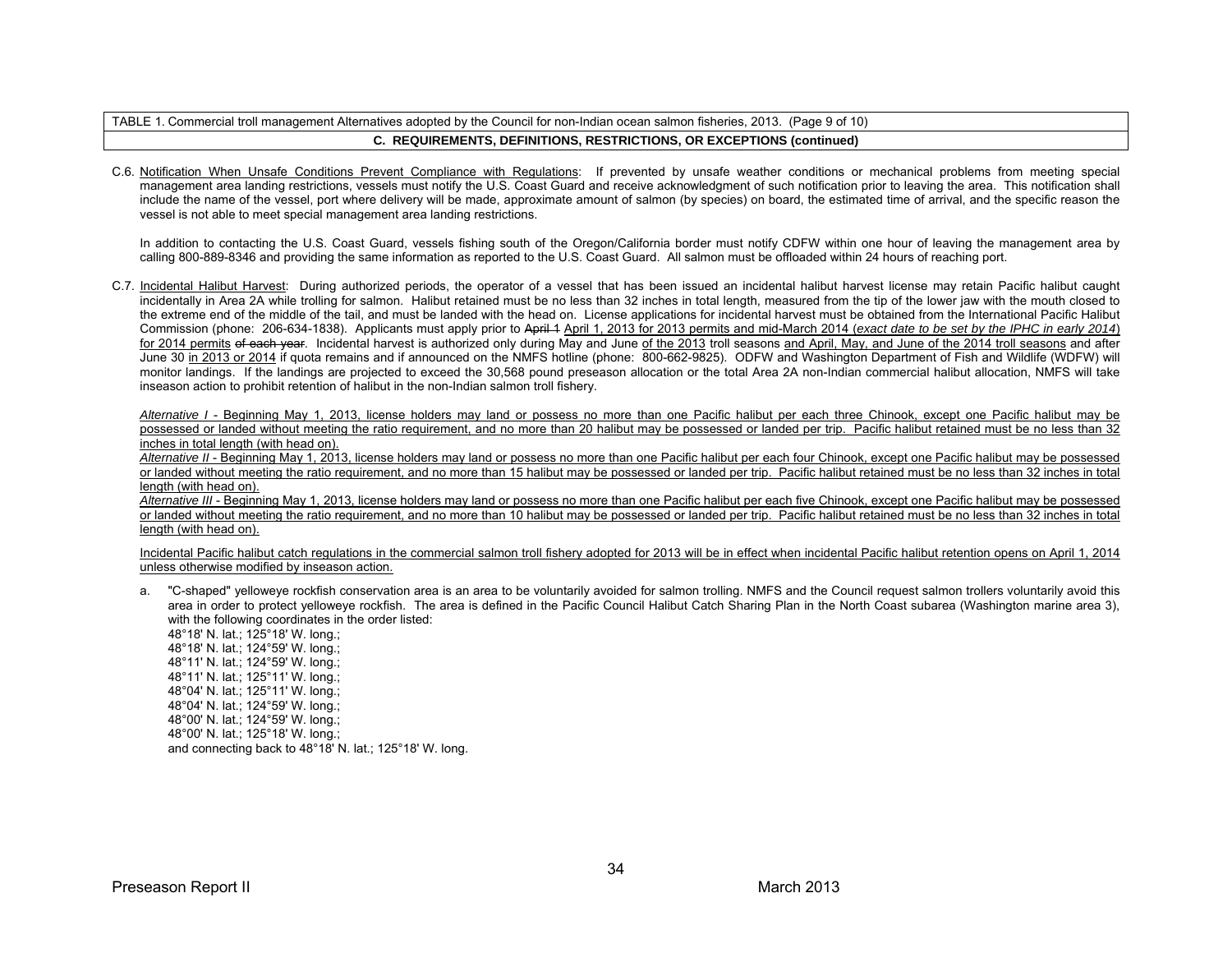TABLE 1. Commercial troll management Alternatives adopted by the Council for non-Indian ocean salmon fisheries, 2013. (Page 10 of 10) **C. REQUIREMENTS, DEFINITIONS, RESTRICTIONS, OR EXCEPTIONS (continued)** 

- C.8. Inseason Management: In addition to standard inseason actions or modifications already noted under the season description, the following inseason guidance is provided to NMFS:
	- a. Chinook remaining from the May through June non-Indian commercial troll harvest guideline north of Cape Falcon may be transferred to the July through September harvest guideline if the transfer would not result in exceeding preseason impact expectations on any stocks.
	- b. Chinook remaining from the June and/or July non-Indian commercial troll quotas in the Oregon KMZ may be transferred to the Chinook quota for the next open period if the transfer would not result in exceeding preseason impact expectations on any stocks.
	- c. Chinook remaining from the May, June and/or July non-Indian commercial troll quotas in the California KMZ may be transferred to the Chinook quota for the next open period if the transfer would not result in exceeding preseason impact expectations on any stocks.
	- d. NMFS may transfer fish between the recreational and commercial fisheries north of Cape Falcon if there is agreement among the areas' representatives on the Salmon Advisory Subpanel (SAS), and if the transfer would not result in exceeding preseason impact expectations on any stocks.
	- e. At the March 2014 meeting, the Council will consider inseason recommendations for special regulations for any experimental fisheries (proposals must meet Council protocol and be received in November 2013).
	- f. If retention of unmarked coho is permitted by inseason action, the allowable coho quota will be adjusted to ensure preseason projected impacts on all stocks is not exceeded.
	- g. Landing limits may be modified inseason to sustain season length and keep harvest within overall quotas.
- C.9. State Waters Fisheries: Consistent with Council management objectives:
	- a. The State of Oregon may establish additional late-season fisheries in state waters.
	- b. The State of California may establish limited fisheries in selected state waters.
	- Check state regulations for details.
- C.10. For the purposes of California Fish and Game Code, Section 8232.5, the definition of the Klamath Management Zone (KMZ) for the ocean salmon season shall be that area from Humbug Mountain, Oregon, to Horse Mountain, California.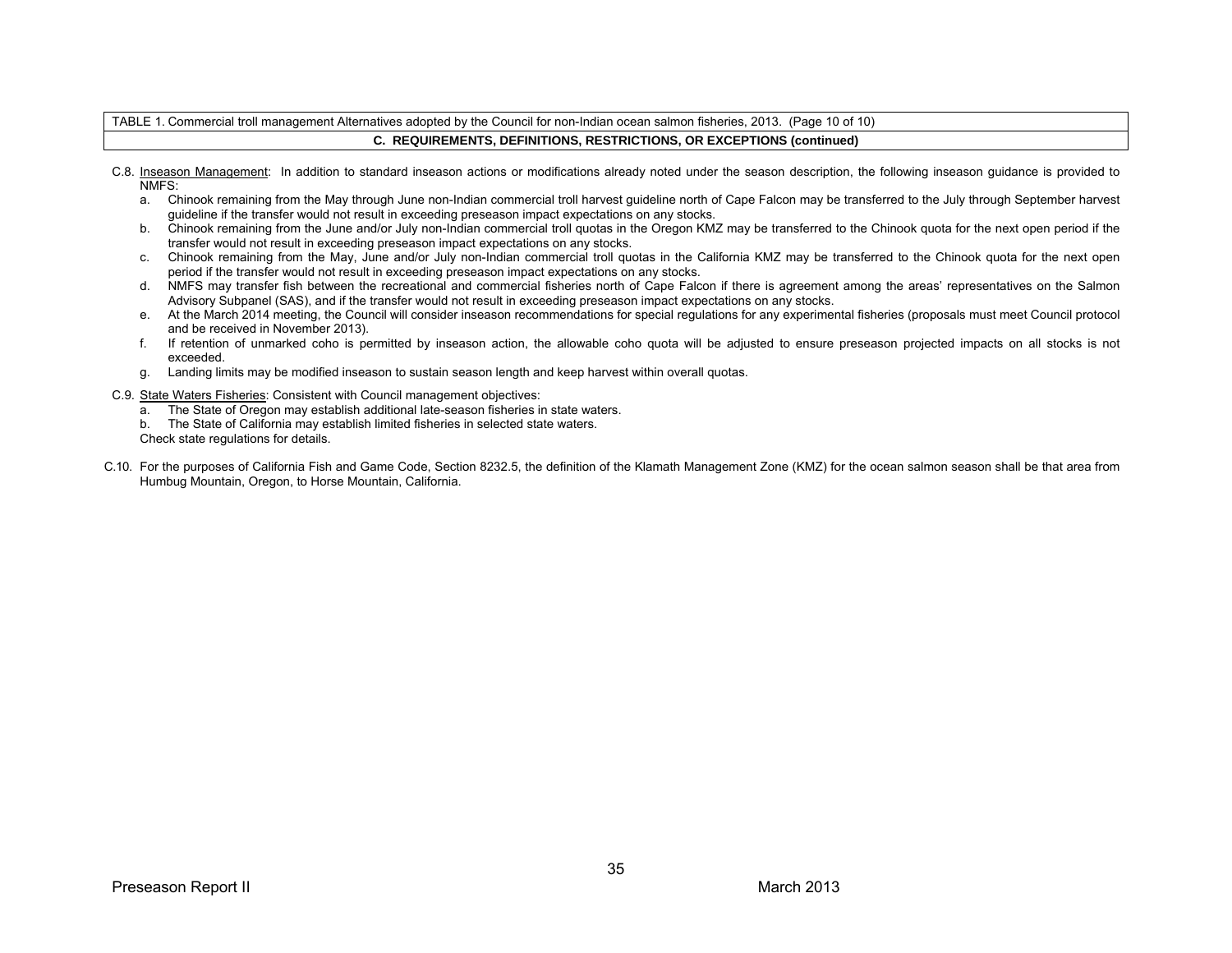| TABLE 2. Recreational management Alternatives adopted by the Council for non-Indian ocean salmon fisheries, 2013. (Page 1 of 9)                                                                                                                                                                                                                                                                                                                                                                                                                                                                                                                                                                                                                                                                                                                                                                                                               |                                                                                                                                                                                                                                                                                                                                                                                                                                                                                                                                                                                                                                                                                                                                                                                                                                   |                                                                                                                                                                                                                                                                                                                                                                                                                                                                                                                                                                                                                                                                                                                                                                                               |  |
|-----------------------------------------------------------------------------------------------------------------------------------------------------------------------------------------------------------------------------------------------------------------------------------------------------------------------------------------------------------------------------------------------------------------------------------------------------------------------------------------------------------------------------------------------------------------------------------------------------------------------------------------------------------------------------------------------------------------------------------------------------------------------------------------------------------------------------------------------------------------------------------------------------------------------------------------------|-----------------------------------------------------------------------------------------------------------------------------------------------------------------------------------------------------------------------------------------------------------------------------------------------------------------------------------------------------------------------------------------------------------------------------------------------------------------------------------------------------------------------------------------------------------------------------------------------------------------------------------------------------------------------------------------------------------------------------------------------------------------------------------------------------------------------------------|-----------------------------------------------------------------------------------------------------------------------------------------------------------------------------------------------------------------------------------------------------------------------------------------------------------------------------------------------------------------------------------------------------------------------------------------------------------------------------------------------------------------------------------------------------------------------------------------------------------------------------------------------------------------------------------------------------------------------------------------------------------------------------------------------|--|
| A. SEASON ALTERNATIVE DESCRIPTIONS                                                                                                                                                                                                                                                                                                                                                                                                                                                                                                                                                                                                                                                                                                                                                                                                                                                                                                            |                                                                                                                                                                                                                                                                                                                                                                                                                                                                                                                                                                                                                                                                                                                                                                                                                                   |                                                                                                                                                                                                                                                                                                                                                                                                                                                                                                                                                                                                                                                                                                                                                                                               |  |
| <b>ALTERNATIVE I</b><br><b>ALTERNATIVE III</b><br><b>ALTERNATIVE II</b>                                                                                                                                                                                                                                                                                                                                                                                                                                                                                                                                                                                                                                                                                                                                                                                                                                                                       |                                                                                                                                                                                                                                                                                                                                                                                                                                                                                                                                                                                                                                                                                                                                                                                                                                   |                                                                                                                                                                                                                                                                                                                                                                                                                                                                                                                                                                                                                                                                                                                                                                                               |  |
| <b>North of Cape Falcon</b>                                                                                                                                                                                                                                                                                                                                                                                                                                                                                                                                                                                                                                                                                                                                                                                                                                                                                                                   | North of Cape Falcon                                                                                                                                                                                                                                                                                                                                                                                                                                                                                                                                                                                                                                                                                                                                                                                                              | <b>North of Cape Falcon</b>                                                                                                                                                                                                                                                                                                                                                                                                                                                                                                                                                                                                                                                                                                                                                                   |  |
| <b>Supplemental Management Information</b>                                                                                                                                                                                                                                                                                                                                                                                                                                                                                                                                                                                                                                                                                                                                                                                                                                                                                                    | <b>Supplemental Management Information</b>                                                                                                                                                                                                                                                                                                                                                                                                                                                                                                                                                                                                                                                                                                                                                                                        | <b>Supplemental Management Information</b>                                                                                                                                                                                                                                                                                                                                                                                                                                                                                                                                                                                                                                                                                                                                                    |  |
| 1. Overall non-Indian TAC: 99,000 (non-mark-selective<br>equivalent of 95,000) Chinook and 90,000 coho marked<br>with a healed adipose fin clip (marked).<br>2. Recreational TAC: 51,500 (non-mark selective<br>equivalent of 47,500) Chinook and 75,600 marked coho;<br>all retained coho must be marked.<br>3. Trade: May be considered at the April Council meeting.<br>4. No Area 4B add-on fishery.<br>5. Buoy 10 fishery opens August 1 with an expected landed<br>catch of 12,000 marked coho in August and September.<br>6. Overall Chinook and/or coho TACs may need to be 6. Overall Chinook and/or coho TACs may need to be<br>reduced or fisheries adjusted to meet NMFS ESA<br>guidance, FMP requirements, upon conclusion of<br>negotiations in the North of Falcon forum, or upon<br>receipt of preseason catch and abundance expectations<br>for Canadian and Alaskan fisheries.<br><b>U.S./Canada Border to Queets River</b> | Overall non-Indian TAC: 79,000 (non-mark-selective<br>equivalent of 75,000) Chinook and 85,000 coho marked<br>with a healed adipose fin clip (marked).<br>2. Recreational TAC: 41,500 (non-mark selective<br>equivalent of 37,500) Chinook and 71,400 marked coho;<br>all retained coho must be marked.<br>3. Trade: May be considered at the April Council meeting.<br>4. No Area 4B add-on fishery.<br>5. Buoy 10 fishery opens August 1 with an expected landed<br>catch of 13,000 marked coho in August and September.<br>reduced or fisheries adjusted to meet NMFS ESA<br>guidance, FMP requirements, upon conclusion of<br>negotiations in the North of Falcon forum, or upon<br>receipt of preseason catch and abundance expectations<br>for Canadian and Alaskan fisheries.<br><b>U.S./Canada Border to Queets River</b> | Overall non-Indian TAC: 60,000 Chinook and 75,000<br>coho marked with a healed adipose fin clip (marked).<br>2. Recreational TAC: 30,000 Chinook and 63,000 marked<br>coho; all retained coho must be marked.<br>3. Trade: May be considered at the April Council meeting.<br>4. No Area 4B add-on fishery.<br>5. Buoy 10 fishery opens August 1 with an expected landed<br>catch of 14,000 marked coho in August and September.<br>6. Overall Chinook and/or coho TACs may need to be<br>reduced or fisheries adjusted to meet NMFS ESA<br>guidance, FMP requirements, upon conclusion of<br>negotiations in the North of Falcon forum, or upon<br>receipt of preseason catch and abundance expectations<br>for Canadian and Alaskan fisheries.<br><b>U.S./Canada Border to Queets River</b> |  |
| • May 10-12, May 17-19, and June 15-28 or a coastwide<br>marked Chinook quota of 8,000 (C.5).<br>Seven days per week. Two fish per day, all salmon<br>except coho, all Chinook must be marked with a healed<br>adipose fin clip (C.1). Chinook 24-inch total length<br>minimum size limit (B). See gear restrictions (C.2).<br>Inseason management may be used to sustain season<br>length and keep harvest within the overall Chinook<br>recreational TAC for north of Cape Falcon (C.5).                                                                                                                                                                                                                                                                                                                                                                                                                                                    | • May 17-19, and June 15-21 or a coastwide marked<br>Chinook quota of 8,000 $(C.5)$ .<br>Seven days per week. Two fish per day, all salmon<br>except coho, all Chinook must be marked with a healed<br>adipose fin clip (C.1). Chinook 24-inch total length<br>minimum size limit (B). See gear restrictions (C.2).<br>Inseason management may be used to sustain season<br>length and keep harvest within the overall Chinook<br>recreational TAC for north of Cape Falcon (C.5).                                                                                                                                                                                                                                                                                                                                                |                                                                                                                                                                                                                                                                                                                                                                                                                                                                                                                                                                                                                                                                                                                                                                                               |  |
| Queets River to Leadbetter Point                                                                                                                                                                                                                                                                                                                                                                                                                                                                                                                                                                                                                                                                                                                                                                                                                                                                                                              | Queets River to Leadbetter Point                                                                                                                                                                                                                                                                                                                                                                                                                                                                                                                                                                                                                                                                                                                                                                                                  | Queets River to Leadbetter Point                                                                                                                                                                                                                                                                                                                                                                                                                                                                                                                                                                                                                                                                                                                                                              |  |
| • June 8 through earlier of June 22 or a coastwide<br>marked Chinook quota of 8,000 (C.5).<br>Seven days per week. Two fish per day, all salmon<br>except coho, all Chinook must be marked with a healed<br>adipose fin clip (C.1). Chinook 24-inch total length<br>minimum size limit (B). See gear restrictions (C.2).<br>Inseason management may be used to sustain season<br>length and keep harvest within the overall Chinook<br>recreational TAC for north of Cape Falcon (C.5).                                                                                                                                                                                                                                                                                                                                                                                                                                                       | • June 15 through earlier of June 29 or a coastwide<br>marked Chinook quota of 8,000 (C.5).<br>Seven days per week. Two fish per day, all salmon<br>except coho, all Chinook must be marked with a healed<br>adipose fin clip (C.1). Chinook 24-inch total length<br>minimum size limit (B). See gear restrictions (C.2).<br>Inseason management may be used to sustain season<br>length and keep harvest within the overall Chinook<br>recreational TAC for north of Cape Falcon (C.5).                                                                                                                                                                                                                                                                                                                                          |                                                                                                                                                                                                                                                                                                                                                                                                                                                                                                                                                                                                                                                                                                                                                                                               |  |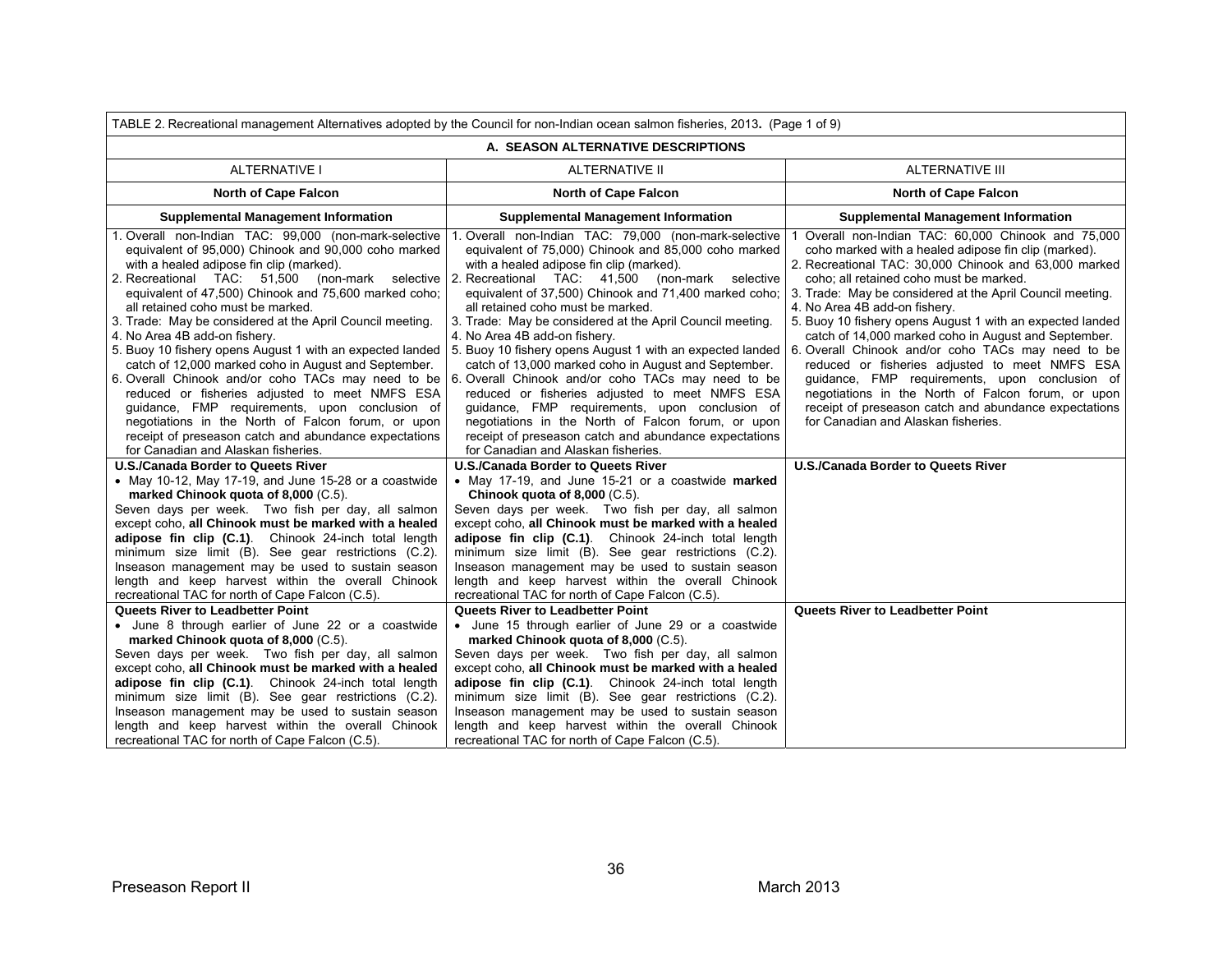| TABLE 2. Recreational management Alternatives adopted by the Council for non-Indian ocean salmon fisheries, 2013. (Page 2 of 9)                                                                                                                                                                                                                                                                                                                                                                                                                                                                                                                                                                                |                                                                                                                                                                                                                                                                                                                                                                                                                                                                                                                                                                                                                                                                                                                                                                                         |                                                                                                                                                                                                                                                                                                                                                                                                                                                                                                                                                                                                                                                                                                                                                                                                                                                                                                                                                             |  |  |
|----------------------------------------------------------------------------------------------------------------------------------------------------------------------------------------------------------------------------------------------------------------------------------------------------------------------------------------------------------------------------------------------------------------------------------------------------------------------------------------------------------------------------------------------------------------------------------------------------------------------------------------------------------------------------------------------------------------|-----------------------------------------------------------------------------------------------------------------------------------------------------------------------------------------------------------------------------------------------------------------------------------------------------------------------------------------------------------------------------------------------------------------------------------------------------------------------------------------------------------------------------------------------------------------------------------------------------------------------------------------------------------------------------------------------------------------------------------------------------------------------------------------|-------------------------------------------------------------------------------------------------------------------------------------------------------------------------------------------------------------------------------------------------------------------------------------------------------------------------------------------------------------------------------------------------------------------------------------------------------------------------------------------------------------------------------------------------------------------------------------------------------------------------------------------------------------------------------------------------------------------------------------------------------------------------------------------------------------------------------------------------------------------------------------------------------------------------------------------------------------|--|--|
|                                                                                                                                                                                                                                                                                                                                                                                                                                                                                                                                                                                                                                                                                                                | A. SEASON ALTERNATIVE DESCRIPTIONS                                                                                                                                                                                                                                                                                                                                                                                                                                                                                                                                                                                                                                                                                                                                                      |                                                                                                                                                                                                                                                                                                                                                                                                                                                                                                                                                                                                                                                                                                                                                                                                                                                                                                                                                             |  |  |
| <b>ALTERNATIVE I</b>                                                                                                                                                                                                                                                                                                                                                                                                                                                                                                                                                                                                                                                                                           | ALTERNATIVE II                                                                                                                                                                                                                                                                                                                                                                                                                                                                                                                                                                                                                                                                                                                                                                          | <b>ALTERNATIVE III</b>                                                                                                                                                                                                                                                                                                                                                                                                                                                                                                                                                                                                                                                                                                                                                                                                                                                                                                                                      |  |  |
| <b>Leadbetter Point to Cape Falcon</b><br>• June 8 through earlier of June 21 or a coastwide<br>marked Chinook quota of 8,000 (C.5).<br>Seven days per week. Two fish per day, all salmon<br>except coho, all Chinook must be marked with a healed<br>adipose fin clip (C.1). Chinook 24-inch total length<br>minimum size limit (B). See gear restrictions (C.2).<br>Inseason management may be used to sustain season<br>length and keep harvest within the overall Chinook<br>recreational TAC for north of Cape Falcon (C.5).                                                                                                                                                                              | <b>Leadbetter Point to Cape Falcon</b><br>• June 15 through earlier of June 21 or a coastwide<br>marked Chinook quota of 8,000 (C.5).<br>Seven days per week. Two fish per day, all salmon<br>except coho, all Chinook must be marked with a healed<br>adipose fin clip (C.1). Chinook 24-inch total length<br>minimum size limit (B). See gear restrictions (C.2).<br>Inseason management may be used to sustain season<br>length and keep harvest within the overall Chinook<br>recreational TAC for north of Cape Falcon (C.5).                                                                                                                                                                                                                                                      | <b>Leadbetter Point to Cape Falcon</b>                                                                                                                                                                                                                                                                                                                                                                                                                                                                                                                                                                                                                                                                                                                                                                                                                                                                                                                      |  |  |
| U.S./Canada Border to Cape Alava (Neah Bay)<br>• June 29 through earlier of September 22 or 7,860<br>marked coho subarea quota with a subarea quideline of<br>5,300 Chinook (C.5).<br>Seven days per week. All salmon except no chum<br>beginning August 1; two fish per day, plus one additional<br>pink salmon. All coho must be marked (C.1). Beginning<br>August 1, Chinook non-retention east of the Bonilla-<br>Tatoosh line (C.4.a) during Council managed ocean<br>fishery. See gear restrictions and definitions (C.2, C.3).<br>Inseason management may be used to sustain season<br>length and keep harvest within the overall Chinook and<br>coho recreational TACs for north of Cape Falcon (C.5). | U.S./Canada Border to Cape Alava (Neah Bay)<br>• June 22 through earlier of September 22 or 7,430<br>marked coho subarea quota with a subarea quideline of<br>4,100 Chinook (C.5).<br>Seven days per week. All salmon except no chum<br>beginning August 1. Two fish per day, only one of which<br>can be a Chinook, plus two additional pink salmon. All<br>retained coho must be marked (C.1). Beginning August 1,<br>Chinook non-retention east of the Bonilla-Tatoosh line<br>(C.4.a) during Council managed ocean fishery. See gear<br>restrictions and definitions (C.2, C.3).<br>Inseason<br>management may be used to sustain season length and<br>keep harvest within the overall Chinook recreational TAC<br>for north of Cape Falcon (C.5).                                  | U.S./Canada Border to Cape Alava (Neah Bay)<br>• June 28 through earlier of September 15 or a 6,550<br>marked coho subarea quota with a subarea quideline of<br>3,700 Chinook. Beginning September 1 any<br>remaining subarea coho quota converts to non-<br>mark-selective coho retention. (C.5).<br>Five days per week (Tues.-Sat.). All salmon except no<br>chum beginning August 1. Two fish per day, only one of<br>which can be a Chinook, plus three additional pink<br>salmon. All retained coho must be marked (C.1).<br>Beginning August 1, Chinook non-retention east of the<br>Bonilla-Tatoosh line (C.4.a) during Council managed<br>ocean fishery. See gear restrictions and definitions (C.2,<br>C.3). Inseason management may be used to sustain<br>season length and keep harvest within the overall Chinook<br>recreational TAC for north of Cape Falcon (C.5).                                                                           |  |  |
| Cape Alava to Queets River (La Push Subarea)<br>• June 29 through earlier of September 22 or 1,970<br>marked coho subarea quota with a subarea guideline of<br>1,800 Chinook (C.5).<br>Seven days per week. All salmon, two fish per day; two<br>fish per day, plus one additional pink salmon. All coho<br>must be marked (see Ocean Boat Limits, C.1). See gear<br>restrictions and definitions (C.2, C.3).<br>Inseason<br>management may be used to sustain season length and<br>keep harvest within the overall Chinook and coho<br>recreational TACs for north of Cape Falcon (C.5).                                                                                                                      | Cape Alava to Queets River (La Push Subarea)<br>• June 22 through earlier of September 22 or 1,810<br>marked coho subarea quota with a subarea guideline of<br>1,350 Chinook (C.5).<br>• September 28 through earlier of October 13 or 50<br>marked coho quota or 50 Chinook quota (C.5) in the<br>area north of 47°50'00 N. lat. and south of 48°00'00" N.<br>lat.<br>Seven days per week. All salmon, two fish per day, only<br>one of which can be a Chinook, plus two additional pink<br>salmon. All retained coho must be marked (see Ocean<br>Boat Limits, C.1). See gear restrictions and definitions<br>(C.2, C.3). Inseason management may be used to sustain<br>season length and keep harvest within the overall Chinook<br>recreational TAC for north of Cape Falcon (C.5). | Cape Alava to Queets River (La Push Subarea)<br>• June 28 through earlier of September 15 or 1,590<br>marked coho subarea quota with a subarea guideline of<br>1,150 Chinook. Beginning September 1 any<br>remaining subarea coho quota converts to non-<br>mark-selective coho retention. (C.5).<br>September 21 through earlier of October 6 or 50 non-<br>$\bullet$<br>marked coho quota or 50 Chinook quota (C.5) in the<br>area north of $47^{\circ}50'00$ N. lat. and south of $48^{\circ}00'00''$ N.<br>lat.<br>Five days per week (Tues.-Sat.). All salmon, two fish per<br>day, only one of which can be a Chinook, plus three<br>additional pink salmon. All retained coho must be marked<br>(see Ocean Boat Limits, C.1). See gear restrictions and<br>definitions (C.2, C.3). Inseason management may be<br>used to sustain season length and keep harvest within the<br>overall Chinook recreational TAC for north of Cape Falcon<br>$(C.5)$ . |  |  |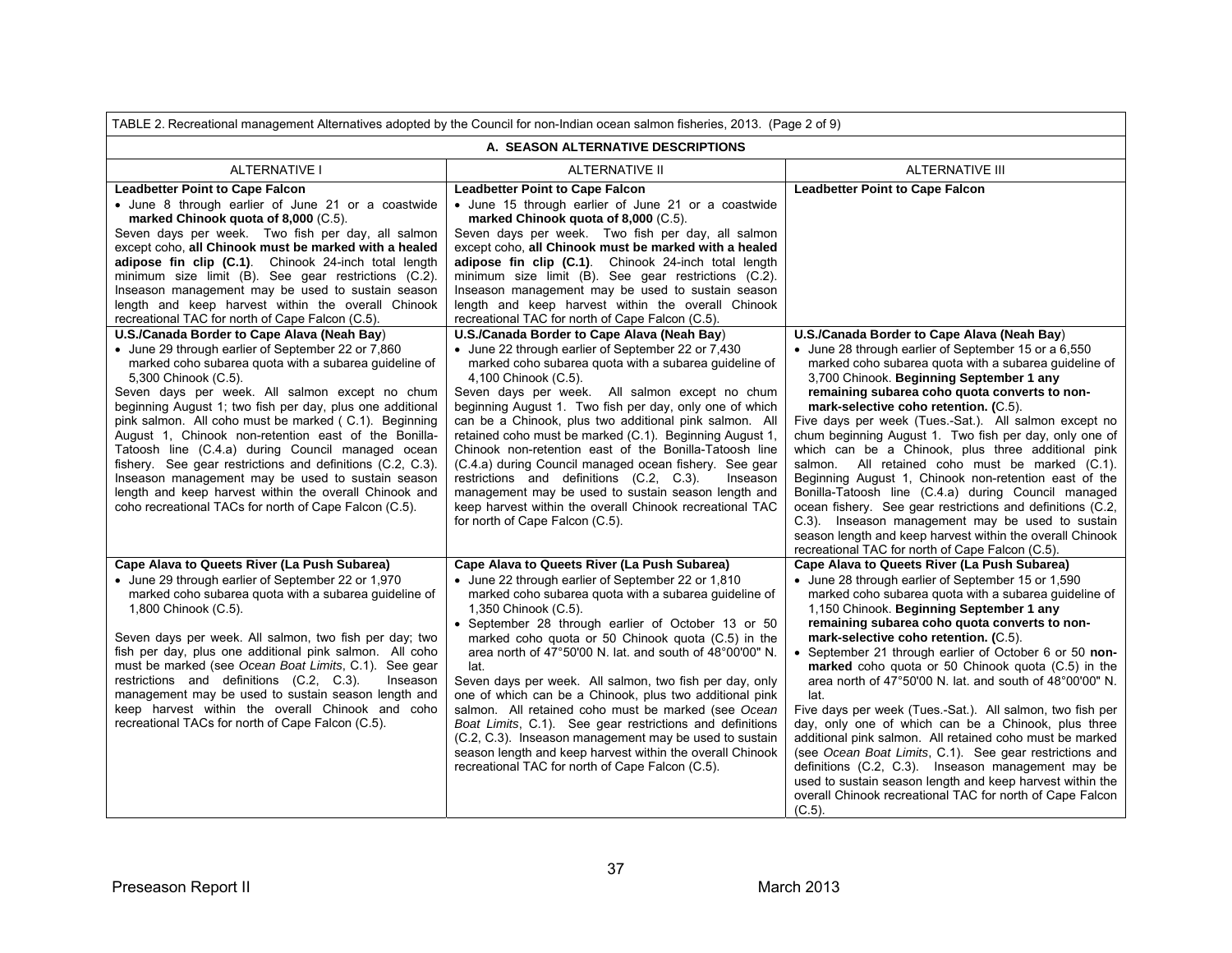| TABLE 2. Recreational management Alternatives adopted by the Council for non-Indian ocean salmon fisheries, 2013. (Page 3 of 9)                                                                                                                                                                                                                                                                                                                                                                                                                                                                          |                                                                                                                                                                                                                                                                                                                                                                                                                                                                                                                                                                                                     |                                                                                                                                                                                                                                                                                                                                                                                                                                                                                                                                                                                                                                                                                                                                           |  |
|----------------------------------------------------------------------------------------------------------------------------------------------------------------------------------------------------------------------------------------------------------------------------------------------------------------------------------------------------------------------------------------------------------------------------------------------------------------------------------------------------------------------------------------------------------------------------------------------------------|-----------------------------------------------------------------------------------------------------------------------------------------------------------------------------------------------------------------------------------------------------------------------------------------------------------------------------------------------------------------------------------------------------------------------------------------------------------------------------------------------------------------------------------------------------------------------------------------------------|-------------------------------------------------------------------------------------------------------------------------------------------------------------------------------------------------------------------------------------------------------------------------------------------------------------------------------------------------------------------------------------------------------------------------------------------------------------------------------------------------------------------------------------------------------------------------------------------------------------------------------------------------------------------------------------------------------------------------------------------|--|
| A. SEASON ALTERNATIVE DESCRIPTIONS                                                                                                                                                                                                                                                                                                                                                                                                                                                                                                                                                                       |                                                                                                                                                                                                                                                                                                                                                                                                                                                                                                                                                                                                     |                                                                                                                                                                                                                                                                                                                                                                                                                                                                                                                                                                                                                                                                                                                                           |  |
| <b>ALTERNATIVE I</b>                                                                                                                                                                                                                                                                                                                                                                                                                                                                                                                                                                                     | <b>ALTERNATIVE II</b>                                                                                                                                                                                                                                                                                                                                                                                                                                                                                                                                                                               | <b>ALTERNATIVE III</b>                                                                                                                                                                                                                                                                                                                                                                                                                                                                                                                                                                                                                                                                                                                    |  |
| Queets River to Leadbetter Point (Westport Subarea)<br>• June 23 through earlier of September 30 or 27,970<br>marked coho subarea quota with a subarea guideline of<br>25,600 Chinook (C.5).<br>Sunday through Thursday. All salmon; two fish per day, no<br>more than one of which can be a Chinook. All coho must<br>be marked (C.1). See gear restrictions and definitions<br>(C.2, C.3). Inseason management may be used to sustain<br>season length and keep harvest within the overall Chinook<br>and coho recreational TACs for north of Cape Falcon (C.5).                                       | Queets River to Leadbetter Point (Westport Subarea)<br>• June 30 through earlier of September 22 or 26,410<br>marked coho subarea quota with a subarea guideline of<br>19,700 Chinook (C.5).<br>Sunday through Thursday. All salmon, two fish per day,<br>only one of which can be a Chinook. All retained coho<br>must be marked (C.1).<br>See gear restrictions and<br>definitions (C.2, C.3). Inseason management may be used<br>to sustain season length and keep harvest within the<br>overall Chinook recreational TAC for north of Cape Falcon<br>$(C.5)$ .                                  | Queets River to Leadbetter Point (Westport Subarea)<br>• June 30 through earlier of September 22 or 23,310<br>marked coho subarea quota with a subarea quideline of<br>17,700 Chinook. Beginning September 1 any<br>remaining subarea coho quota converts to non-<br>mark-selective coho retention. (C.5)<br>Sunday through Thursday. All salmon, two fish per day,<br>only one of which can be a Chinook. All retained coho<br>must be marked (C.1).<br>See gear restrictions and<br>definitions (C.2, C.3). Grays Harbor Control Zone closed<br>beginning August 1 (C.4). Inseason management may be<br>used to sustain season length and keep harvest within the<br>overall Chinook recreational TAC for north of Cape Falcon<br>(C.5) |  |
| Leadbetter Point to Cape Falcon (Columbia River<br>Subarea)<br>• June 22 through earlier of September 30 or 37,800<br>marked coho subarea quota with a subarea guideline of<br>10,800 Chinook (C.5).<br>Seven days per week. All salmon, two fish per day, only<br>one of which can be a Chinook. All coho must be marked<br>(C.1). See gear restrictions and definitions (C.2, C.3).<br>Columbia Control Zone closed (C.4).<br>Inseason<br>management may be used to sustain season length and<br>keep harvest within the overall Chinook and coho<br>recreational TACs for north of Cape Falcon (C.5). | Leadbetter Point to Cape Falcon (Columbia River<br>Subarea)<br>• June 22 through earlier of September 30 or 35,700<br>marked coho subarea quota with a subarea guideline of<br>8,300 Chinook (C.5).<br>Seven days per week. All salmon, two fish per day, only<br>one of which can be a Chinook. All retained coho must be<br>marked (C.1). See gear restrictions and definitions (C.2,<br>C.3). Columbia Control Zone closed (C.4). Inseason<br>management may be used to sustain season length and<br>keep harvest within the overall Chinook recreational TAC<br>for north of Cape Falcon (C.5). | Leadbetter Point to Cape Falcon (Columbia River<br>Subarea)<br>• June 29 through earlier of September 30 or 31,500<br>marked coho subarea quota with a subarea guideline of<br>7,400 Chinook. Beginning September 1 any<br>remaining subarea coho quota converts to non-<br>mark-selective coho retention. (C.5).<br>Seven days per week. All salmon, two fish per day, only<br>one of which can be a Chinook. All retained coho must be<br>marked (C.1). See gear restrictions and definitions (C.2,<br>C.3). Columbia Control Zone closed (C.4). Inseason<br>management may be used to sustain season length and<br>keep harvest within the overall Chinook recreational TAC<br>for north of Cape Falcon (C.5).                         |  |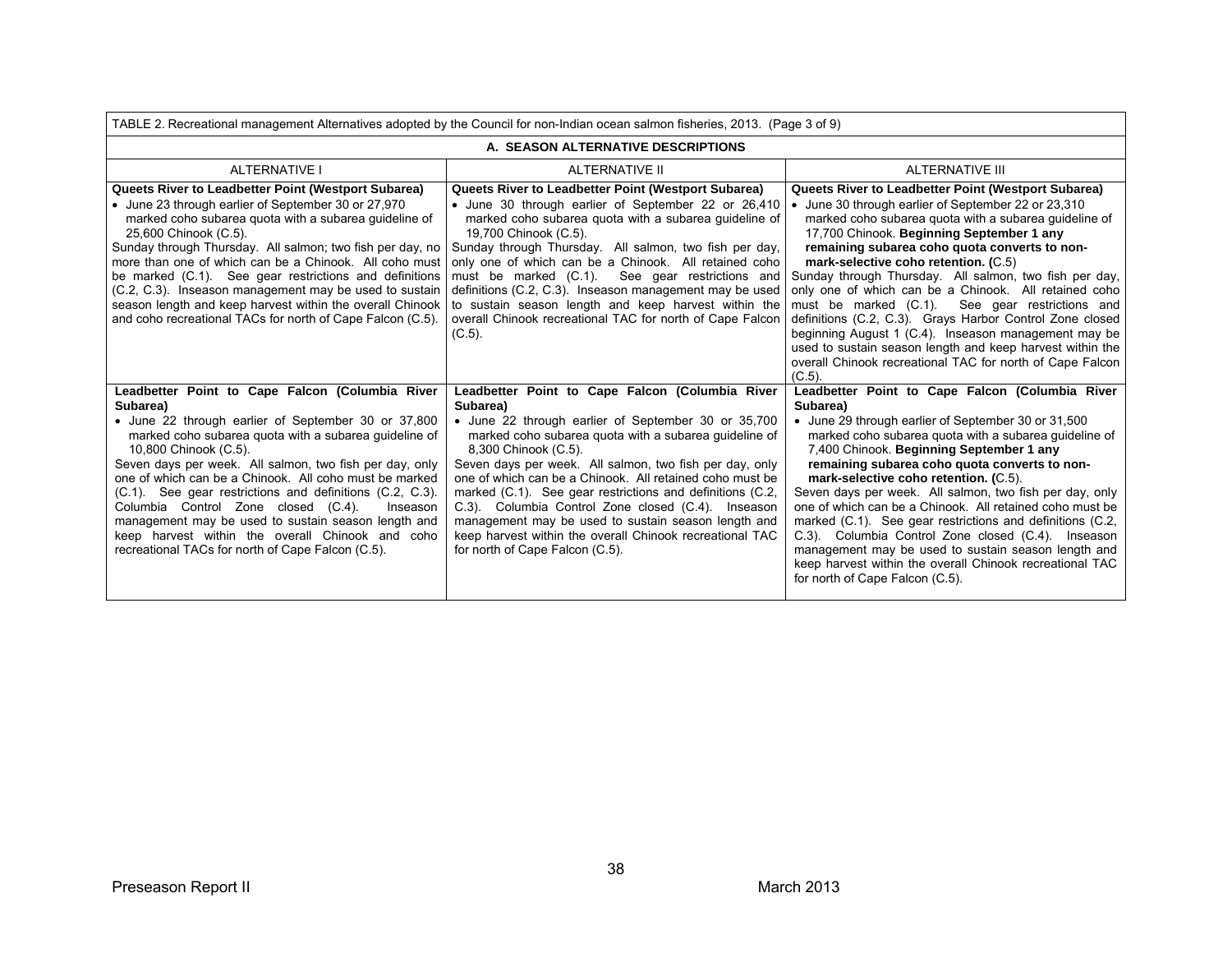| TABLE 2. Recreational management Alternatives adopted by the Council for non-Indian ocean salmon fisheries, 2013. (Page 4 of 9)                                                                                                                                                                                                                                                                                                                                                                                                                                                                                                                                                                                                                                                                                                                                                                                                                                                                                                        |                                                                                                                                                                                                                                                                                                                                                                                                                                                                                                                                                                                                                                                                                                                                                                                                                                                                                                                                                                                                                                                                |                                                                                                                                                                                                                                                                                                                                                                                                                                                                                                                                                                                                                                                                                                                                                                                                                                                                                                                         |  |
|----------------------------------------------------------------------------------------------------------------------------------------------------------------------------------------------------------------------------------------------------------------------------------------------------------------------------------------------------------------------------------------------------------------------------------------------------------------------------------------------------------------------------------------------------------------------------------------------------------------------------------------------------------------------------------------------------------------------------------------------------------------------------------------------------------------------------------------------------------------------------------------------------------------------------------------------------------------------------------------------------------------------------------------|----------------------------------------------------------------------------------------------------------------------------------------------------------------------------------------------------------------------------------------------------------------------------------------------------------------------------------------------------------------------------------------------------------------------------------------------------------------------------------------------------------------------------------------------------------------------------------------------------------------------------------------------------------------------------------------------------------------------------------------------------------------------------------------------------------------------------------------------------------------------------------------------------------------------------------------------------------------------------------------------------------------------------------------------------------------|-------------------------------------------------------------------------------------------------------------------------------------------------------------------------------------------------------------------------------------------------------------------------------------------------------------------------------------------------------------------------------------------------------------------------------------------------------------------------------------------------------------------------------------------------------------------------------------------------------------------------------------------------------------------------------------------------------------------------------------------------------------------------------------------------------------------------------------------------------------------------------------------------------------------------|--|
| A. SEASON ALTERNATIVE DESCRIPTIONS                                                                                                                                                                                                                                                                                                                                                                                                                                                                                                                                                                                                                                                                                                                                                                                                                                                                                                                                                                                                     |                                                                                                                                                                                                                                                                                                                                                                                                                                                                                                                                                                                                                                                                                                                                                                                                                                                                                                                                                                                                                                                                |                                                                                                                                                                                                                                                                                                                                                                                                                                                                                                                                                                                                                                                                                                                                                                                                                                                                                                                         |  |
| <b>South of Cape Falcon</b>                                                                                                                                                                                                                                                                                                                                                                                                                                                                                                                                                                                                                                                                                                                                                                                                                                                                                                                                                                                                            | <b>South of Cape Falcon</b>                                                                                                                                                                                                                                                                                                                                                                                                                                                                                                                                                                                                                                                                                                                                                                                                                                                                                                                                                                                                                                    | <b>South of Cape Falcon</b>                                                                                                                                                                                                                                                                                                                                                                                                                                                                                                                                                                                                                                                                                                                                                                                                                                                                                             |  |
| <b>ALTERNATIVE I</b>                                                                                                                                                                                                                                                                                                                                                                                                                                                                                                                                                                                                                                                                                                                                                                                                                                                                                                                                                                                                                   | <b>ALTERNATIVE II</b>                                                                                                                                                                                                                                                                                                                                                                                                                                                                                                                                                                                                                                                                                                                                                                                                                                                                                                                                                                                                                                          | <b>ALTERNATIVE III</b>                                                                                                                                                                                                                                                                                                                                                                                                                                                                                                                                                                                                                                                                                                                                                                                                                                                                                                  |  |
| <b>Supplemental Management Information</b>                                                                                                                                                                                                                                                                                                                                                                                                                                                                                                                                                                                                                                                                                                                                                                                                                                                                                                                                                                                             | <b>Supplemental Management Information</b>                                                                                                                                                                                                                                                                                                                                                                                                                                                                                                                                                                                                                                                                                                                                                                                                                                                                                                                                                                                                                     | <b>Supplemental Management Information</b>                                                                                                                                                                                                                                                                                                                                                                                                                                                                                                                                                                                                                                                                                                                                                                                                                                                                              |  |
| 1. Sacramento River Basin recreational fishery catch<br>assumption: 74,988 adult Sacramento River fall<br>Chinook.<br>2. Sacramento River fall Chinook spawning escapement<br>of 460.643 adults.<br>3. Klamath River recreational fishery allocation: 39,617<br>adult Klamath River fall Chinook.<br>4. Klamath tribal allocation: 114,913 adult Klamath River<br>fall Chinook.<br>5. Overall recreational coho TAC: 12,000 mark-selective<br>coho fishery and 16,000 in the non-mark-selective coho<br>fishery.<br>6. Fisheries may need to be adjusted to meet NMFS ESA<br>consultation standards, FMP requirements, other<br>management objectives, or upon receipt of new<br>allocation recommendations from the California Fish<br>and Game Commission.<br><b>Cape Falcon to Humbug Mountain</b><br>• March 15 through October 31 (C.6), except as provided<br>below during the July all-salmon mark-selective and                                                                                                                | 1. Sacramento River Basin recreational fishery catch<br>assumption: 74,526 adult Sacramento River fall<br>Chinook.<br>2. Sacramento River fall Chinook spawning escapement<br>of 457,800 adults.<br>3. Klamath River recreational fishery allocation: 39,945<br>adult Klamath River fall Chinook.<br>4. Klamath tribal allocation: 114,831 adult Klamath River<br>fall Chinook.<br>5. Overall recreational coho TAC: 10,000 mark-selective<br>coho fishery and 15,000 in the non-mark-selective coho<br>fishery.<br>6. Fisheries may need to be adjusted to meet NMFS ESA<br>consultation standards, FMP requirements, other<br>management objectives, or upon receipt of new<br>allocation recommendations from the California Fish<br>and Game Commission.<br><b>Cape Falcon to Humbug Mountain</b><br>• March 15 through October 31 (C.6), except as provided<br>below during the July all-salmon mark-selective and                                                                                                                                        | 1. Sacramento River Basin recreational fishery catch<br>assumption: 73,968 adult Sacramento River fall<br>Chinook.<br>2. Sacramento River fall Chinook spawning escapement<br>of 454,377 adults.<br>3. Klamath River recreational fishery allocation: 39,553<br>adult Klamath River fall Chinook.<br>4. Klamath tribal allocation: 114,957 adult Klamath River<br>fall Chinook.<br>5. Overall recreational coho TAC: 10,000 mark-selective<br>coho fishery and 12,000 in the non-mark-selective coho<br>fishery.<br>6. Fisheries may need to be adjusted to meet NMFS ESA<br>consultation standards, FMP requirements, other<br>management objectives, or upon receipt of new<br>allocation recommendations from the California Fish<br>and Game Commission.<br><b>Cape Falcon to Humbug Mountain</b><br>• March 15 through October 31 (C.6), except as provided<br>below during the July all-salmon mark-selective and |  |
| September non-mark-selective coho fisheries.<br>Seven days per week. All salmon except coho; two fish<br>per day (C.1). Chinook minimum size limit of 24 inches<br>total length. See gear restrictions and definitions (C.2,<br>$C.3$ ).<br>• Non-mark-selective coho fishery:<br>September 1<br>through the earlier of September 30 or a landed catch<br>of 16,000 non-mark-selective coho quota (C.5).<br>September 1-2, then Thursday through Saturday<br>thereafter; all salmon, two fish per day $(C.5)$ ;<br>September 3-4, then Sunday through Wednesday<br>thereafter; all salmon except coho, two fish per day.<br>The all salmon except coho season reopens the earlier of<br>October 1 or attainment of the coho quota. Open days<br>may be adjusted inseason to utilize the available coho<br>quota $(C.5)$ .<br>In 2014, the season between Cape Falcon and Humbug<br>Mountain will open March 15 for all salmon except coho,<br>two fish per day (B, C.1, C.2, C.3).<br>800-662-9825 for specific dates) (C.3.b, C.4.d). | September non-mark-selective coho fisheries.<br>Seven days per week. All salmon except coho; two fish<br>per day. (C.1). Chinook minimum size limit of 24 inches<br>total length. See gear restrictions and definitions (C.2,<br>$C.3$ ).<br>• Non-mark-selective coho fishery:<br>September 1<br>through the earlier of September 30 or a landed catch<br>of 15,000 non-mark-selective coho quota (C.5).<br>September 1-2, then Thursday through Saturday<br>thereafter; all salmon, two fish per day $(C.5)$ ;<br>September 3-4, then Sunday through Wednesday<br>thereafter; all salmon except coho, two fish per day.<br>The all salmon except coho season reopens the earlier of<br>October 1 or attainment of the coho quota. Open days<br>may be adjusted inseason to utilize the available coho<br>quota $(C.5)$ .<br>In 2014, same as Alternative I<br>Fishing in the Stonewall Bank yelloweye rockfish conservation area restricted to trolling only on days the all depth recreational halibut fishery is open (call the halibut fishing hotline 1- | September non-mark-selective coho fisheries.<br>Seven days per week. All salmon except coho; two fish<br>per day (C.1). Chinook minimum size limit of 22 inches<br>total length. See gear restrictions and definitions (C.2,<br>$C.3$ ).<br>• Non-mark-selective coho fishery: September 1<br>through the earlier of September 30 or a landed catch<br>of 12,000 non-mark-selective coho quota (C.5).<br>September 1-2, then Thursday through Saturday<br>thereafter; <b>all salmon</b> , two fish per day $(C.5)$ ;<br>September 3-4, then Sunday through Wednesday<br>thereafter; all salmon except coho, two fish per day.<br>The all salmon except coho season reopens the earlier of<br>October 1 or attainment of the coho quota. Open days<br>may be adjusted inseason to utilize the available coho<br>quota $(C.5)$ .<br>In 2014, same as Alternative I                                                        |  |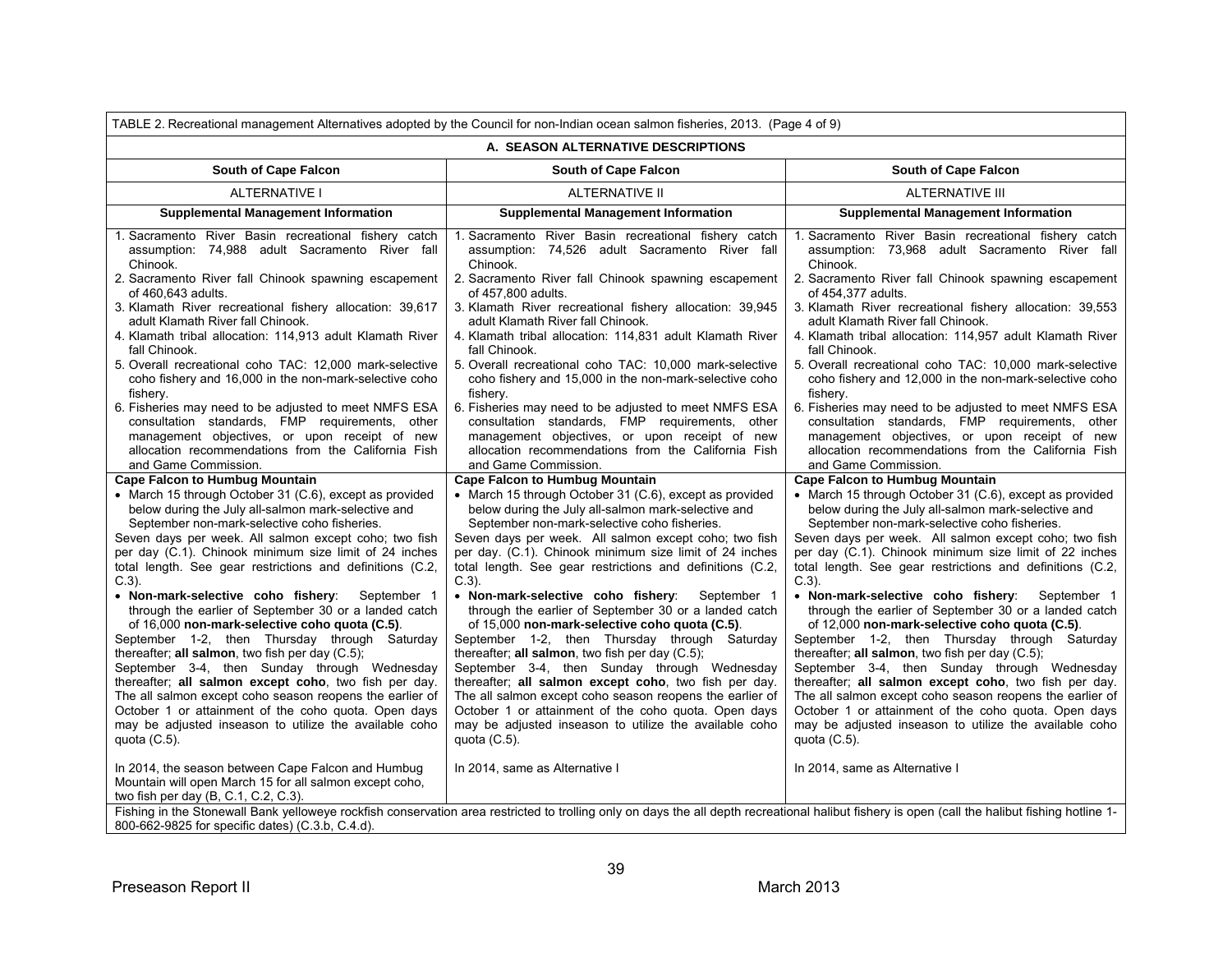| TABLE 2. Recreational management Alternatives adopted by the Council for non-Indian ocean salmon fisheries, 2013. (Page 5 of 9)                                                                                                                                                                                                                                                                                                                                                                                                                                                                                                                                                |                                                                                                                                                                                                                                                                                                                                                                                                                                                                                                                                                                                                                                                                                          |                                                                                                                                                                                                                                                                                                                                                                                                                                                                                                                                                                                                                                                                                          |  |  |  |
|--------------------------------------------------------------------------------------------------------------------------------------------------------------------------------------------------------------------------------------------------------------------------------------------------------------------------------------------------------------------------------------------------------------------------------------------------------------------------------------------------------------------------------------------------------------------------------------------------------------------------------------------------------------------------------|------------------------------------------------------------------------------------------------------------------------------------------------------------------------------------------------------------------------------------------------------------------------------------------------------------------------------------------------------------------------------------------------------------------------------------------------------------------------------------------------------------------------------------------------------------------------------------------------------------------------------------------------------------------------------------------|------------------------------------------------------------------------------------------------------------------------------------------------------------------------------------------------------------------------------------------------------------------------------------------------------------------------------------------------------------------------------------------------------------------------------------------------------------------------------------------------------------------------------------------------------------------------------------------------------------------------------------------------------------------------------------------|--|--|--|
| A. SEASON ALTERNATIVE DESCRIPTIONS                                                                                                                                                                                                                                                                                                                                                                                                                                                                                                                                                                                                                                             |                                                                                                                                                                                                                                                                                                                                                                                                                                                                                                                                                                                                                                                                                          |                                                                                                                                                                                                                                                                                                                                                                                                                                                                                                                                                                                                                                                                                          |  |  |  |
| <b>ALTERNATIVE II</b><br><b>ALTERNATIVE I</b><br>ALTERNATIVE III                                                                                                                                                                                                                                                                                                                                                                                                                                                                                                                                                                                                               |                                                                                                                                                                                                                                                                                                                                                                                                                                                                                                                                                                                                                                                                                          |                                                                                                                                                                                                                                                                                                                                                                                                                                                                                                                                                                                                                                                                                          |  |  |  |
| Cape Falcon to OR/CA Border<br>· All-salmon mark-selective coho fishery: July 1<br>through earlier of July 31 or a landed catch of 12,000<br>marked coho.<br>Seven days per week. All salmon, two fish per day. All<br>retained coho must be marked (C.1). Any remainder of<br>the mark selective coho quota will be transferred on an<br>impact neutral basis to the September non-selective coho<br>quota from Cape Falcon to Humbug Mountain. The all<br>salmon except coho season reopens the earlier of August<br>1 or attainment of the coho quota.<br>Fishing in the Stonewall Bank yelloweye rockfish<br>conservation area restricted to trolling only on days the all | <b>Cape Falcon to OR/CA Border</b><br>• All-salmon mark-selective coho fishery:<br>July 1<br>through earlier of July 31 or a landed catch of 10,000<br>marked coho.<br>Seven days per week. All salmon, two fish per day. All<br>retained coho must be marked (C.1). Any remainder of<br>the mark selective coho quota will be transferred on an<br>impact neutral basis to the September non-selective coho<br>quota from Cape Falcon to Humbug Mountain. The all<br>salmon except coho season reopens the earlier of August<br>1 or attainment of the coho quota.<br>Fishing in the Stonewall Bank yelloweye rockfish<br>conservation area restricted to trolling only on days the all | <b>Cape Falcon to OR/CA Border</b><br>• All-salmon mark-selective coho fishery:<br>July 1<br>through earlier of July 31 or a landed catch of 10,000<br>marked coho.<br>Seven days per week. All salmon, two fish per day. All<br>retained coho must be marked (C.1). Any remainder of<br>the mark selective coho quota will be transferred on an<br>impact neutral basis to the September non-selective coho<br>quota from Cape Falcon to Humbug Mountain. The all<br>salmon except coho season reopens the earlier of August<br>1 or attainment of the coho quota.<br>Fishing in the Stonewall Bank yelloweye rockfish<br>conservation area restricted to trolling only on days the all |  |  |  |
| depth recreational halibut fishery is open (call the halibut<br>fishing hotline 1-800-662-9825 for specific dates) (C.3.b,<br>$C.4.d$ ).                                                                                                                                                                                                                                                                                                                                                                                                                                                                                                                                       | depth recreational halibut fishery is open (call the halibut<br>fishing hotline 1-800-662-9825 for specific dates) (C.3.b,<br>$C.4.d$ ).                                                                                                                                                                                                                                                                                                                                                                                                                                                                                                                                                 | depth recreational halibut fishery is open (call the halibut<br>fishing hotline 1-800-662-9825 for specific dates) (C.3.b,<br>$C.4.d$ ).                                                                                                                                                                                                                                                                                                                                                                                                                                                                                                                                                 |  |  |  |
| Humbug Mountain to OR/CA Border (Oregon KMZ)<br>• May 1 through September 8 except as provided above<br>during the all-salmon mark-selective coho fishery (C.6).<br>All salmon except coho, except as noted above in the all-<br>salmon mark-selective coho fishery. Seven days per week,<br>two fish per day (C.1). Chinook minimum size limit of 24<br>inches total length (B).<br>See gear restrictions and<br>definitions (C.2, C.3).                                                                                                                                                                                                                                      | Humbug Mountain to OR/CA Border (Oregon KMZ)<br>• May 4 through September 8 except as provided above<br>during the all-salmon mark-selective coho fishery (C.6).<br>All salmon except coho, except as noted above in the all-<br>salmon mark-selective coho fishery Seven days per week,<br>two fish per day (C.1). Chinook minimum size limit of 24<br>inches total length (B).<br>See gear restrictions and<br>definitions (C.2, C.3).                                                                                                                                                                                                                                                 | Humbug Mountain to OR/CA Border (Oregon KMZ)<br>• May 25 through September 2 except as provided above<br>during the all-salmon mark-selective coho fishery. (C.6).<br>All salmon except coho, except as noted above in the all-<br>salmon mark-selective coho fishery. Seven days per week,<br>two fish per day (C.1). Chinook minimum size limit of 22<br>inches total length (B). See gear restrictions and<br>definitions (C.2, C.3).                                                                                                                                                                                                                                                 |  |  |  |
| OR/CA Border to Horse Mountain (California KMZ)<br>• May 1 through September 8 (C.6).<br>Seven days per week. All salmon except coho, two fish<br>per day (C.1). Chinook minimum size limit of 20 inches<br>total length (B). See gear restrictions and definitions (C.2,<br>C.3). Klamath Control Zone closed in August (C.4.e). See<br>California State regulations for additional closures<br>adjacent to the Smith, Eel, and Klamath rivers.                                                                                                                                                                                                                               | OR/CA Border to Horse Mountain (California KMZ)<br>• May 4 through September 8 $(C.6)$ .<br>Seven days per week. All salmon except coho, two fish<br>per day (C.1). Chinook minimum size limit of 24 inches<br>total length (B). See gear restrictions and definitions (C.2,<br>C.3). Klamath Control Zone closed in August (C.4.e). See<br>California State regulations for additional closures<br>adjacent to the Smith, Eel, and Klamath rivers.                                                                                                                                                                                                                                      | OR/CA Border to Horse Mountain (California KMZ)<br>• May 25 through September 2 (C.6).<br>Seven days per week. All salmon except coho, two fish<br>per day (C.1). Chinook minimum size limit of 24 inches<br>total length (B). See gear restrictions and definitions (C.2,<br>C.3). Klamath Control Zone closed in August (C.4.e). See<br>California State regulations for additional closures<br>adjacent to the Smith, Eel, and Klamath rivers.                                                                                                                                                                                                                                        |  |  |  |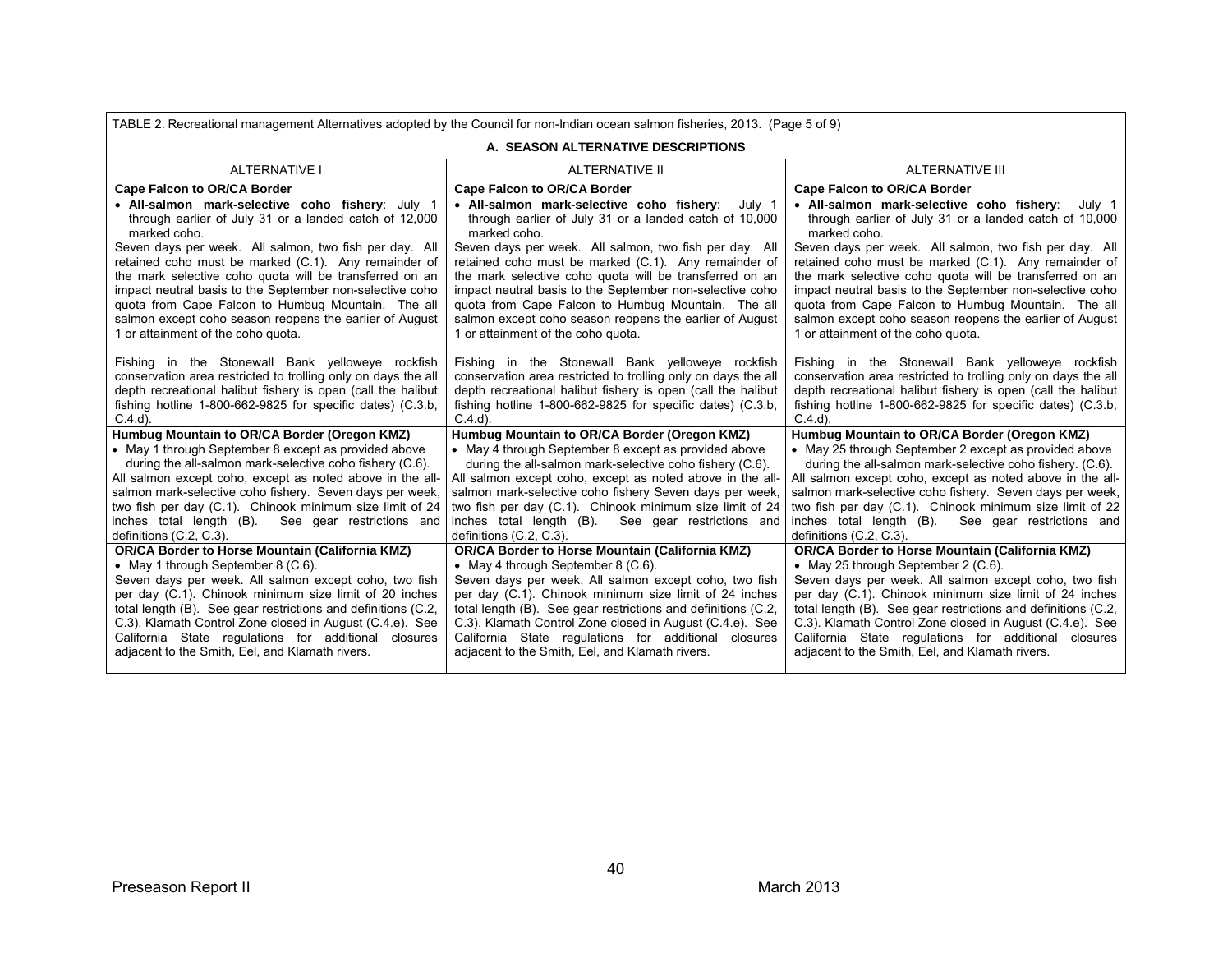| TABLE 2. Recreational management Alternatives adopted by the Council for non-Indian ocean salmon fisheries, 2013. (Page 6 of 9)                                                                                                                                                                                                                                                                                                                    |                                                                                                                                                                                                                                                                                                                                                                           |                                                                                                                                                                                                                                                                                                                                                                                 |  |
|----------------------------------------------------------------------------------------------------------------------------------------------------------------------------------------------------------------------------------------------------------------------------------------------------------------------------------------------------------------------------------------------------------------------------------------------------|---------------------------------------------------------------------------------------------------------------------------------------------------------------------------------------------------------------------------------------------------------------------------------------------------------------------------------------------------------------------------|---------------------------------------------------------------------------------------------------------------------------------------------------------------------------------------------------------------------------------------------------------------------------------------------------------------------------------------------------------------------------------|--|
| A. SEASON ALTERNATIVE DESCRIPTIONS                                                                                                                                                                                                                                                                                                                                                                                                                 |                                                                                                                                                                                                                                                                                                                                                                           |                                                                                                                                                                                                                                                                                                                                                                                 |  |
| <b>ALTERNATIVE I</b>                                                                                                                                                                                                                                                                                                                                                                                                                               | <b>ALTERNATIVE II</b><br><b>ALTERNATIVE III</b>                                                                                                                                                                                                                                                                                                                           |                                                                                                                                                                                                                                                                                                                                                                                 |  |
| Horse Mountain to Point Arena (Fort Bragg)<br>• April 6 through November 10.<br>Seven days per week. All salmon except coho, two fish per<br>day (C.1). Chinook minimum size limit of 20 inches total<br>length (B). See gear restrictions and definitions (C.2, C.3).<br>In 2014, season opens April 5 for all salmon except coho.                                                                                                                | Horse Mountain to Point Arena (Fort Bragg)<br>• April 6 through October 27.<br>Seven days per week. All salmon except coho, two fish per<br>day (C.1). Chinook minimum size limit of 20 inches total<br>length (B). See gear restrictions and definitions (C.2, C.3).<br>In 2014, same as Alternative 1.                                                                  | Horse Mountain to Point Arena (Fort Bragg)<br>• April 6 through October 13.<br>Seven days per week. All salmon except coho, two fish per<br>day (C.1). Chinook minimum size limit of 20 inches total<br>length (B). See gear restrictions and definitions (C.2, C.3).<br>In 2014, same as Alternative 1.                                                                        |  |
| two fish per day (C.1). Chinook minimum size limit of 20<br>inches total length (B); and the same gear restrictions as in<br>2013 (C.2, C.3).                                                                                                                                                                                                                                                                                                      |                                                                                                                                                                                                                                                                                                                                                                           |                                                                                                                                                                                                                                                                                                                                                                                 |  |
| Point Arena to Pigeon Point (San Francisco)<br>• April 6 through November 10<br>Open five days per week (Weds.-Sun.) June 1 through July<br>9, seven days per week otherwise. All salmon except<br>coho, two fish per day (C.1). Chinook minimum size limit of<br>24 inches total length (B). See gear restrictions and<br>definitions $(C.2, C.3)$ .<br>In 2014, season opens April 5 for all salmon except coho, In 2014, same as Alternative 1. | Point Arena to Pigeon Point (San Francisco)<br>• April 6 through November 10<br>Seven days per week. All salmon except coho, two fish per<br>day (C.1). Chinook minimum size limit of 24 inches total<br>length through July 31; 20 inches thereafter (B). See gear<br>restrictions and definitions (C.2, C.3).                                                           | Point Arena to Pigeon Point (San Francisco)<br>• April 6 through June 2;<br>• June 8 through November 10.<br>Seven days per week. All salmon except coho, two fish per<br>day (C.1). Chinook minimum size limit of 24 inches total<br>length through July 31; 20 inches thereafter (B). See gear<br>restrictions and definitions (C.2, C.3).<br>In 2014, same as Alternative 1. |  |
| two fish per day (C.1). Chinook minimum size limit of 24<br>inches total length (B); and the same gear restrictions as in<br>2013 (C.2, C.3).                                                                                                                                                                                                                                                                                                      |                                                                                                                                                                                                                                                                                                                                                                           |                                                                                                                                                                                                                                                                                                                                                                                 |  |
| Pigeon Point to U.S./Mexico Border (Monterey South)<br>• April 6 through October 6.<br>Open five days per week (Weds.-Sun.) June 1 through July<br>9, seven days per week otherwise. All salmon except coho,<br>two fish per day (C.1). Chinook minimum size limit of 24<br>inches total length (B).<br>See gear restrictions and<br>definitions (C.2, C.3).                                                                                       | Pigeon Point to U.S./Mexico Border (Monterey)<br>• April 6 through October 6.<br>Seven days per week. All salmon except coho, two fish per<br>day (C.1). Chinook minimum size limit of 24 inches total<br>length through May 31, 26 inches June 1 through July 31<br>20 inches thereafter (B). See gear restrictions and<br>definitions $(C.2, C.3)$ .                    | Pigeon Point to U.S./Mexico Border (Monterey)<br>• April 6 through July 14;<br>• August 1 through October 6.<br>Seven days per week. All salmon except coho, two fish per<br>day (C.1). Chinook minimum size limit of 24 inches total<br>length through July 14; 20 inches thereafter (B). See gear<br>restrictions and definitions (C.2, C.3).                                 |  |
| In 2014, season opens April 5 for all salmon except coho,<br>two fish per day (C.1). Chinook minimum size limit of $24 \mid$ In 2014, same as Alternative 1.<br>inches total length (B); and the same gear restrictions as in<br>2013 (C.2, C.3).                                                                                                                                                                                                  |                                                                                                                                                                                                                                                                                                                                                                           | In 2014, same as Alternative 1.                                                                                                                                                                                                                                                                                                                                                 |  |
| §8226)                                                                                                                                                                                                                                                                                                                                                                                                                                             | California State regulations require all salmon be made available to a CDFW representative for sampling immediately at port of landing. Any person in possession of a salmon with a<br>missing adipose fin, upon request by an authorized agent or employee of the CDFW, shall immediately relinquish the head of the salmon to the state. (California Fish and Game Code |                                                                                                                                                                                                                                                                                                                                                                                 |  |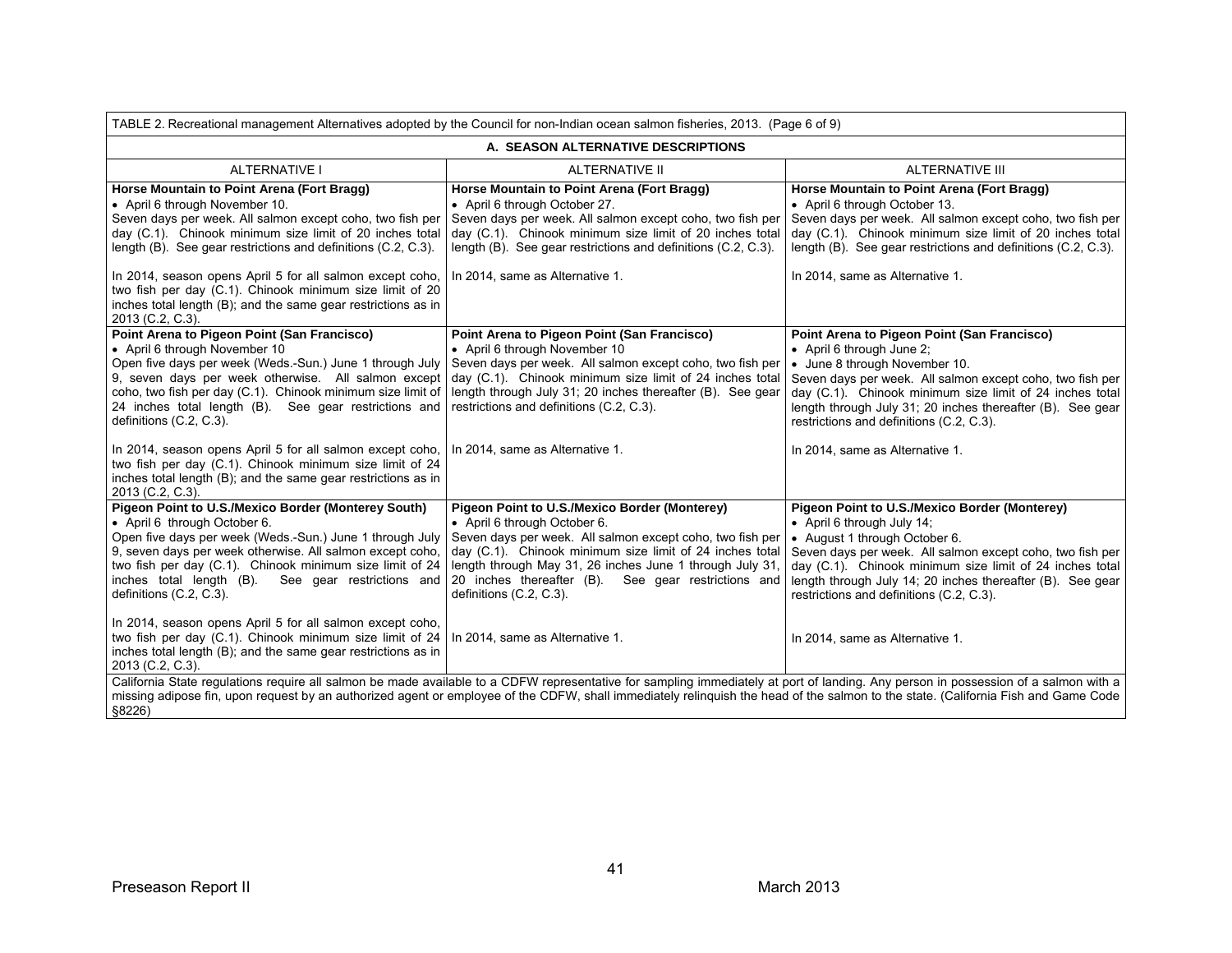TABLE 2. Recreational management Alternatives adopted by the Council for non-Indian ocean salmon fisheries, 2013. (Page 7 of 9)

|  | B. MINIMUM SIZE (Inches) (see C.1) |  |  |  |  |
|--|------------------------------------|--|--|--|--|
|--|------------------------------------|--|--|--|--|

| Area (when open)                    |                             | Chinook | Coho                     | Pink |
|-------------------------------------|-----------------------------|---------|--------------------------|------|
| North of Cape Falcon                |                             | 24.0    | 16.0                     | None |
| Cape Falcon to Humbug Mountain      | Alt. $\overline{8}$ II      | 24.0    | 16.0                     | None |
|                                     | Alt. III                    | 22.0    | 16.0                     | None |
| Humbug Mountain to OR/CA Border     | Alt. $\overline{8}$ II      | 24.0    | 16.0                     | None |
|                                     | Alt. III                    | 22.0    | 16.0                     | None |
| OR/CA Border to Horse Mountain      | Alt. I                      | 20.0    | $\overline{\phantom{a}}$ | 20.0 |
|                                     | Alt. $   8   $              | 24.0    | $\overline{\phantom{a}}$ | 24.0 |
| Horse Mountain to Point Arena       |                             | 20.0    | $\overline{\phantom{a}}$ | 20.0 |
| Point Arena to Pigeon Point         | Alt I                       | 24.0    | $\overline{\phantom{a}}$ | 24.0 |
|                                     | Alt II & III $\le$ July 31  | 24.0    | $\overline{\phantom{a}}$ | 24.0 |
|                                     | Alt II & III $\ge$ August 1 | 20.0    | $\overline{\phantom{a}}$ | 20.0 |
| Pigeon Point to U.S./Mexico Border: | Alt I                       | 24.0    | $\overline{\phantom{a}}$ | 24.0 |
|                                     | Alt $II \leq May 31$        | 24.0    | $\overline{\phantom{a}}$ | 24.0 |
|                                     | Alt II June 1-July 31       | 26.0    | -                        | 26.0 |
|                                     | Alt $II \ge$ August 1       | 20.0    | $\overline{\phantom{a}}$ | 20.0 |
|                                     | Alt III $\le$ July 14       | 24.0    | $\overline{\phantom{0}}$ | 24.0 |
|                                     | Alt III $\ge$ August 1      | 20.0    |                          | 20.0 |

## **C. REQUIREMENTS, DEFINITIONS, RESTRICTIONS, OR EXCEPTIONS**

C.1. Compliance with Minimum Size and Other Special Restrictions: All salmon on board a vessel must meet the minimum size or other special requirements for the area being fished and the area in which they are landed if that area is open. Salmon may be landed in an area that is closed only if they meet the minimum size or other special requirements for the area in which they were caught.

Ocean Boat Limits: Off the coast of Washington, Oregon, and California, each fisher aboard a vessel may continue to use angling gear until the combined daily limits of Chinook and coho salmon for all licensed and juvenile anglers aboard has have been attained (additional state restrictions may apply).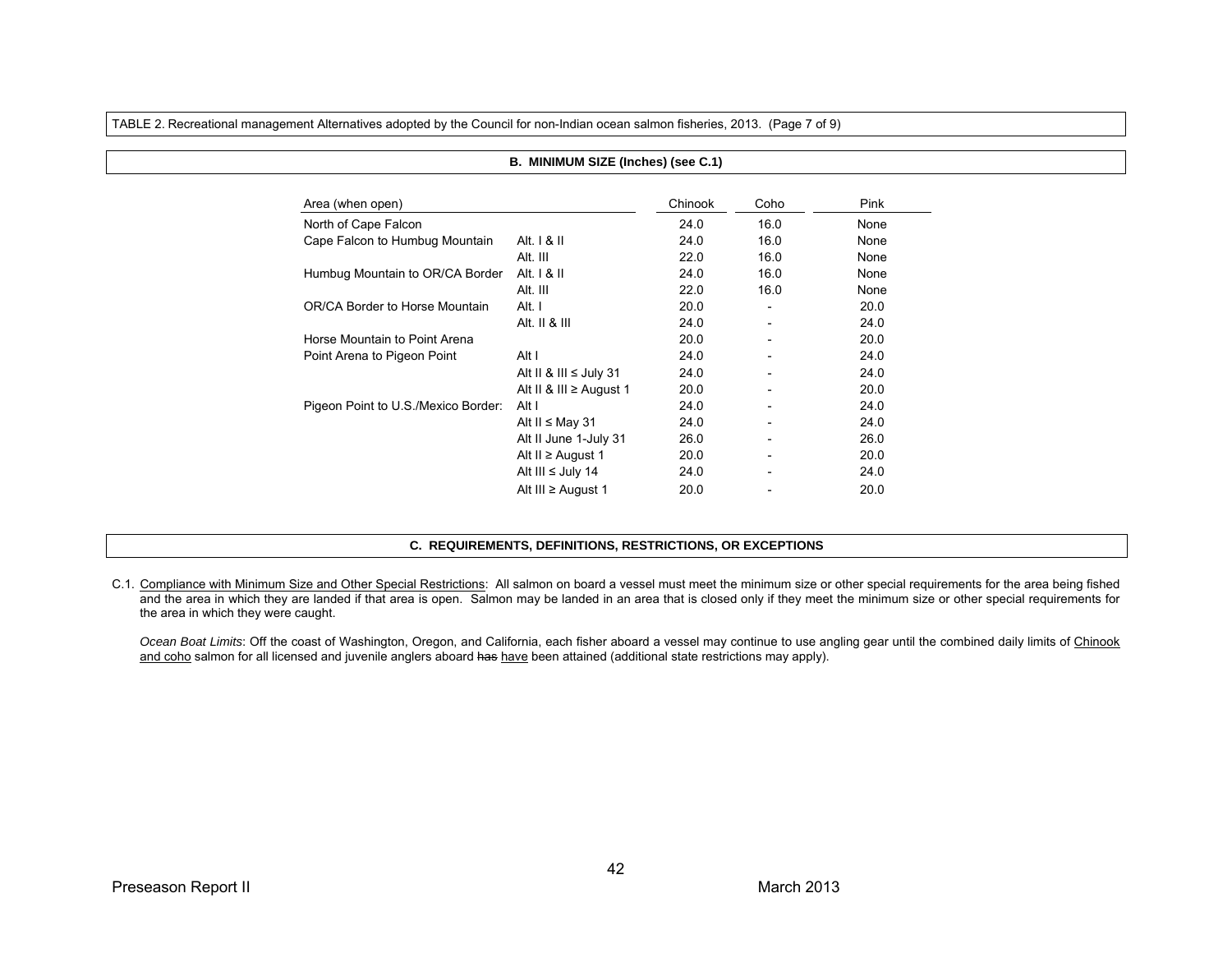TABLE 2. Recreational management Alternatives adopted by the Council for non-Indian ocean salmon fisheries, 2013. (Page 8 of 9)

## **C. REQUIREMENTS, DEFINITIONS, RESTRICTIONS, OR EXCEPTIONS**

- C.2. Gear Restrictions: Salmon may be taken only by hook and line using barbless hooks. All persons fishing for salmon, and all persons fishing from a boat with salmon on board, must meet the gear restrictions listed below for specific areas or seasons.
	- a. *U.S./Canada Border to Point Conception, California*: No more than one rod may be used per angler; and no more than two single point, single shank barbless hooks are required for all fishing gear. [Note: ODFW regulations in the state-water fishery off Tillamook Bay may allow the use of barbed hooks to be consistent with inside regulations.]
	- b. *Horse Mountain, California, to Point Conception, California*: Single point, single shank, barbless circle hooks (see gear definitions below) are required when fishing with bait by any means other than trolling, and no more than two such hooks shall be used. When angling with two hooks, the distance between the hooks must not exceed five inches when measured from the top of the eye of the top hook to the inner base of the curve of the lower hook, and both hooks must be permanently tied in place (hard tied). Circle hooks are not required when artificial lures are used without bait.

#### C.3. Gear Definitions:

- a. *Recreational fishing gear defined*: Angling tackle consisting of a line with no more than one artificial lure and/or natural bait attached. Off Oregon and Washington, angling tackle consists of a single line that the line must be attached to a rod and reel held by hand or closely attended; the rod and reel must be held by hand while playing a hooked fish. No person may use more than one rod and line while fishing off Oregon or Washington. Off California, the line must be attached to a rod and reel held by hand or closely attended; weights directly attached to a line may not exceed four pounds (1.8 kg). While fishing off California north of Point Conception, no person fishing for salmon, and no person fishing from a boat with salmon on board, may use more than one rod and line. Fishing includes any activity which can reasonably be expected to result in the catching, taking, or harvesting of fish.
- b. *Trolling defined*: Angling from a boat or floating device that is making way by means of a source of power, other than drifting by means of the prevailing water current or weather conditions.
- c. *Circle hook defined*: A hook with a generally circular shape and a point which turns inward, pointing directly to the shank at a 90° angle.

## C.4. Control Zone Definitions:

- a. *The Bonilla-Tatoosh Line*: A line running from the western end of Cape Flattery to Tatoosh Island Lighthouse (48°23'30" N. lat., 124°44'12" W. long.) to the buoy adjacent to Duntze Rock (48°28'00" N. lat., 124°45'00" W. long.), then in a straight line to Bonilla Point (48°35'30" N. lat., 124°43'00" W. long.) on Vancouver Island, British Columbia.
- b. *Grays Harbor Control Zone* The area defined by a line drawn from the Westport Lighthouse (46° 53'18" N. lat., 124° 07'01" W. long.) to Buoy #2 (46° 52'42" N. lat., 124°12'42" W. long.) to Buoy #3 (46° 55'00" N. lat., 124°14'48" W. long.) to the Grays Harbor north jetty (46° 55'36" N. lat., 124°10'51" W. long.).
- c. *Columbia Control Zone*: An area at the Columbia River mouth, bounded on the west by a line running northeast/southwest between the red lighted Buoy #4 (46°13'35" N. lat., 124°06'50" W. long.) and the green lighted Buoy #7 (46°15'09' N. lat., 124°06'16" W. long.); on the east, by the Buoy #10 line which bears north/south at 357° true from the south jetty at 46°14'00" N. lat., 124°03'07" W. long. to its intersection with the north jetty; on the north, by a line running northeast/southwest between the green lighted Buoy #7 to the tip of the north jetty (46°15'48" N. lat., 124°05'20" W. long. and then along the north jetty to the point of intersection with the Buoy #10 line; and on the south, by a line running northeast/southwest between the red lighted Buoy #4 and tip of the south jetty (46°14'03" N. lat., 124°04'05" W. long.), and then along the south jetty to the point of intersection with the Buoy #10 line.
- d. *Stonewall Bank Yelloweye Rockfish Conservation Area*: The area defined by the following coordinates in the order listed:

 44°37.46' N. lat.; 124°24.92' W. long.; 44°37.46' N. lat.; 124°23.63' W. long.; 44°28.71' N. lat.; 124°21.80' W. long.; 44°28.71' N. lat.; 124°24.10' W. long.; 44°31.42' N. lat.; 124°25.47' W. long.; and connecting back to 44°37.46' N. lat.; 124°24.92' W. long.

e. *Klamath Control Zone*: The ocean area at the Klamath River mouth bounded on the north by 41°38'48" N. lat. (approximately six nautical miles north of the Klamath River mouth); on the west, by 124°23'00" W. long. (approximately 12 nautical miles off shore); and, on the south, by 41°26'48" N. lat. (approximately 6 nautical miles south of the Klamath River mouth).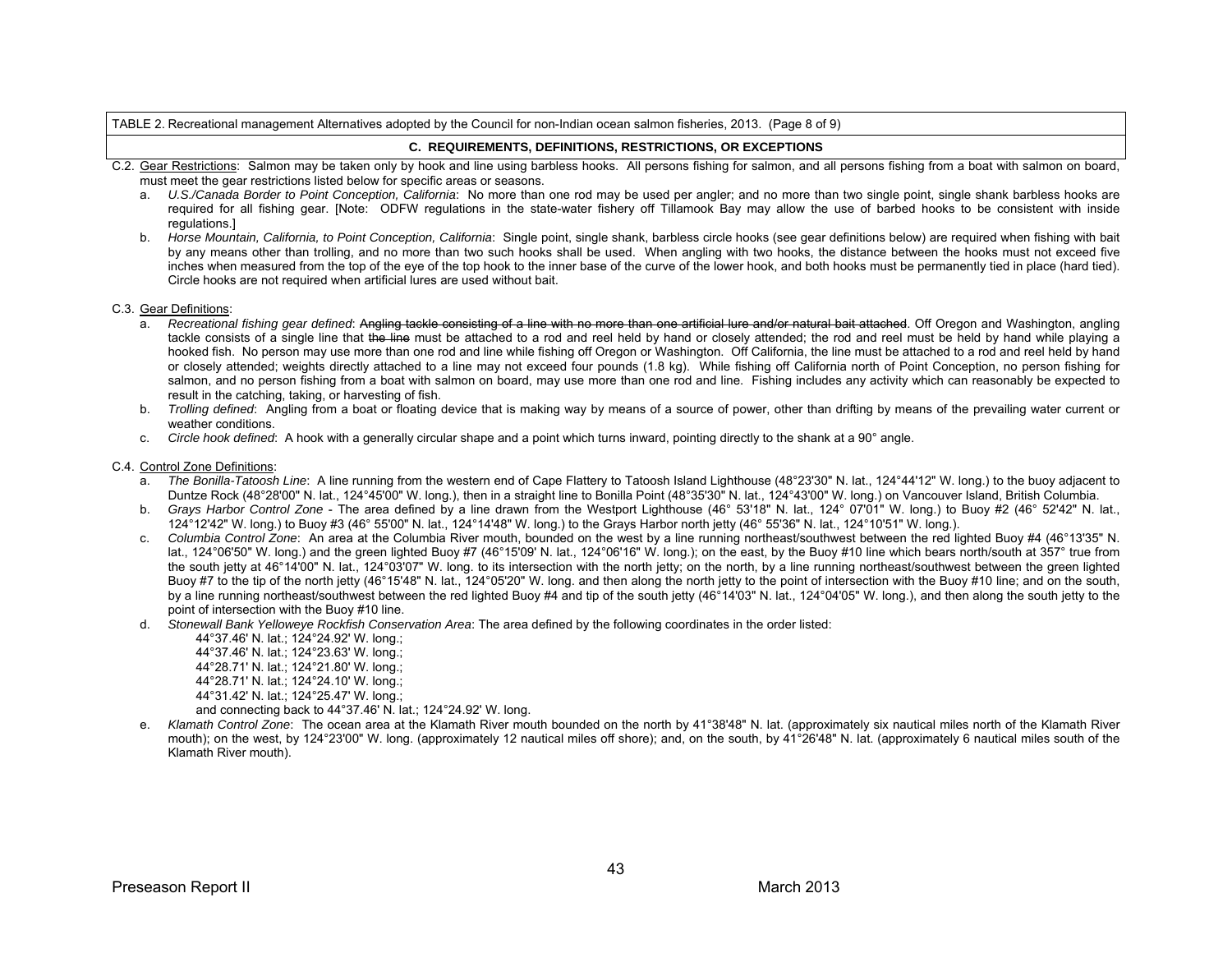TABLE 2. Recreational management measures adopted by the Council for non-Indian ocean salmon fisheries, 2013. (Page 9 of 9)

## **C. REQUIREMENTS, DEFINITIONS, RESTRICTIONS, OR EXCEPTIONS**

- C.5. Inseason Management: Regulatory modifications may become necessary inseason to meet preseason management objectives such as quotas, harvest guidelines, and season duration. In addition to standard inseason actions or modifications already noted under the season description, the following inseason guidance is provided to NMFS:
	- a. Actions could include modifications to bag limits, or days open to fishing, and extensions or reductions in areas open to fishing.
	- b. Coho may be transferred inseason among recreational subareas north of Cape Falcon to help meet the recreational season duration objectives (for each subarea) after conferring with representatives of the affected ports and the Council's SAS recreational representatives north of Cape Falcon, and if the transfer would not result in exceeding preseason impact expectations on any stocks.
	- c. Chinook and coho may be transferred between the recreational and commercial fisheries north of Cape Falcon if there is agreement among the representatives of the Salmon Advisory Subpanel (SAS), and if the transfer would not result in exceeding preseason impact expectations on any stocks.

#### *Alternative I &II:*

d. Fishery managers may consider inseason action permitting the retention of unmarked coho. Such a consideration may also include a change in bag limit of two salmon, no more than one of which may be a coho. If retention of unmarked coho is permitted by inseason action, the allowable coho quota will be adjusted to ensure preseason projected impacts on all stocks is not exceeded.

## *Alternative III*

- d. Fishery managers may consider inseason action permitting the retention of unmarked coho modifying regulations restricting retention of unmarked coho. To ensure that preseason projected impacts of the fishery are not exceeded, any inseason action shall consider, if significant, the difference between observed and preseason forecasted mark rates. Such a consideration may also include a change in bag limit of two salmon, no more than one of which may be a coho. If retention of unmarked coho is permitted by inseason action, the allowable coho quota will be adjusted to ensure preseason projected impacts on all stocks is not exceeded.
- e. Marked coho remaining from the July Cape Falcon to OR/CA border recreational coho quota may be transferred inseason to the September Cape Falcon to Humbug Mountain non-mark-selective recreational fishery if the transfer would not result in exceeding preseason impact expectations on any stocks.
- C.6. Additional Seasons in State Territorial Waters: Consistent with Council management objectives, the States of Washington, Oregon, and California may establish limited seasons in state waters. Check state regulations for details.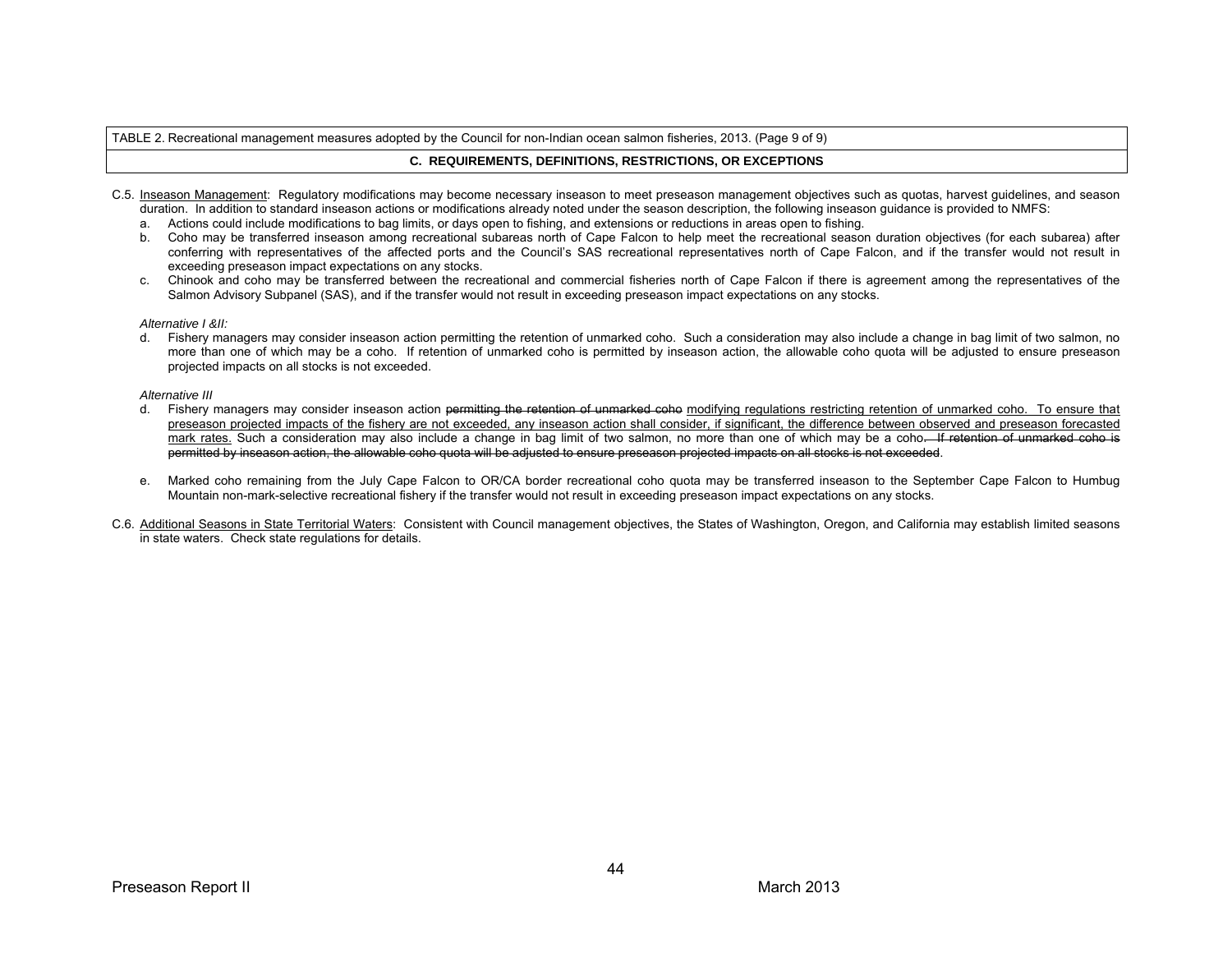| TABLE 3. Treaty Indian troll management Alternatives adopted by the Council for ocean salmon fisheries, 2013. (Page 1 of 2)                                                                                                                                                                                                                                                                                                             |                                                                                                                                                                                                                                                                                                                                                                                                                           |                                                                                                                                                                                                                                                                                                                                                                                                                          |  |  |  |  |  |  |  |
|-----------------------------------------------------------------------------------------------------------------------------------------------------------------------------------------------------------------------------------------------------------------------------------------------------------------------------------------------------------------------------------------------------------------------------------------|---------------------------------------------------------------------------------------------------------------------------------------------------------------------------------------------------------------------------------------------------------------------------------------------------------------------------------------------------------------------------------------------------------------------------|--------------------------------------------------------------------------------------------------------------------------------------------------------------------------------------------------------------------------------------------------------------------------------------------------------------------------------------------------------------------------------------------------------------------------|--|--|--|--|--|--|--|
|                                                                                                                                                                                                                                                                                                                                                                                                                                         | A. SEASON ALTERNATIVE DESCRIPTIONS                                                                                                                                                                                                                                                                                                                                                                                        |                                                                                                                                                                                                                                                                                                                                                                                                                          |  |  |  |  |  |  |  |
| <b>ALTERNATIVE I</b>                                                                                                                                                                                                                                                                                                                                                                                                                    | <b>ALTERNATIVE II</b>                                                                                                                                                                                                                                                                                                                                                                                                     | ALTERNATIVE III                                                                                                                                                                                                                                                                                                                                                                                                          |  |  |  |  |  |  |  |
| <b>Supplemental Management Information</b>                                                                                                                                                                                                                                                                                                                                                                                              | <b>Supplemental Management Information</b>                                                                                                                                                                                                                                                                                                                                                                                | <b>Supplemental Management Information</b>                                                                                                                                                                                                                                                                                                                                                                               |  |  |  |  |  |  |  |
| 1. Overall Treaty-Indian TAC: 55,000 Chinook and 50,000<br>coho.<br>2. Overall Chinook and/or coho TACs may need to be<br>reduced or fisheries adjusted to meet NMFS ESA<br>guidance, FMP requirements, upon conclusion of<br>negotiations in the North of Falcon forum, or upon<br>receipt of preseason catch and abundance expectations<br>for Canadian and Alaskan fisheries.                                                        | Overall Treaty-Indian TAC: 47,500 Chinook and 47,500<br>coho.<br>2. Overall Chinook and/or coho TACs may need to be<br>reduced or fisheries adjusted to meet NMFS ESA<br>guidance, FMP requirements, upon conclusion of<br>negotiations in the North of Falcon forum, or upon<br>receipt of preseason catch and abundance expectations<br>for Canadian and Alaskan fisheries.                                             | 1. Overall Treaty-Indian TAC: 40,000 Chinook and 40,000<br>coho.<br>2. Overall Chinook and/or coho TACs may need to be<br>reduced or fisheries adjusted to meet NMFS ESA<br>guidance, FMP requirements, upon conclusion of<br>negotiations in the North of Falcon forum, or upon<br>receipt of preseason catch and abundance expectations<br>for Canadian and Alaskan fisheries.                                         |  |  |  |  |  |  |  |
| May 1 through the earlier of June 30 or 33,000 Chinook<br>quota.<br>All salmon except coho. If the Chinook quota is exceeded,<br>the excess will be deducted from the later all-salmon<br>season $(C.5)$ . See size limit $(B)$ and other restrictions $(C)$ .<br>July 1 through the earlier of September 15, or 22,000<br>preseason Chinook quota, or 50,000 coho quota.<br>All Salmon. See size limit (B) and other restrictions (C). | May 1 through the earlier of June 30 or 23,750 Chinook<br>quota.<br>All salmon except coho. If the Chinook quota is exceeded,<br>the excess will be deducted from the later all-salmon<br>season. See size limit (B) and other restrictions (C).<br>July 1 through the earlier of September 15, or 23,750<br>preseason Chinook quota, or 47,500 coho quota.<br>All salmon. See size limit (B) and other restrictions (C). | May 1 through the earlier of June 30 or 20,000 Chinook<br>quota.<br>All salmon except coho. If the Chinook quota is exceeded,<br>the excess will be deducted from the later all-salmon<br>season. See size limit (B) and other restrictions (C).<br>July 1 through the earlier of September 15, or 20,000<br>preseason Chinook quota, or 40,000 coho quota.<br>All salmon. See size limit (B) and other restrictions (C) |  |  |  |  |  |  |  |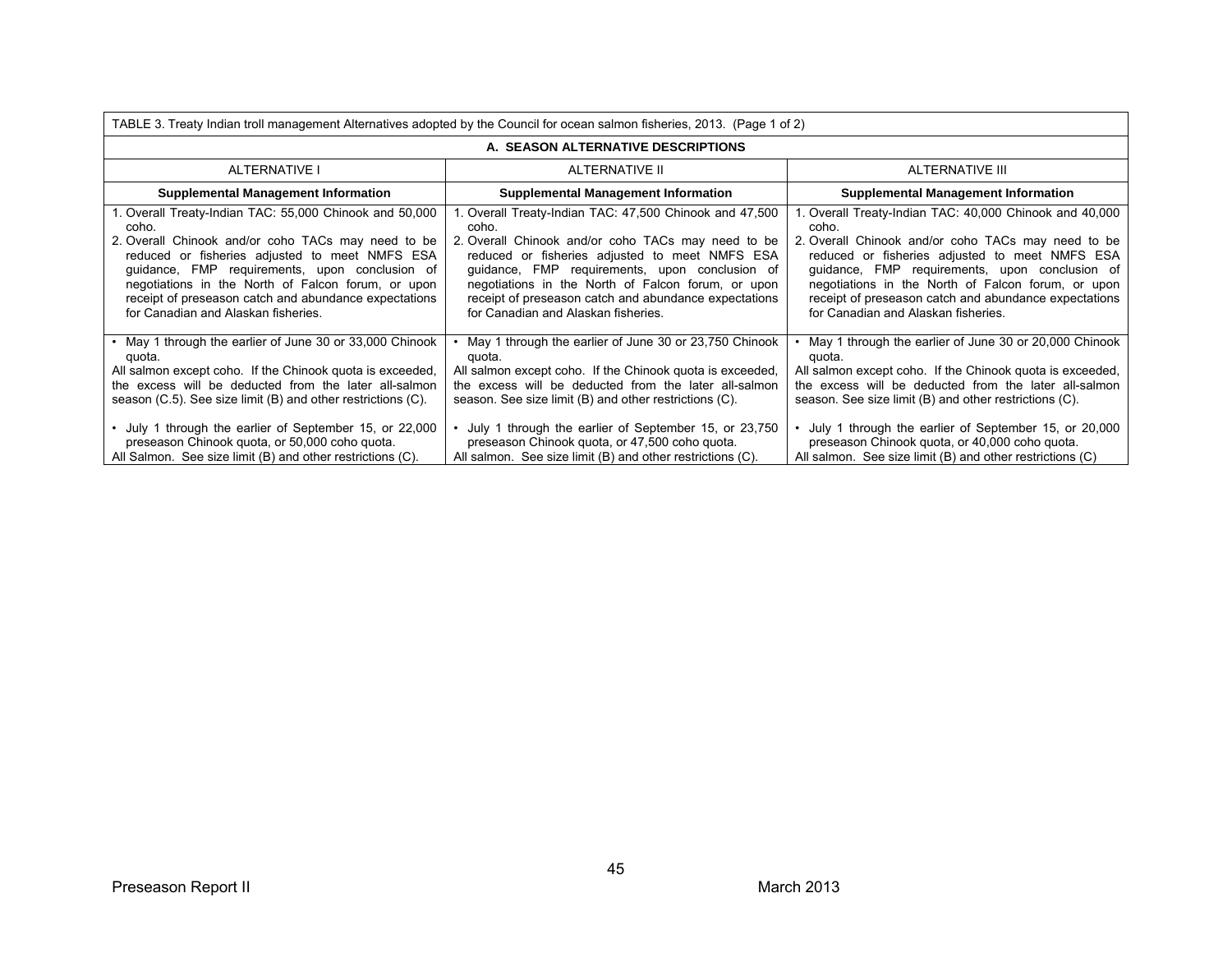TABLE 3. Treaty Indian troll management Alternatives adopted by the Council for ocean salmon fisheries, 2013**.** (Page 2 of 2)

## **B. MINIMUM SIZE (Inches)**

|                      |                     | Chinook        | Coho           |                |      |
|----------------------|---------------------|----------------|----------------|----------------|------|
| Area (when open)     | <b>Total Length</b> | Head-off       | Total Length   | Head-off       | Pink |
| North of Cape Falcon | 24.0 (61.0 cm)      | 18.0 (45.7 cm) | 16.0 (40.6 cm) | 12.0 (30.5 cm) | None |

## **C. REQUIREMENTS, DEFINITIONS, RESTRICTIONS, OR EXCEPTIONS**

C.1. Tribe and Area Boundaries. All boundaries may be changed to include such other areas as may hereafter be authorized by a Federal court for that tribe's treaty fishery.

S'KLALLAM - Washington State Statistical Area 4B (All).

MAKAH - Washington State Statistical Area 4B and that portion of the FMA north of 48°02'15" N. lat. (Norwegian Memorial) and east of 125°44'00" W. long.

QUILEUTE - That portion of the FMA between 48°07'36" N. lat. (Sand Pt.) and 47°31'42" N. lat. (Queets River) and east of 125°44'00" W. long.

HOH - That portion of the FMA between 47°54'18" N. lat. (Quillayute River) and 47°21'00" N. lat. (Quinault River) and east of 125°44'00" W. long.

QUINAULT - That portion of the FMA between 47°40'06" N. lat. (Destruction Island) and 46°53'18"N. lat. (Point Chehalis) and east of 125°44'00" W. long.

#### C.2. Gear restrictions

- a. Single point, single shank, barbless hooks are required in all fisheries.
- b. No more than eight fixed lines per boat.
- c. No more than four hand held lines per person in the Makah area fishery (Washington State Statistical Area 4B and that portion of the FMA north of 48°02'15" N. lat. (Norwegian Memorial) and east of 125°44'00" W. long.)

## C.3. <u>Quotas</u>

- a. The quotas include troll catches by the S'Klallam and Makah tribes in Washington State Statistical Area 4B from May 1 through September 15.
- b. The Quileute Tribe will continue a ceremonial and subsistence fishery during the time frame of September 15 through October 15 in the same manner as in 2004-2012. Fish taken during this fishery are to be counted against treaty troll quotas established for the 2013 season (estimated harvest during the October ceremonial and subsistence fishery: 100 Chinook; 200 coho).

## C.4. Area Closures

- a. The area within a six nautical mile radius of the mouths of the Queets River (47°31'42" N. lat.) and the Hoh River (47°45'12" N. lat.) will be closed to commercial fishing.
- b. A closure within two nautical miles of the mouth of the Quinault River (47°21'00" N. lat.) may be enacted by the Quinault Nation and/or the State of Washington and will not adversely affect the Secretary of Commerce's management regime.
- C.5. Inseason Management: In addition to standard inseason actions or modifications already noted under the season description, the following inseason guidance is provided to NMFS:
	- a. Chinook remaining from the May through June treaty-Indian ocean troll harvest guideline north of Cape Falcon may be transferred to the July through September harvest guideline on a fishery impact equivalent basis.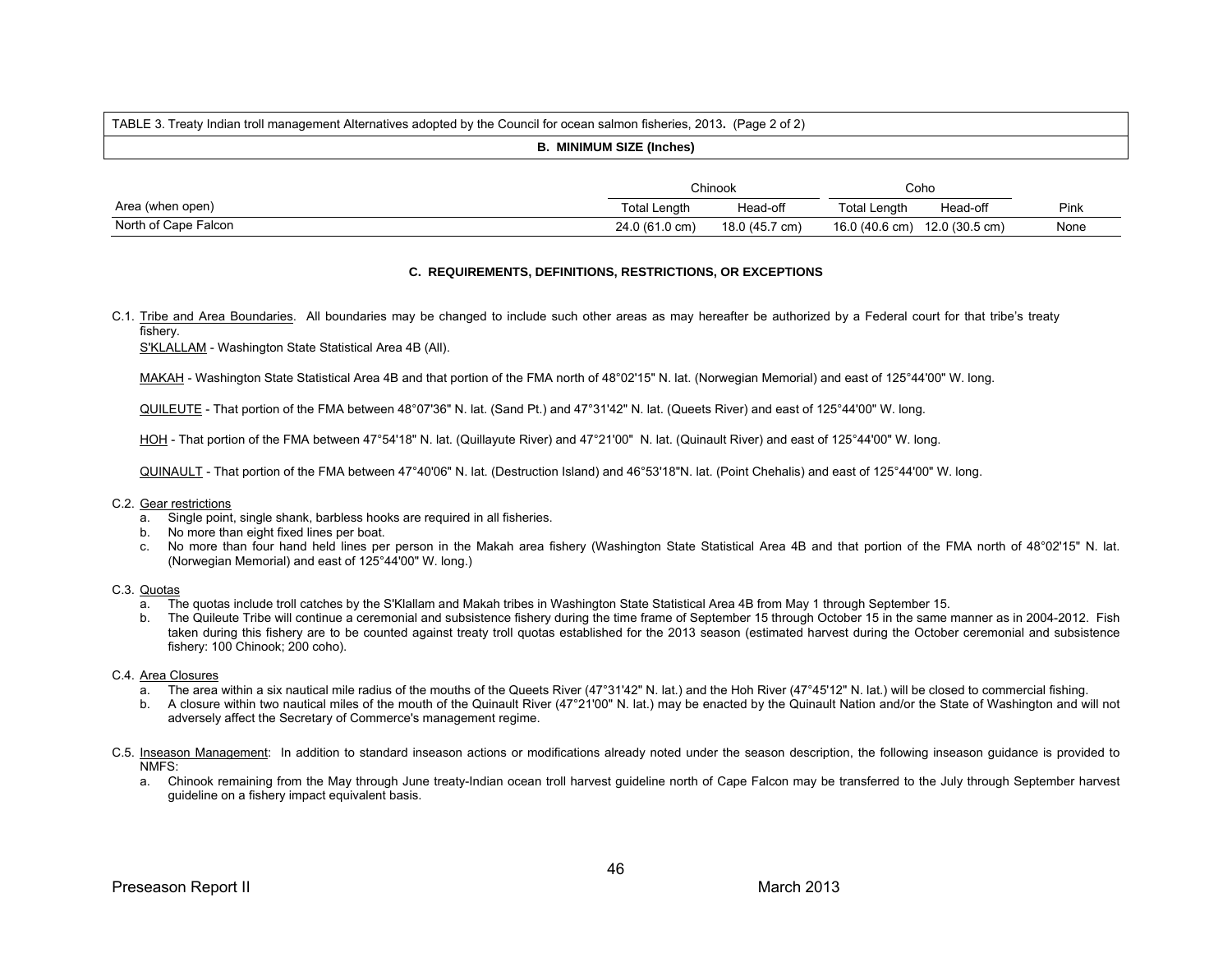|                                                                   |                      | <b>Chinook for Alternative</b> |                             |             | Coho for Alternative |              |  |  |  |
|-------------------------------------------------------------------|----------------------|--------------------------------|-----------------------------|-------------|----------------------|--------------|--|--|--|
| Fishery or Quota Designation                                      |                      |                                | Ш                           |             | Ш                    | $\mathbf{m}$ |  |  |  |
|                                                                   |                      |                                | <b>NORTH OF CAPE FALCON</b> |             |                      |              |  |  |  |
| TREATY INDIAN OCEAN TROLL <sup>a/</sup>                           |                      |                                |                             |             |                      |              |  |  |  |
| U.S./Canada Border to Cape Falcon (All Except Coho)               | 33,000               | 23,750                         | 20,000                      |             |                      |              |  |  |  |
| U.S./Canada Border to Cape Falcon (All Species)                   | 22,000               | 23,750                         | 20,000                      | 50,000      | 47,500               | 40,000       |  |  |  |
| Subtotal Treaty Indian Ocean Troll                                | 55,000               | 47,500                         | 40,000                      | 50,000      | 47,500               | 40,000       |  |  |  |
| NON-INDIAN COMMERCIAL TROLL <sup>b/</sup>                         |                      |                                |                             |             |                      |              |  |  |  |
| U.S./Canada Border to Cape Falcon (All Except Coho)               | 31,700               | 25,000                         | 20,000                      |             |                      |              |  |  |  |
| U.S./Canada Border to Cape Falcon (All Species)                   | 15,800               | 12,500                         | 10,000                      | 14,400      | 13,600               | 12,000       |  |  |  |
| Subtotal Non-Indian Commercial Troll                              | 47,500               | 37,500                         | 30,000                      | 14,400      | 13,600               | 12,000       |  |  |  |
| <b>RECREATIONAL</b>                                               |                      |                                |                             |             |                      |              |  |  |  |
| U.S./Canada Border to Cape Falcon (All Except Coho) <sup>c/</sup> | $8.000*$             | $8,000*$                       |                             |             |                      |              |  |  |  |
| U.S./Canada Border to Cape Alava <sup>b/</sup>                    | $5,300$ *            | 4,100 *                        | 3.700                       | 7.860       | 7,430                | 6,550        |  |  |  |
| Cape Alava to Queets Riverb/                                      | $1,800$ *            | $1,400$ *                      | 1,200                       | 1,970       | 1,860                | 1,640        |  |  |  |
| Queets River to Leadbetter Pt. <sup>b/</sup>                      | 25,600 *             | 19,700 *                       | 17,700                      | 27,970      | 26,410               | 23,310       |  |  |  |
| Leadbetter Pt. to Cape Falconb/d/                                 | 10,800 *             | 8,300 *                        | 7,400                       | 37,800      | 35,700               | 31,500       |  |  |  |
| Subtotal Recreational                                             | 51,500               | 41,500                         | 30,000                      | 75,600      | 71,400               | 63,000       |  |  |  |
| TOTAL NORTH OF CAPE FALCON                                        | 154,000              | 126,500                        | 100,000                     | 140,000     | 132,500              | 115,000      |  |  |  |
|                                                                   | SOUTH OF CAPE FALCON |                                |                             |             |                      |              |  |  |  |
| COMMERCIAL TROLL <sup>a/</sup>                                    |                      |                                |                             |             |                      |              |  |  |  |
| Humbug Mt. to OR/CA Border                                        | 9,000                | 7,500                          | 5,500                       |             |                      |              |  |  |  |
| OR/CA Border to Humboldt South Jetty                              | 10,000               | 15,500                         | 3,000                       |             |                      |              |  |  |  |
| <b>Subtotal Commercial Troll</b>                                  | 19,000               | 23,000                         | 8,500                       |             |                      |              |  |  |  |
| <b>RECREATIONAL</b>                                               |                      |                                |                             |             |                      |              |  |  |  |
| Cape Falcon to Oregon/California Border                           |                      |                                |                             | $28,000$ e/ | 25,000 $e/$          | $22,000$ e/  |  |  |  |
| TOTAL SOUTH OF CAPE FALCON                                        | 19,000               | 23,000                         | 8.500                       | 28.000      | 25,000               | 22,000       |  |  |  |

## TABLE 4. Chinook and coho harvest quotas and guidelines (\*) for 2013 ocean salmon fishery management Alternatives adopted by the Council.

a/ Quotas are non-mark selective for both Chinook and coho.

b/ Quotas are non-mark-selective for Chinook and mark-selective for coho.

c/ Quotas are mark-selective for Chinook, equivalent to unmarked quotas of 4,000.

d/ Does not include Buoy 10 fishery. Expected catch in August and September: Alternative I - 12,000 marked coho; Alternative II - 13,000 marked coho; Alternative II - 14,000 marked coho.

e/ The quota consists of both mark-selective and non-mark-selective quotas: 12,000 and 16,000 in Alternative 1; 10,000 and 15,000 in Alternative II; 10,000 and 12,000 in Alternative III, respectively.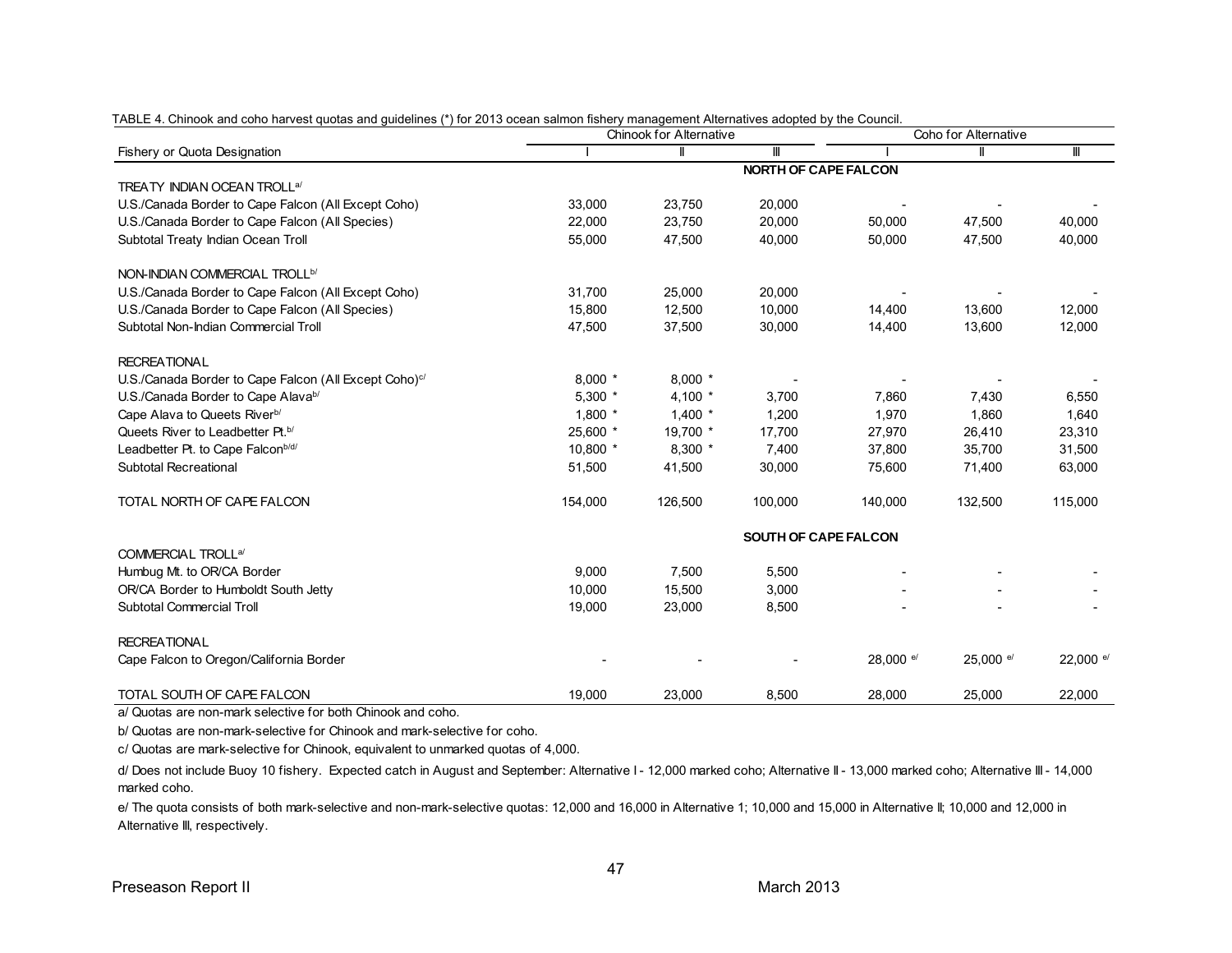|                                                          |               | Projected Ocean Escapement <sup>b/</sup> or Other |                                |                                                                                                                                                                                                                                                                                                                                                                                                                                                                                                                                                                                            |
|----------------------------------------------------------|---------------|---------------------------------------------------|--------------------------------|--------------------------------------------------------------------------------------------------------------------------------------------------------------------------------------------------------------------------------------------------------------------------------------------------------------------------------------------------------------------------------------------------------------------------------------------------------------------------------------------------------------------------------------------------------------------------------------------|
|                                                          |               | Criteria (Council Area Impacts in Parens)         |                                |                                                                                                                                                                                                                                                                                                                                                                                                                                                                                                                                                                                            |
| Key Stock/Criteria                                       | Alternative I |                                                   | Alternative II Alternative III | Spaw ner Objective or Other Comparative Standard as Noted                                                                                                                                                                                                                                                                                                                                                                                                                                                                                                                                  |
|                                                          |               |                                                   |                                | <b>CHINOOK</b>                                                                                                                                                                                                                                                                                                                                                                                                                                                                                                                                                                             |
| Columbia Upriver Brights                                 | 420.8         | 421.7                                             | 422.4                          | 74.0 Minimum ocean escapement to attain 60.0 adults over McNary Dam, with normal                                                                                                                                                                                                                                                                                                                                                                                                                                                                                                           |
|                                                          |               |                                                   |                                | distribution and no mainstem harvest.                                                                                                                                                                                                                                                                                                                                                                                                                                                                                                                                                      |
| Mid-Columbia Brights                                     | 102.4         | 102.6                                             | 102.8                          | 11.0 Minimum ocean escapement to attain 4.7 adults for Bonneville Hatchery and 2.0<br>for Little White Salmon Hatchery egg-take, assuming average conversion and no                                                                                                                                                                                                                                                                                                                                                                                                                        |
|                                                          |               |                                                   |                                | mainstem harvest.                                                                                                                                                                                                                                                                                                                                                                                                                                                                                                                                                                          |
| Columbia Low er River Hatchery Tules                     | 84.8          | 87.4                                              | 90.7                           | 23.8 Minimum ocean escapement to attain 10.3 adults for hatchery egg-take, with<br>average conversion and no low er river mainstem or tributary harvest.                                                                                                                                                                                                                                                                                                                                                                                                                                   |
| Columbia Low er River Natural Tules<br>(threatened)      | 43.3%         | 40.7%                                             | 38.5%                          | $\leq$ 41.0% Total adult equivalent fishery exploitation rate (2013 NMFS ESA guidance).                                                                                                                                                                                                                                                                                                                                                                                                                                                                                                    |
| Columbia Low er River Wild <sup>c/</sup><br>(threatened) | 14.1          | 14.2                                              | 14.2                           | 6.9 Minimum ocean escapement to attain MSY spawner goal of 5.7 for N. Lew is<br>River fall Chinook (NMFS ESA consultation standard).                                                                                                                                                                                                                                                                                                                                                                                                                                                       |
| Spring Creek Hatchery Tules                              | 35.0          | 37.5                                              | 39.8                           | 8.2 Minimum ocean escapement to attain 7.0 adults for Spring Creek Hatchery egg-<br>take, assuming average conversion and no mainstem harvest.                                                                                                                                                                                                                                                                                                                                                                                                                                             |
| Snake River Fall (threatened) SRFI                       | 53.3%         | 51.0%                                             | 47.5%                          | $\leq$ 70.0% Of 1988-1993 base period exploitation rate for all ocean fisheries (NMFS ESA<br>consultation standard).                                                                                                                                                                                                                                                                                                                                                                                                                                                                       |
| Klamath River Fall                                       | 73.8          | 73.8                                              | 73.8                           | $\geq$ 73.8 2013 preseason ACL.                                                                                                                                                                                                                                                                                                                                                                                                                                                                                                                                                            |
| Federally recognized tribal harvest                      | 50.0%         | 50.0%                                             | 50.0%                          | 50.0% Equals 114.9, 114.8, and 115.0 (thousand) adult fish for Yurok and Hoopa Valley<br>tribal fisheries.                                                                                                                                                                                                                                                                                                                                                                                                                                                                                 |
| Spaw ner Reduction Rate                                  | 68.0%         | 68.0%                                             | 68.0%                          | $\leq 68.0\%$ FMP; equals 156.7, 156.7, and 156.7 (thousand) few er natural area adult<br>spaw ners due to fishing.                                                                                                                                                                                                                                                                                                                                                                                                                                                                        |
| Adult river mouth return                                 | 272.1         | 272.3                                             | 272.1                          | NA Total adults.                                                                                                                                                                                                                                                                                                                                                                                                                                                                                                                                                                           |
| Age 4 ocean harvest rate                                 | 16.0%         | 16.0%                                             | 16.0%                          | ≤ 16.0% NMFS ESA consultation standard for threatened California Coastal Chinook.                                                                                                                                                                                                                                                                                                                                                                                                                                                                                                          |
| KMZ sport fishery share                                  | 9.6%          | 9.4%                                              | 8.7%                           | No Council quidance for 2013.                                                                                                                                                                                                                                                                                                                                                                                                                                                                                                                                                              |
| River recreational fishery share                         | 34.5%         | 34.8%                                             | 34.4%                          | NA Equals 39.6, 39.9, and 39.6 (thousand) adult fish for recreational inriver<br>fisheries.                                                                                                                                                                                                                                                                                                                                                                                                                                                                                                |
| Sacramento River Winter (endangered)                     | 12.9%         | 12.5%                                             | 12.8%                          | $\leq$ 12.9% Age-3 ocean impact rate in fisheries south of Pt. Arena. In addition, the<br>following season restrictions apply: Recreational- Pt. Arena to Pigeon Pt.<br>between the first Saturday in April and the second Sunday in November; Pigeon<br>Pt. to the U.S./Mexico Border between the first Saturday in April and the first<br>Sunday in October. Minimum size limit ≥ 20 inches total length. Commercial- Pt.<br>Arena to the U.S./Mexico border between May 1 and September 30, except Pt.<br>Reyes to Pt. San Pedro between October 1 and 15. Minimum size limit $\geq 26$ |

TABLE 5. Projected key stock escapements (thousands of fish) or management criteria for 2013 ocean fishery Alternatives adopted by the Council.<sup>a'</sup> (Page 1 of 3)

inches total length (NMFS 2013 ESA Guidance).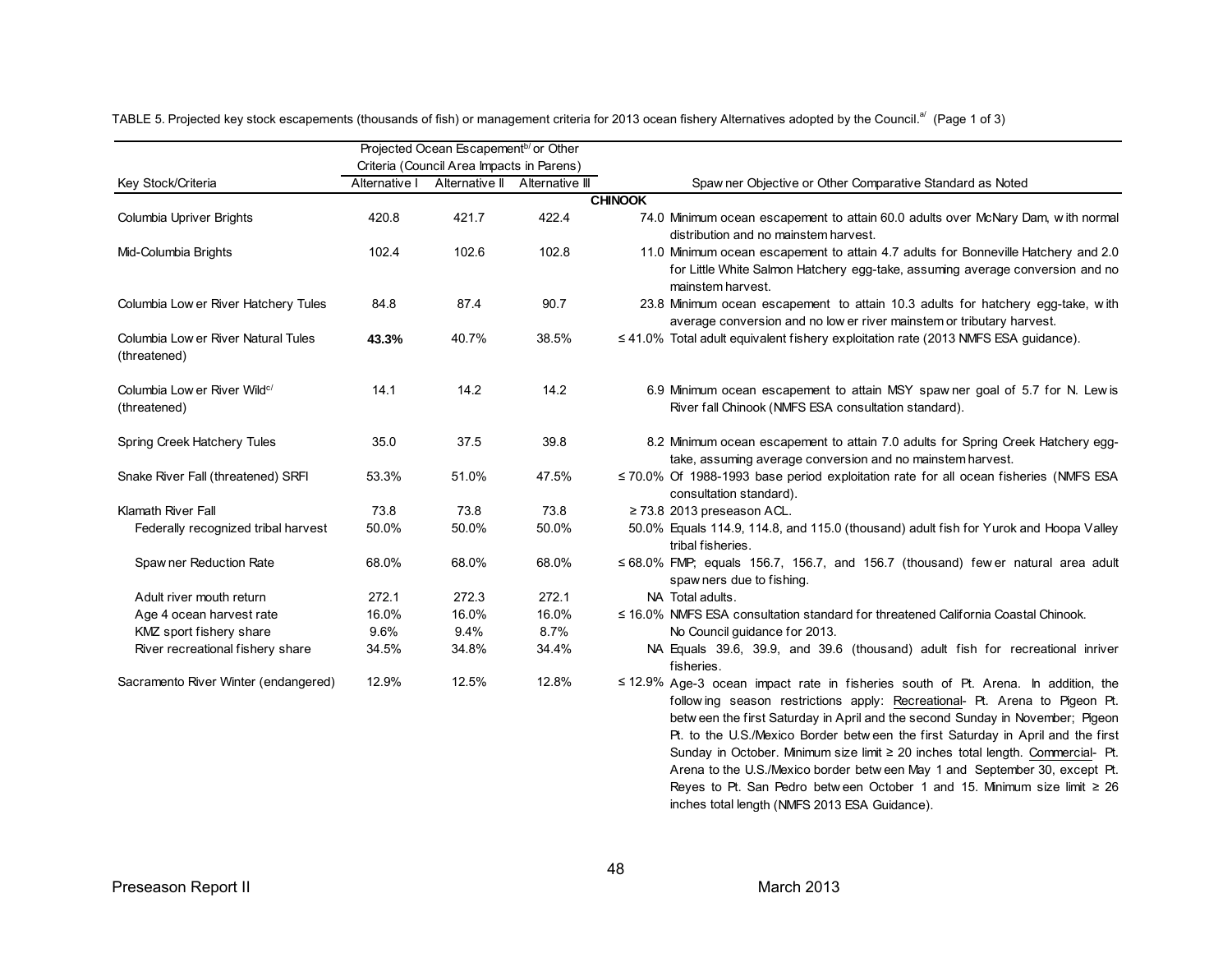|                                                           |                        | Projected Ocean Escapement <sup>b/</sup> or Other |                 |                                                                                                                                                                                                                                                                                                                                                             |
|-----------------------------------------------------------|------------------------|---------------------------------------------------|-----------------|-------------------------------------------------------------------------------------------------------------------------------------------------------------------------------------------------------------------------------------------------------------------------------------------------------------------------------------------------------------|
|                                                           |                        | Criteria (Council Area Impacts in Parens)         |                 |                                                                                                                                                                                                                                                                                                                                                             |
| Key Stock/Criteria                                        | Alternative I          | Alternative II                                    | Alternative III | Spaw ner Objective or Other Comparative Standard as Noted                                                                                                                                                                                                                                                                                                   |
| Sacramento River Fall                                     | 460.6                  | 457.8                                             | 454.4           | $\geq$ 250.3 2013 preseason ACL.                                                                                                                                                                                                                                                                                                                            |
| Sacramento Index exploitation rate                        | 44.8%                  | 45.1%                                             | 45.5%           | ≤ 70.0% FMP.                                                                                                                                                                                                                                                                                                                                                |
| Ocean commercial impacts                                  | 202.0<br>96.6          | 198.6<br>103.3                                    | 208.9<br>97.0   | All Alternatives include fall (Sept-Dec) 2012 impacts (23.5 thousand SRFC).                                                                                                                                                                                                                                                                                 |
| Ocean recreational impacts                                |                        |                                                   |                 | All Alternatives include fall 2012 impacts (7.8 thousand SRFC).                                                                                                                                                                                                                                                                                             |
| River recreational impacts                                | 75.0                   | 74.5                                              | 74.0            | No guidance in 2013.                                                                                                                                                                                                                                                                                                                                        |
| Hatchery spaw ner goal                                    | Met                    | Met                                               | Met             | 22.0 Aggregate number of adults to achieve egg take goals at Coleman, Feather<br>River, and Nimbus hatcheries.                                                                                                                                                                                                                                              |
|                                                           |                        |                                                   |                 | <b>COHO</b>                                                                                                                                                                                                                                                                                                                                                 |
| Interior Fraser (Thompson River)                          |                        | 12.0% (4.8%) 11.6% (4.5%) 10.9% (3.8%)            |                 | ≤ 10.0% 2013 Southern U.S. exploitation rate ceiling; 2002 PSC coho agreement.                                                                                                                                                                                                                                                                              |
| Skagit                                                    |                        | 37.2% (4.5%) 37.0% (4.2%) 36.5% (3.5%)            |                 | $\leq$ 60.0% 2013 total exploitation rate ceiling; FMP matrix <sup>d/</sup>                                                                                                                                                                                                                                                                                 |
| Stillaguamish                                             |                        | 29.9% (3.1%) 29.7% (2.9%) 29.3% (2.4%)            |                 | $\leq$ 50.0% 2013 total exploitation rate ceiling; FMP matrix <sup>d/</sup>                                                                                                                                                                                                                                                                                 |
| Snohomish                                                 |                        | 27.2% (3.1%) 27.0% (2.9%) 26.6% (2.4%)            |                 | $\leq$ 60.0% 2013 total exploitation rate ceiling; FMP matrix <sup>d/</sup>                                                                                                                                                                                                                                                                                 |
| <b>Hood Canal</b>                                         |                        | 52.3% (5.0%) 52.0% (4.6%) 51.6% (3.9%)            |                 | $\leq$ 45.0% 2013 total exploitation rate ceiling; FMP matrix <sup>d/</sup>                                                                                                                                                                                                                                                                                 |
| Strait of Juan de Fuca                                    |                        | 16.2% (4.0%) 16.0% (3.8%) 15.4% (3.1%)            |                 | $\leq$ 40.0% 2013 total exploitation rate ceiling; FMP matrix <sup>d/</sup>                                                                                                                                                                                                                                                                                 |
| Quillayute Fall                                           | 15.9                   | 15.9                                              | 16.1            | 6.3 FMP MSY adult spaw ner estimate <sup>d</sup> . Value depicted is ocean escapement.                                                                                                                                                                                                                                                                      |
| Hoh                                                       | 7.2                    | 7.3                                               | 7.4             | 2.5 FMP MSY adult spaw ner estimated. Value depicted is ocean escapement.                                                                                                                                                                                                                                                                                   |
| Queets Wild                                               | 18.9                   | 19.2                                              | 19.5            | 5.8 FMP MSY adult spaw ner estimated. Value depicted is ocean escapement.                                                                                                                                                                                                                                                                                   |
| Grays Harbor                                              | 178.7                  | 179.4                                             | 180.7           | 24.4 FMP MSY adult spaw ner estimate <sup>d</sup> . Value depicted is ocean escapement.                                                                                                                                                                                                                                                                     |
| Low er Columbia River Natural<br>(threatened)             | 11.7%                  | 10.9%                                             | 9.5%            | $\leq$ 15.0% Total marine and mainstem Columbia River fishery exploitation rate (2013 NMFS<br>ESA guidance). Value depicted is ocean fishery exploitation rate only. Bolded<br>values identify ocean exploitation rates that, when combined with 2012<br>freshw ater harvest rates, w ill exceed the total allow able exploitation rate of 15.0<br>percent. |
| Upper Columbia <sup>e/</sup>                              | $>50\%$                | $>50\%$                                           | $>50\%$         | ≥ 50% Minimum percentage of the run to Bonneville Dam.                                                                                                                                                                                                                                                                                                      |
| Columbia River Hatchery Early                             | 255.2                  | 258.2                                             | 263.3           | 36.7 Minimum ocean escapement to attain hatchery egg-take goal of 14.3 early adult                                                                                                                                                                                                                                                                          |
|                                                           |                        |                                                   |                 | coho, with average conversion and no mainstem or tributary fisheries.                                                                                                                                                                                                                                                                                       |
| Columbia River Hatchery Late                              | 119.4                  | 122.0                                             | 126.7           | 9.6 Minimum ocean escapement to attain hatchery egg-take goal of 6.0 late adult<br>coho, with average conversion and no mainstem or tributary fisheries.                                                                                                                                                                                                    |
| Oregon Coastal Natural                                    | $24.0\%$ <sup>f/</sup> | 20.7%                                             | 19.5%           | $\leq$ 30.0% Marine and freshwater fishery exploitation rate (NMFS ESA consultation<br>standard).                                                                                                                                                                                                                                                           |
| Southern Oregon/Northern California<br>Coast (threatened) | 7.6%                   | 7.7%                                              | 7.1%            | $\leq$ 13.0% Marine fishery exploitation rate for R/K hatchery coho (NMFS ESA consultation<br>standard).                                                                                                                                                                                                                                                    |

## TABLE 5. Projected key stock escapements (thousands of fish) or management criteria for 2013 ocean fishery Alternatives adopted by the Council.<sup>a/</sup> (Page 2 of 3)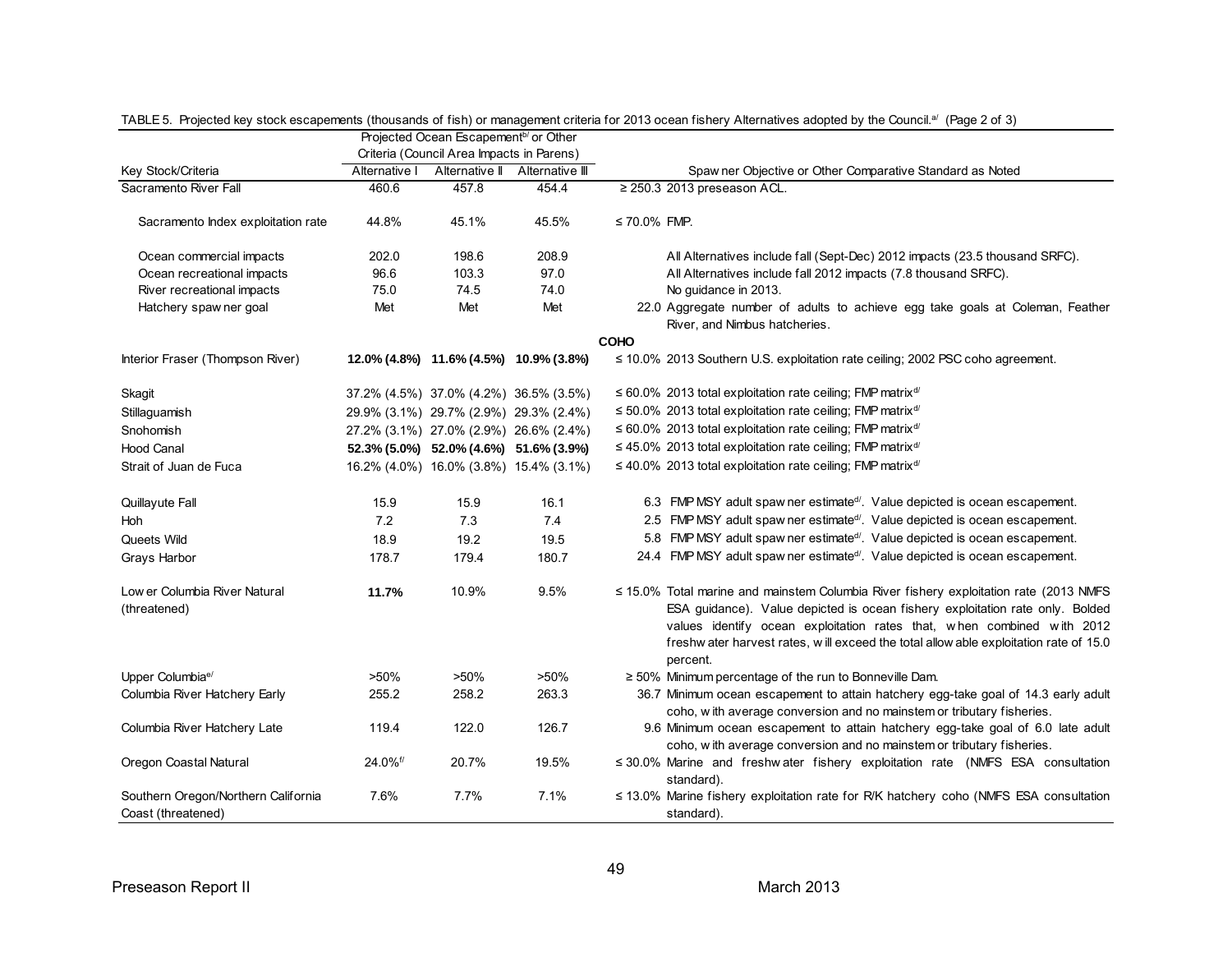#### TABLE 5. Projected key stock escapements (thousands of fish) or management criteria for 2013 ocean fishery Alternatives analyzed by the STT.<sup>a/</sup> (Page 3 of 3)

a/ Projections in the table assume <sup>a</sup> WCVI mortality for coho of the 2012 preseason level. Chinook fisheries in Southeast Alaska, North Coast BC, and WCVI troll and outside sport fisheries w ere assumed to have the same exploitation rates as expected preseason in 2012, as modified by the 2008 PST agreement. Assumptions for these Chinook fisheries will be changed prior to the April meeting w hen allow able catch levels for 2013 under the PST are know n.

b/ Ocean escapement is the number of salmon escaping ocean fisheries and entering freshw ater w ith the follow ing clarifications. Ocean escapement for Puget Sound stocks is the estimated number of salmon entering Area 4B that are available to U.S. net fisheries in Puget Sound and spaw ner escapement after impacts from the Canadian, U.S. ocean, and Puget Sound troll and recreational fisheries have been deducted. Numbers in parentheses represent Council area exploitation rates for Puget sound coho stocks. For Columbia River early and late coho stocks, ocean escapement represents the number of coho after the Buoy 10 fishery. Exploitation rates for LCN coho include all marine impacts prior to the Buoy 10 fishery. Exploitation rates for OCN coho include impacts of freshw ater fisheries. Values reported for Klamath River fall Chinook are natural area adult spaw ners. Values reported for Sacramento River fall Chinook are hatchery and natural area adult spaw ners.

c/ Includes minor contributions from East Fork Lew is River and Sandy River.

e/ Includes projected impacts of inriver fisheries that have not yet been shaped. d/ Annual management objectives may be different than FMP goals, and are subject to agreement betw een WDFW and the treaty tribes under U.S. District Court orders. Total exploitation rate includes Alaskan, Canadian, Council area, Puget Sound, and freshw ater fisheries and is calculated as total fishing mortality divided by total fishing mortality plus spaw ning escapement. These total exploitation rates reflect the initial base package for inside fisheries developed by state and tribal comanagers. It is anticipated that total exploitation rates w ill be adjusted by state and tribal comanagers during the preseason planning process to comply w ith stock specific exploitation rate constraints.

f/ Modeled as if the 12,000 marked coho quota in July w as rolled into the 16,000 non-mark-selective coho quota in September. The resulting 28,000 non-mark-selective coho quota in September in this simulation did not result in an increase to the projected impacts for LCN coho, but impacts for OCN coho increased by 2.5 percent.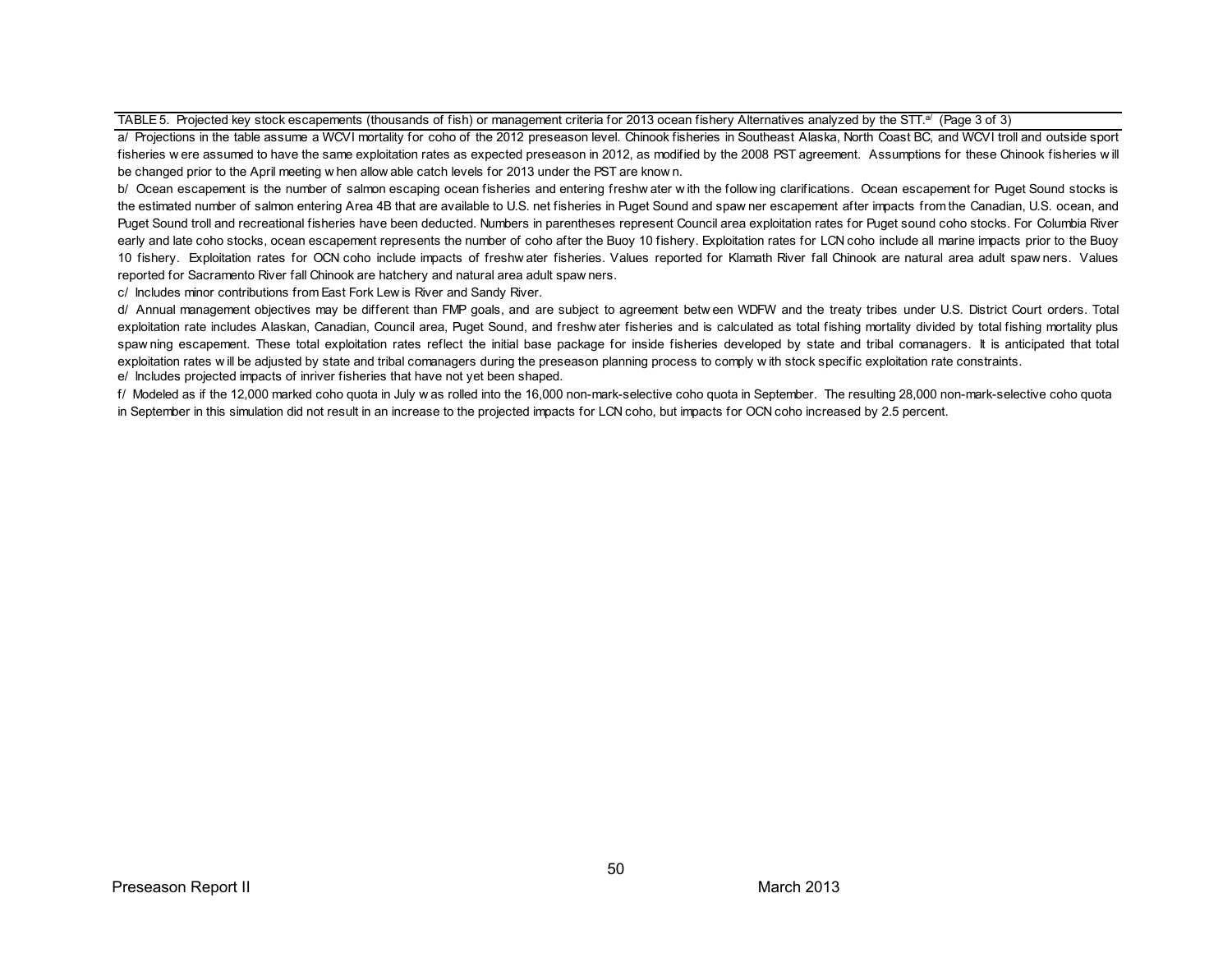|                                 |           |                       |              |                                                 |           |                                    |           |                                       |           |       | Observed in 2012  |
|---------------------------------|-----------|-----------------------|--------------|-------------------------------------------------|-----------|------------------------------------|-----------|---------------------------------------|-----------|-------|-------------------|
|                                 |           | 2013 Catch Projection |              | 2013 Bycatch Mortality <sup>a/</sup> Projection |           |                                    |           | 2013 Bycatch Projection <sup>b/</sup> |           |       | <b>Bycatch</b>    |
| Area and Fishery                |           | Ш                     | $\mathbf{H}$ |                                                 | Ш         | $\mathbb{I}$                       |           | Ш                                     | Ш         | Catch | Mortality         |
| OCEAN FISHERIES <sup>c/</sup> : |           |                       |              |                                                 |           | <b>CHINOOK (thousands of fish)</b> |           |                                       |           |       |                   |
| NORTH OF CAPE FALCON            |           |                       |              |                                                 |           |                                    |           |                                       |           |       |                   |
| Treaty Indian Ocean Troll       | 55.0      | 47.5                  | 40.0         | 7.9                                             | 6.8       | 5.7                                | 22.9      | 19.8                                  | 16.6      | 56.2  | 8.6               |
| Non-Indian Commercial Troll     | 47.5      | 37.5                  | 30.0         | 12.7                                            | 10.0      | 7.9                                | 42.7      | 33.6                                  | 26.8      | 45.3  | 10.3              |
| Recreational                    | 51.5      | 41.5                  | 30.0         | 7.6                                             | 6.5       | 3.3                                | 38.3      | 33.4                                  | 14.2      | 35.4  | 4.7               |
| CAPE FALCON TO HUMBUG MT.       |           |                       |              |                                                 |           |                                    |           |                                       |           |       |                   |
| <b>Commercial Troll</b>         | 147.9     | 147.8                 | 146.7        | 27.2                                            | 27.2      | 27.0                               | 74.5      | 74.5                                  | 73.9      | 59.2  | 18.4              |
| Recreational                    | 9.4       | 9.3                   | 9.4          | 1.1                                             | 1.1       | 1.1                                | 4.0       | 4.0                                   | 4.0       | 7.8   | 1.5               |
| HUMBUG MT. TO HORSE MT.         |           |                       |              |                                                 |           |                                    |           |                                       |           |       |                   |
| <b>Commercial Troll</b>         | 20.2      | 24.2                  | 9.7          | 3.7                                             | 4.5       | 1.8                                | 10.2      | 12.2                                  | 4.9       | 10.7  | 3.8 <sup>d/</sup> |
| Recreational                    | 31.4      | 30.5                  | 27.3         | 3.7                                             | 3.6       | 3.2                                | 13.3      | 12.9                                  | 11.6      | 48.6  | $4.8$ d/          |
| SOUTH OF HORSE MT.              |           |                       |              |                                                 |           |                                    |           |                                       |           |       |                   |
| Commercial                      | 196.0     | 187.9                 | 205.5        | 36.1                                            | 34.6      | 37.8                               | 98.7      | 94.7                                  | 103.5     | 209.6 | 36.0 $d/$         |
| Recreational                    | 94.2      | 101.8                 | 96.9         | 11.1                                            | 12.0      | 11.4                               | 34.8      | 37.5                                  | 35.8      | 83.6  | 10.6 $d/$         |
| <b>TOTAL OCEAN FISHERIES</b>    |           |                       |              |                                                 |           |                                    |           |                                       |           |       |                   |
| <b>Commercial Troll</b>         | 466.6     | 444.9                 | 431.9        | 87.5                                            | 83.0      | 80.2                               | 249.0     | 234.7                                 | 225.6     | 381.0 | 77.1              |
| Recreational                    | 186.5     | 183.1                 | 163.6        | 23.5                                            | 23.1      | 19.0                               | 90.4      | 87.8                                  | 65.5      | 175.4 | 21.6              |
| <b>INSIDE FISHERIES:</b>        |           |                       |              |                                                 |           |                                    |           |                                       |           |       |                   |
| Area 4B                         |           |                       |              |                                                 |           | <b>NA</b>                          |           |                                       | <b>NA</b> |       |                   |
| Buoy 10                         | <b>NA</b> | <b>NA</b>             | <b>NA</b>    | <b>NA</b>                                       | <b>NA</b> | <b>NA</b>                          | <b>NA</b> | <b>NA</b>                             | <b>NA</b> | 18.6  | $1.8$ d/          |

TABLE 6. Preliminary projections of Chinook and coho harvest impacts for 2013 ocean salmon fishery management Alternatives adopted by the Council**.** (Page 1 of 2)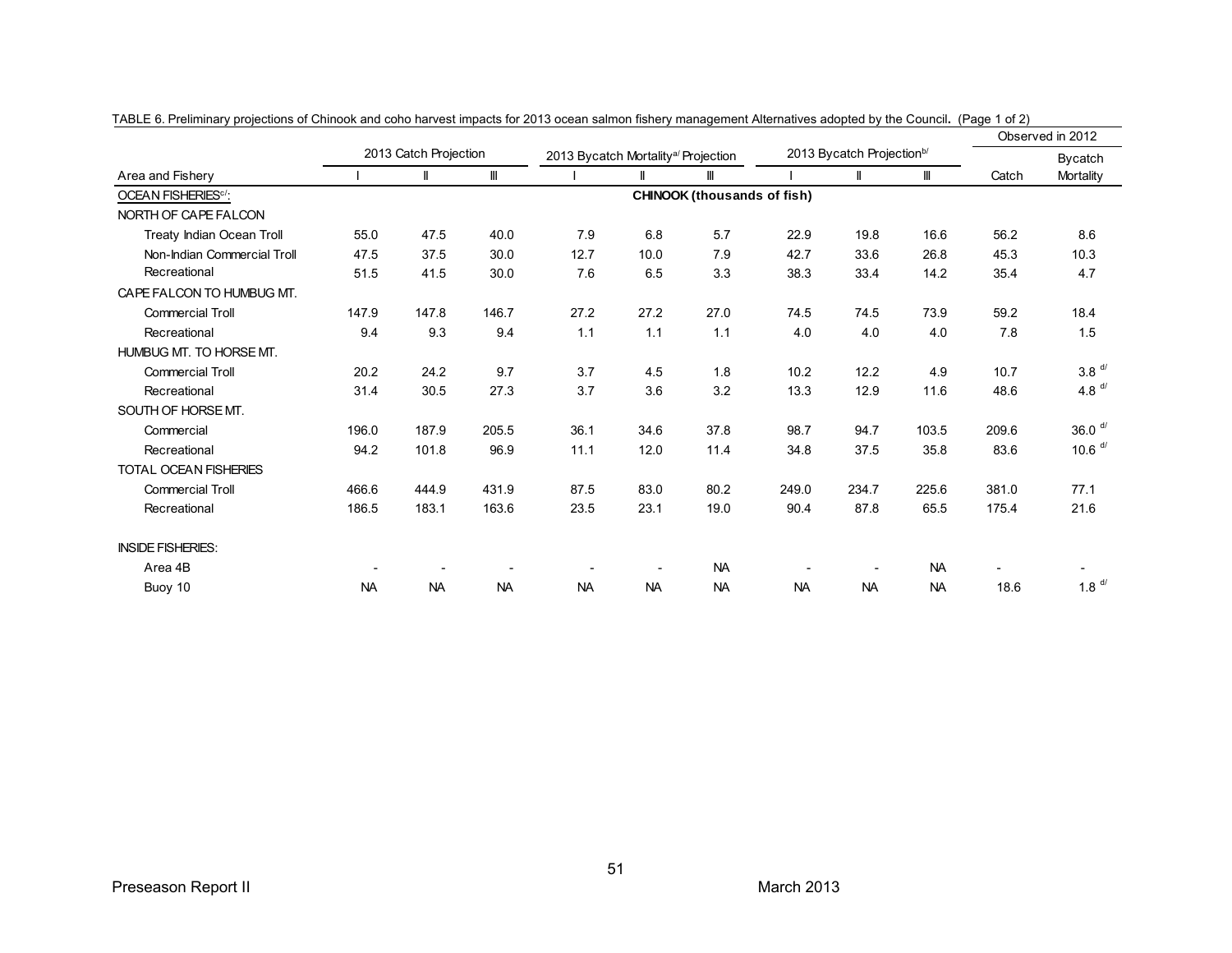|                               |                                 |      |                                                 |      |      |      |                                       |              |       |         | Observed in 2012 |
|-------------------------------|---------------------------------|------|-------------------------------------------------|------|------|------|---------------------------------------|--------------|-------|---------|------------------|
|                               | 2013 Catch Projection           |      | 2013 Bycatch Mortality <sup>a/</sup> Projection |      |      |      | 2013 Bycatch Projection <sup>b/</sup> |              |       | Bycatch |                  |
| Area and Fishery              |                                 | Ш    | Ш                                               |      | Ш    | Ш    |                                       | $\mathbf{I}$ | Ш     | Catch   | Mortality        |
|                               | <b>COHO</b> (thousands of fish) |      |                                                 |      |      |      |                                       |              |       |         |                  |
| NORTH OF CAPE FALCON          |                                 |      |                                                 |      |      |      |                                       |              |       |         |                  |
| Treaty Indian Ocean Trolle/   | 50.0                            | 47.5 | 40.0                                            | 4.0  | 3.4  | 2.9  | 8.1                                   | 6.4          | 5.4   | 37.3    | 2.8              |
| Non-Indian Commercial Trolle/ | 14.4                            | 13.6 | 12.0                                            | 16.1 | 13.6 | 11.3 | 57.4                                  | 48.0         | 39.8  | 3.9     | 3.8              |
| Recreational <sup>e/</sup>    | 75.6                            | 71.4 | 63.0                                            | 19.4 | 18.3 | 15.4 | 91.3                                  | 86.0         | 70.9  | 33.1    | 12.4             |
| SOUTH OF CAPE FALCON          |                                 |      |                                                 |      |      |      |                                       |              |       |         |                  |
| <b>Commercial Troll</b>       | $\overline{\phantom{a}}$        |      |                                                 | 9.8  | 10.0 | 9.4  | 37.9                                  | 38.6         | 36.2  | 0.0     | 8.7              |
| Recreational <sup>e/</sup>    | 28.0                            | 25.0 | 22.0                                            | 11.6 | 11.0 | 10.4 | 57.4                                  | 54.6         | 52.3  | 14.4    | 8.3              |
| <b>TOTAL OCEAN FISHERIES</b>  |                                 |      |                                                 |      |      |      |                                       |              |       |         |                  |
| <b>Commercial Troll</b>       | 64.4                            | 61.1 | 52.0                                            | 29.9 | 27.0 | 23.6 | 103.4                                 | 93.0         | 81.4  | 41.2    | 15.3             |
| Recreational                  | 103.6                           | 96.4 | 85.0                                            | 31.0 | 29.3 | 25.8 | 148.7                                 | 140.6        | 123.2 | 47.5    | 20.7             |
| <b>INSIDE FISHERIES:</b>      |                                 |      |                                                 |      |      |      |                                       |              |       |         |                  |
| Area 4B                       | $\overline{\phantom{a}}$        | ٠    |                                                 |      |      |      |                                       |              |       |         |                  |
| Buoy 10                       | 12.0                            | 13.0 | 14.0                                            | 2.6  | 2.7  | 2.9  | 10.1                                  | 10.8         | 11.5  | 7.4     | $2.2$ d/         |

TABLE 6. Preliminary projections of Chinook and coho harvest impacts for 2012 ocean salmon fishery management Alternatives adopted by the Council. (Page 2 of 2)

a/ The bycatch mortality reported in this table consists of drop-off mortality (includes predation on hooked fish) plus hook-and-release mortality of Chinook and coho salmon in Council-area fisheries. Drop-off mortality for both Chinook and coho is assumed to be equal to 5% of total encounters. The hook-and-release mortality (HRM) rates used for both chinook and coho are:

Commercial: 26%.

Recreational, north of Pt. Arena: 14%.

Recreational, south of Pt. Arena: 18% (based on the expected proportion of fish that <sup>w</sup> ill be caught using mooching versus trolling gear, and the HRMs of 42.2% and 14% for these tw o respective gear types).

b/ Bycatch calculated as dropoff mortality plus fish released.

c/ Includes Oregon territorial w ater, late season Chinook fisheries.

d/ Based on reported released Chinook or coho.

e/ Includes fisheries that allow retention of all legal sized coho.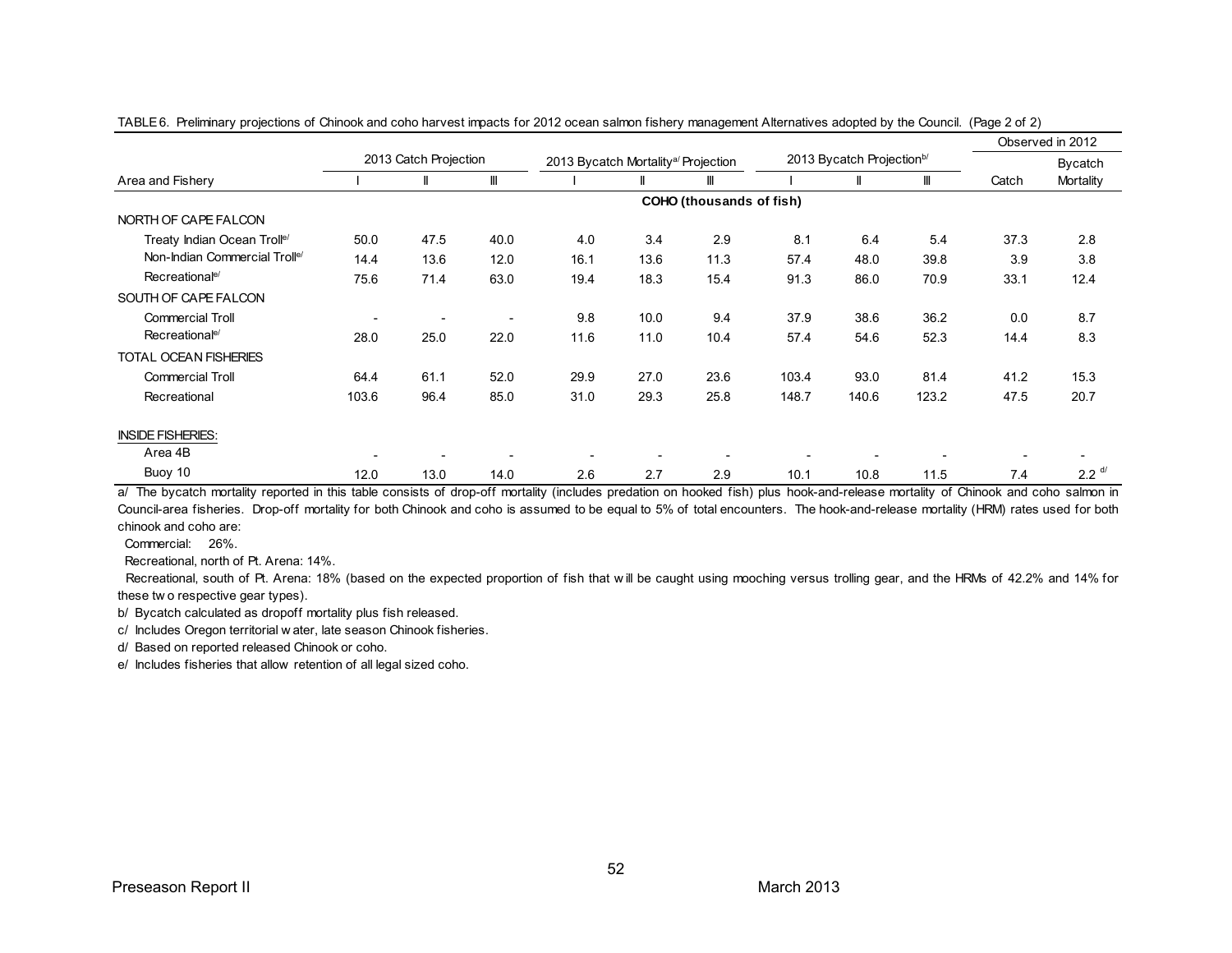|                                  | Exploitation Rate (Percent) |                 |            |                     |          |       |      |         |              |       |                         |              |
|----------------------------------|-----------------------------|-----------------|------------|---------------------|----------|-------|------|---------|--------------|-------|-------------------------|--------------|
|                                  |                             | <b>LCN Coho</b> |            |                     | OCN Coho |       |      | RK Coho |              |       | <b>LCR Tule Chinook</b> |              |
| Fishery                          |                             |                 | Ш          |                     |          | Ш     |      |         | $\mathbf{m}$ |       | Ш                       | $\mathbf{m}$ |
| SOUTHEAST ALASKA                 | 0.0%                        | 0.0%            | 0.0%       | 0.0%                | 0.0%     | 0.0%  | 0.0% | 0.0%    | 0.0%         | 2.6%  | 2.7%                    | 2.7%         |
| <b>BRITISH COLUMBIA</b>          | 0.1%                        | 0.1%            | 0.1%       | 0.3%                | 0.3%     | 0.3%  | 0.2% | 0.2%    | 0.2%         | 12.1% | 12.4%                   | 12.6%        |
| PUGET SOUND/STRAIT               | 0.2%                        | 0.2%            | 0.2%       | 0.1%                | 0.1%     | 0.1%  | 0.0% | 0.0%    | 0.0%         | 0.4%  | 0.4%                    | 0.4%         |
| NORTH OF CAPE FALCON             |                             |                 |            |                     |          |       |      |         |              |       |                         |              |
| Treaty Indian Ocean Troll        | 2.2%                        | 2.1%            | 1.8%       | 0.5%                | 0.5%     | 0.4%  | 0.0% | 0.0%    | 0.0%         | 7.2%  | 6.1%                    | 5.2%         |
| Recreational                     | 4.5%                        | 4.2%            | 3.6%       | 0.8%                | 0.7%     | 0.6%  | 0.0% | 0.0%    | 0.0%         | 3.6%  | 2.9%                    | 2.3%         |
| Non-Indian Troll                 | 1.9%                        | 1.6%            | 1.4%       | 0.5%                | 0.4%     | 0.4%  | 0.0% | 0.0%    | 0.0%         | 7.8%  | 6.2%                    | 5.0%         |
| SOUTH OF CAPE FALCON             |                             |                 |            |                     |          |       |      |         |              |       |                         |              |
| Recreational:                    |                             |                 |            |                     |          |       |      |         |              | 0.1%  | 0.1%                    | 0.1%         |
| Cape Falcon to Humbug Mt.        | 1.8%                        | 1.6%            | 1.4%       | 8.5%                | 5.6%     | 4.7%  | 0.2% | 0.2%    | 0.2%         |       |                         |              |
| Humbug Mt. to OR/CA border (KMZ) | 0.1%                        | 0.0%            | 0.0%       | 0.3%                | 0.3%     | 0.3%  | 0.7% | 0.6%    | 0.6%         |       |                         |              |
| OR/CA border to Horse Mt. (KMZ)  | 0.1%                        | 0.1%            | 0.1%       | 0.4%                | 0.4%     | 0.4%  | 2.2% | 2.1%    | 1.9%         |       |                         |              |
| Fort Bragg                       | 0.0%                        | 0.0%            | 0.0%       | 0.4%                | 0.4%     | 0.4%  | 1.2% | 1.2%    | 1.2%         |       |                         |              |
| South of Pt. Arena               | 0.0%                        | 0.0%            | 0.0%       | 0.3%                | 0.3%     | 0.3%  | 0.7% | 0.8%    | 0.6%         |       |                         |              |
| Troll:                           |                             |                 |            |                     |          |       |      |         |              | 2.0%  | 2.0%                    | 2.0%         |
| Cape Falcon to Humbug Mt.        | 0.7%                        | 0.7%            | 0.7%       | 0.8%                | 0.8%     | 0.8%  | 0.1% | 0.1%    | 0.1%         |       |                         |              |
| Humbug Mt. to OR/CA border (KMZ) | $0.0\%$                     | 0.0%            | 0.0%       | 0.0%                | 0.0%     | 0.0%  | 0.1% | 0.0%    | 0.0%         |       |                         |              |
| OR/CA border to Horse Mt. (KMZ)  | 0.0%                        | 0.0%            | 0.0%       | 0.0%                | 0.2%     | 0.0%  | 0.2% | 0.5%    | 0.2%         |       |                         |              |
| Fort Bragg                       | 0.0%                        | 0.0%            | 0.0%       | 0.7%                | 0.6%     | 0.6%  | 1.6% | 1.3%    | 1.5%         |       |                         |              |
| South of Pt. Arena               | 0.0%                        | 0.0%            | 0.0%       | 0.3%                | 0.3%     | 0.2%  | 0.2% | 0.2%    | 0.2%         |       |                         |              |
| BUOY 10                          | 0.7%                        | 0.7%            | 0.8%       | 0.1%                | 0.1%     | 0.1%  | 0.0% | 0.0%    | 0.0%         |       |                         |              |
| <b>ESTUARY/FRESHWATER</b>        | <b>N/A</b>                  | <b>N/A</b>      | <b>N/A</b> | 10.0%               | 9.8%     | 10.0% | 0.2% | 0.2%    | 0.2%         | 7.5%  | 7.9%                    | 8.2%         |
| TOTAL <sup>a/</sup>              | 11.7%                       | 10.9%           | 9.5%       | 24.0% <sup>b/</sup> | 20.7%    | 19.5% | 7.6% | 7.7%    | 7.1%         | 43.3% | 40.7%                   | 38.5%        |

TABLE 7. Expected coastwide lower Columbia Natural (LCN), Oregon coastal natural (OCN), and Rogue/Klamath (RK) coho, and Lower Columbia River (LCR) natural tule Chinook exploitation rates by fishery for 2013 ocean fisheries management Alternatives adopted by the Council.

a/ Totals do not include estuary/freshw ater for LCN coho. Bolded values for LCN coho identify ocean exploitation rates that, w hen combined w ith 2012 freshw ater harvest rates, w ill exceed the total allow able exploitation rate of 15.0 percent.

b/ Modeled as if the 12,000 marked coho quota in July w as rolled into the 16,000 non-mark-selective coho quota in September. The resulting 28,000 non-mark-selective coho quota in September in this simulation did not result in an increase to the projected impacts for LCN coho, but impacts for OCN coho increased by 2.5 percent for a total exploitation rate of 24.0 percent.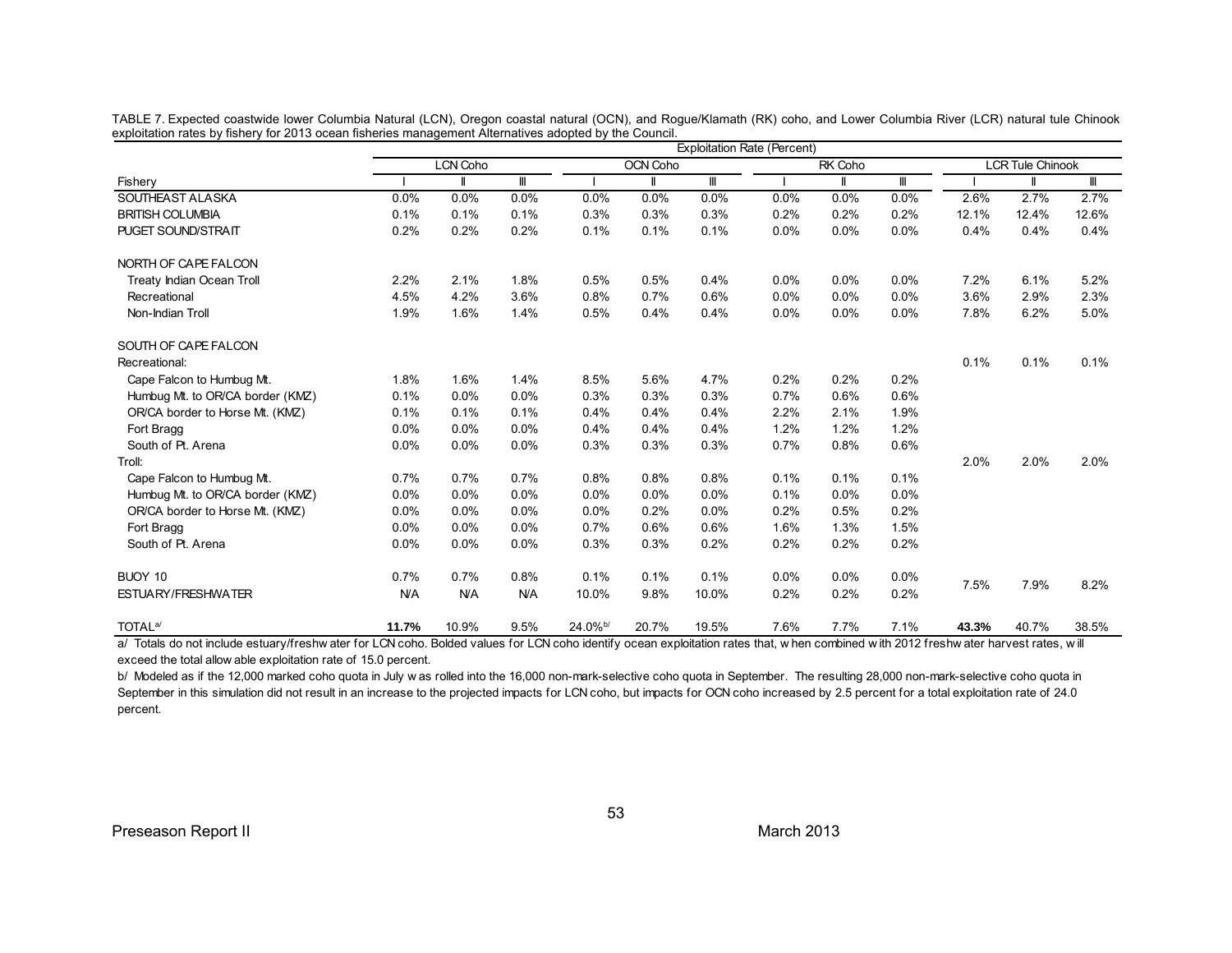| TABLE 8. Projected coho mark rates for 2013 fisheries under base period fishing patterns (percent marked). |  |  |
|------------------------------------------------------------------------------------------------------------|--|--|
|                                                                                                            |  |  |

| TABLE 8. Projected coho mark rates for 2013 fisheries under base period fishing patterns (percent marked).<br>Area | Fishery      | June | July | August | September |
|--------------------------------------------------------------------------------------------------------------------|--------------|------|------|--------|-----------|
| Canada                                                                                                             |              |      |      |        |           |
| Johnstone Strait                                                                                                   | Recreational |      | 29%  | 28%    |           |
| West Coast Vancouver Island                                                                                        | Recreational | 37%  | 32%  | 30%    | 29%       |
| North Georgia Strait                                                                                               | Recreational | 38%  | 39%  | 38%    | 34%       |
| South Georgia Strait                                                                                               | Recreational | 39%  | 42%  | 37%    | 41%       |
| Juan de Fuca Strait                                                                                                | Recreational | 40%  | 42%  | 44%    | 39%       |
| Johnstone Strait                                                                                                   | Troll        | 44%  | 37%  | 33%    | 37%       |
| NW Vancouver Island                                                                                                | Troll        | 37%  | 36%  | 35%    | 36%       |
| SW Vancouver Island                                                                                                | Troll        | 41%  | 41%  | 41%    | 42%       |
| Georgia Strait                                                                                                     | Troll        | 43%  | 44%  | 45%    | 42%       |
| <b>Puget Sound</b>                                                                                                 |              |      |      |        |           |
| Strait of Juan de Fuca (Area 5)                                                                                    | Recreational | 49%  | 46%  | 43%    | 46%       |
| Strait of Juan de Fuca (Area 6)                                                                                    | Recreational | 48%  | 44%  | 44%    | 43%       |
| San Juan Island (Area 7)                                                                                           | Recreational | 30%  | 40%  | 38%    | 32%       |
| North Puget Sound (Areas 6 & 7A)                                                                                   | <b>Net</b>   |      | 48%  | 38%    | 37%       |
| Council Area                                                                                                       |              |      |      |        |           |
| Neah Bay (Area 4/4B)                                                                                               | Recreational | 37%  | 46%  | 44%    | 47%       |
| LaPush (Area 3)                                                                                                    | Recreational | 50%  | 49%  | 51%    | 45%       |
| Westport (Area 2)                                                                                                  | Recreational | 56%  | 54%  | 51%    | 44%       |
| Columbia River (Area 1)                                                                                            | Recreational | 64%  | 62%  | 58%    | 60%       |
| Tillamook                                                                                                          | Recreational | 55%  | 50%  | 45%    | 34%       |
| New port                                                                                                           | Recreational | 51%  | 47%  | 44%    | 32%       |
| Coos Bay                                                                                                           | Recreational | 43%  | 40%  | 30%    | 18%       |
| <b>Brookings</b>                                                                                                   | Recreational | 37%  | 27%  | 24%    | 11%       |
| Neah Bay (Area 4/4B)                                                                                               | Troll        | 43%  | 44%  | 44%    | 42%       |
| LaPush (Area 3)                                                                                                    | Troll        | 44%  | 49%  | 45%    | 45%       |
| Westport (Area 2)                                                                                                  | Troll        | 45%  | 47%  | 49%    | 47%       |
| Columbia River (Area 1)                                                                                            | Troll        | 56%  | 55%  | 52%    | 53%       |
| Tillamook                                                                                                          | Troll        | 51%  | 49%  | 49%    | 45%       |
| New port                                                                                                           | Troll        | 49%  | 47%  | 45%    | 43%       |
| Coos Bay                                                                                                           | Troll        | 42%  | 40%  | 35%    | 23%       |
| <b>Brookings</b>                                                                                                   | Troll        | 32%  | 33%  | 36%    | 50%       |
| Columbia River                                                                                                     |              |      |      |        |           |
| Buoy 10                                                                                                            | Recreational |      |      |        | 61%       |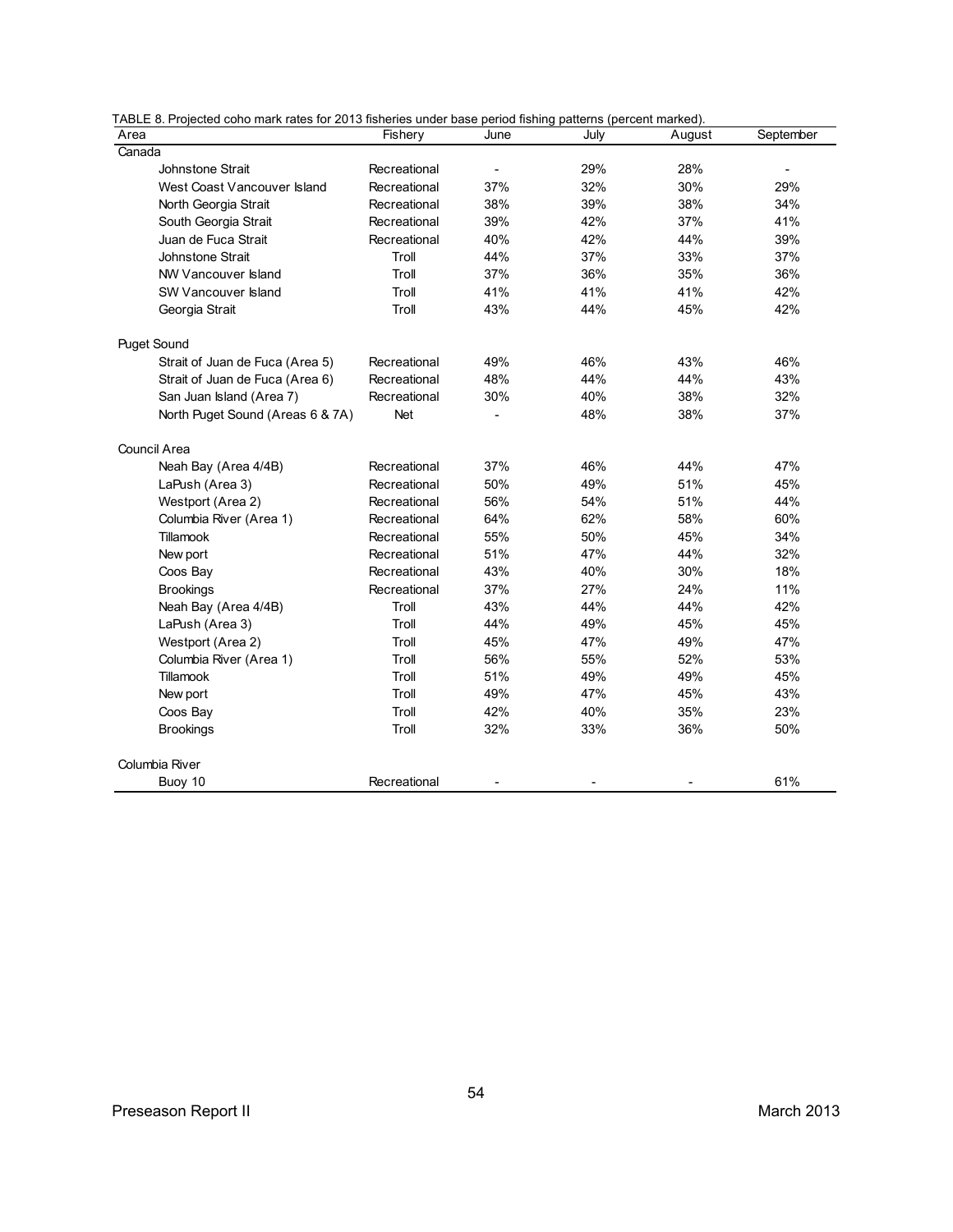|                            | Exvessel Value (thousands of dollars) <sup>a/</sup> |                                          |             |                |                       |                |  |  |  |
|----------------------------|-----------------------------------------------------|------------------------------------------|-------------|----------------|-----------------------|----------------|--|--|--|
|                            |                                                     |                                          |             |                |                       | Percent Change |  |  |  |
|                            |                                                     |                                          |             | Percent Change | 2008-2012             | From 2008-2012 |  |  |  |
| Management Area            |                                                     | Alternative 2013 Projected <sup>b/</sup> | 2012 Actual | from 2012      | Average <sup>c/</sup> | Average        |  |  |  |
| North of Cape Falcon       |                                                     | 3,016                                    | 2,847       | $+6%$          | 2,313                 | $+30%$         |  |  |  |
|                            | Ш                                                   | 2,411                                    |             | $-15%$         |                       | $+4%$          |  |  |  |
|                            | $\label{eq:1} \quad \text{III}$                     | 1,944                                    |             | $-32%$         |                       | $-16%$         |  |  |  |
| Cape Falcon to Humbug Mt.  | $\mathbf{I}$                                        | 8,897                                    | 3,463       | +157%          | 1,534                 | +480%          |  |  |  |
|                            | Ш                                                   | 8,892                                    |             | +157%          |                       | +480%          |  |  |  |
|                            | $\mathbf{m}$                                        | 8,826                                    |             | +155%          |                       | +475%          |  |  |  |
| Humbug Mt. to Horse Mt.    |                                                     | 1,126                                    | 584         | +93%           | 188                   | +498%          |  |  |  |
|                            | Ш                                                   | 1,350                                    |             | $+131%$        |                       | +616%          |  |  |  |
|                            | Ш                                                   | 541                                      |             | $-7%$          |                       | +187%          |  |  |  |
| Horse Mt. to Pt. Arena     |                                                     | 3,958                                    | 2,043       | $+94%$         | 1,174                 | +237%          |  |  |  |
|                            | Ш                                                   | 3,627                                    |             | $+77%$         |                       | +209%          |  |  |  |
|                            | $\mathbf{m}$                                        | 3,969                                    |             | $+94%$         |                       | +238%          |  |  |  |
| South of Pt. Arena         |                                                     | 8,952                                    | 10,712      | $-16%$         | 2,660                 | $+237%$        |  |  |  |
|                            | Ш                                                   | 8,808                                    |             | $-18%$         |                       | $+231%$        |  |  |  |
|                            | $\ensuremath{\mathsf{III}}\xspace$                  | 9,625                                    |             | $-10%$         |                       | +262%          |  |  |  |
| Total South of Cape Falcon | T                                                   | 22,934                                   | 16,802      | +36%           | 5,557                 | +313%          |  |  |  |
|                            | Ш                                                   | 22,677                                   |             | +35%           |                       | +308%          |  |  |  |
|                            | Ш                                                   | 22,961                                   |             | $+37%$         |                       | +313%          |  |  |  |
| <b>West Coast Total</b>    |                                                     | 25,950                                   | 19,649      | $+32%$         | 7,870                 | +230%          |  |  |  |
|                            | Ш                                                   | 25,088                                   |             | $+28%$         |                       | +219%          |  |  |  |
|                            | Ш                                                   | 24,905                                   |             | $+27%$         |                       | +216%          |  |  |  |

| TABLE 9. Preliminary projected exvessel value under Council-adopted 2013 non-Indian commercial troll regulatory Alternatives |  |  |  |  |  |  |
|------------------------------------------------------------------------------------------------------------------------------|--|--|--|--|--|--|
| compared to 2012 and the 2008-2012 average (in inflation adjusted dollars).                                                  |  |  |  |  |  |  |

a/ Exvessel values are not comparable to the community income impacts show n in Table 10.

b/ Dollar value estimates are based on expected catches in the Council management area, 2012 exvessel prices and 2012

average w eight per fish.

c/ Values are inflation-adjusted to 2012 dollars.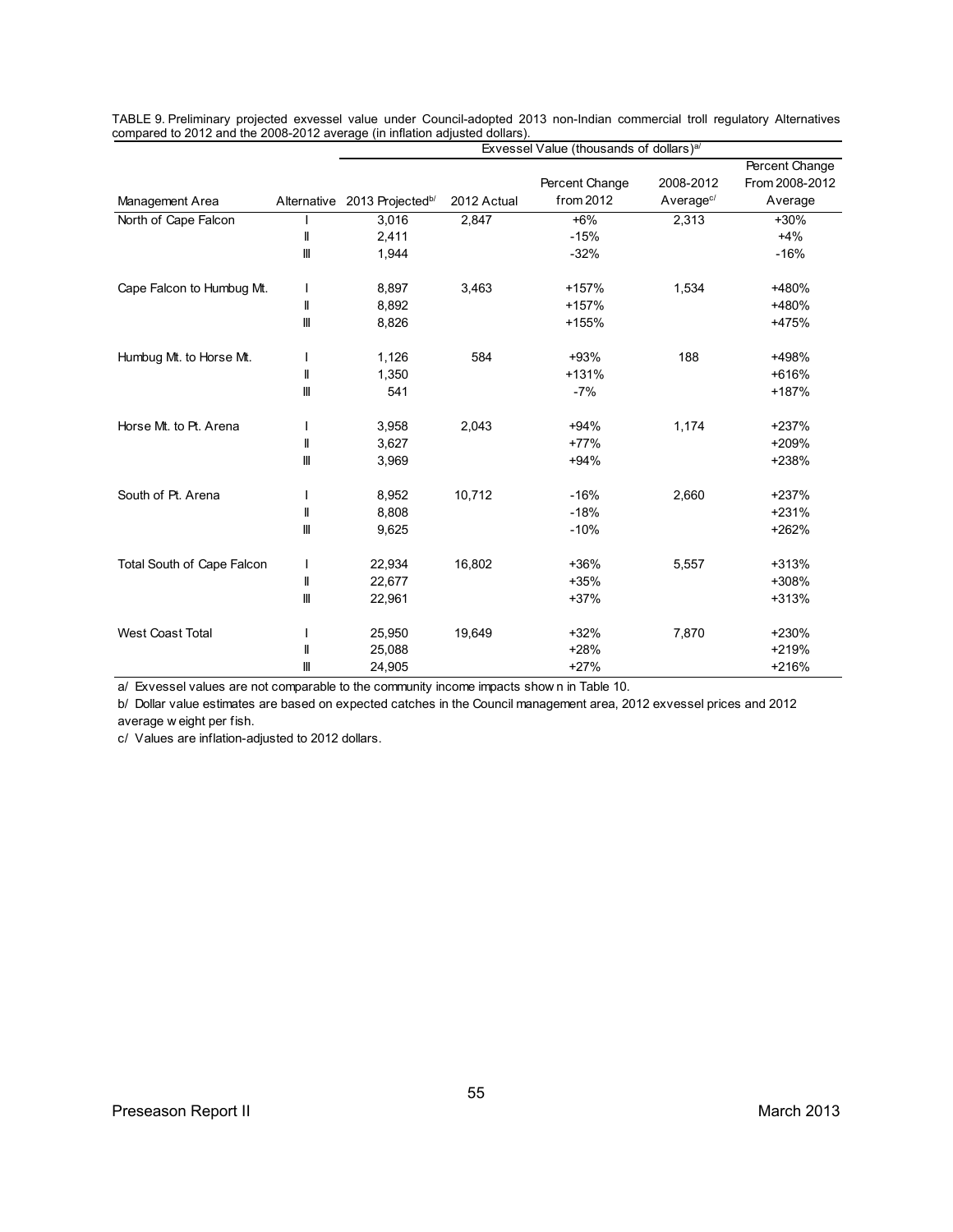|                            |                                    |              |                          |                |              | Community Income Impacts             |           |                                  |                |  |  |
|----------------------------|------------------------------------|--------------|--------------------------|----------------|--------------|--------------------------------------|-----------|----------------------------------|----------------|--|--|
|                            |                                    |              | Angler Trips (thousands) |                |              | (thousands of dollars) <sup>a/</sup> |           |                                  |                |  |  |
|                            |                                    | Estimates    |                          |                | Estimates    |                                      |           | Percent Change in Income Impacts |                |  |  |
|                            |                                    | Based on the | 2012                     | 2008-2012      | Based on the | 2012                                 | 2008-2012 | Compared to                      | Compared to    |  |  |
| Management Area            | Alternative                        | Options      | Actual                   | Avg.           | Options      | Actual                               | Avg.      | 2012 Actual                      | 2008-2012 Avg. |  |  |
| North of Cape Falcon       |                                    | 103          | 80                       | 80             | 10,498       | 8,165                                | 7,969     | $+29%$                           | $+32%$         |  |  |
|                            | Ш                                  | 98           |                          |                | 9,989        |                                      |           | $+22%$                           | $+25%$         |  |  |
|                            | Ш                                  | 75           |                          |                | 7,641        |                                      |           | $-6%$                            | $-4%$          |  |  |
| Cape Falcon to Humbug Mt.  |                                    | 51           | 44                       | 41             | 3,072        | 2,647                                | 2,511     | $+16%$                           | $+22%$         |  |  |
|                            | $\mathsf{I}$                       | 51           |                          |                | 3,072        |                                      |           | $+16%$                           | $+22%$         |  |  |
|                            | $\ensuremath{\mathsf{III}}\xspace$ | 51           |                          |                | 3,072        |                                      |           | $+16%$                           | $+22%$         |  |  |
| Humbug Mt. to Horse Mt.    |                                    | 43           | 50                       | 19             | 2,409        | 2,773                                | 1,066     | $-13%$                           | +126%          |  |  |
|                            | Ш                                  | 43           |                          |                | 2,368        |                                      |           | $-15%$                           | $+122%$        |  |  |
|                            | $\  \ $                            | 38           |                          |                | 2,113        |                                      |           | $-24%$                           | +98%           |  |  |
| Horse Mt. to Pt. Arena     |                                    | 21           | 15                       | $\overline{7}$ | 1,598        | 1,122                                | 557       | $+42%$                           | +187%          |  |  |
|                            | Ш                                  | 21           |                          |                | 1,598        |                                      |           | $+42%$                           | +187%          |  |  |
|                            | $\label{eq:1} \quad \text{III}$    | 21           |                          |                | 1,598        |                                      |           | $+42%$                           | +187%          |  |  |
| South of Pt. Arena         |                                    | 100          | 101                      | 40             | 9,118        | 9,197                                | 3,507     | $-1%$                            | +160%          |  |  |
|                            | Ш                                  | 108          |                          |                | 9,882        |                                      |           | $+7%$                            | +182%          |  |  |
|                            | $\  \ $                            | 102          |                          |                | 9,349        |                                      |           | $+2%$                            | +167%          |  |  |
| Total South of Cape Falcon |                                    | 215          | 209                      | 108            | 16,197       | 15,740                               | 7,640     | $+3%$                            | $+112%$        |  |  |
|                            | $\mathsf{I}\mathsf{I}$             | 222          |                          |                | 16,919       |                                      |           | $+7%$                            | $+121%$        |  |  |
|                            | $\label{eq:1} \quad \text{III}$    | 212          |                          |                | 16,132       |                                      |           | $+2\%$                           | $+111%$        |  |  |
| <b>West Coast Total</b>    |                                    | 317          | 289                      | 188            | 26,696       | 23,904                               | 15,610    | $+12%$                           | $+71%$         |  |  |
|                            | Ш                                  | 320          |                          |                | 26,908       |                                      |           | $+13%$                           | $+72%$         |  |  |
|                            | Ш                                  | 287          |                          |                | 23,773       |                                      |           | $-1%$                            | $+52%$         |  |  |

TABLE 10. Preliminary projected angler trips and coastal community income impacts generated under Council-adopted 2013 recreational ocean salmon fishery regulatory Alternatives compared to 2012 and the 2008-2012 average (in inflation adjusted dollars)**.**

a/ Income impacts are not comparable to the exvessel values show n in Table 9. All dollar values are inflation-adjusted to 2012 dollars.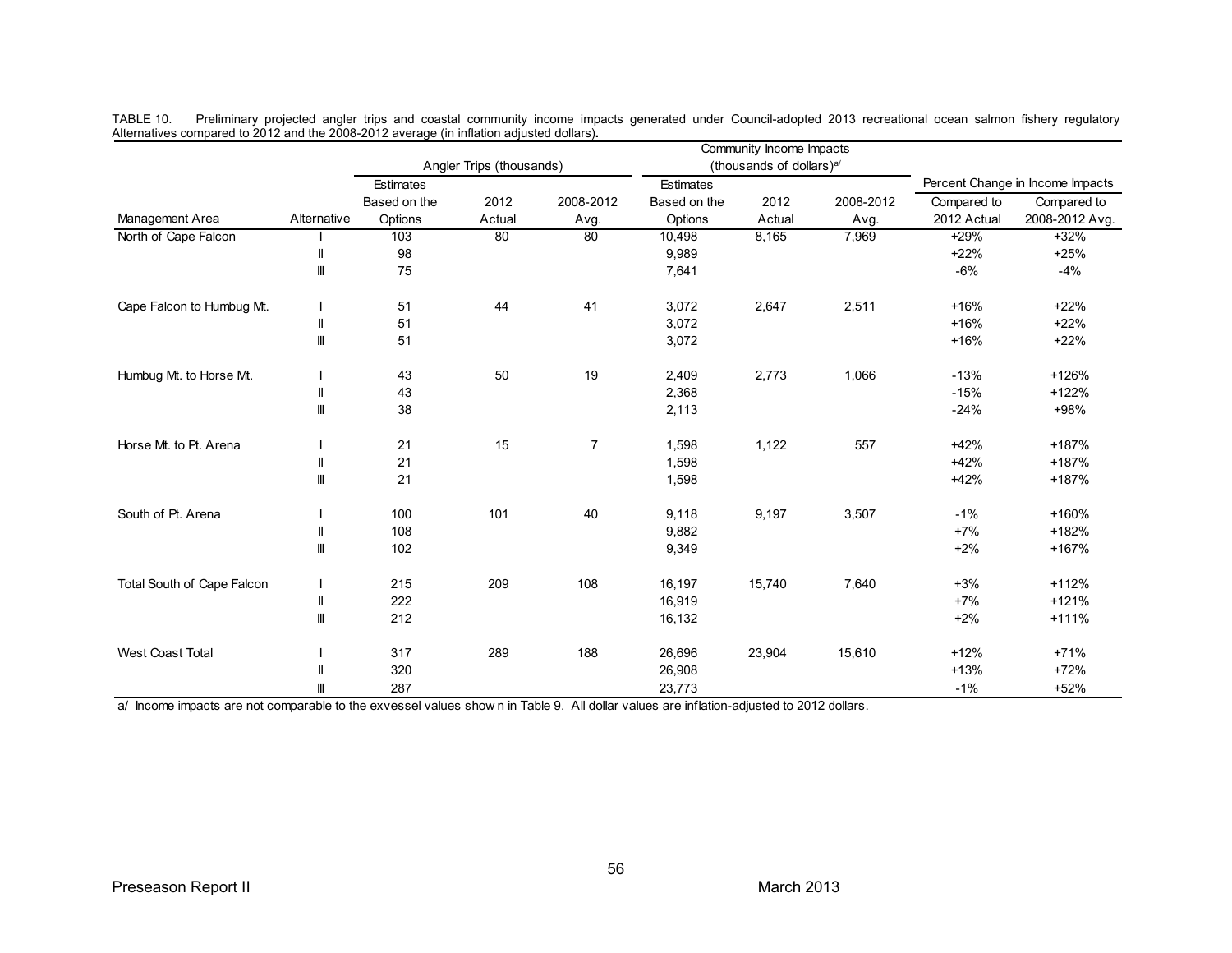

FIGURE 1. Projected community income impacts associated with the Council adopted 2013 commercial fishery Alternatives compared to 2012 and the 2008-2012 average (in inflation adjusted dollars).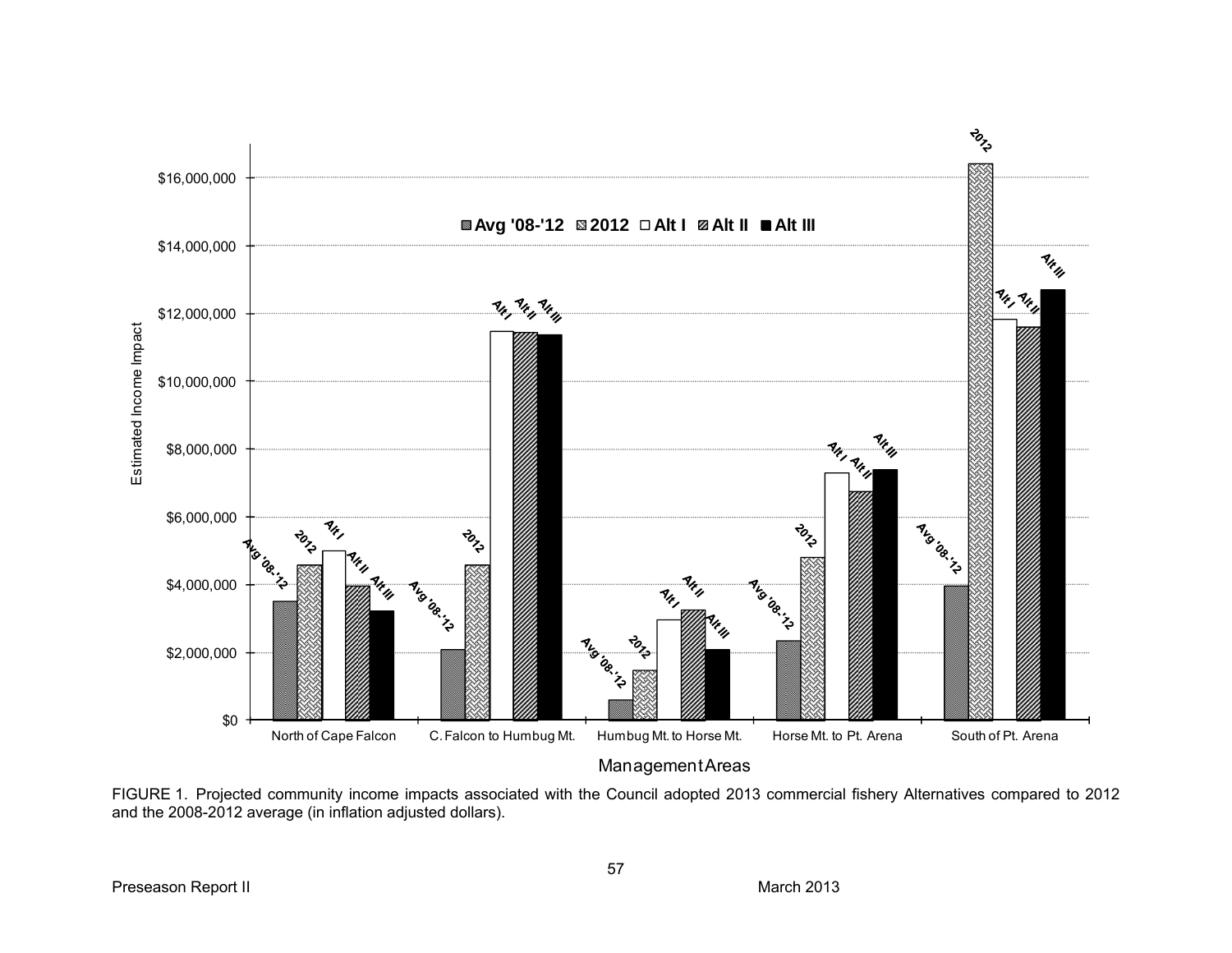

FIGURE 2. Projected community income impacts associated with the Council adopted 2013 recreational fishery Alternatives compared to 2012 and the 2008-2012 average (in inflation adjusted dollars).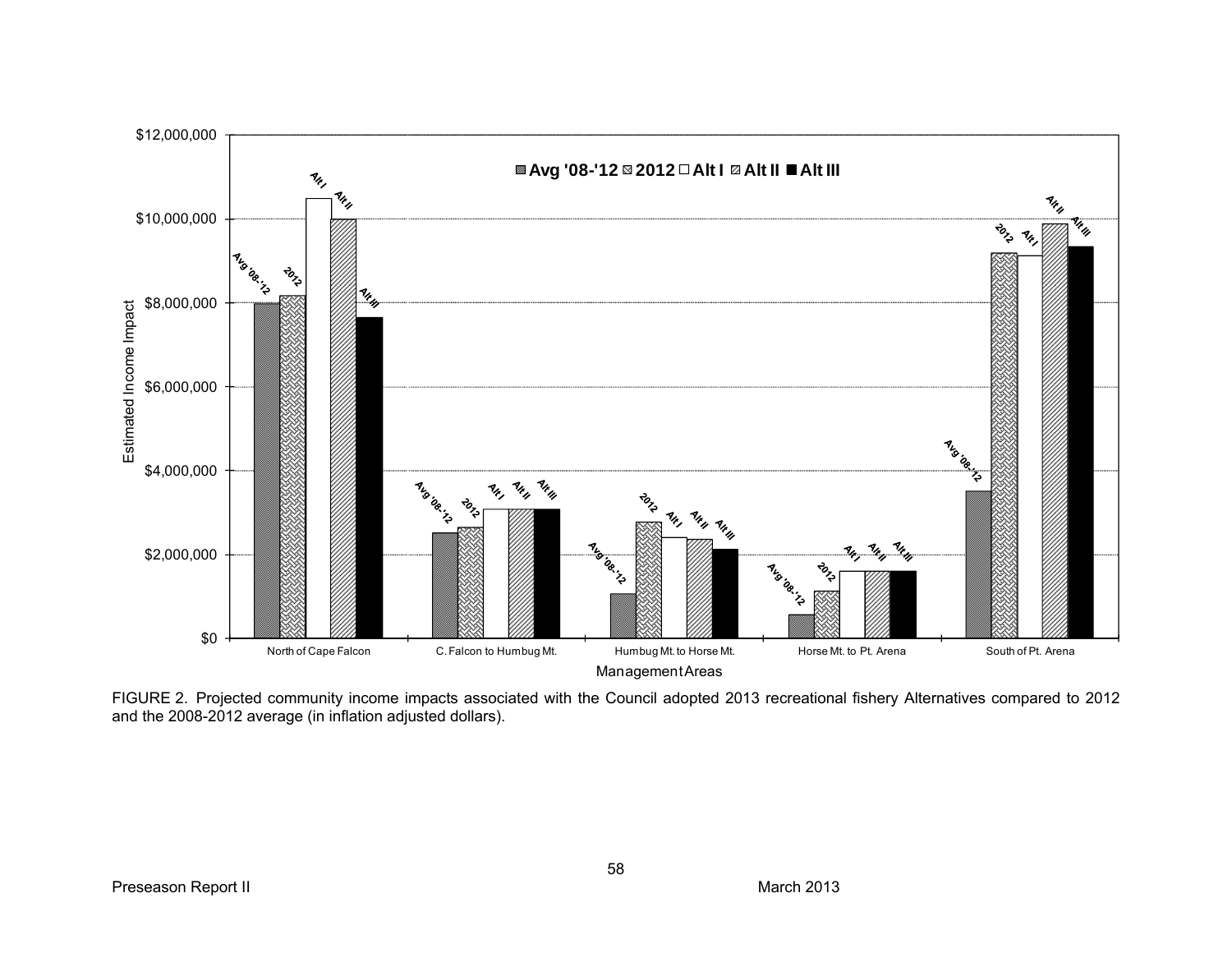# **APPENDIX A: PROJECTED IMPACT RATES AND HARVEST FOR AGE-3 SACRAMENTO RIVER WINTER CHINOOK AND AGE-4 KLAMATH RIVER FALL CHINOOK**

TABLE A-1. Sacramento River winter Chinook age-3 impact rate forecasts, stratified by fishery, Alternative, management area, and month.

| <b>Commercial</b>        |                 |      |                           |      |      |      |      |                          |     |       |  |  |
|--------------------------|-----------------|------|---------------------------|------|------|------|------|--------------------------|-----|-------|--|--|
| <b>Alternative I</b>     |                 |      | 12.9 Total (Comm. + Rec.) |      |      |      |      |                          |     |       |  |  |
| Port                     |                 |      |                           |      |      |      |      |                          |     | Year  |  |  |
| Area                     | Apr             | May  | Jun                       | Jul  | Aug  | Sep  | Oct  | Nov                      | Dec | Total |  |  |
| SF                       | <b>NA</b>       | 0.20 | 0.49                      | 0.36 | 0.17 | 0.01 | 0.00 | $\overline{\phantom{a}}$ |     | 1.23  |  |  |
| <b>MO</b>                | <b>NA</b>       | 0.37 | 0.60                      | 0.43 | 0.25 | 0.00 |      | $\overline{\phantom{a}}$ |     | 1.64  |  |  |
| Total                    | <b>NA</b>       | 0.57 | 1.09                      | 0.78 | 0.42 | 0.01 | 0.00 |                          |     | 2.87  |  |  |
| <b>Alternative II</b>    |                 |      | 12.5 Total (Comm. + Rec.) |      |      |      |      |                          |     |       |  |  |
| Port                     |                 |      |                           |      |      |      |      |                          |     | Year  |  |  |
| Area                     | Apr             | May  | Jun                       | Jul  | Aug  | Sep  | Oct  | Nov                      | Dec | Total |  |  |
| $\overline{\mathsf{SF}}$ | <b>NA</b>       | 0.21 | 0.44                      | 0.31 | 0.18 | 0.01 | 0.00 | $\frac{1}{2}$            |     | 1.14  |  |  |
| <b>MO</b>                | NA              | 0.41 | 0.53                      | 0.37 | 0.25 | 0.00 |      |                          |     | 1.56  |  |  |
| Total                    | N <sub>A</sub>  | 0.62 | 0.97                      | 0.68 | 0.43 | 0.01 | 0.00 |                          |     | 2.70  |  |  |
| <b>Alternative III</b>   |                 |      | 12.8 Total (Comm. + Rec.) |      |      |      |      |                          |     |       |  |  |
| Port                     |                 |      |                           |      |      |      |      |                          |     | Year  |  |  |
| Area                     | Apr             | May  | Jun                       | Jul  | Aug  | Sep  | Oct  | Nov                      | Dec | Total |  |  |
| SF                       | <b>NA</b>       | 0.22 | 0.46                      | 0.42 | 0.17 | 0.01 | 0.00 | $\overline{a}$           |     | 1.28  |  |  |
| <b>MO</b>                | NA              | 0.43 | 0.57                      | 0.50 | 0.25 | 0.00 |      | $\overline{\phantom{a}}$ |     | 1.75  |  |  |
| Total                    | $\overline{NA}$ | 0.65 | 1.03                      | 0.92 | 0.42 | 0.01 | 0.00 |                          |     | 3.03  |  |  |
| Recreational             |                 |      |                           |      |      |      |      |                          |     |       |  |  |
| <b>Alternative I</b>     |                 |      | 12.9 Total (Comm. + Rec.) |      |      |      |      |                          |     |       |  |  |
| Port                     |                 |      |                           |      |      |      |      |                          |     | Year  |  |  |
| Area                     | Apr             | May  | Jun                       | Jul  | Aug  | Sep  | Oct  | Nov                      | Dec | Total |  |  |
| $S$ F                    | 0.18            | 0.42 | 0.71                      | 1.37 | 0.61 | 0.06 | 0.20 | 0.04                     |     | 3.58  |  |  |
| <b>MO</b>                | 1.08            | 0.66 | 1.19                      | 2.56 | 0.87 | 0.10 | 0.03 |                          |     | 6.50  |  |  |
| Total                    | 1.26            | 1.08 | 1.90                      | 3.93 | 1.48 | 0.16 | 0.22 | 0.04                     |     | 10.07 |  |  |
| <b>Alternative II</b>    |                 |      | 12.5 Total (Comm. + Rec.) |      |      |      |      |                          |     |       |  |  |
| Port                     |                 |      |                           |      |      |      |      |                          |     | Year  |  |  |
| Area                     | Apr             | May  | Jun                       | Jul  | Aug  | Sep  | Oct  | Nov                      | Dec | Total |  |  |
| SF                       | 0.18            | 0.42 | 0.97                      | 1.57 | 0.70 | 0.06 | 0.20 | 0.04                     |     | 4.14  |  |  |
| <b>MO</b>                | 1.08            | 0.66 | 0.92                      | 1.90 | 0.98 | 0.11 | 0.03 |                          |     | 5.69  |  |  |
| Total                    | 1.26            | 1.08 | 1.89                      | 3.47 | 1.69 | 0.17 | 0.23 | 0.04                     |     | 9.83  |  |  |
|                          |                 |      |                           |      |      |      |      |                          |     |       |  |  |
| <b>Alternative III</b>   |                 |      | 12.8 Total (Comm. + Rec.) |      |      |      |      |                          |     |       |  |  |
| Port                     |                 |      |                           |      |      |      |      |                          |     | Year  |  |  |
| Area                     | Apr             | May  | Jun                       | Jul  | Aug  | Sep  | Oct  | Nov                      | Dec | Total |  |  |
| SF                       | 0.18            | 0.42 | 0.81                      | 1.56 | 0.70 | 0.06 | 0.20 | 0.04                     |     | 3.97  |  |  |
| <b>MO</b>                | 1.08            | 0.66 | 1.63                      | 1.32 | 0.98 | 0.11 | 0.03 | $\blacksquare$           |     | 5.81  |  |  |
| Total                    | 1.26            | 1.08 | 2.43                      | 2.88 | 1.68 | 0.17 | 0.23 | 0.04                     |     | 9.77  |  |  |

SF = Pt. Arena to Pigeon Pt. (San Francisco)

MO = Pigeon Pt. to the U.S./Mexico Border (Monterey)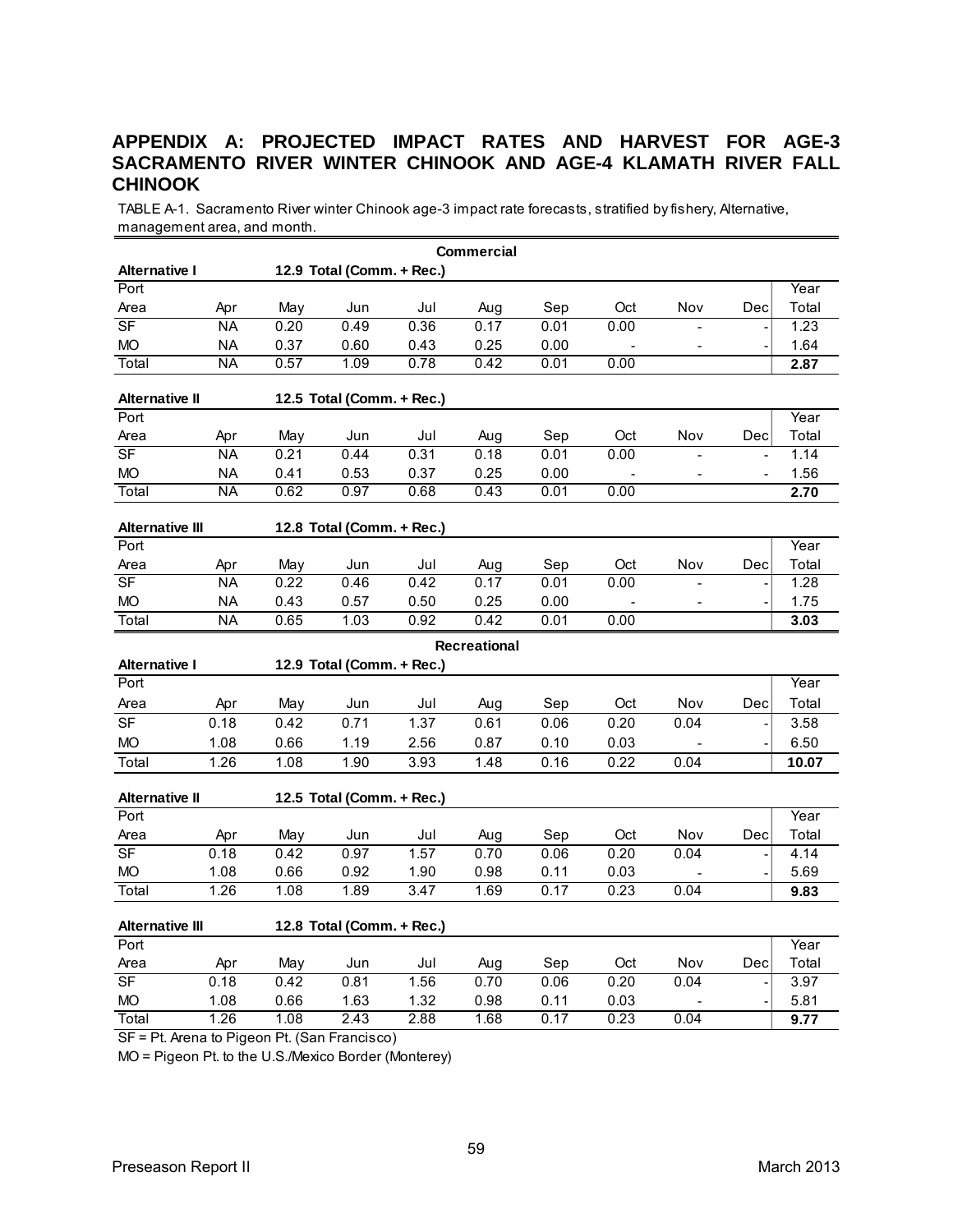|                         |  |  | TABLE A-2. Klamath River fall Chinook age-4 ocean harvest forecasts by month, area, fishery, and Alternative. In 2013, a harvest of 53,000 age-4 KRFC results in a |  |
|-------------------------|--|--|--------------------------------------------------------------------------------------------------------------------------------------------------------------------|--|
| 16% ocean harvest rate. |  |  |                                                                                                                                                                    |  |

| Commercial           |                        |                  |                |       |             |               |              | Recreational             |        |        |                |                                         |                  |             |          |                |             |              |        |                |        |       |
|----------------------|------------------------|------------------|----------------|-------|-------------|---------------|--------------|--------------------------|--------|--------|----------------|-----------------------------------------|------------------|-------------|----------|----------------|-------------|--------------|--------|----------------|--------|-------|
| <b>Alternative I</b> |                        | 16.0%            |                |       |             |               |              |                          |        |        | Alternative I  |                                         |                  |             |          |                |             |              |        |                |        |       |
| Port                 |                        | <b>Fall 2012</b> |                |       | Summer 2013 |               |              |                          | Summer | Year   | Port           |                                         | <b>Fall 2012</b> |             |          |                | Summer 2013 |              |        |                | Summer | Year  |
| Area                 |                        | Sept Oct-Dec     | Mar            | Apr   | Mav         | Jun           | Jul          | Aug                      | Total  | Total  | Area           | Sep                                     |                  | Oct Nov-Dec | Mar      | Apr            | May         | Jun          | Jul    | Aug            | Total  | Total |
| <b>NO</b>            | 395                    | 132              |                | 513   | 1.002       | 343           | 338          | 1.084                    | 3.280  | 3.807  | NO             | 109                                     | $\Omega$         |             | $\Omega$ | $\Omega$       | $\Omega$    | $\mathbf{0}$ | 40     | $\overline{7}$ | 47     | 156   |
| CO                   | 396                    | 0                |                | ,296  | 1,547       | 1,138         | 1,779        | 3,183                    | 8,943  | 9,339  | CO             | 14                                      | 0                | $\Omega$    | 0        | $\Omega$       | 8           | 18           | 103    | 35             | 164    | 178   |
| KO                   | 159                    | 0                |                |       | 124         | 921           | 818          | 499                      | 2.362  | 2,521  | KO             | 547                                     | 45               |             |          |                | 12          | 94           | 201    | 725            | 1.032  | 1,624 |
| KC                   | 739                    |                  |                |       |             |               |              | $\overline{\phantom{a}}$ |        | 739    | КC             | 634                                     |                  |             |          | $\blacksquare$ | 426         | 536          | 487    | 918            | 2.367  | 3,001 |
| FB                   | 0                      |                  |                |       | 2,603       | 5,759         | 10.845       | 3,369                    | 22,576 | 22,576 | FB             | 0                                       | 0                | $\Omega$    |          | 10             | 99          | 228          | 298    | 70             | 705    | 705   |
| <b>SF</b>            | 0                      | 0                |                |       | 1,326       | 1,725         | 3,497        | 439                      | 6,987  | 6,987  | SF             | 0                                       | 0                | $\Omega$    |          | 95             | 57          | 164          | 186    | 9              | 511    | 511   |
| <b>MO</b>            | 0                      |                  |                |       | 325         | 195           | 335          | $\overline{4}$           | 859    | 859    | <b>MO</b>      | 0                                       | 0                |             |          | 71             | 15          | 20           | 46     | 6              | 158    | 158   |
| Total                | 1.689                  | 132              | $\overline{a}$ | 1.808 | 6,928       | 10,081        | 17,612       | 8.579                    | 45,008 | 46,829 | Total          | 1,304                                   | 45               | $\Omega$    | $\Omega$ | 176            | 618         | .060<br>1    | 1.360  | 1.768          | 4,982  | 6,331 |
|                      |                        |                  |                |       |             |               |              |                          |        | 14.1%  |                |                                         |                  |             |          |                |             |              |        |                |        | 1.9%  |
| Alternative II       |                        | 16.0%            |                |       |             |               |              |                          |        |        |                | <b>Alternative II</b>                   |                  |             |          |                |             |              |        |                |        |       |
| Port                 |                        | <b>Fall 2012</b> |                |       | Summer 2013 |               |              |                          | Summer | Year   | Port           |                                         | <b>Fall 2012</b> |             |          |                | Summer 2013 |              |        |                | Summer | Year  |
| Area                 |                        | Sep Oct-Dec      | Mar            | Apr   | May         | Jun           | Jul          | Aug                      | Total  | Total  | Area           | Sep                                     |                  | Oct Nov-Dec | Mar      | Apr            | May         | Jun          | Jul    | Aug            | Total  | Total |
| NO.                  | 395                    | 132              |                | 513   | 1.002       | 342           | 336          | 1.087                    | 3,280  | 3.807  | NO             | 109                                     | 0                |             | 0        | $\Omega$       | $\Omega$    | $\mathbf 0$  | 39     | $\overline{7}$ | 46     | 155   |
| CO                   | 396                    | 0                |                | ,296  | 1.547       | 1,133         | 1.769        | 3.190                    | 8,935  | 9,331  | CO             | 14                                      | 0                | $\Omega$    | 0        | 0              | 8           | 18           | 102    | 35             | 163    | 177   |
| KO                   | 159                    | 0                |                |       | 124         | 688           | 545          | 374                      | 1,731  | 1,890  | KΟ             | 547                                     | 45               |             |          | ۰              | 11          | 93           | 200    | 726            | 1,030  | 1,622 |
| KC                   | 739                    |                  |                |       | 1,987       | 1,297         | 551          | 467                      | 4,302  | 5,041  | KС             | 634                                     |                  |             |          | $\sim$         | 385         | 533          | 484    | 920            | 2,322  | 2,956 |
| <b>FB</b>            | 0                      |                  |                |       | 1.685       | 5,097         | 9,313        | 3,376                    | 19,471 | 19,471 | FB             | 0                                       | 0                | 0           |          | 10             | 99          | 227          | 296    | 70             | 702    | 702   |
| <b>SF</b>            | 0                      | 0                |                |       | 1,396       | 1,526         | 3,004        | 440                      | 6,366  | 6,366  | SF             | 0                                       | 0                | $\Omega$    | $\sim$   | 95             | 57          | 223          | 212    | 9              | 596    | 596   |
| <b>MO</b>            | $\Omega$               |                  |                |       | 362         | 172           | 288          | 4                        | 826    | 826    | MO             | 0                                       | 0                |             |          | 71             | 15          | 26           | 52     | 6              | 170    | 170   |
| Total                | 1,689                  | 132              |                | 1.808 | 8,103       | 10,254 15,806 |              | 8,938                    | 44,909 | 46,730 | Total          | 1,304                                   | 45               | $\Omega$    | $\Omega$ | 176            | 575         | 1,121        | 1,386  | 1.772          | 5.030  | 6,379 |
|                      |                        |                  |                |       |             |               |              |                          |        | 14.1%  |                |                                         |                  |             |          |                |             |              |        |                |        | 1.9%  |
|                      | <b>Alternative III</b> | 16.0%            |                |       |             |               |              |                          |        |        |                | Alternative III                         |                  |             |          |                |             |              |        |                |        |       |
| Port                 |                        | <b>Fall 2012</b> |                |       | Summer 2013 |               |              |                          | Summer | Year   |                | <b>Fall 2012</b><br>Summer 2013<br>Port |                  |             |          |                |             |              | Summer | Year           |        |       |
| Area                 |                        | Sep Oct-Dec      | Mar            | Apr   | Mav         | Jun           | Jul          | Aug                      | Total  | Total  | Area           | Sep                                     |                  | Oct Nov-Dec | Mar      | Apr            | May         | Jun          | Jul    | Aug            | Total  | Total |
| <b>NO</b>            | 395                    | 132              |                | 513   | 1,002       | 345           | 342          | 1.084                    | 3,286  | 3.813  | N <sub>O</sub> | 109                                     | 0                |             | 0        | $\Omega$       | $\mathbf 0$ | $\mathbf 0$  | 40     | 7              | 47     | 156   |
| CO                   | 396                    | 0                |                | ,296  | 1,547       | 1,145         | 1,796        | 3,181                    | 8,965  | 9,361  | CO             | 14                                      | 0                | $\Omega$    | 0        | 0              | 0           | 0            | 104    | 35             | 139    | 153   |
| KO                   | 159                    | 0                |                |       | 124         | 463           | 410          | 250                      | 1,247  | 1.406  | ΚO             | 547                                     | 45               |             |          |                | 3           | 94           | 203    | 724            | 1.024  | 1,616 |
| KC                   | 739                    |                  |                |       |             |               |              |                          |        | 739    | KС             | 634                                     |                  |             |          |                | 96          | 539          | 491    | 917            | 2,043  | 2,677 |
| FB                   | 0                      |                  |                |       | 1.225       | 5,473         | 12,941       | 3,367                    | 23,006 | 23,006 | FB             | 0                                       | 0                | $\Omega$    |          | 10             | 99          | 230          | 300    | 70             | 709    | 709   |
| <b>SF</b>            | 0                      | 0                |                |       | 1,431       | 1,639         | 4,174        | 439                      | 7,683  | 7,683  | <b>SF</b>      | 0                                       | 0                | $\Omega$    |          | 95             | 57          | 187          | 215    | 9              | 563    | 563   |
| <b>MO</b>            | 0                      |                  |                |       | 380         | 185           | 400          | $\overline{\mathcal{A}}$ | 969    | 969    | <b>MO</b>      | 0                                       | 0                |             |          | 71             | 15          | 27           | 24     | 6              | 143    | 143   |
| Total                | 1.689                  | 132              |                | .808  | 5.710       |               | 9.250 20.062 | 8.324                    | 45.154 | 46,975 | Total          | 1.304                                   | 45               | $\Omega$    | $\Omega$ | 176            | 278         | .096         | ,378   | 1.767          | 4.695  | 6,044 |
|                      |                        |                  |                |       |             |               |              |                          |        | 14.2%  |                |                                         |                  |             |          |                |             |              |        |                |        | 1.8%  |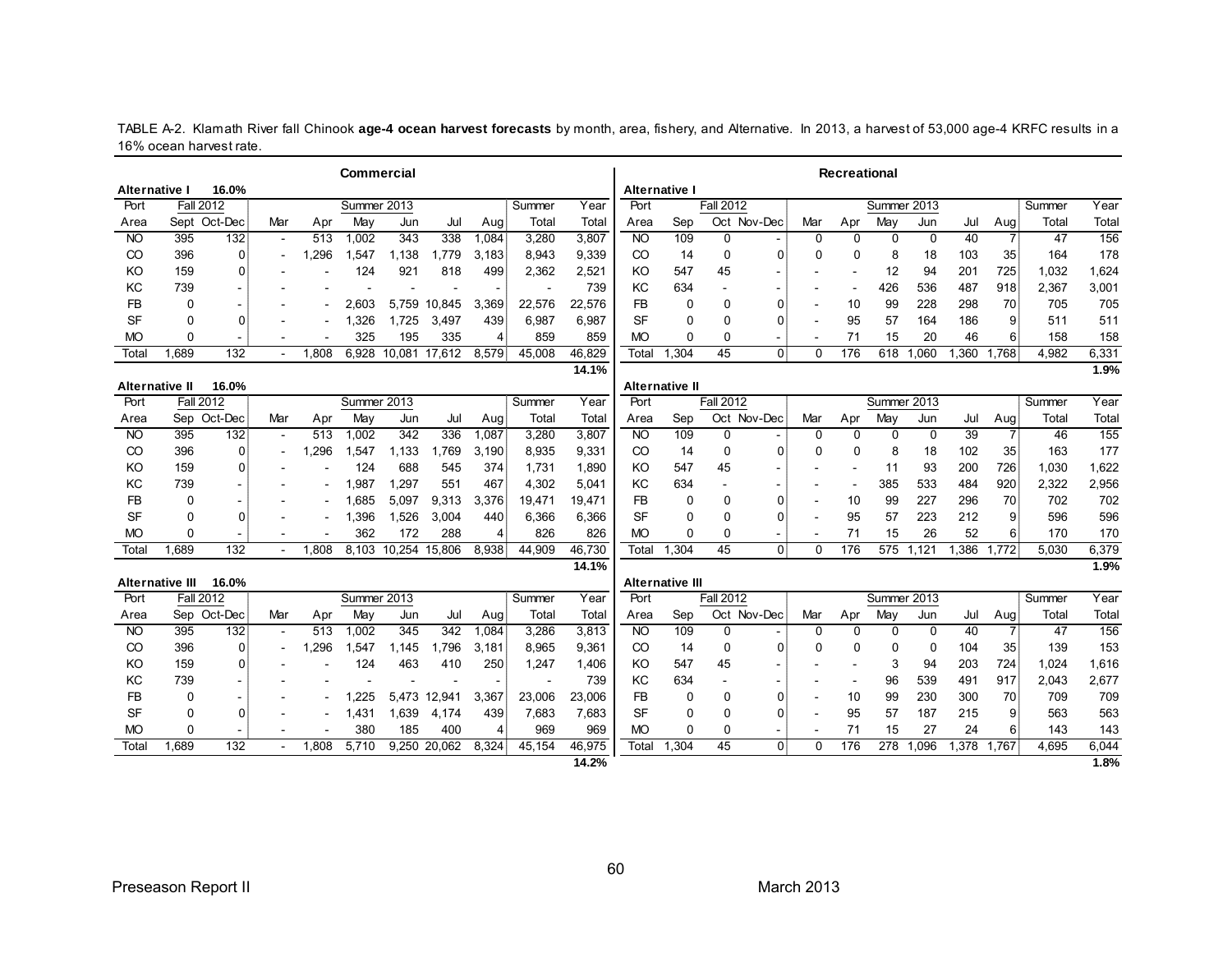## **APPENDIX B: NEPA AND ESA ANALYSES INCORPORATED BY REFERENCE**

Several documents supporting the analyses of effects to the environment from the Alternatives have been incorporated by reference. Those documents are described and passages relevant to analyses contained in this EA are excerpted below.

## **NMFS 2003: West Coast Salmon Harvest Programmatic EIS**

This document evaluates how NMFS reviews annual salmon fishery plans in three jurisdictions, the North Pacific Fishery Management Council for Southeast Alaska; the Pacific Fishery Management Council for the Washington, Oregon, and California coast; and *U.S. v. Oregon* for the Columbia River Basin. In general, NMFS seeks to implement fisheries that are consistent with a variety of statutory and legal obligations related to resource conservation, socioeconomic benefits associated with resource use, and treaty trust obligations. Fishery plans are developed annually within the context of framework plans to meet the year-specific circumstances related to the status of stocks affected by the fisheries. This final PEIS evaluates different ways to balance these objectives and different strategies that can be used that may provide better solutions for meeting the obligations and objectives of the respective framework plans. The alternatives considered in this final PEIS are programmatic in nature and are designed to provide an overview of fishery management methods and strategies that can be implemented as part of the annual planning processes.

This document includes the following statements relative to Council area salmon fisheries:

*While the levels of salmon catch fluctuate from year to year, the amount of groundfish taken as incidental catch is very low so that changes in the salmon fishery do not substantially alter the projections for harvest-related mortality in the groundfish fishery.* 

*Other Council managed species such as halibut, highly migratory species (draft FMP), and coastal pelagic species are also landed jointly with salmon. For all of these stocks, fish caught on the same trip with salmon are documented. Data on the commercial segment of these fisheries show the co-occurrence rates for salmon and these other Council-managed species is low, as well as for non-Council-managed species. Changes in the salmon fishery are not expected to have a substantial impact on the directed fisheries for the non-salmon stocks* 

*The commercial troll fishery off the coasts of Washington, Oregon, and California is classified as a Category III fishery, indicating a remote or no likelihood of known incidental mortality or serious injury of marine mammals. In general, recreational fishery uses the same gear and techniques as the commercial fisheries and can be assumed to have similar rates of encounters and results.* 

*After excluding ESA listed marine mammals, only three species of marine mammals are defined as strategic under MMPA within the coverage area: short-finned pilot whales, mesoplodont beaked whales, and Minke whales (Barlow et al. 1997). This strategic classification denotes that projected human-caused mortality exceeds the species' annual potential biological removal estimate under MMPA standards. As with ESA listed marine mammal species, there is no record of these three species being affected by the ocean salmon fisheries managed by the Council.* 

*Steller sea lion interaction with the Pacific Coast salmon fisheries is rare and NMFS has determined mortality and serious injury incidental to commercial fishing operations would have a negligible effect. Available information indicates that Pacific Coast salmon fisheries are not likely to jeopardize the existence of the Guadalupe fur seal. No sea turtles have been reported*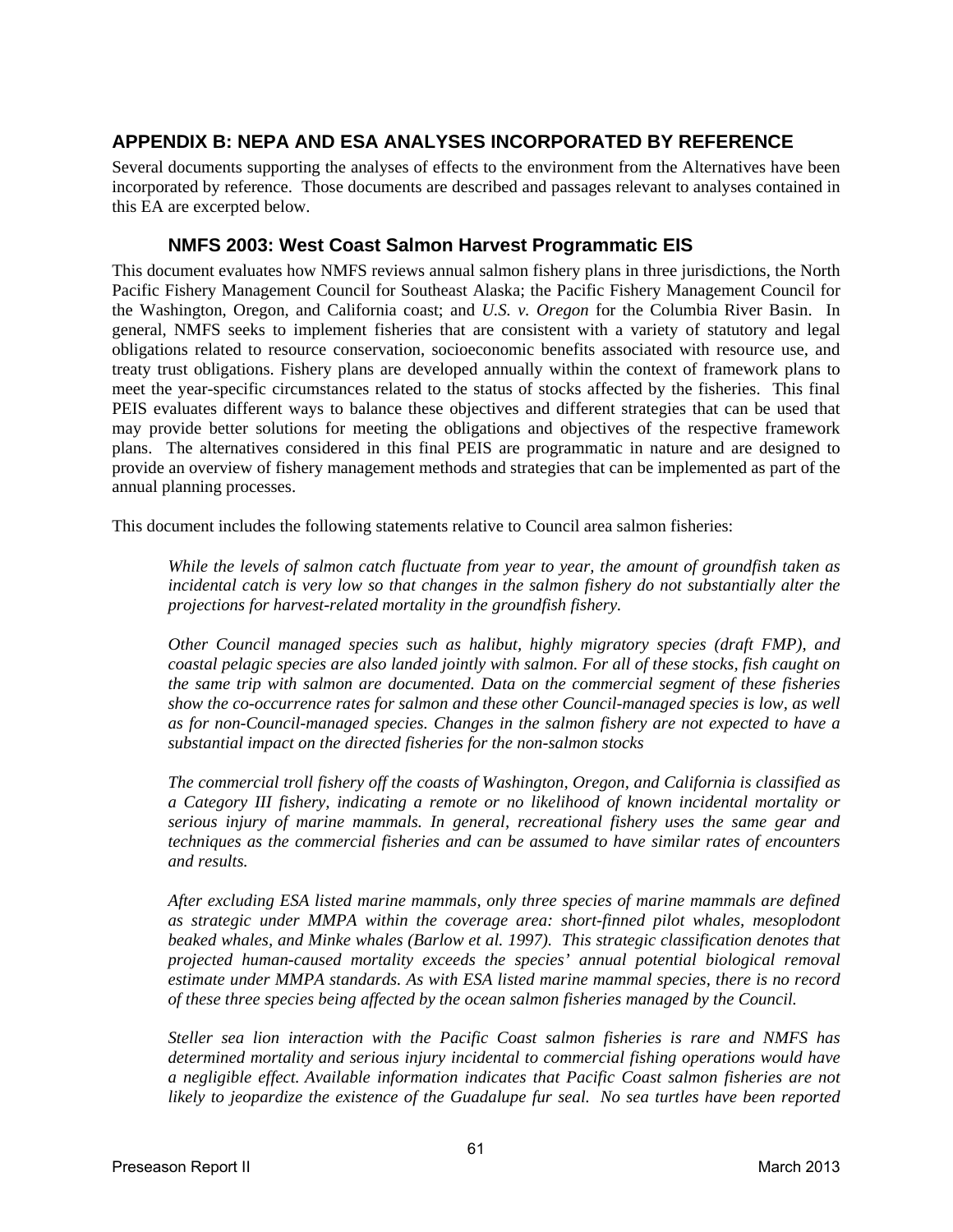*taken by the ocean salmon fisheries off Washington, Oregon, or California. NMFS has determined that commercial fishing by Pacific Coast fisheries would pose a negligible threat to the Pacific species.* 

*Short-term effects on seabirds are minimal, if any. The types of vessels used in the fishery and the conduct of the vessels are not conducive to collisions or the introduction of rats other nonindigenous species to seabird breeding colonies. Anecdotal information suggests accidental bird encounters are a rare event for commercial and recreational ocean salmon fisheries (Council 1999a). Long-term effects on seabirds from the ocean salmon fisheries are also minimal.* 

*The removal of adult salmon by the ocean fisheries is not considered to significantly affect the lower trophic levels or the overall marine ecosystem because salmon are not the only or primary predator in the marine environment.* 

## **PFMC 2006: EA for 2006 Ocean Salmon Management Measures**

The 2006 regulations EA analyzes the environmental and socioeconomic impacts of proposed management measures for ocean salmon fisheries occurring off the coasts of Washington, Oregon, and California. The document evaluated the 2006 annual salmon ocean harvest management measures with respect to compliance with the terms of the Salmon FMP, obligations under the Pacific Salmon Treaty (PST), and the level of protection required by all consultation standards for salmon species listed under the ESA. The range of alternatives analyzed in the 2006 Regulations EA included the effects of three levels of *de minimis* fishing strategies on KRFC when the stock was projected to fall below the 35,000 natural spawner floor for the third consecutive year. The escapement floor for naturally spawning KRFC was projected to not be attained even with complete closure of ocean salmon fisheries between Cape Falcon, Oregon, and Point Sur, California; therefore, the management measures required implementation by emergency rule. The NMFS-recommended 2006 salmon fishery management measures did not completely close fisheries between Cape Falcon and Point Sur, but limited fisheries to provide a minimum of 21,100 natural spawning adult KRFC in 2006. The 2006 EA supported NMFS' Finding of No Significant Impacts (FONSI) for the 2006 ocean salmon regulations.

*Appendix A of Amendment 14 (EFH Appendix A) describes salmon EFH and fishing and nonfishing impacts to this habitat. It found no evidence of direct gear effects on this habitat from Council-managed salmon fisheries. ... Because EFH impacts are extensively described and analyzed in EFH Appendix A, and this analysis demonstrates the fishery has no significant impacts, EFH will not be considered further in this environmental assessment.* 

*Fisheries management can affect safety if, for example, season openings make it more likely that fishermen will have to go out in bad weather because fishing opportunities are limited. The EA incorporated into Amendment 8 to the Salmon FMP analyzed alternatives to adjust management measures if unsafe weather affected fishery access. The range of management measures considered for the proposed action would be within the range described in that EA. Since these types of potential impacts have been previously analyzed and found not to be significant, they are not discussed in this EA.*

## **NMFS 2008: Biological Opinion on 2008 Ocean Fisheries Effects on Southern Resident Killer Whales**

This document constitutes the National Marine Fisheries Service's (NMFS) biological opinion regarding the effects of the 2008-2009 Pacific coast salmon fisheries on the Southern Resident killer whale distinct population segment. The fisheries assessed by this Opinion are fisheries are managed under the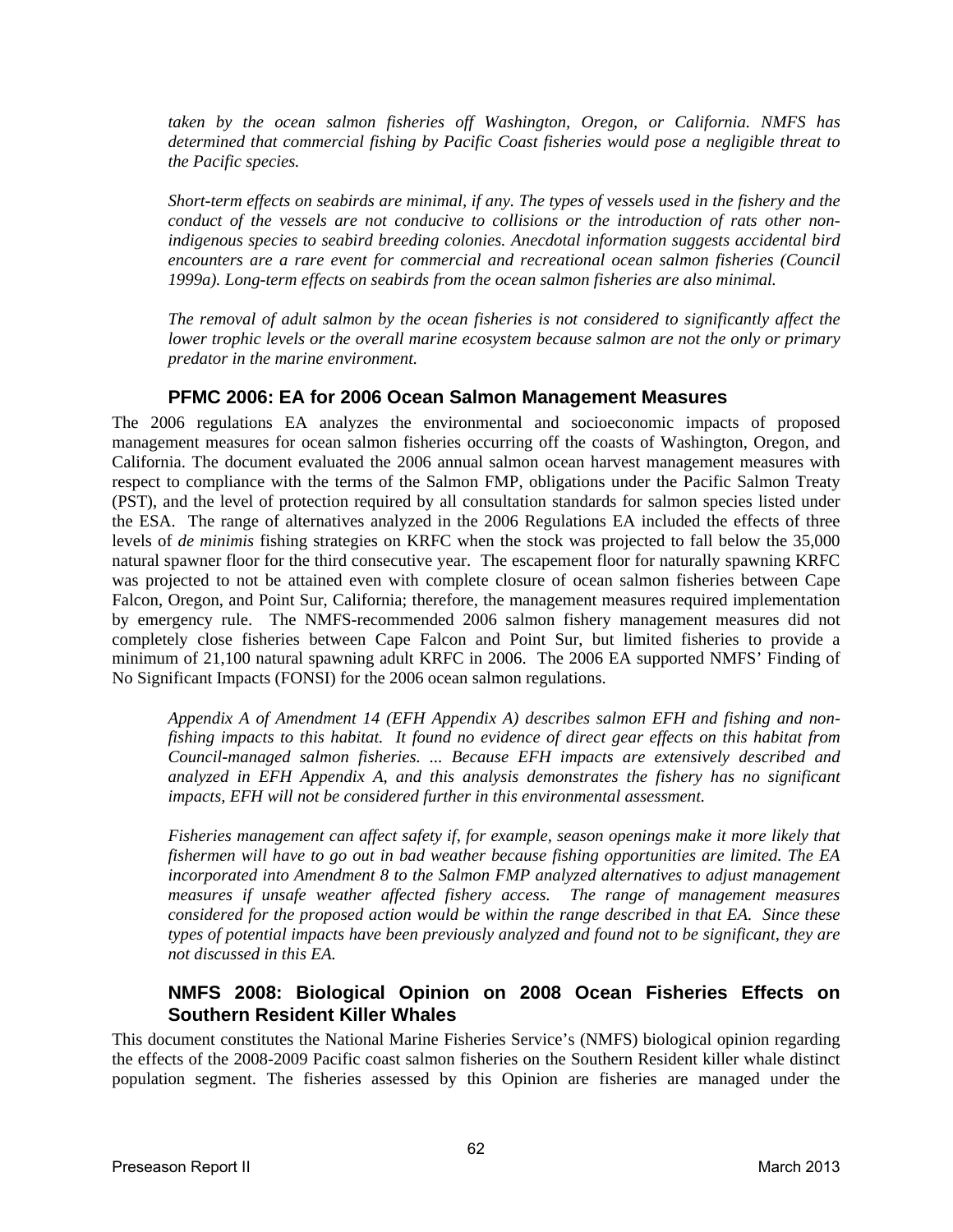jurisdiction of the Pacific Fisheries Management Council (PFMC) and target primarily Chinook and coho salmon, and pink salmon.

*After reviewing the current status of the endangered population of Southern Resident killer whales and their critical habitat, the environmental baseline for the action area, the effects of the proposed actions, and cumulative effects, it is NMFS's biological opinion that the proposed action is not likely to jeopardize the continued existence of the Southern Resident killer whales or adversely modify critical habitat.*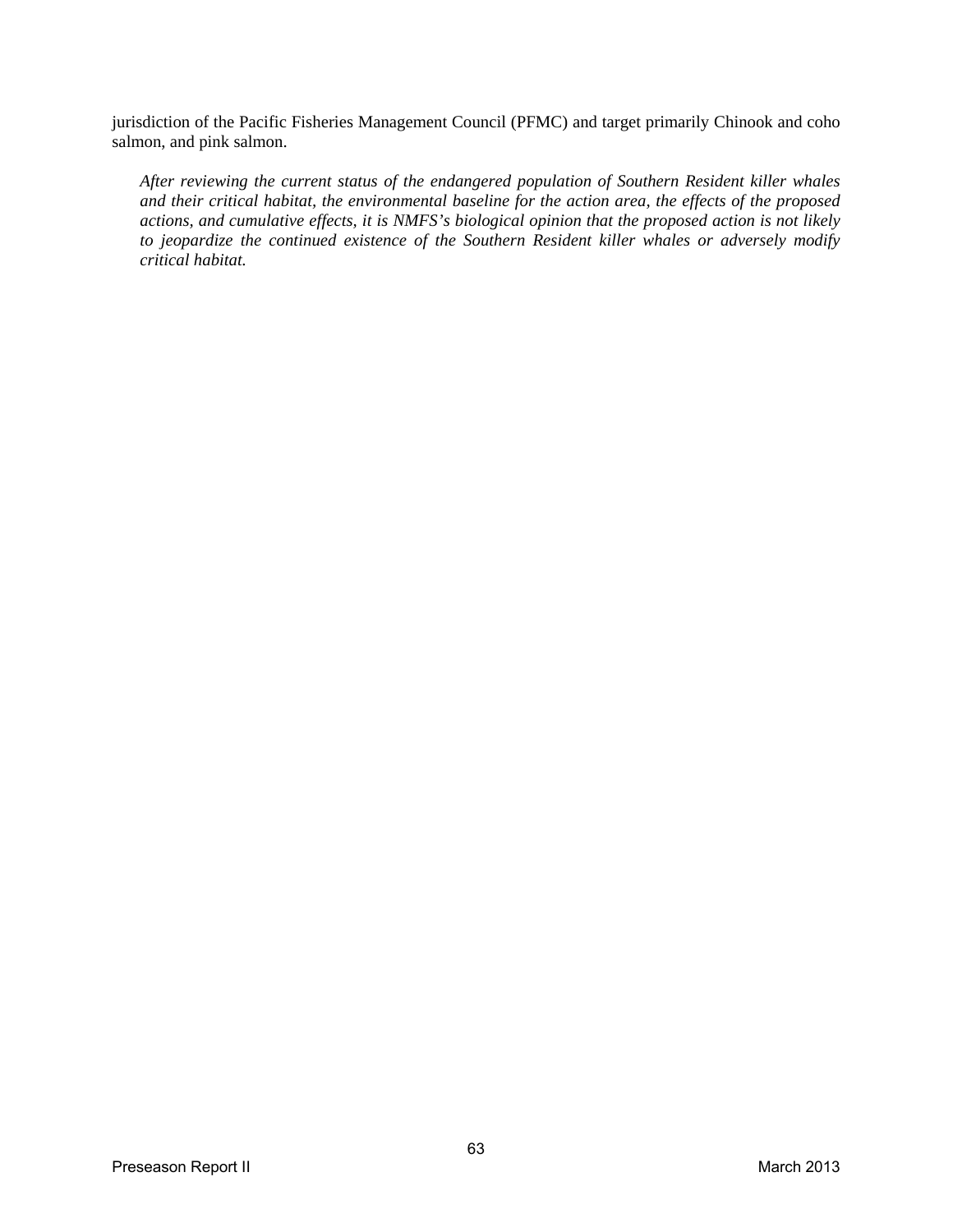Page Intentionally Left Blank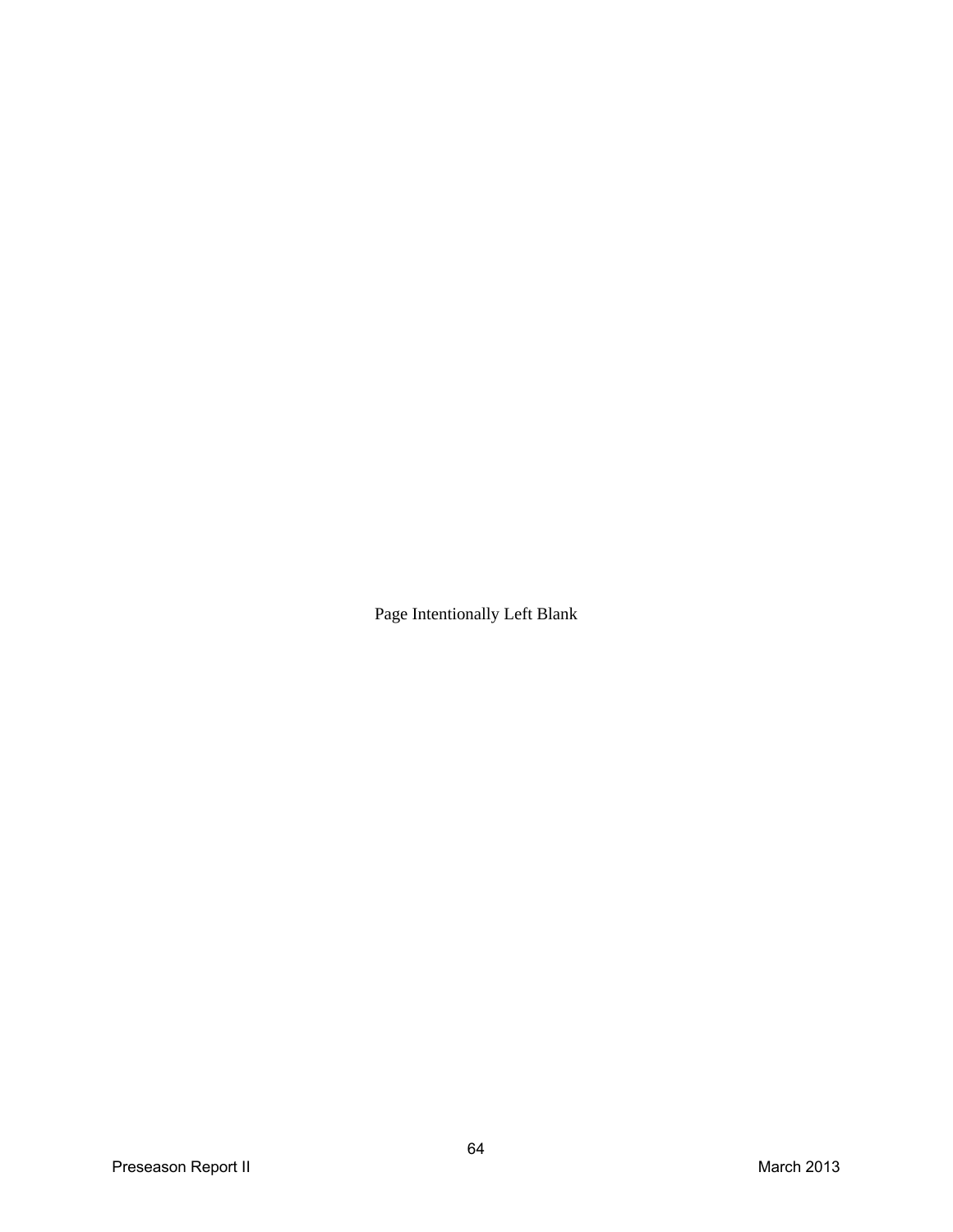## **APPENDIX C: KLAMATH OCEAN HARVEST MODEL CONTACT RATE PER UNIT EFFORT PREDICTOR DATA MODIFICATION**

In 2006, owing to three consecutive years of under forecasting the Klamath River fall Chinook age-4 harvest rate, an adjustment was made to the data used in the Klamath Ocean Harvest Model (KOHM) contact rate per unit effort predictor module.<sup>1</sup> It was noted that for the commercial fishery in the Fort Bragg (FB), San Francisco (SF), and Monterey (MO) management areas, contact rates per unit effort were fairly consistently above predicted values for 2003-2005. As a result, beginning in the 2006 management year, the commercial fishery contact rate per unit effort forecasts for the FB, SF, and MO areas in months May-August were made using a ratio estimator fit to data from 2003-2005 instead of the full 1983-2005 dataset. This modification to the data range resulted in substantial increases in predicted age-4 contact rates per unit effort in those areas and months. The practice of using data from 2003-forward to predict commercial fishery contact rates per unit effort in the aforementioned areas and months continued through the 2012 management year.

In the three most recent years (2010-2012), the age-4 ocean harvest rate has been over forecast, prompting an investigation into factors that could have led to these prediction errors. The two major components of harvest rate forecasting in the KOHM are the effort forecast component and the contact rate per unit effort forecast component.

Effort forecasts for many of the month, management area, and fishery strata were over predicted in 2010, 2011, and to a lesser degree in 2012. The problem of over prediction of fishing effort was addressed prior to the 2012 management year by limiting the effort forecasting dataset to years 1998-forward; prior to this change, effort was forecast using data from 1991-forward. This modification to the effort forecast module had the effect of lowering effort per day open forecasts for most month, management area, and fishery strata.

The 2013 re-evaluation of the KOHM contact rate per unit effort forecast module was focused on the practice of limiting the dataset used for prediction to years 2003-forward in FB, SF, and MO commercial fisheries. Individual area- and month-specific forecast errors (observed / predicted) for commercial fisheries occurring from 2006-2012 are displayed in Figure C-1. For the MO management area, observed contact rates per unit effort for most month and year combinations were zero. Because contact rate per unit effort predictions made using the 2003-forward dataset are larger than those made using the 1983 forward dataset, the magnitude of over prediction would have been lower in most cases if the 1983 forward dataset were used. Use of the 1983-forward dataset in SF for May and June would also have resulted in better predictions. In contrast, use of the 2003-forward dataset for SF and FB in July and August appears to still be warranted at this time. Fisheries in FB have not been open in May and June since 2006 which precluded an evaluation of contact rates per unit effort for those months.

Based on results described above, in 2013 the STT returned to using a ratio estimator fit to 1983-2012 data for forecasting contact rate per unit effort for MO, May-August, and for SF, May-June. Data from 2003-2012 were used for forecasting contact rates per unit effort for FB, May-August, and for SF, July-August. Figure C-2 displays the age-4 contact rate per unit effort predictors used for the 2013 management year. Black lines in Figure C-2 depict age-4 contact rate per unit effort estimated from 1983-2012 data and grey lines are predictors based on 2003-2012 data in the month and area strata where these predictors were employed.

-

<sup>&</sup>lt;sup>1</sup> Pacific Fishery Management Council (PFMC). 2006. Preseason Report II: Analysis of Proposed Regulatory Options for 2006 Ocean Salmon Fisheries. (Document prepared for the Council and its advisory entities.) Pacific Fishery Management Council, 7700 NE Ambassador Place, Suite 200, Portland, Oregon 97220-1384.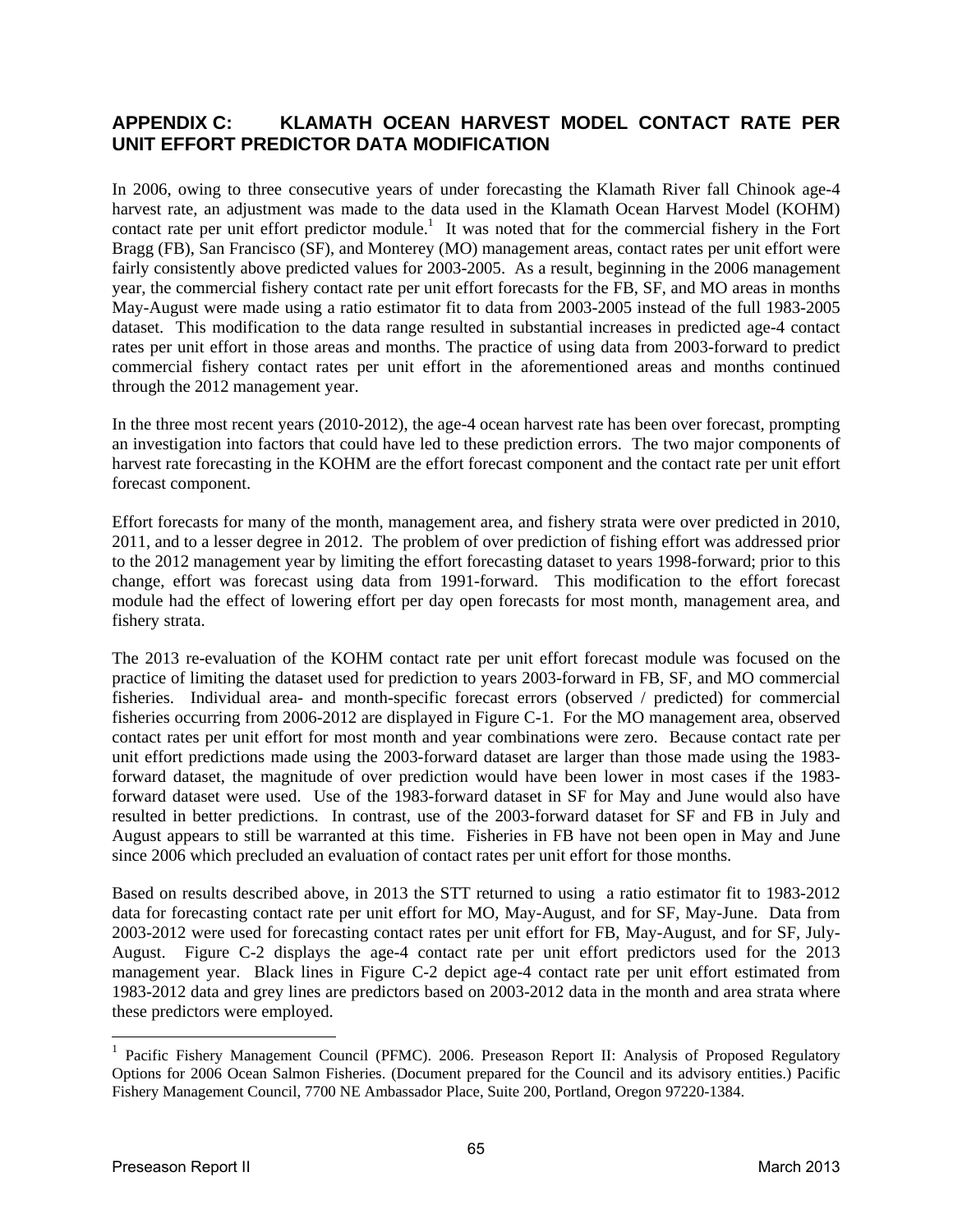

FIGURE C-1. Observed / predicted contact rates per unit effort for the commercial fishery in Fort Bragg (FB), San Francisco (SF), and Monterey (MO). Open circles denote values associated with prediction of contact rates per unit effort using data from 2003 up to management year – 1. Filled circles denote values derived from using data from 1983 to management year  $-1$ . The horizontal dashed line indicates when observed equals predicted.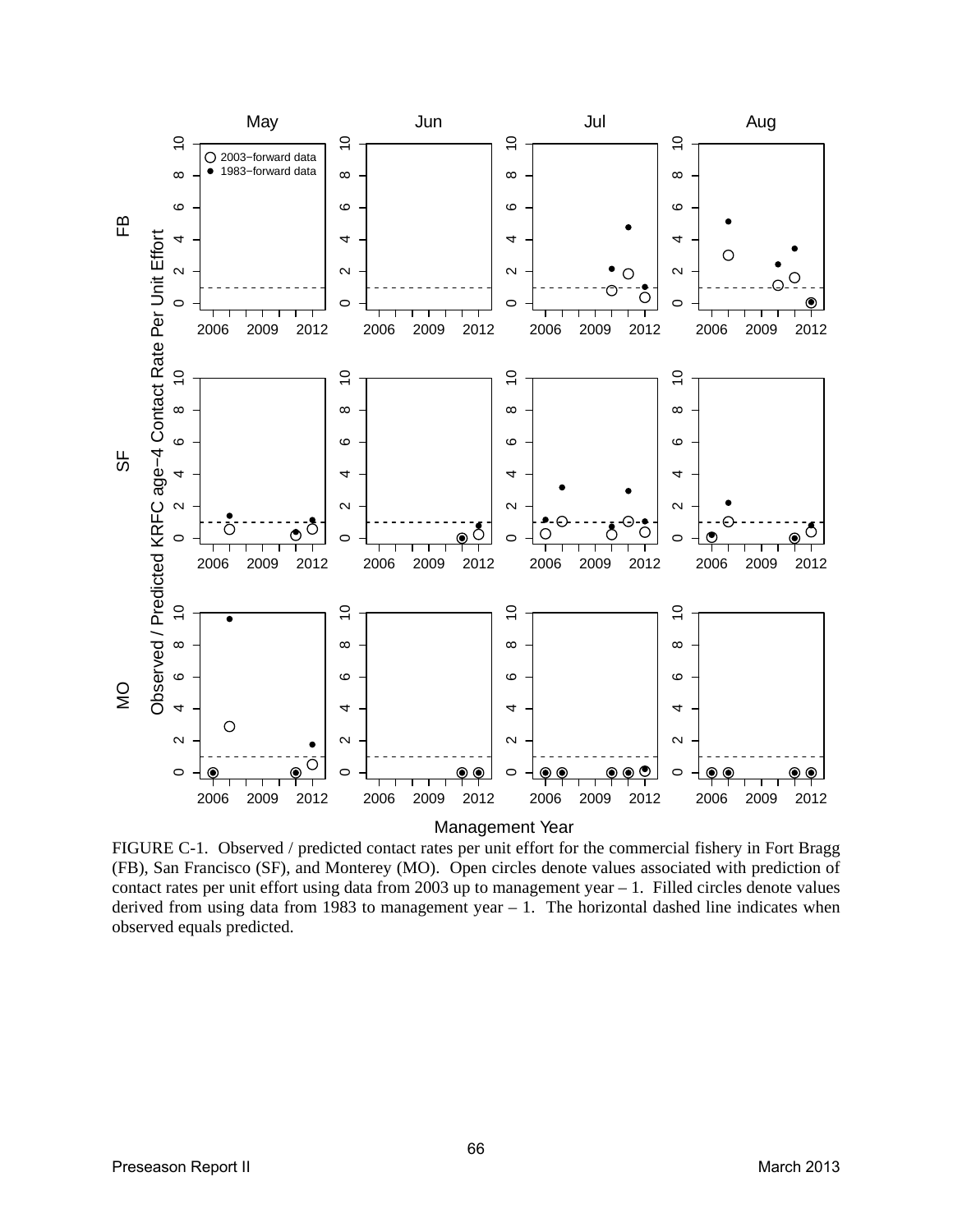

FIGURE C-2. Contact rate and effort estimates, and contact rate per unit effort predictors, used in the 2013 Klamath Ocean Harvest Model. Grey circles denote contact rate and effort data for 2003-2012 and black circles denote data from 1983-2012. Grey lines are contact rate per unit effort predictors fit to 2003-2012 data for strata in which this data range was used for prediction. Black lines are predictors fit to all data.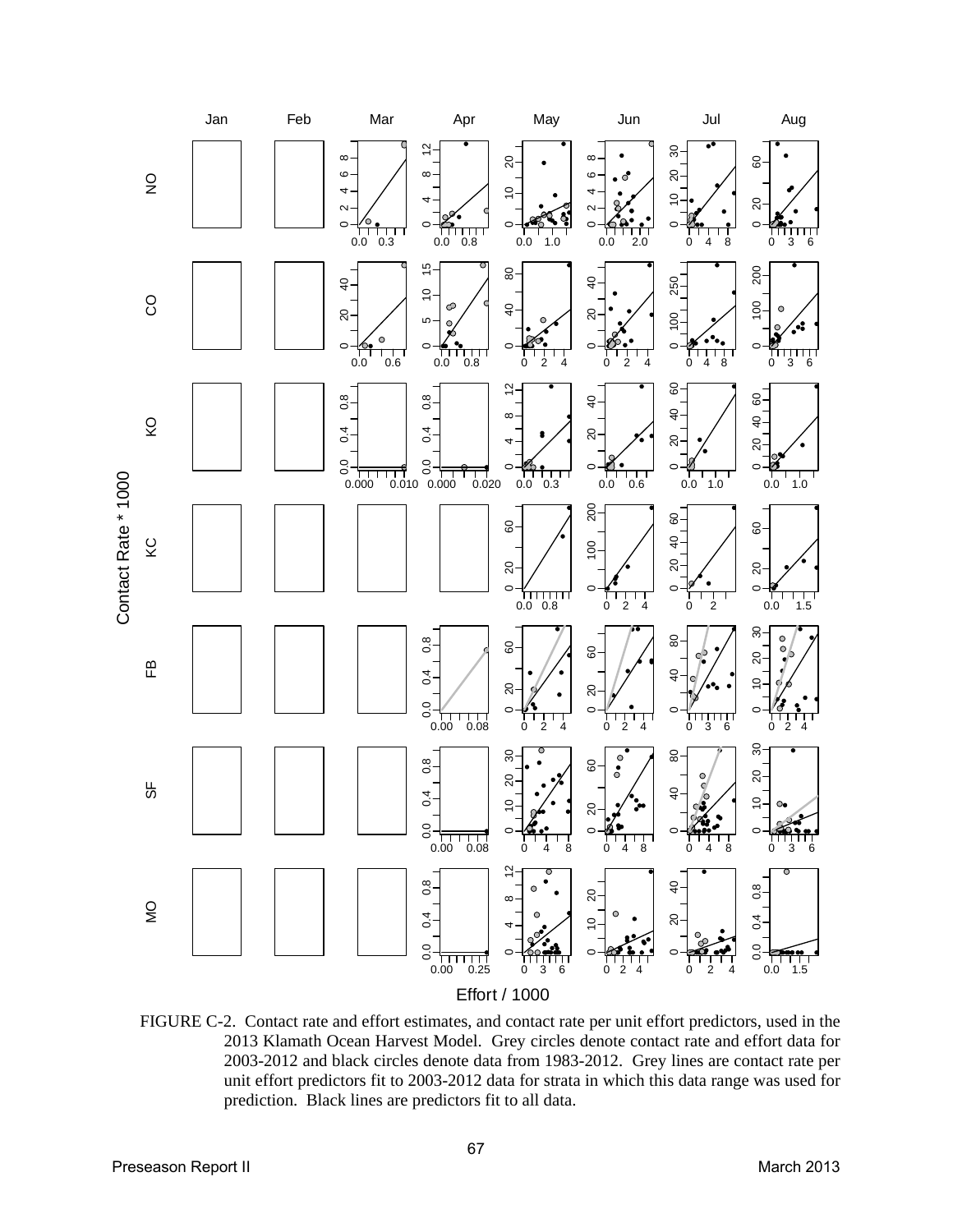Page Intentionally Left Blank